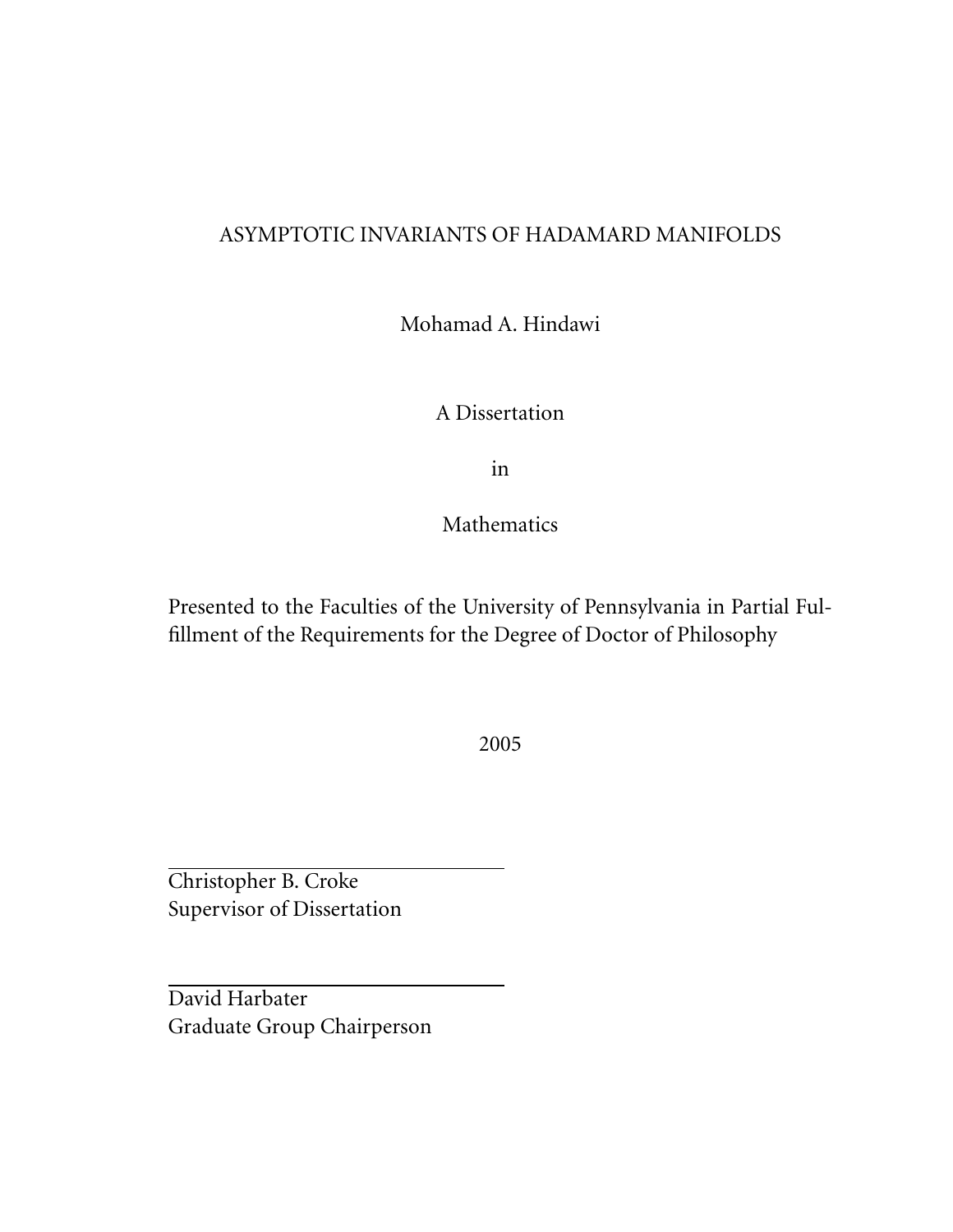### <span id="page-1-0"></span>ACKNOWLEDGMENTS

I would like to express my gratitude to my advisor Christopher B. Croke. This thesis would not have been possible without his guiding, support, and encouragement during the last four years. I am truly indebted to him.

I would like to thank Michael Anderson, Werner Ballmann, Emili Bifet, Jonathan Block, Nashat Faried, Lowell Jones, Bruce Kleiner, Yair Minsky, Burkhard Wilking, and Wolfgang Ziller for many interesting discussions over the years, and for their direct and indirect mathematical influence on me.

I would like to take this opportunity to thank the University of Bonn, in particular Werner Ballmann for the invitation to visit in the summer of 2003, and for many interesting discussions with him both mathematically and non-mathematically. I also would like to thank Burkhard Wilking for the opportunity to visit the University of Münster in the summer of 2004, and for his hospitality.

I am thankful to my family for their unconditional love and support.

Last, but not least, I would like to thank the US State Department for its support for international scientific exchange by implementing an inefficient system of issuing visas, which resulted in a delay for several months to reenter the United States. This indirectly resulted in my visit to the University of Bonn in the summer of 2003, where my interest began in the filling invariants.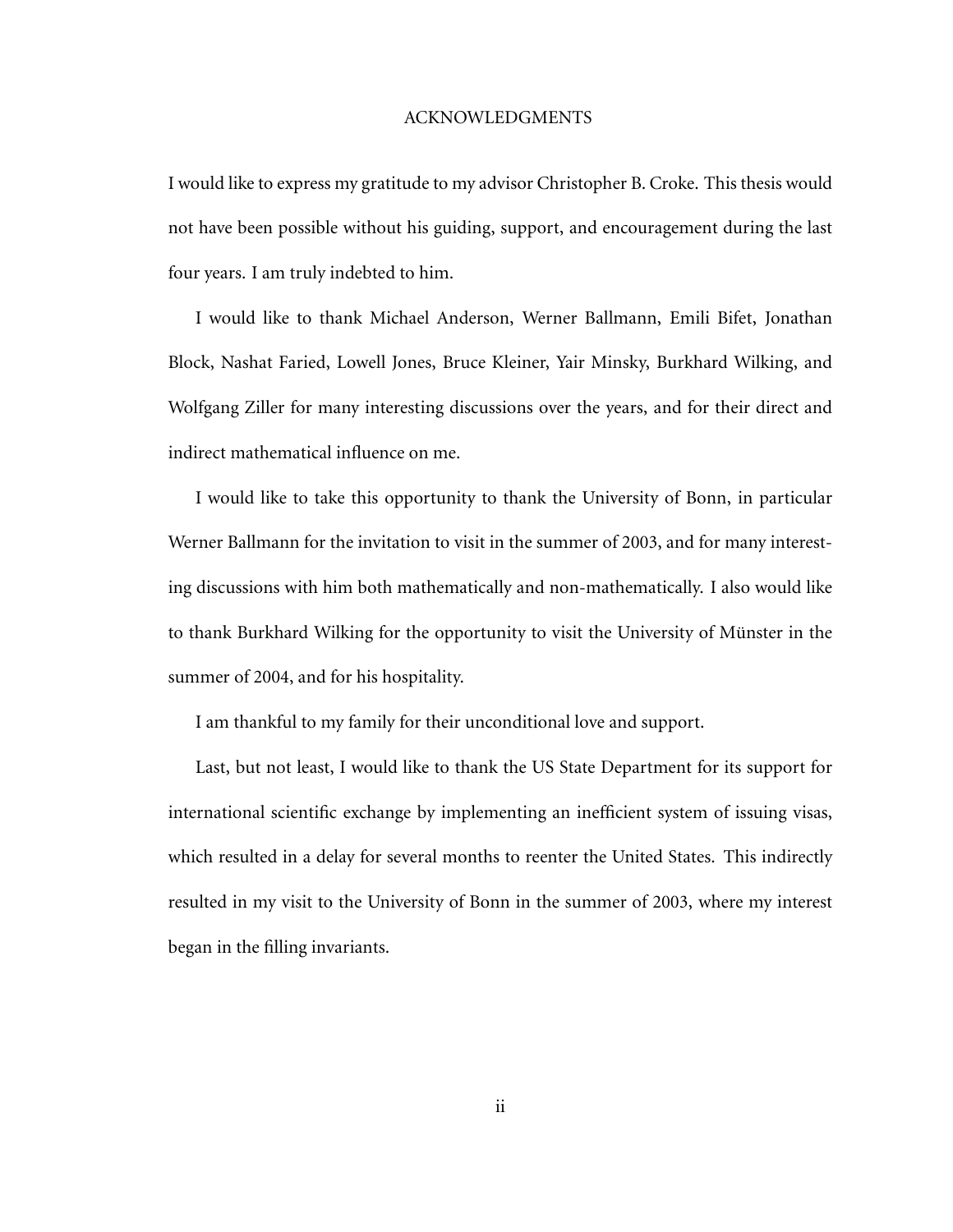#### ABSTRACT

### ASYMPTOTIC INVARIANTS OF HADAMARD MANIFOLDS

Mohamad A. Hindawi

Christopher B. Croke

We study various asymptotic invariants of manifolds of nonpositive curvature. First, we study the filling invariants at infinity div<sub>k</sub> for Hadamard manifolds defined by Noel Brady and Benson Farb. Among other results, we give a positive answer to the question they posed: can these invariants be used to detect the rank of a symmetric space of noncompact type?

Second, we study the asymptotic cones of the universal covers of 4-dimensional closed nonpositively curved real analytic manifolds. We show that the existence of nonstandard components in the Tits boundary, discovered by Christoph Hummel and Victor Schroeder, depends only on the quasi-isometry type of the fundamental group.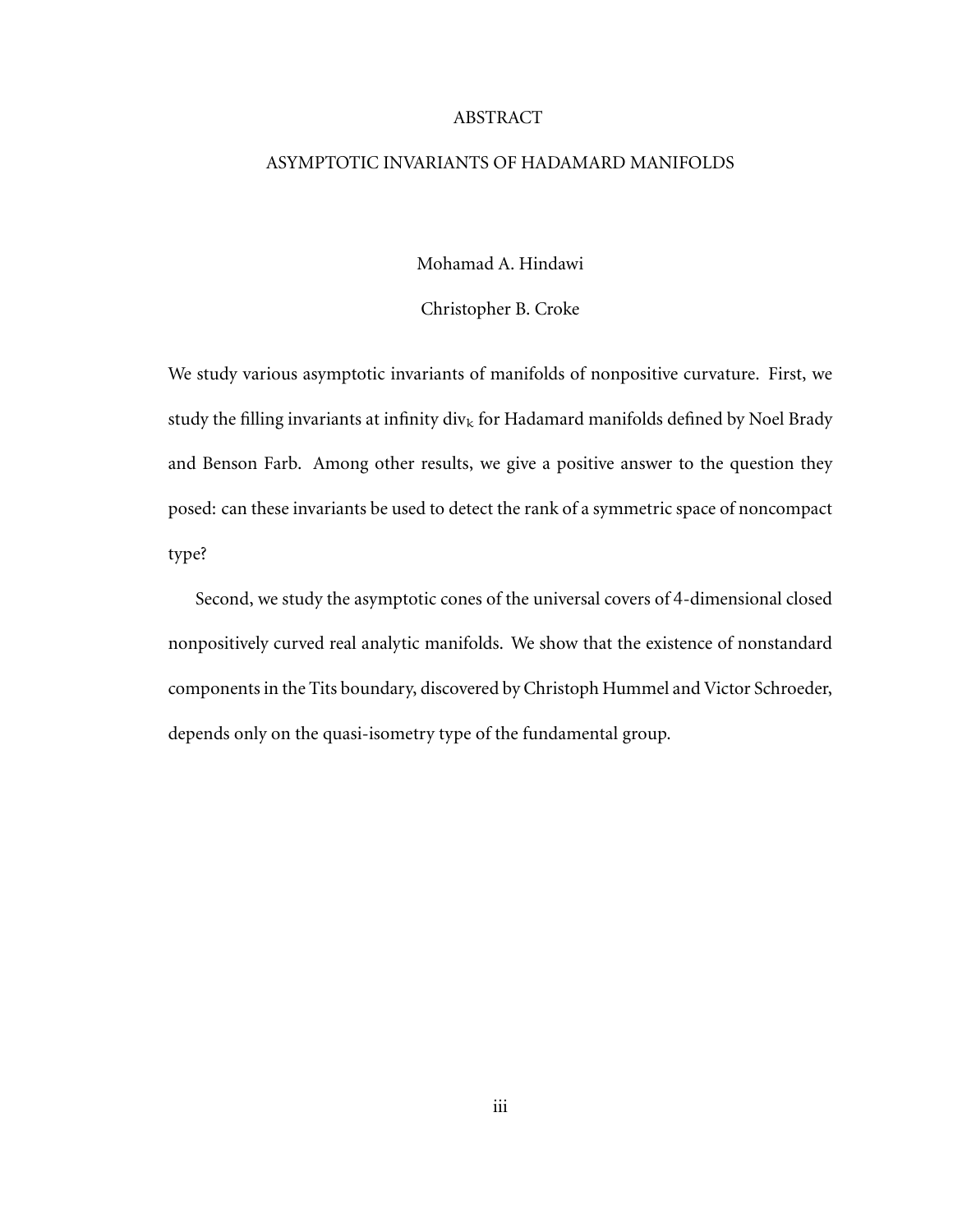### **Contents**

<span id="page-3-0"></span>

|                | <b>Acknowledgments</b>                |                     |                |  |
|----------------|---------------------------------------|---------------------|----------------|--|
|                | <b>Abstract</b>                       |                     |                |  |
|                | <b>Contents</b>                       |                     | iv             |  |
| $\mathbf{1}$   |                                       | <b>Introduction</b> | $\mathbf{1}$   |  |
|                | 1.1                                   |                     | $\overline{1}$ |  |
|                | 1.2                                   |                     | $\overline{4}$ |  |
|                | 1.3                                   |                     | 8              |  |
| $\overline{2}$ |                                       | <b>Background</b>   | 10             |  |
|                | 2.1                                   |                     | 10             |  |
|                | 2.2                                   |                     | 17             |  |
|                | 2.3                                   |                     | 24             |  |
| 3              | <b>Filling Invariants at Infinity</b> |                     |                |  |
|                | 3.1                                   |                     | 29             |  |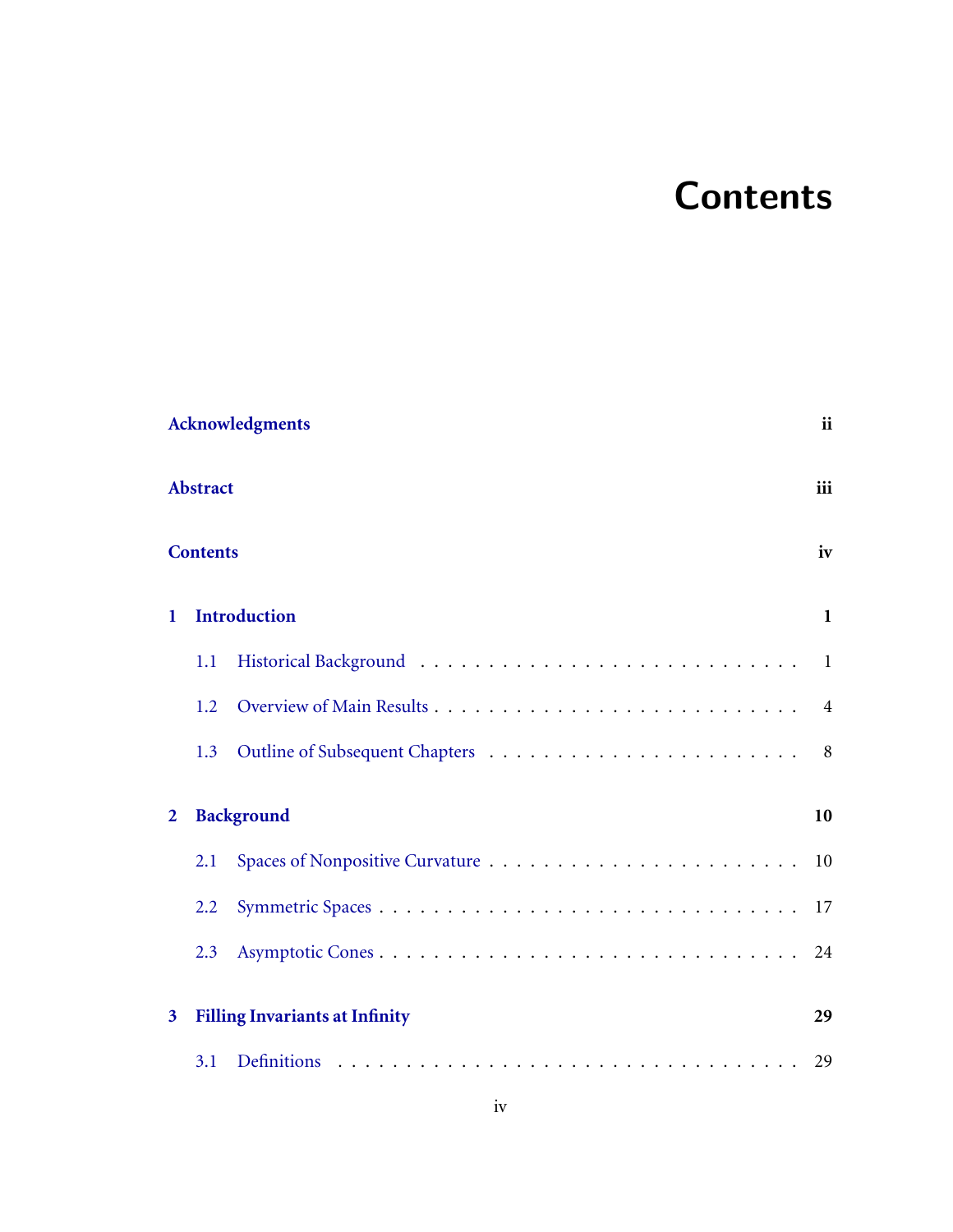|                         | 4.2<br>4.3<br>4.4 |                                                       |    |
|-------------------------|-------------------|-------------------------------------------------------|----|
|                         |                   |                                                       |    |
|                         |                   |                                                       |    |
|                         |                   |                                                       |    |
|                         | 4.1               |                                                       |    |
| $\overline{\mathbf{4}}$ |                   | <b>Four Dimensional Analytic Manifolds</b>            | 55 |
|                         | 3.7               |                                                       |    |
|                         | 3.6               |                                                       |    |
|                         | 3.5               | Riemannian Manifolds of Pinched Negative Curvature 45 |    |
|                         | 3.4               | First Filling Invariant for Symmetric Spaces 42       |    |
|                         | 3.3               |                                                       |    |
|                         | $3.2^{\circ}$     |                                                       |    |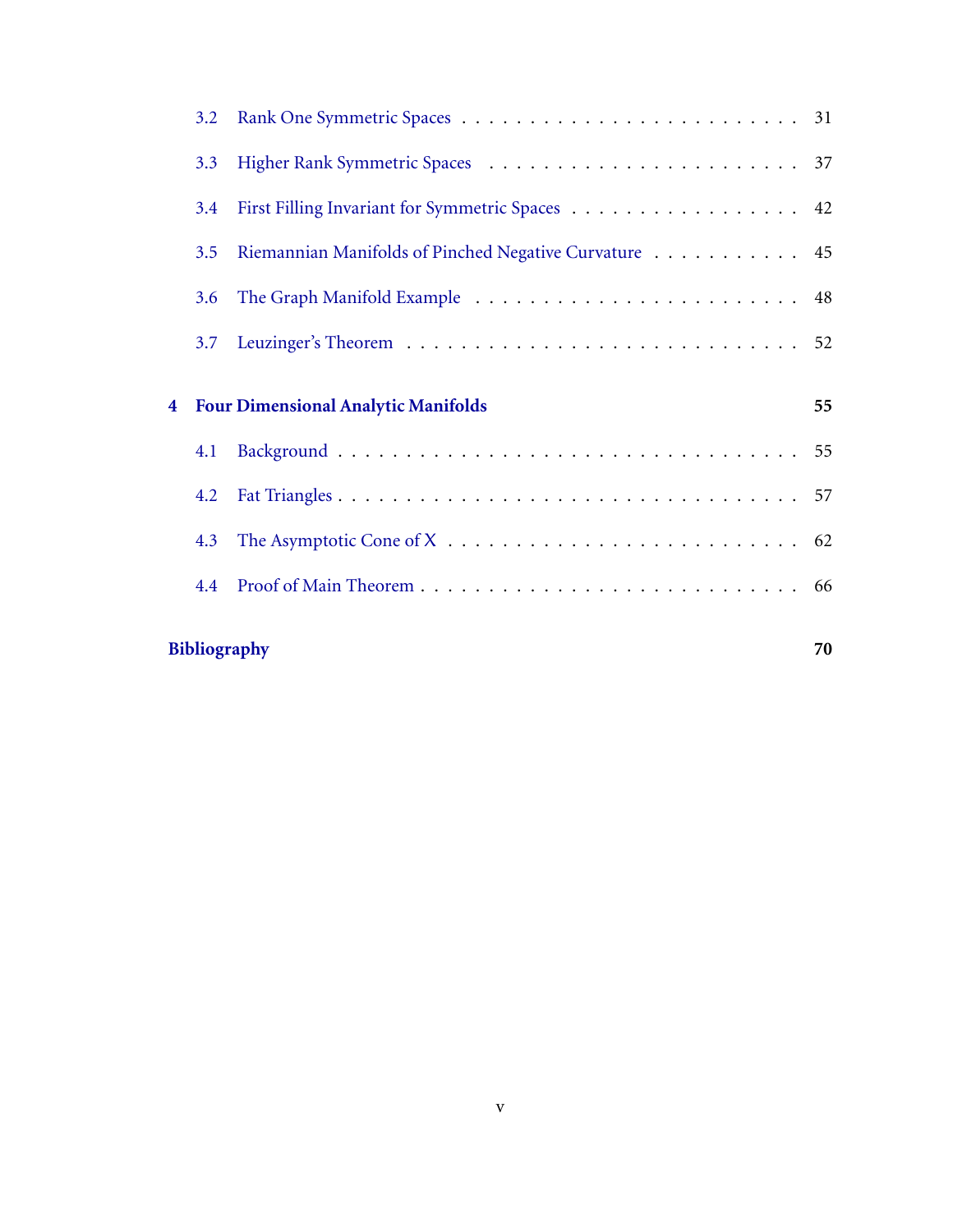### Chapter 1 Introduction

### <span id="page-5-1"></span><span id="page-5-0"></span>1.1 Historical Background

A class of groups is called quasi-isometry rigid if any finitely generated group which is quasi-isometric<sup>1</sup> (with the word metric) to a group in this class is weakly commensurable to a member of the same class. The first example was given by Gromov [\[21\]](#page-76-0), where he showed that a finitely generated group has polynomial growth if and only if it is virtually nilpotent, i.e. has nilpotent subgroup of finite index.

Gromov's polynomial growth theorem inspired the more general problem of understanding to what extent the asymptotic geometry of a finitely generated group determines the algebraic structure of the group (see for example [\[6,](#page-75-0) [22,](#page-76-1) [23\]](#page-77-0)). Many interesting algebraic properties have already been characterized by corresponding geometric invariants.

<sup>&</sup>lt;sup>1</sup>A quasi-isometry between two metric spaces is a map  $\Phi$ : X  $\longrightarrow$  Y such that, for two constants K, C  $>$  0 the function satisfies the following two conditions. For every  $x_1, x_2 \in X$ , K<sup>-1</sup> d<sub>X</sub>(x<sub>1</sub>, x<sub>2</sub>) – C  $\le$  $d_Y(\Phi(x_1), \Phi(x_2)) \leq K d_X(x_1, x_2) + C$  and the C-neighborhood of  $\Phi(X)$  is all of Y.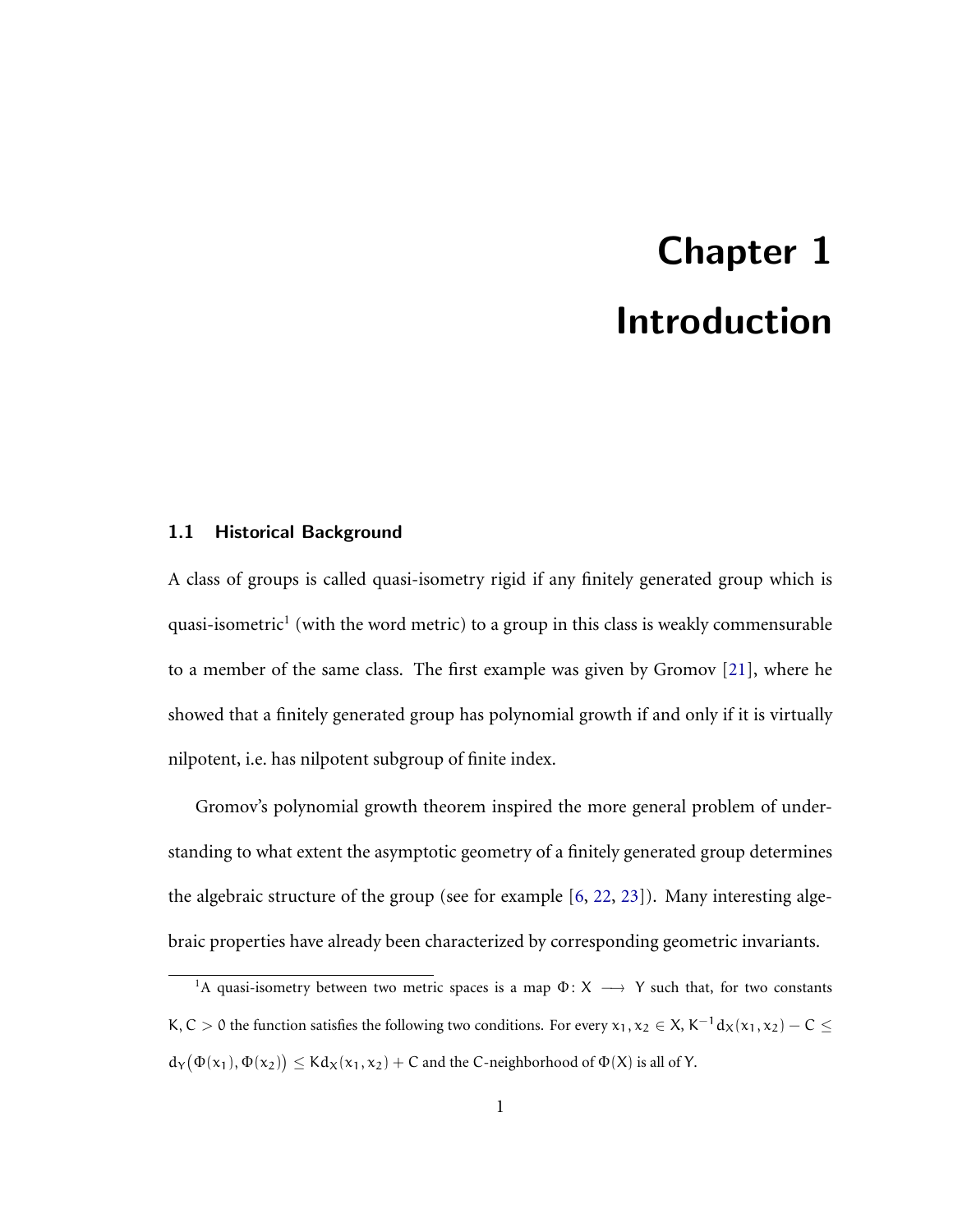A Riemannian manifold is called a Hadamard manifold if it is complete, simply connected, and of nonpositive sectional curvature.  $CAT(0)$  spaces are generalizations of Hadamard manifolds. They are geodesic metric spaces which satisfy Aleksandrov's nonpositively curved condition that geodesic triangles are not fatter than corresponding triangles in the Euclidean plane. A group is called a CAT(0) group if it acts discretely, cocompactly, and isometrically on a  $CAT(0)$  space.

Given a  $CAT(0)$  space X, the ideal boundary, introduced in its full generality by Eberlein and O'Neil [\[15\]](#page-76-2), is the set of equivalence classes of asymptotic geodesic rays. Two rays are asymptotic if they lie within a bounded distance from each other. The geometric boundary  $\partial_{\infty}X$  is the ideal boundary equipped with the cone topology, i.e. the topology of uniform convergence on compact sets. One also associates to X the Tits boundary  $\partial_T X$ , which is the ideal boundary equipped with the the Tits metric. The Tits boundary reflects part of the asymptotic geometry of the space. Both boundaries are well-known constructions with many applications in the literature (see for example [\[2,](#page-74-1) [5,](#page-74-2) [31\]](#page-78-0)).

For one to be able to distinguish the quasi-isometry types of groups, quasi-isometry invariants are needed. If a group G acts isometrically, cocompactly, and discretely on a  $CAT(0)$  space, it is a natural question to ask whether the ideal boundary of X is a quasiisometry invariant of the group. In the case of  $CAT(-1)$  spaces, or more generally Gromov hyperbolic spaces, the geometric boundary behaves well with respect to quasi-isometries. More precisely, a quasi-isometry between two spaces induces a homeomorphism between the geometric boundaries. This is a consequence of the Morse Lemma, which says that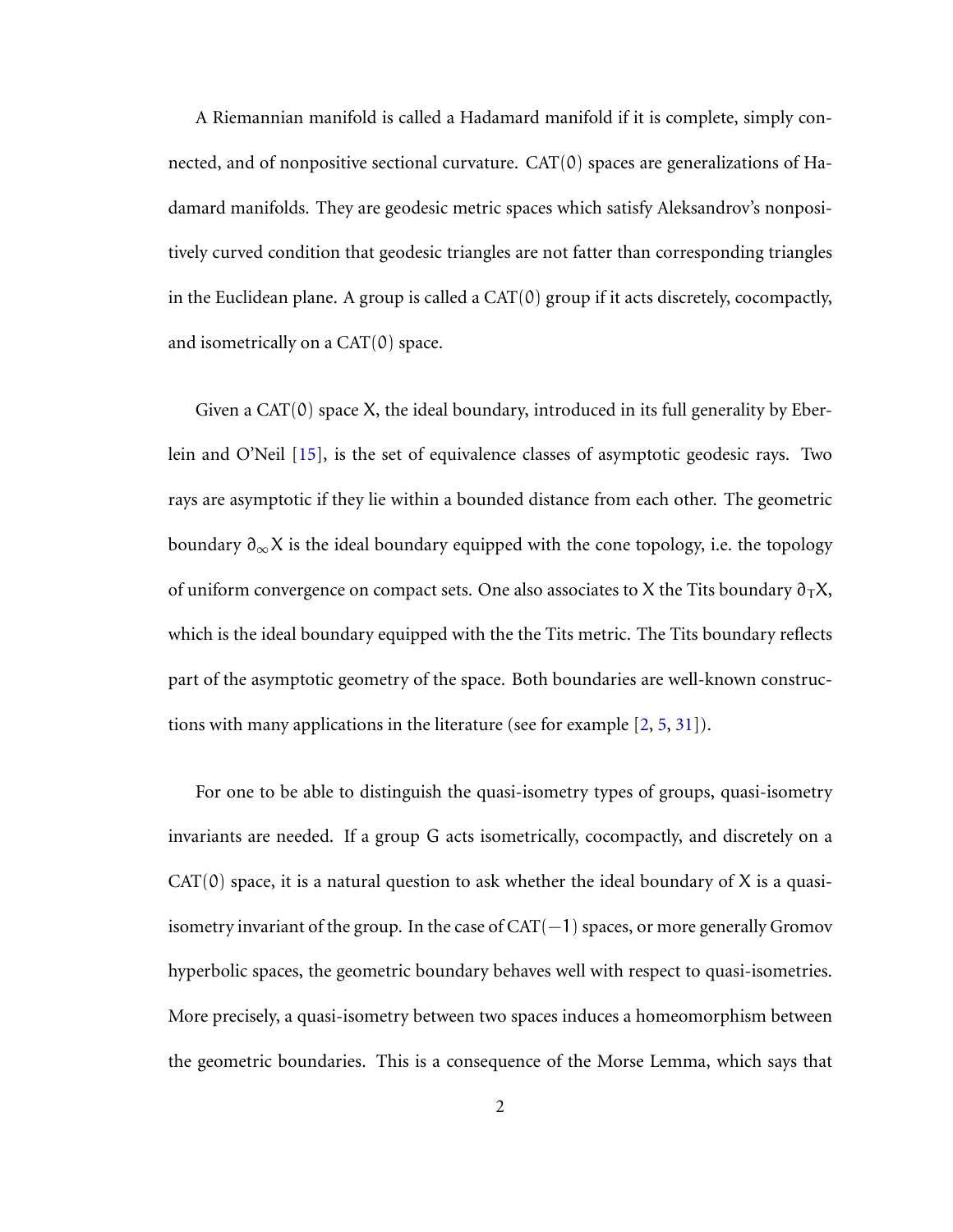every quasi-geodesic<sup>2</sup> lies within a bounded distance from a unique geodesic. As a consequence, the geometric boundary is a quasi-isometry invariant of the group itself.

The Morse Lemma fails in general for  $CAT(0)$  spaces. An easy example is a logarithmic spiral in the Euclidean plane which is a quasi-geodesic but does not lie within a bounded distance of any straight line. For CAT(0) spaces, the ideal boundary is *no longer* a quasiisometry invariant.

Croke and Kleiner [\[11\]](#page-75-1) gave the first example of two quasi-isometric spaces with nonhomeomorphic geometric boundaries. They constructed a pair of compact piecewise Euclidean 2-complexes with nonpositive curvature which are homeomorphic but whose universal covers have non-homeomorphic geometric boundaries.

For an n-dimensional manifold of nonpositive curvature, the geometric boundary is always homeomorphic to  $S^{n-1}$ . However by studying graph manifolds of nonpositive curvature, Buyalo [\[10\]](#page-75-2) and Croke and Kleiner [\[12\]](#page-75-3) independently showed that neither the geometric nor the Tits boundary is equivariantly determined by the quasi-isometry type of the space.

The failure of the ideal boundary to be a quasi-isometry invariant for a general  $CAT(0)$ group, rises the following natural questions. If X and Y are two quasi-isometric CAT(0) spaces with cocompact isometry groups, What properties of the geometric boundary are quasi-isometry invariants? And what properties of the Tits boundary are quasi-isometry invariants? Another natural question is when can one guarantee that any quasi-isometry

<sup>&</sup>lt;sup>2</sup>A quasi-flat of dimension  $\pi$  is a quasi-isometrically embedded  $\pi$ -dimensional Euclidean space. A quasi-geodesic is a 1-dimensional quasi-flat.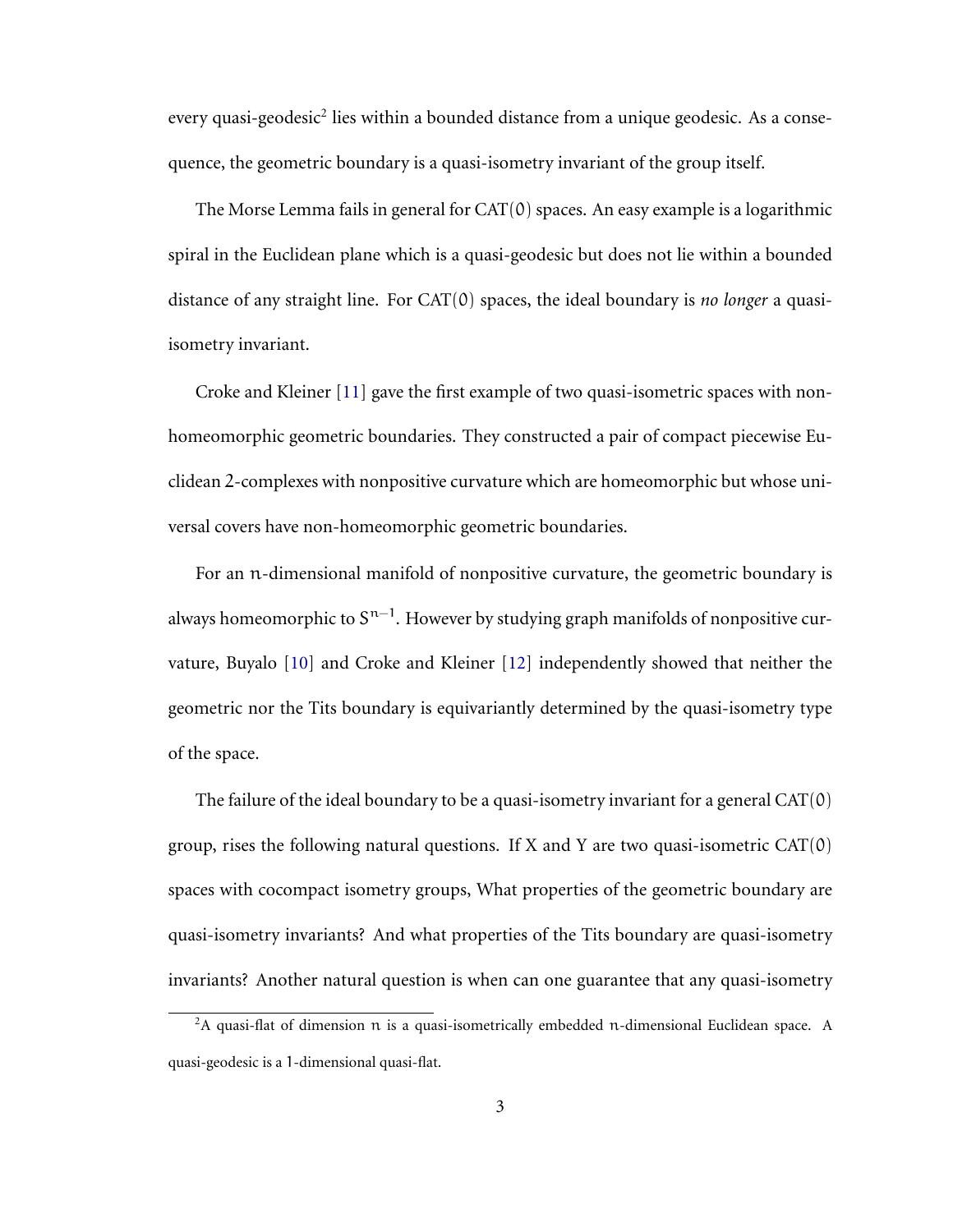<span id="page-8-0"></span>maps flats to within a bounded distance of flats? Answers to these questions can also be viewed as partial information towards quasi-isometry rigidity.

### 1.2 Overview of Main Results

In this work we study two different topics. First in Chapter [3,](#page-33-0) we study the filling invariants at infinity div<sub>k</sub> for Hadamard manifolds defined by Brady and Farb [\[7\]](#page-75-4). Second in Chapter [4,](#page-59-0) we study the large scale geometry of 4-dimensional closed nonpositively curved real analytic manifolds.

**Description of Results in Chapter [3.](#page-33-0)** Gersten [\[19\]](#page-76-3) studied the divergence of geodesics in CAT(0) spaces, and gave an example of a finite CAT(0) 2-complex whose universal cover possesses two geodesic rays which diverge quadratically and such that no pair of geodesics diverges faster than quadratically. Adopting a definition of divergence which is a quasiisometry invariant, Gersten introduced a new invariant for geodesic metric spaces, which we refer to as div<sub>0</sub>. Gersten [\[18\]](#page-76-4) used the div<sub>0</sub> invariant to distinguish the quasi isometry type of graph manifolds among all closed Haken 3-manifolds, as the only manifolds whose  $div<sub>0</sub>$  has quadratic polynomial growth.

Using the same idea introduced by Gersten [\[19\]](#page-76-3) to get a quasi-isometry invariant, Brady and Farb [\[7\]](#page-75-4) introduced a family of new quasi-isometry invariants  $div_k(X)$  for  $1 \leq k \leq n-2$ , for a Hadamard manifold  $X<sup>n</sup>$ . These invariants were meant to be a finer measure of the spread of geodesics in X.

The precise definition will be given in Section [3.1,](#page-33-1) but roughly the definition of  $div_k(X)$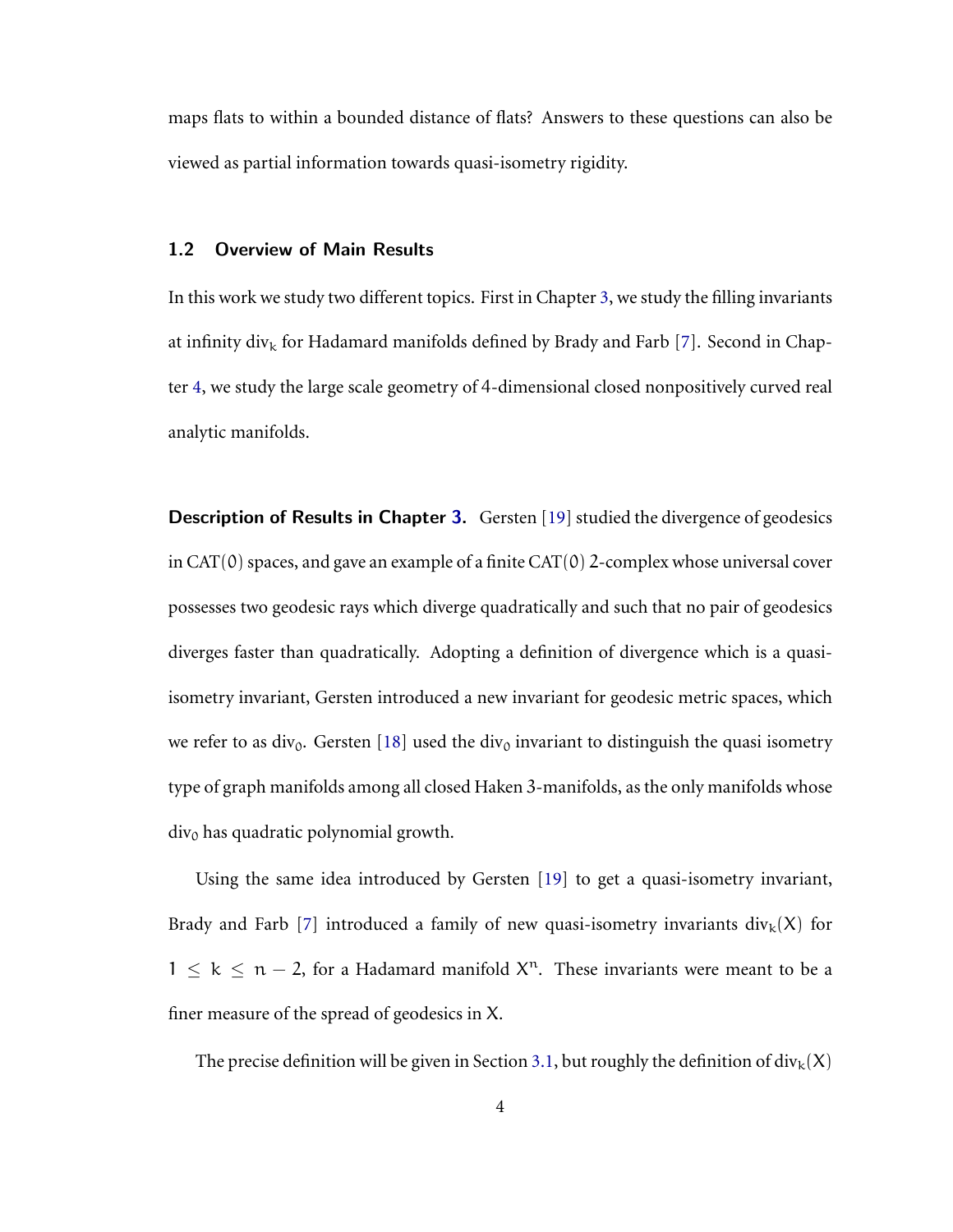is as follows: Find the minimum volume of a  $(k+1)$ -ball which is needed to fill a k-sphere which lies on the  $(n - 1)$ -dimensional distance sphere  $S_r(x_0)$  in X. The filling is required to lie outside the n-dimensional open ball  $B_r^{\circ}(x_0)$ . The  $\text{div}_k(X)$  invariant measures the asymptotic behavior of the volume of the filling as  $r \to \infty$  when the volume of the k-sphere grows polynomially in r.

After computing some of these invariants for certain Hadamard manifolds, Brady and Farb posed the following two questions.

<span id="page-9-1"></span>**Question 1.2.1.** Can the div<sub>k</sub>(X) invariants be used to detect the rank of a noncompact symmetric space X?

**Question 1.2.2.** What symmetric spaces can be distinguished by the invariants  $div_k$ ?

We study the div<sub>k</sub> invariants for various Hadamard manifolds including symmetric spaces of noncompact type. The first result we obtain is the following theorem.

<span id="page-9-0"></span>**Theorem 1.2.3.** *If* X *is an* n*-dimensional symmetric space of nonpositive curvature and of rank l, then*  $\text{div}_k(X)$  *has a polynomial growth of degree at most*  $k + 1$  *for every*  $k > 1$ *.* 

Brady and Farb [\[7\]](#page-75-4) showed that div<sub>k−1</sub>(X) has exponential growth when  $X = H^{m_1} \times$  $\cdots \times H^{m_k}$  is a product of k hyperbolic spaces. The idea was to show that there are quasi-isometric embeddings of H $^{(m_1+\cdots+m_k)-k+1}$  in X and use that to show an exponential growth of the filling of a  $(k - 1)$ -sphere which lies in a k-flat, and therefore proving that  $div_{k-1}(X)$  is indeed exponential. For more details, see Section 4 in [\[7\]](#page-75-4).

The same idea was taken further by Leuzinger [\[30\]](#page-77-1) to generalize the above result to any rank k symmetric space X of nonpositive curvature by showing the existence of an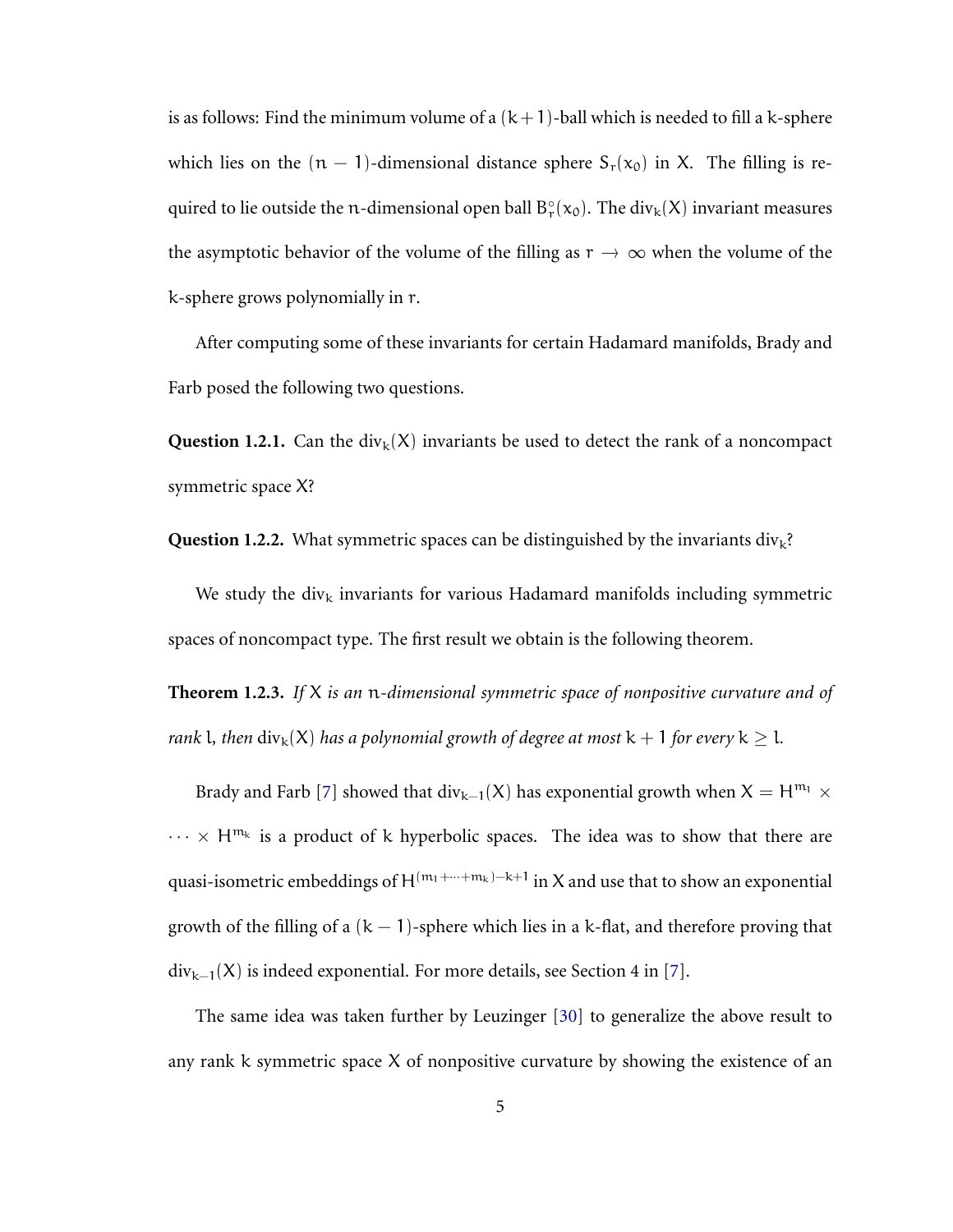embedded submanifold  $Y \subset X$  of dimension  $n - k + 1$  which is quasi-isometric to a Riemannian manifold with strictly negative sectional curvature, and which intersects a maximal flat in a geodesic.

Combining Theorem [1.2.3](#page-9-0) with Leuzinger's theorem mentioned above, we obtain the following corollary which gives a positive answer to Question [1.2.1.](#page-9-1)

**Corollary 1.2.4.** *The rank of a nonpositively curved symmetric space* X *can be detected using the*  $\text{div}_k(X)$  *invariants.* 

Brady and Farb [\[7\]](#page-75-4) suspected that div<sub>1</sub> has exponential growth for the symmetric space  $SL_n(\mathbb{R})/SO_n(\mathbb{R})$ . For  $n=3$ , this follows from Leuzinger's theorem [\[30\]](#page-77-1) since the rank of  $SL_3(\mathbb{R})/SO_3(\mathbb{R})$  is 2. We show that the same result does not hold anymore for  $n > 3$ . More generally we prove,

<span id="page-10-0"></span>**Theorem 1.2.5.** *If* X *is a symmetric space of nonpositive curvature and rank*  $k \ge 3$ *, then* div1(X) *has a quadratic polynomial growth.*

After studying the case of symmetric spaces, we turn our focus to the class of Hadamard manifolds of pinched negative curvature. We show,

<span id="page-10-1"></span>**Theorem 1.2.6.** If X is a Hadamard manifold with sectional curvature  $-b^2 \leq K \leq -a^2 <$ 0, then  $\text{div}_{k}(X)$  *has a polynomial growth of degree at most* k *for every*  $k \geq 1$ *.* 

A natural question at this point would be whether the same result holds if we weaken the assumption on the manifold  $X$  to be a rank 1 instead of being negatively curved. We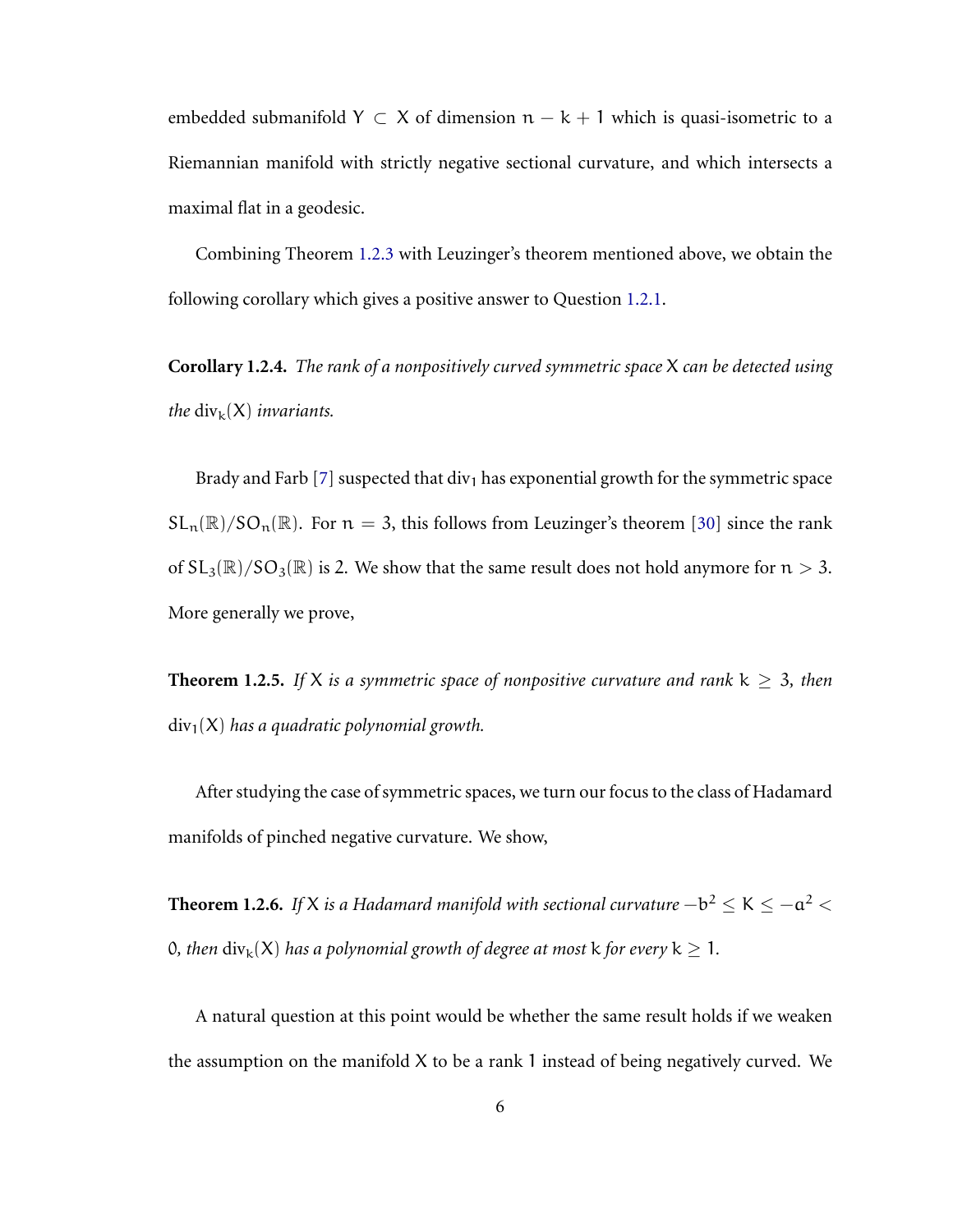give a negative answer to this question. We give an example of a nonpositively curved graph manifold of rank 1 whose div<sub>1</sub> has exponential growth.

Finally we used the techniques we developed in [\[24\]](#page-77-2) to give a different and shorter proof of Leuzinger's theorem which we mentioned above.

**Description of Results in Chapter [4.](#page-59-0)** Nonpositively curved closed 4-dimensional real analytic manifolds form an interesting class of manifolds. Many examples of these manifolds have been constructed by Schroeder [\[34,](#page-78-1) [35\]](#page-78-2) and later by Abresch and Schroeder [\[1\]](#page-74-3). Schroeder [\[36\]](#page-78-3) studied the structure of flats in these manifolds. While the Tits alternative of their fundamental groups was studied by Xiangdong Xie [\[39\]](#page-78-4).

Given a Hadamard space X, the Tits boundary  $\partial_T X = (X(\infty), \text{Td})$  is a metric space which reflects part of the asymptotic geometry of the space. The ideal boundary of a Hadamard space in general is *not* a quasi-isometry invariant.

By investigating the Tits boundary of graph manifolds, Croke and Kleiner [\[12\]](#page-75-3) discovered nontrivial connected components of the Tits boundary which are not subsets of unions of ideal boundaries of flats. These components are intervals of length less than  $\pi$ . Hummel and Schroeder [\[26\]](#page-77-3) discovered similar components, which they called *nonstandard components,* in the Tits boundary of certain 4-dimensional nonpositively curved real analytic manifolds. It follows from [\[36\]](#page-78-3) that the existence of these nonstandard components depends on the fundamental group of the 4-dimensional real analytic manifold.

We analyze, using some ideas of Kapovich and Leeb [\[27\]](#page-77-4), the asymptotic cones of the universal cover of these 4-dimensional nonpositively curved analytic manifolds, and show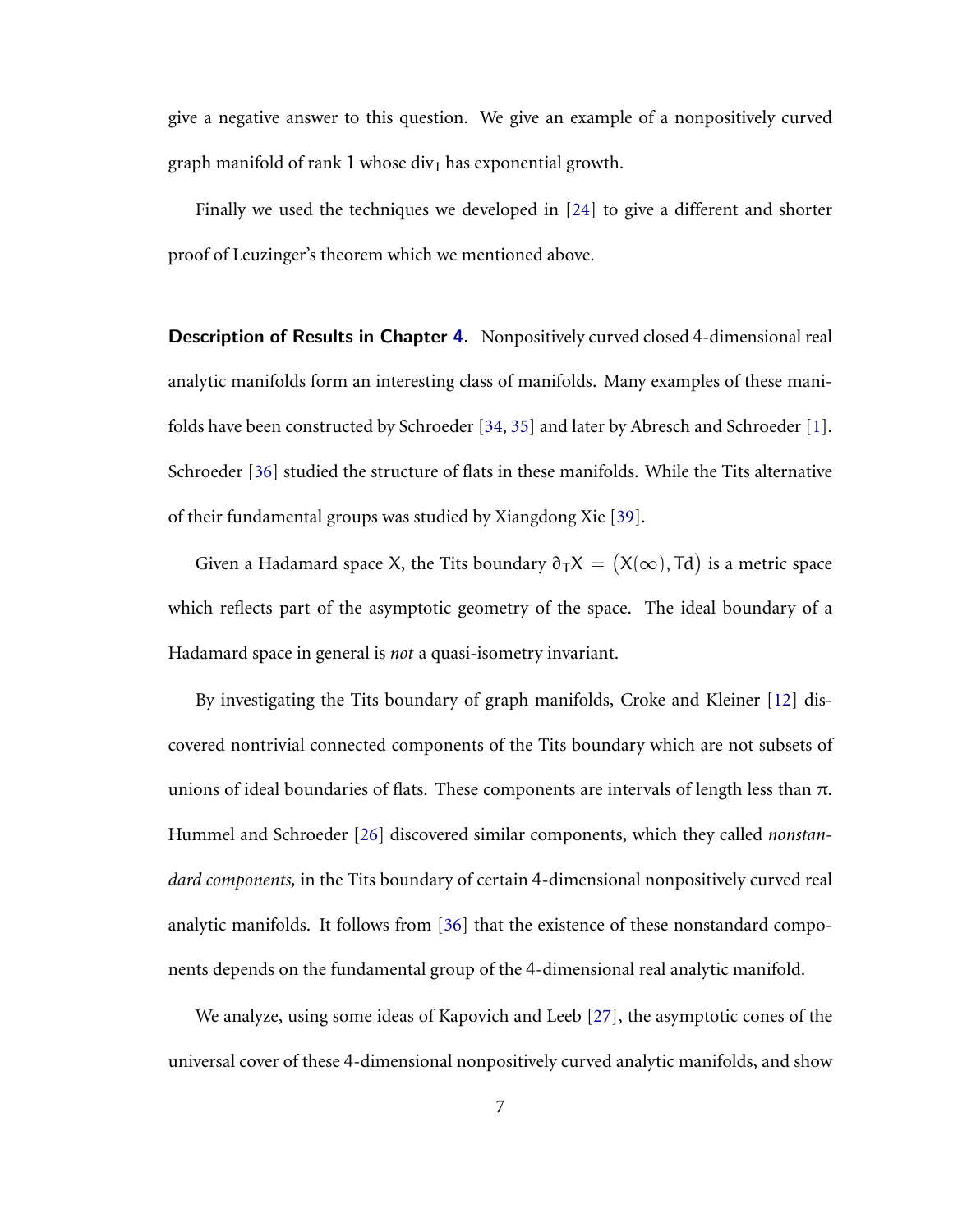that the existence of nonstandard components depends only on the quasi-isometry type of the fundamental group of the manifold.

<span id="page-12-1"></span>**Theorem 1.2.7.** Let  $X_1$  and  $X_2$  be the universal covers of two closed 4-dimensional nonpos*itively curved real analytic manifolds. If the fundamental groups*  $\pi_1(X_1)$  *and*  $\pi_1(X_2)$  *are quasi-isometric, then*  $\partial_T X_1$  *contains a nonstandard component if and only if*  $\partial_T X_2$  *does.* 

### <span id="page-12-0"></span>1.3 Outline of Subsequent Chapters

In Chapter [2](#page-14-0) we collect all the background information which we need later on. In Section [2.1](#page-14-1) we give a brief introduction to spaces of nonpositive curvature and state some of their basic properties. In Section [2.2](#page-21-0) we concentrate on symmetric spaces of noncompact type. We discuss their basic properties including Cartan decomposition, Weyl chambers, and the Tits buildings at infinity. In Section [2.3](#page-27-0) we give a short introduction to ultrafilters, ultralimits, and asymptotic cones of metric spaces.

We start our study of the filling invariants at infinity in Chapter [3.](#page-33-0) In section [3.1](#page-33-1) we give the precise definition of these invariants. In section [3.2](#page-35-0) the proof of Theorem [1.2.3](#page-9-0) in the simple case of rank 1 symmetric spaces is given where the basic idea is illustrated. In section [3.3](#page-41-0) we prove Theorem [1.2.3](#page-9-0) for higher rank symmetric spaces. The proof of Theorem [1.2.5](#page-10-0) is give in section [3.4.](#page-46-0) In section [3.5](#page-49-0) we prove Theorem [1.2.6.](#page-10-1) In section [3.6](#page-52-0) we give the graph manifold example mentioned above to show that Theorem [1.2.6](#page-10-1) does not hold if we weaken the assumption on the manifold  $X$  to be rank 1 instead of being negatively curved. In Section [3.7](#page-56-0) we give a different and shorter proof of Leuzinger's theorem, which was proved in [\[30\]](#page-77-1).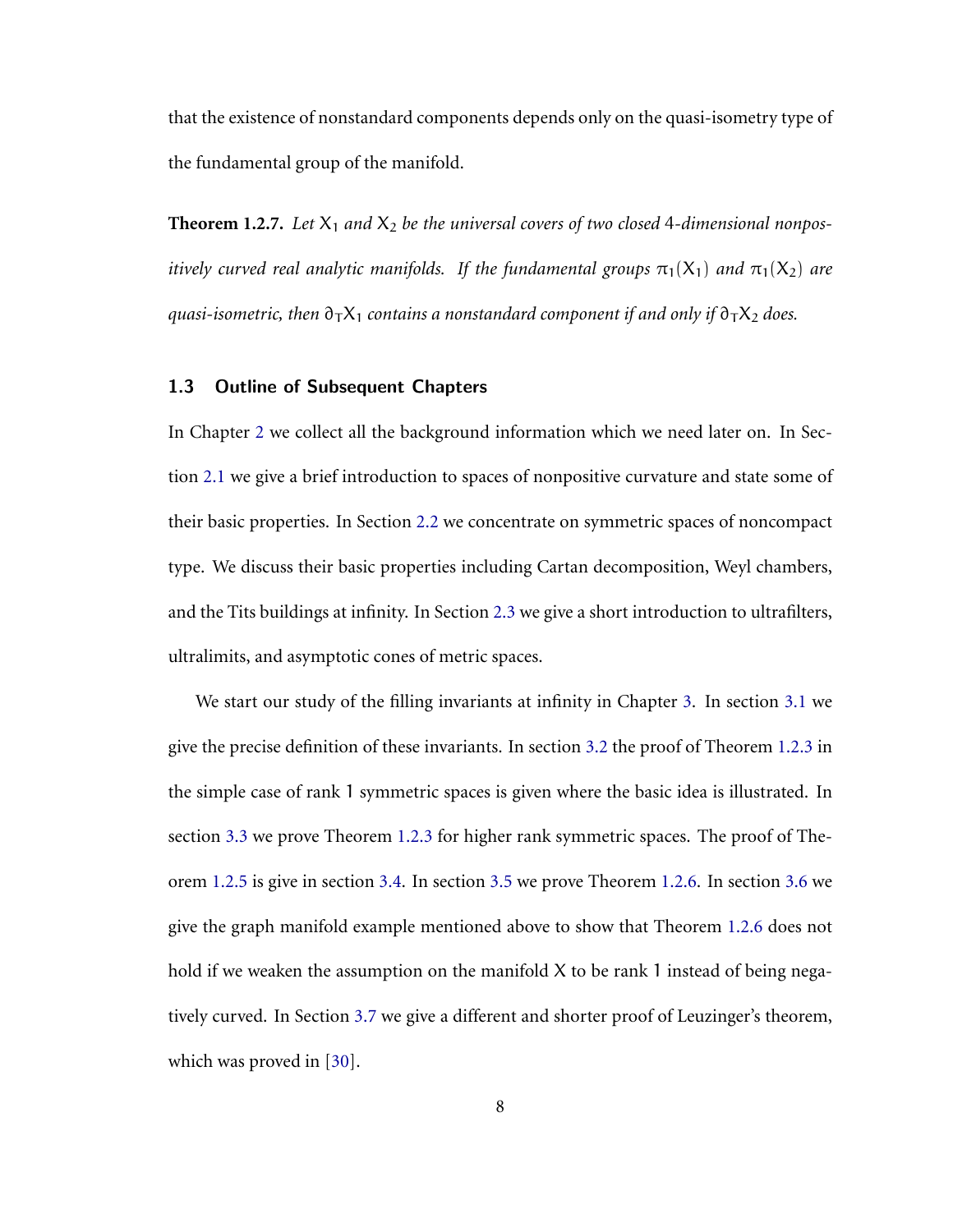Our study of the large scale geometry of the 4-dimensional closed nonpositively curved real analytic manifolds is done in Chapter [4.](#page-59-0) In Section [4.1](#page-59-1) we recall the properties of 4-dimensional real analytic manifolds which we need through the rest of that chapter. In Section [4.2](#page-61-0) we show that for certain 4-dimensional real analytic manifolds all triangles are thin relative to a maximal higher rank submanifold, which is the key to understand their asymptotic cones. We use that to describe all flats in the asymptotic cones of these manifolds, which is done in Section [4.3.](#page-66-0) Finally, in Section [4.4](#page-70-0) we finish by giving the proof of Theorem [1.2.7.](#page-12-1)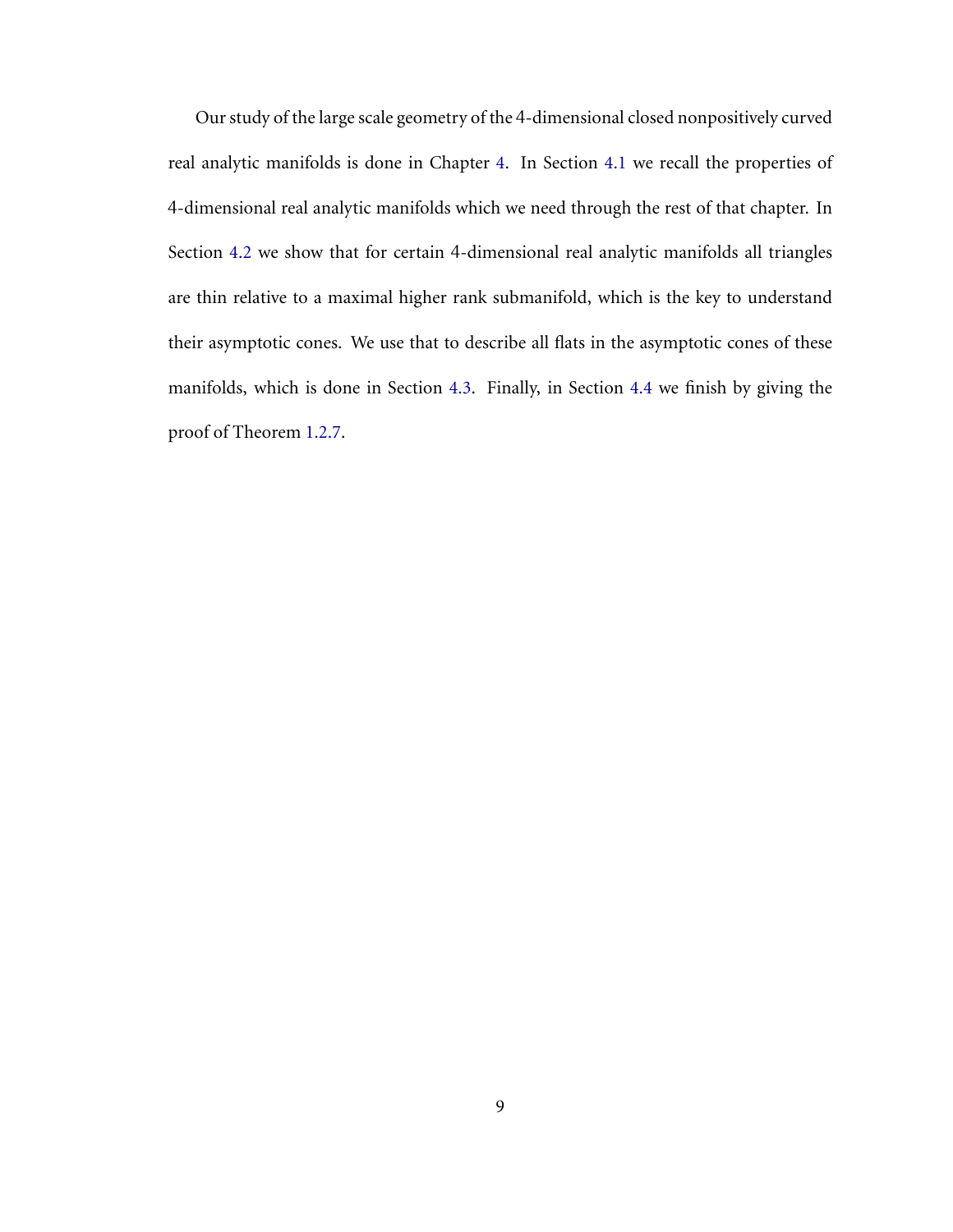## Chapter 2 Background

#### <span id="page-14-1"></span><span id="page-14-0"></span>2.1 Spaces of Nonpositive Curvature

Hadamard Manifolds. The sign of the sectional curvature of a Riemannian manifold describes locally how fast geodesics spread apart compared with Euclidean space. If the sectional curvature K is everywhere nonnegative  $(K \ge 0)$ , then two geodesics starting from the same point tend to come together compared with two geodesics in Euclidean space with the same angle. The situation is the opposite if the curvature is nonpositive  $(K \le 0)$ . In such a case geodesics diverge faster than in Euclidean space.

A *Hadamard manifold* is a simply connected complete Riemannian manifold of nonpositive sectional curvature. Since geodesics spread in a Hadamard manifold X at least as fast as in Euclidean space, X has no conjugate points. By the Cartan-Hadamard Theorem  $X^n$  is diffeomorphic to  $\mathbb{R}^n$ . In fact the exponential map  $\exp_{\mathbf{p}}$  at any point  $p \in X$  is a diffeomorphism.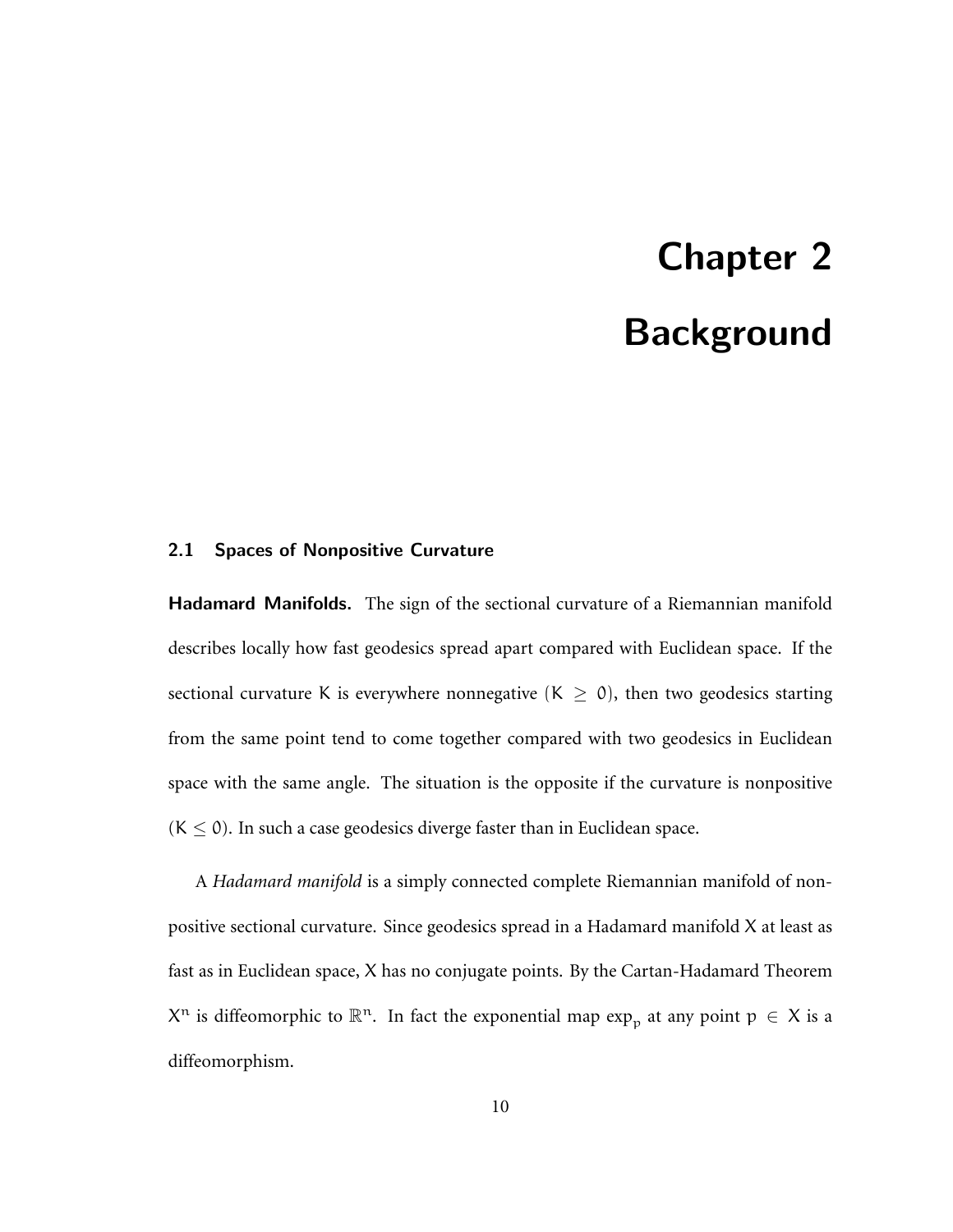Given two points p,  $q \in X$ , there exists a unique geodesic connecting them. We denote by  $\overline{\mathrm{p}\mathrm{q}}$ ,  $\overrightarrow{\mathrm{p}\mathrm{q}}$  respectively the geodesic segment connecting  $\mathrm{p}$  to  $\mathrm{q},$  and the geodesic ray staring at p and passing through q.

Triangles in a Hadamard manifold X are slimmer than triangles in Euclidean space. This means if  $\Delta$  is any geodesic triangle in X and we choose a triangle  $\overline{\Delta}$  in the Euclidean plane with the same edge lengths then distances between points on  $\Delta$  are less than or equal to the distances between corresponding points on  $\overline{\Delta}$ . In fact, a simply connected manifold which satisfies this condition for every triangle is a Hadamard manifold. This observation allows us to extend the definition of spaces of nonpositive curvature to a larger class of singular spaces, CAT(0) spaces, which are not manifolds by requiring that triangles in the singular space to be slimmer than triangles in Euclidean space.

**CAT** (0) Spaces. In this section we recall the definition of spaces of curvature bounded from above with emphasis on spaces of nonpositive curvature. We will only consider complete metric spaces. Let  $\kappa$  be a real number, we denote by  ${\mathsf M}_\kappa^2$  the unique simply connected surface of constant curvature  $\kappa$ . We denote by  $D_{\kappa}$  the diameter of  $M_{\kappa}^2$ , which is  $\infty$  if  $\kappa \le 0$ and  $\pi/\sqrt{\kappa}$  if  $\kappa > 0$ .

Given a metric space  $(X, d)$ , a curve in X is a continuous map  $\gamma: [a, b] \longrightarrow X$ . The length of  $\gamma$  is defined in the usual way.

$$
L(\gamma) = \sup \sum_{i=1}^{k} d(\gamma(t_{i-1}), \gamma(t_i)), \qquad (2.1.1)
$$

where the supremum is taken over all partitions  $a = t_0 \le t_1 \le \cdots \le t_k = b$  of [a, b]. The curve  $\gamma$  is called a geodesic segment if it is parameterized by arc length and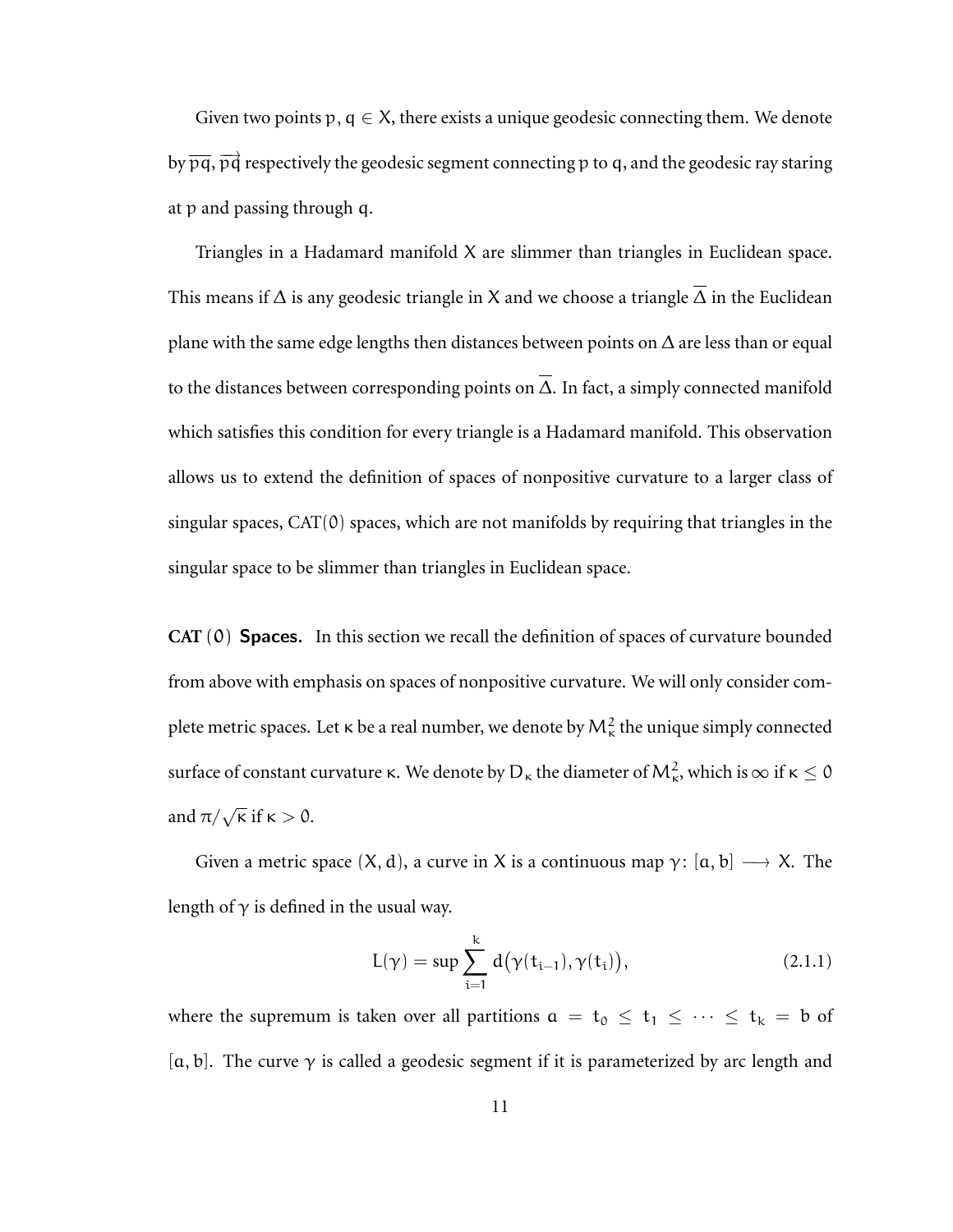$$
L(\gamma)=d\big(\gamma(\alpha),\gamma(b)\big).
$$

**Definition 2.1.1.** A metric space (X, d) is called a *geodesic metric space* if there is a geodesic segment connecting every two points.

A triangle in a geodesic metric space  $(X, d)$  consists of three geodesic segments  $\sigma_1, \sigma_2$ ,  $\sigma_3$ , whose end points match in the usual way. These geodesic segments are called the edges of the triangle. A triangle  $\Delta(\overline{\sigma_1},\overline{\sigma_2},\overline{\sigma_3})$  in a model space  $\mathsf{M}^2_\kappa$  is called a *comparison triangle* for  $\Delta$  if  $L(\sigma_i) = L(\overline{\sigma_i})$  for  $i = 1, 2, 3$ .

A comparison triangle exists (and unique up to congruence) in the model space  $\mathsf{M}^2_\kappa$  if the sides of  $\Delta$  satisfy the following two conditions:

$$
L(\sigma_i) + L(\sigma_j) \ge L(\sigma_k) \quad \text{for } i \ne j \ne k,
$$
 (2.1.2a)

and

$$
L(\sigma_1) + L(\sigma_2) + L(\sigma_3) < 2D_{\kappa}.\tag{2.1.2b}
$$

**Definition 2.1.2.** A geodesic triangle  $\Delta$  in a geodesic metric space X is said to satisfy the CAT( $\kappa$ ) inequality, if it has a comparison triangle  $\Delta$  in the model space  $\mathsf{M}^2_\kappa$  and distances between points on  $\Delta$  are less than or equal to the distances between corresponding points on ∆.

**Definition 2.1.3.** A geodesic metric space  $(X, d)$  is a CAT $(\kappa)$  space if all geodesic triangles of perimeter less than  $2D_{\kappa}$  satisfy the CAT( $\kappa$ ) inequality.

Let X be a CAT( $\kappa$ ) space. Now we define angles between two geodesics segments in X. Let  $\epsilon > 0$  and let  $\sigma_1, \sigma_2$ :  $[0, \epsilon] \longrightarrow X$  be two unit speed geodesics with  $\sigma_1(0) = \sigma_2(0)$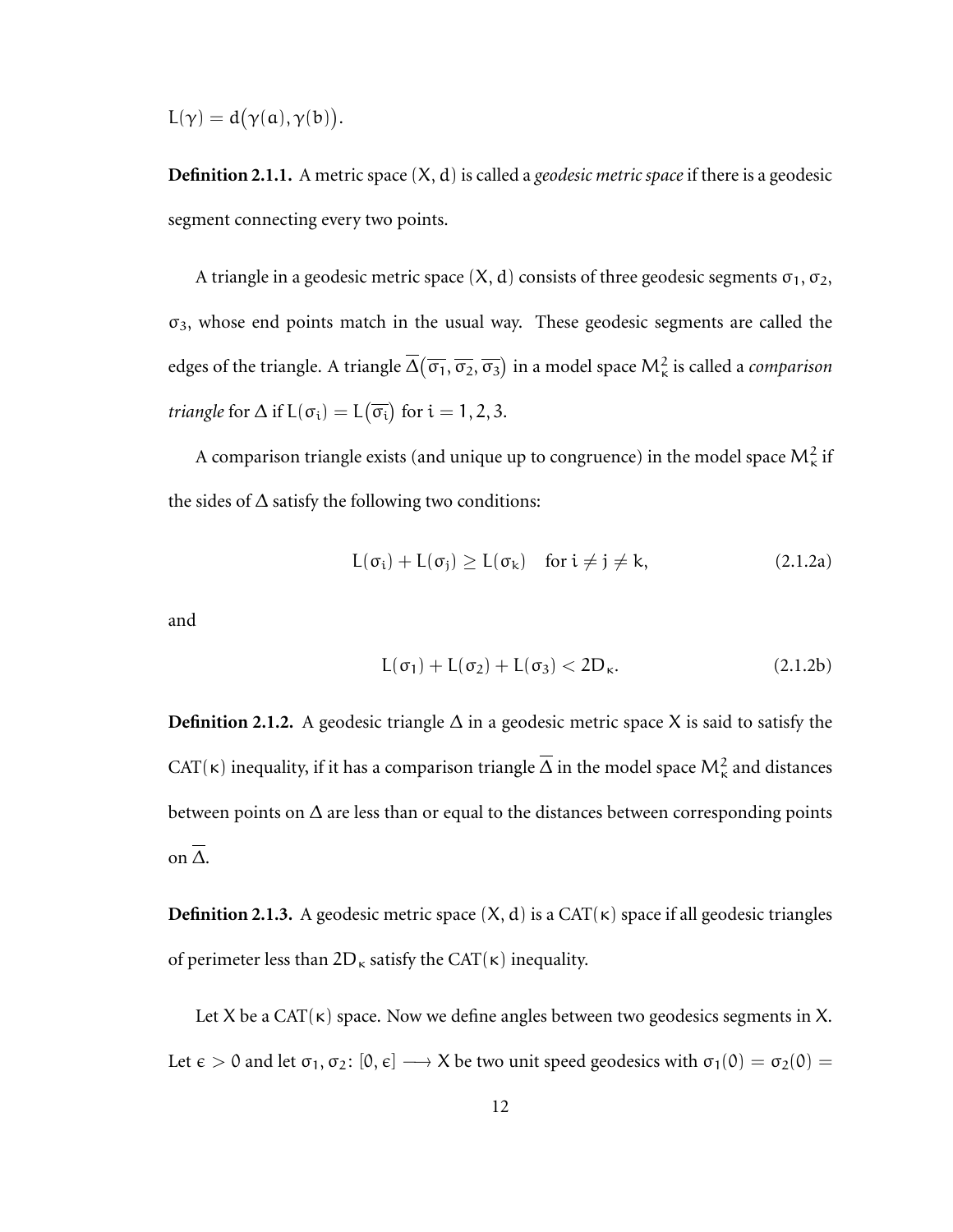p. For s,  $t \in [0, \epsilon]$ , let  $\Delta_{st}$  be the triangle spanned by  $\sigma_1|_{[0,s]}$  and  $\sigma_2|_{[0,t]}$  respectively. Let  $\theta(s, t)$  be the angle at  $\bar{p}$  of the comparison triangle  $\Delta_{st}$  in  $M_{\kappa}^2$ . The angle  $\theta(s, t)$  is monotonically decreasing function in s and t and therefore

$$
\angle_p(\sigma_1, \sigma_2) = \lim_{s, t \to 0} \theta(s, t) \tag{2.1.3}
$$

exists and is called the *angle* between  $\sigma_1$  and  $\sigma_2$ .

We now focus our attention on the case  $\kappa = 0$ . Following the terminology in the manifold case, we call a CAT(0) space a *Hadamard space*. We state some known facts about Hadamard spaces. Hadamard spaces are contractible and between every two points there exists a unique geodesic segment connecting them. The most important property of Hadamard spaces is that distance functions are convex.

**Proposition 2.1.4 ([\[3\]](#page-74-4) Proposition I.5.4).** *Let* I *be an interval, and let*  $\sigma_1, \sigma_2$ : I  $\longrightarrow X$  *be* two geodesics in a Hadamard space X. Then  $d\big(\sigma_1(\mathsf{t}),\sigma_2(\mathsf{t})\big)$  is convex in  $\mathsf{t}.$ 

**Proposition 2.1.5 ([\[3\]](#page-74-4) Proposition I.5.2).** *Let* X *be a Hadamard space and let*  $\Delta$  *be a triangle in* X *with edges of length* a*,* b*, and* c *and angles* α*,* β*, and* γ *at the opposite vertices respectively. Then*

- *1.*  $\alpha + \beta + \gamma \leq \pi$ .
- 2. *First Cosine Inequality:*  $c^2 \ge a^2 + b^2 2ab \cos \gamma$ .
- *3. Second Cosine Inequality:*  $c < b \cos \alpha + a \cos \beta$ .

*In each case, equality holds if and only if* ∆ *is flat, that is,* ∆ *bounds a convex region in* X *isometric to the triangular region bounded by the comparison triangle in the flat plane.*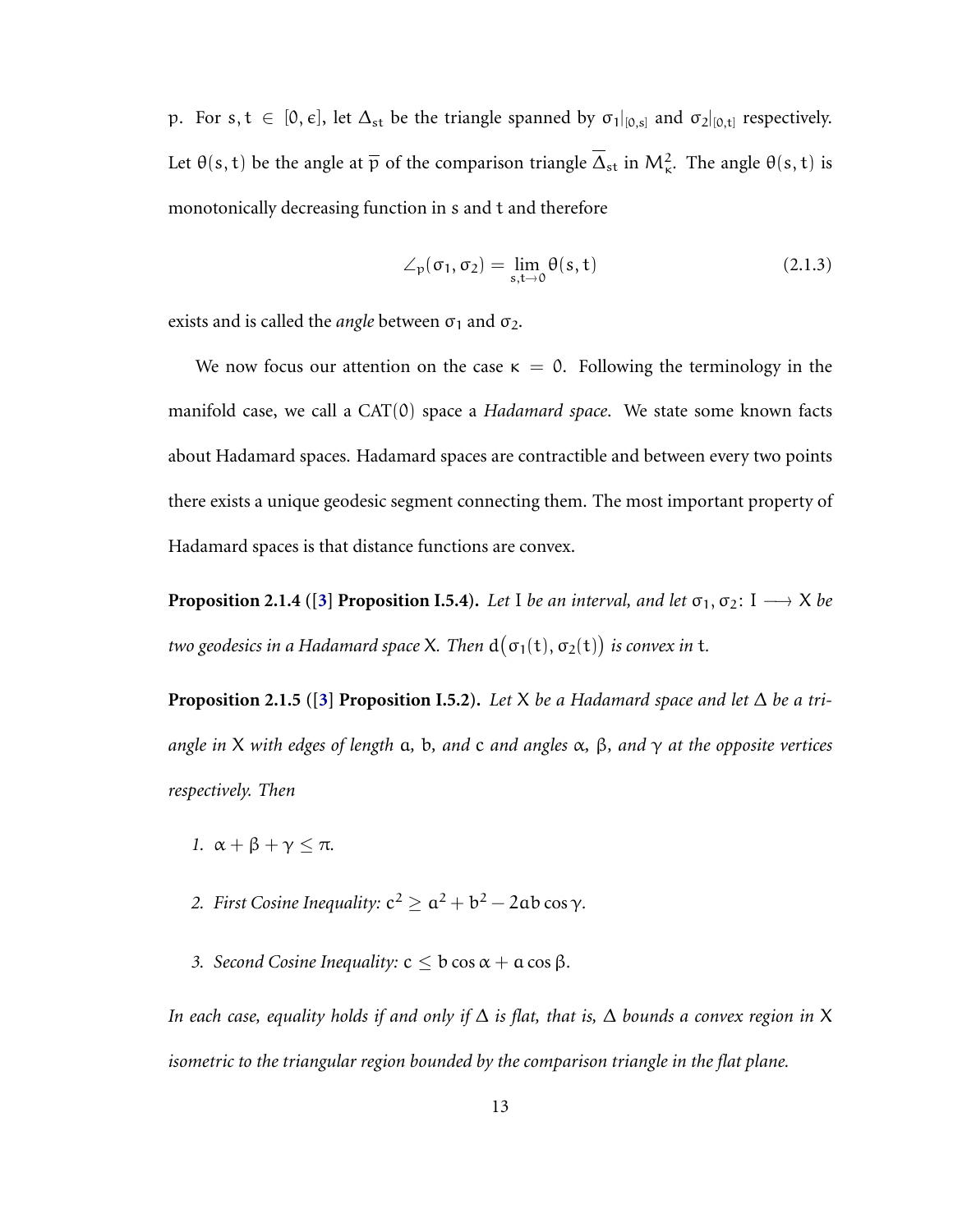Two unit speed geodesics  $\sigma_1, \sigma_2$ :  $[0, \infty) \longrightarrow X$  are said to be *parallel* if  $d(\sigma_1(t), \sigma_2(t))$ is uniformly bounded.

**Definition 2.1.6.** Given a geodesic σ in a Hadamard space X. The *parallel set* of σ, denoted by  $P_{\sigma}$ , is the set consists of the union of all geodesics which are parallel to σ. The parallel set P<sub> $\sigma$ </sub> splits isometrically as Q  $\times \mathbb{R}$ , where the R-factor corresponds to the geodesic  $\sigma$  and  $Q \subset X$  is closed and convex.

**Lemma 2.1.7 ([\[4\]](#page-74-5) Lemma 2.4).** *If* X *is a real analytic Hadamard manifold,* σ *is a geodesic, and*  $P_{\sigma} = Q \times \mathbb{R}$  *is its parallel set, then* Q *is a complete submanifold of* X *without boundary.* 

**Theorem 2.1.8 (Flat Strip).** Let  $\sigma_1$  and  $\sigma_2$  be two parallel geodesics in a Hadamard space X. *If the Hausdorff distance*  $\text{Hd}(\sigma_1, \sigma_2) = \text{a}$ , then there is an isometric and convex embedding  $\varphi \colon \mathbb{R} \times [0, a] \longrightarrow X$  such that  $\sigma_1(\mathbb{R}) = \varphi(\mathbb{R} \times \{0\})$  and  $\sigma_2(\mathbb{R}) = \varphi(\mathbb{R} \times \{a\})$ .

**Projection onto Convex Subsets.** If X is a Hadamard space, a subset  $W \subset X$  is called convex if for every two points p,  $q \in W$ ,  $\overline{pq} \subset W$ . If W is also closed then projection onto W resembles the situation in the Euclidean plane. More precisely, for every point  $p \in X$ there is a unique point  $\pi_W(p) \in W$  of minimal distance to p. Moreover, the projection map  $\pi_W$  is distance nonincreasing.

Ideal Boundary. To simplify the discussion in this part we restrict ourselves to metric spaces which are locally compact. The Hyperbolic plane (considered as the unit disc) can be compactified by adding the unit sphere. Isometries extends to homeomorphisms of the compactified space. The ideal boundary  $X(\infty)$  for a Hadamard space was introduced in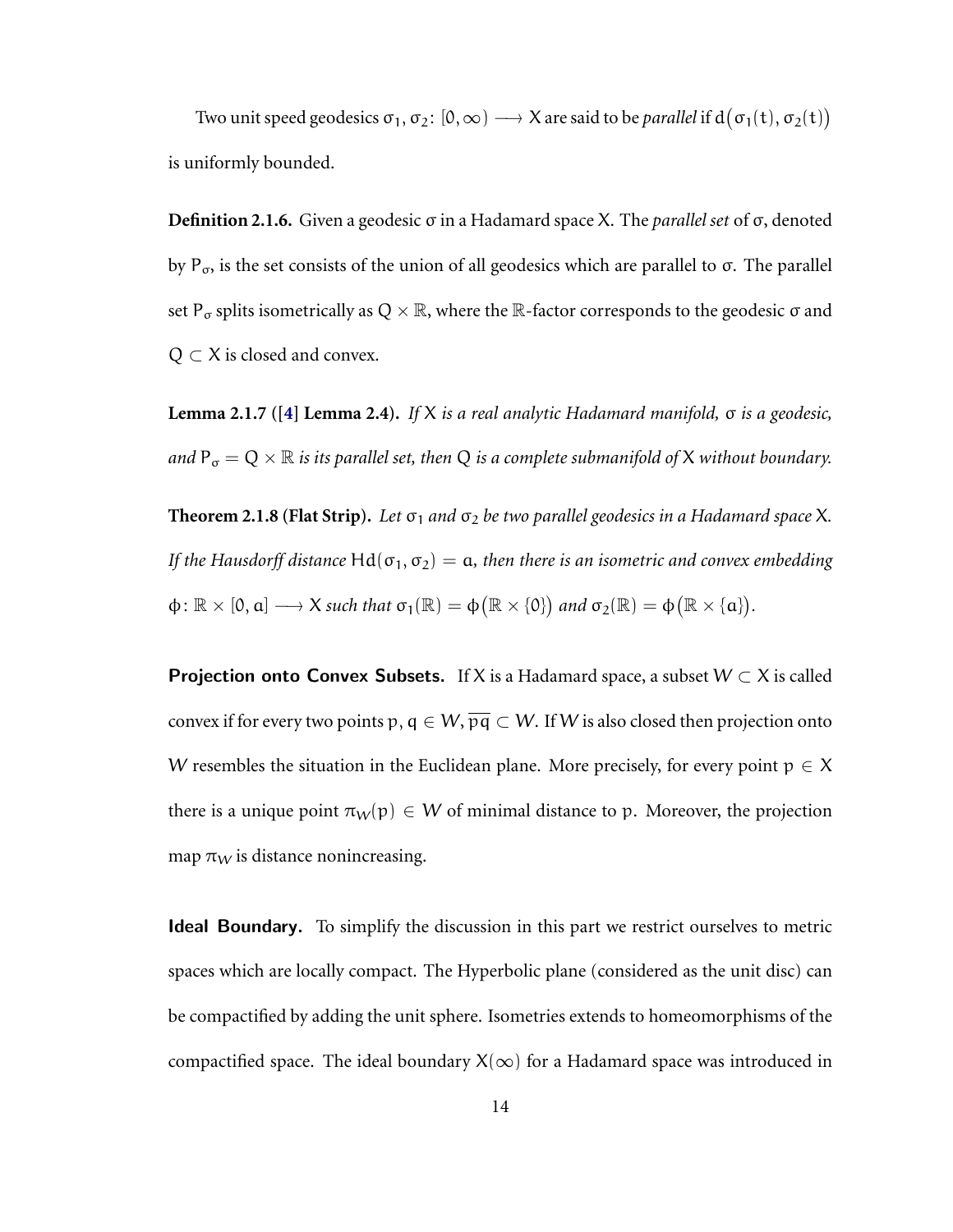its full generality by Eberlein and O'Neil [\[15\]](#page-76-2), and it is an analogous compactification for arbitrary Hadamard space. Recall that we assume that  $X$  is a locally compact Hadamard space.

**Definition 2.1.9.** Given two unit speed geodesic rays  $\sigma_1$ ,  $\sigma_2$ : [0,  $\infty$ )  $\longrightarrow$  X, we say that  $\sigma_1$ and  $\sigma_2$  are asymptotic if  $d\big(\sigma_1(t),\sigma_2(t)\big)$  is uniformly bounded.

Being asymptotic is an equivalence relation on the set of all geodesic rays. The set of equivalence classes is denoted by  $X(\infty)$  and called the ideal boundary of the Hadamard space X. If  $\xi \in X(\infty)$  and  $\sigma$  belongs to  $\xi$  we write  $\sigma(\infty) = \xi$ .

By convexity of the distance function, if  $\sigma_1$  and  $\sigma_2$  are two asymptotic geodesic rays and  $\sigma_1(0) = \sigma_2(0)$ , then  $\sigma_1 = \sigma_2$ . This shows that for any base point  $p \in X$  and any  $\xi \in X(\infty)$  there is at most one geodesic ray starting at p in this class. In fact, it is not hard to see that there is a geodesic ray starting at p representing this class. One way to see that is to take any geodesic ray  $\sigma_2$  such that  $\sigma_2(\infty) = \xi$ . and take the following sequence of geodesic rays  $\overrightarrow{p\sigma_2(n)}$ . Since X is locally compact, we can show that this sequence has a subsequence which converges to a geodesic ray starting at p and asymptotic to  $\sigma_2$ .

There are two different topologies which one can put on the ideal boundary  $X(\infty)$  of X. The first topology is the *cone topology*. Let  $\overline{X} = X \cup X(\infty)$ . The cone topology on  $\overline{X}$  is the topology generated by the open sets of X together with the sets

$$
U(x, \xi, R, \varepsilon) = \left\{ z \in \overline{X} \mid z \notin B(x, R) \text{ and } d\left(\overrightarrow{xz}(R), \overrightarrow{x\xi}(R)\right) < \varepsilon \right\},\tag{2.1.4}
$$

where  $x \in X$ ,  $\xi \in X(\infty)$ ,  $R$ ,  $\varepsilon > 0$ , and  $\overrightarrow{x\xi}$  represents the geodesic ray starting at x in the class ξ. It is possible to show that this collection of sets forms a basis for a topology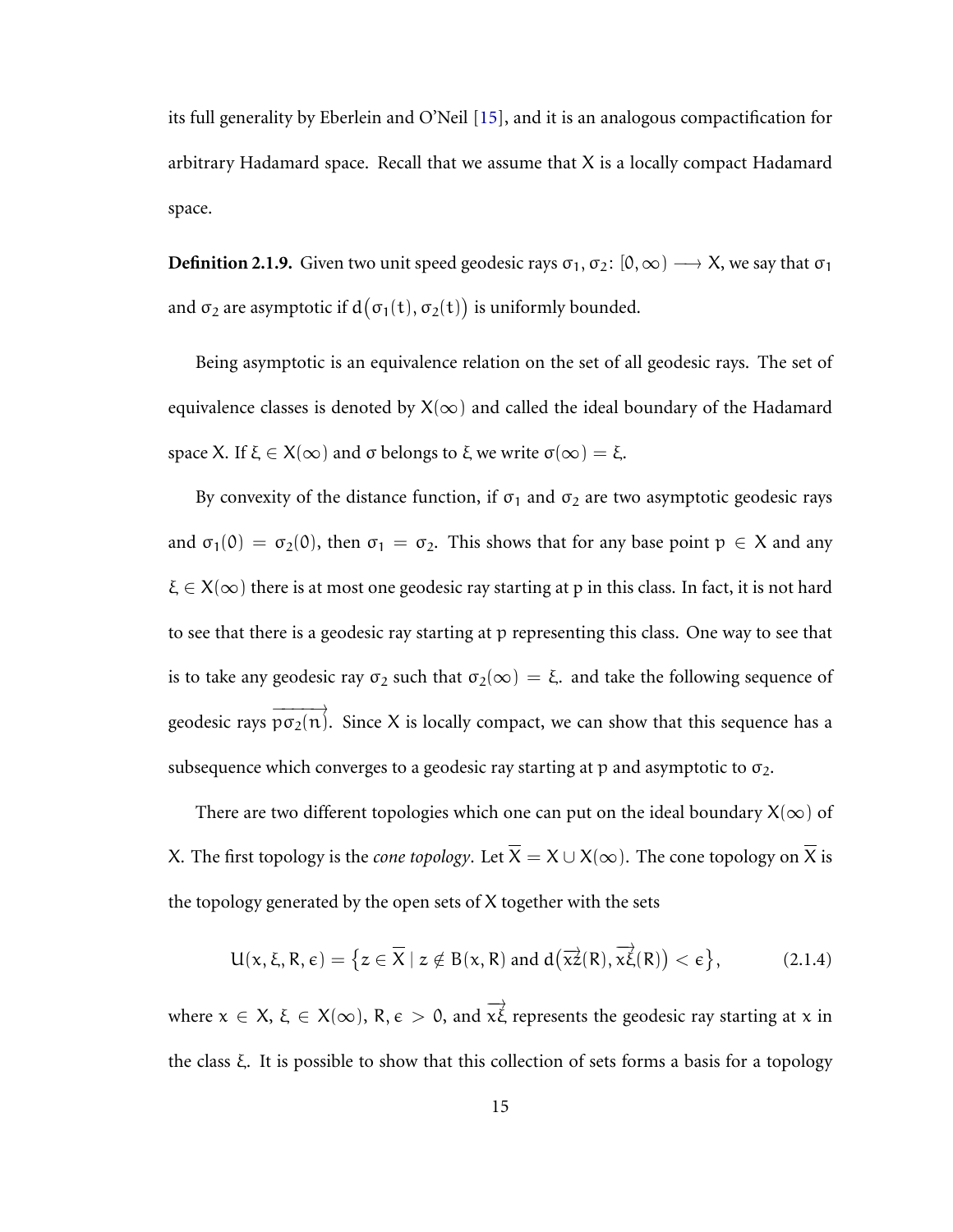(see [\[3\]](#page-74-4), Lemma II.2.2).

If X is a Hadamard manifold, then  $(X, X(\infty))$  with the cone topology is homeomorphic to  $(D<sup>n</sup>, S<sup>n-1</sup>)$ , where n is the dimension of the manifold.  $X(\infty)$  is not homeomorphic to a sphere for arbitrary Hadamard space. For example, if X is the Cayley graph of the free group on two generators, then the ideal boundary is a Cantor set. The ideal boundary of a Hadamard space with the cone topology is called the *geometric boundary* and denoted by  $\partial_{\infty}X$ .

The second topology one can put on the ideal boundary  $X(\infty)$  of a Hadamard space X is the topology induced by the *Tits metric* which we define now.

**Definition 2.1.10 (Tits Angle).** Given two points  $\xi, \eta \in X(\infty)$ , the *Tits angle* between them is  $\angle(\xi, \eta) = \sup_{p \in X} \angle_p(\xi, \eta)$ .

For any metric space  $(Y, d)$ , the *interior metric*  $d_i$  of  $(Y, d)$  is defined as follows.

$$
d_i(y_1, y_2) = \inf\{L(\gamma) \mid \gamma \text{ is a curve connecting } y_1 \text{ to } y_2\}. \tag{2.1.5}
$$

The *Tits metric* on the ideal boundary  $X(\infty)$  of a Hadamard space X is the interior metric of  $(X(\infty), \angle)$ . The ideal boundary equipped with the Tits metric is called the *Tits boundary* and denoted by  $\partial_{\tau}X$ .

**Example 2.1.11.** If  $X = \mathbb{R}^n$  and  $\xi, \eta \in X(\infty)$ , then for every point  $p \in X$ ,  $\angle_p(\xi, \eta) =$  $\angle$ (ξ, η). Therefore  $\partial$ <sub>T</sub>X is isometric to the round sphere.

**Example 2.1.12.** Let X be n-dimensional manifold of strictly negative curvature. Every two points  $\xi, \eta \in X(\infty)$  are connected with a geodesic inside X. By taking p on that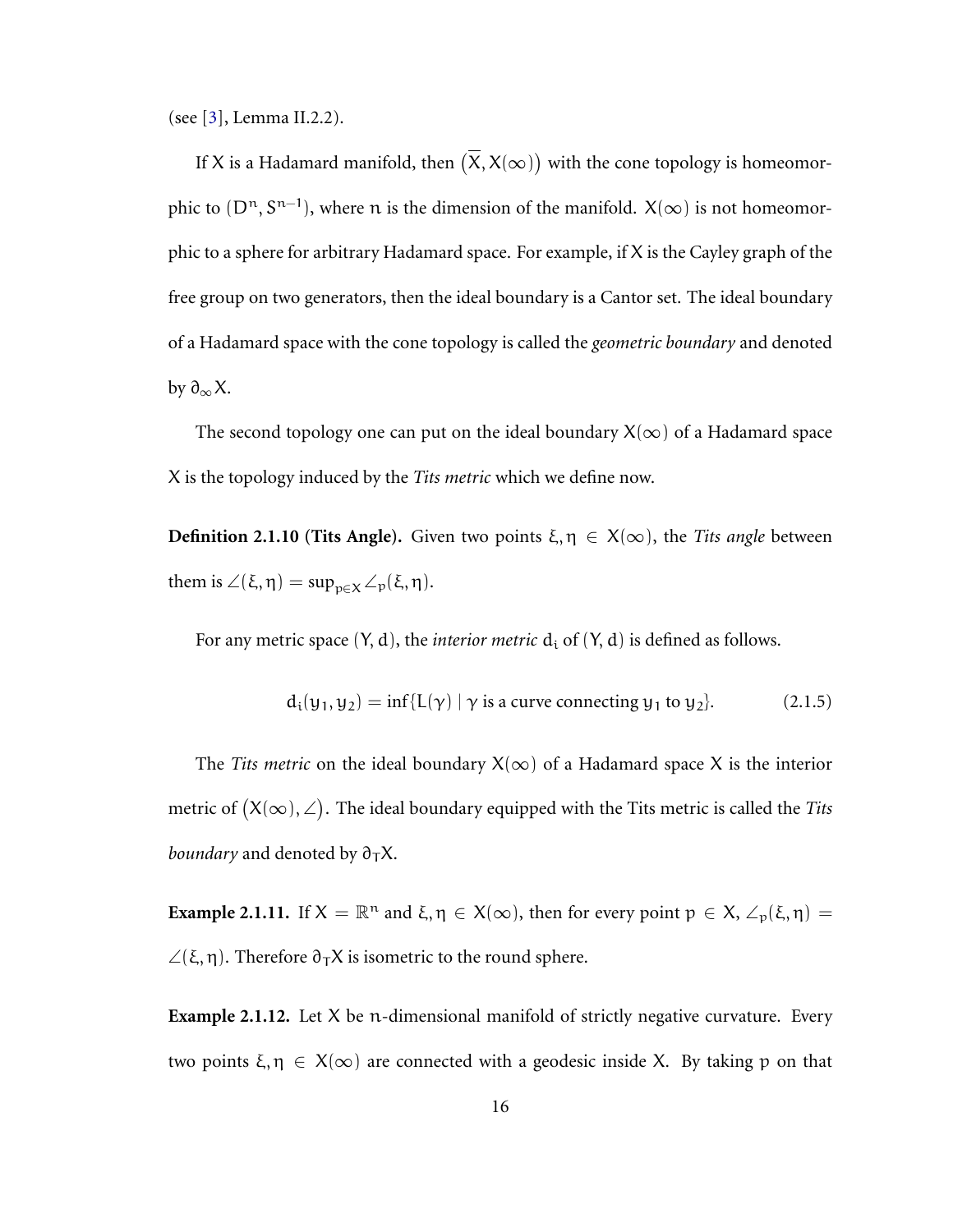geodesic, we immediately get that  $\angle(\xi, \eta) = \angle_p(\xi, \eta) = \pi$ . Therefore the Tits distance between each two different points in  $X(\infty)$  is infinite.

**Example 2.1.13.** If X is a symmetric space of nonpositive curvature, then  $\partial_T X$  is a spherical building. The apartments are the ideal boundaries of flats of maximal dimension in X.

### <span id="page-21-0"></span>2.2 Symmetric Spaces

The purpose of this section is to give a very short and brief introduction to symmetric spaces with emphasis on symmetric spaces of noncompact type. For a standard reference on symmetric spaces of nonpositive curvature and proofs of most of the facts in this section we refer the reader to [\[14\]](#page-76-5).

**Definition 2.2.1.** A symmetric space is a simply connected Riemannian manifold X with the property that the geodesic reflection at every point is an isometry of X. More precisely, for any  $x_0 \in X$  there is an isometry  $S_{x_0}$  of X such that  $S_{x_0}(x_0) = x_0$  and  $(dS_{x_0})_{x_0} = -I$ .

**Proposition 2.2.2.** *If* X *is a simply connected Riemannian manifold then the following conditions are equivalent.*

- *1. X is a symmetric space.*
- *2. The curvature tensor is parallel, i.e.*  $\nabla R = 0$ *.*
- *3. If* X(t), Y(t), Z(t) *are parallel vector fields along a geodesic* γ(t)*, then the vector field*  $R(X(t), Y(t))Z(t)$  is parallel along  $\gamma(t)$ .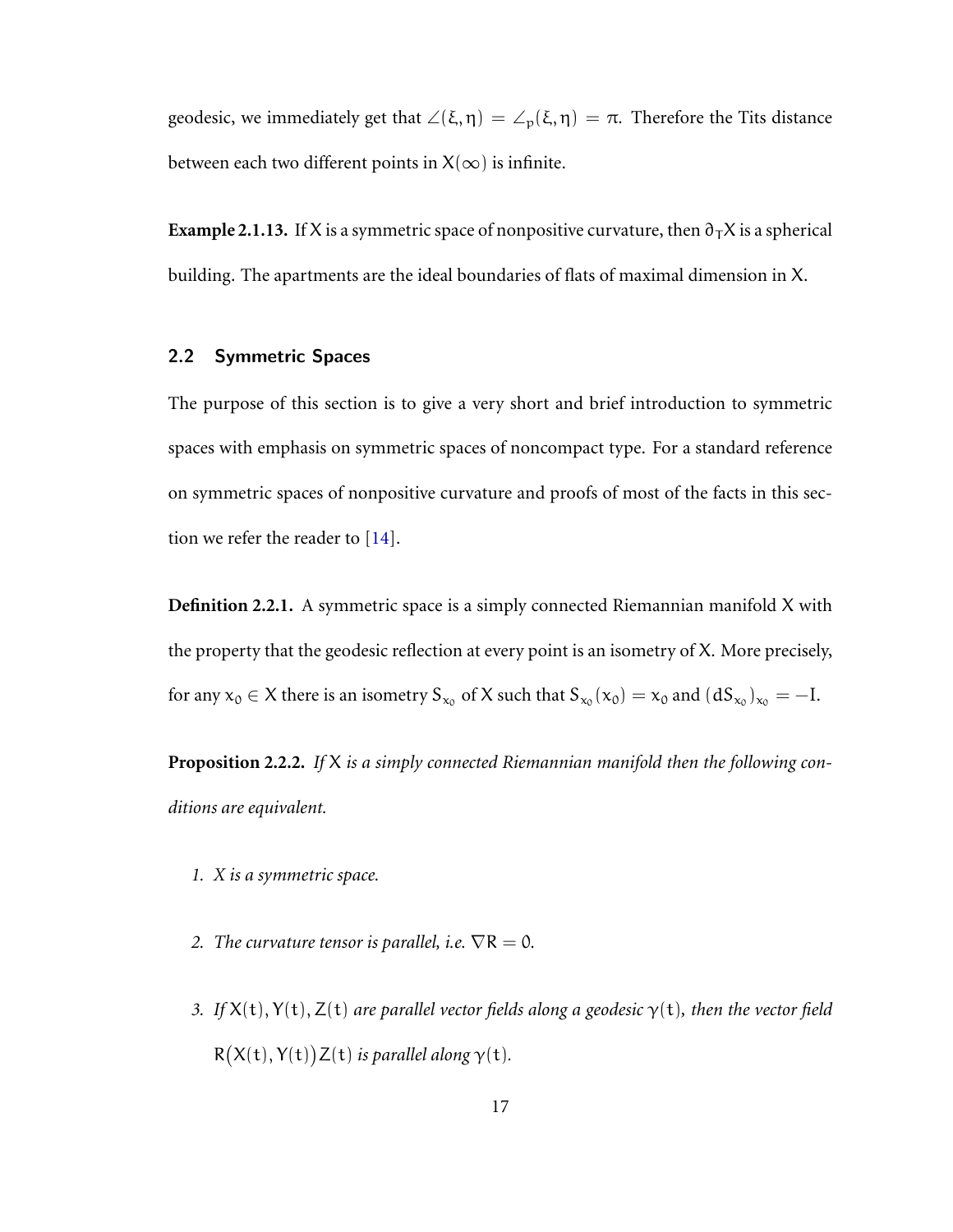If  $X$  is a symmetric space of nonpositive sectional curvature and is not a Riemannian product of an Euclidean space  $\mathbb{R}^k$ ,  $k\geq 1$ , with another Riemannian manifold, then X is said to be a symmetric space of *noncompact type.*

Every symmetric space is a homogenous manifold, i.e. the isometry group  $\text{Isom}(X)$ acts transitively on X. We denote the connected component of  $Isom(X)$  that contains the identity map by G. If we fix a base point  $x_0 \in X$ , then the closed subgroup  $K = \{g \in G \mid$  $g(x_0) = x_0$  is called the *isotropy group* at  $x_0$ .

**Cartan Decompositions.** From now on we assume that  $X$  is a symmetric space of noncompact type and therefore G is a real semisimple Lie group. Fix a base point  $x_0 \in X$  and recall that K denotes the isotropy group at  $x_0$ . We define an involution  $\sigma_{x_0} \colon G \longrightarrow G$  by

$$
\sigma_{x_0}(g) = S_{x_0} \circ g \circ S_{x_0}, \qquad (2.2.1)
$$

where  $S_{x_0}$  is the geodesic reflection at  $x_0$ . The involution  $\sigma_{x_0}$  induces the following involution on the Lie algebra g of G,

$$
\theta_{x_0} = d\sigma_{x_0} \colon \mathfrak{g} \longrightarrow \mathfrak{g}.\tag{2.2.2}
$$

Let

$$
\mathfrak{k} = \{ A \in \mathfrak{g} \mid \theta_{x_0} A = A \} \quad \text{and} \quad \mathfrak{p} = \{ A \in \mathfrak{g} \mid \theta_{x_0} A = -A \}. \tag{2.2.3}
$$

Since  $\theta_{x_0}^2 = I$ , we have  $\mathfrak{g} = \mathfrak{k} \oplus \mathfrak{p}$ . The fact that  $\theta_{x_0}$  preserves the Lie brackets implies that

$$
[\mathfrak{k},\mathfrak{k}] \subseteqq \mathfrak{k}, \quad [\mathfrak{k},\mathfrak{p}] \subseteqq \mathfrak{p}, \quad \text{and} \quad [\mathfrak{p},\mathfrak{p}] \subseteqq \mathfrak{k}. \tag{2.2.4}
$$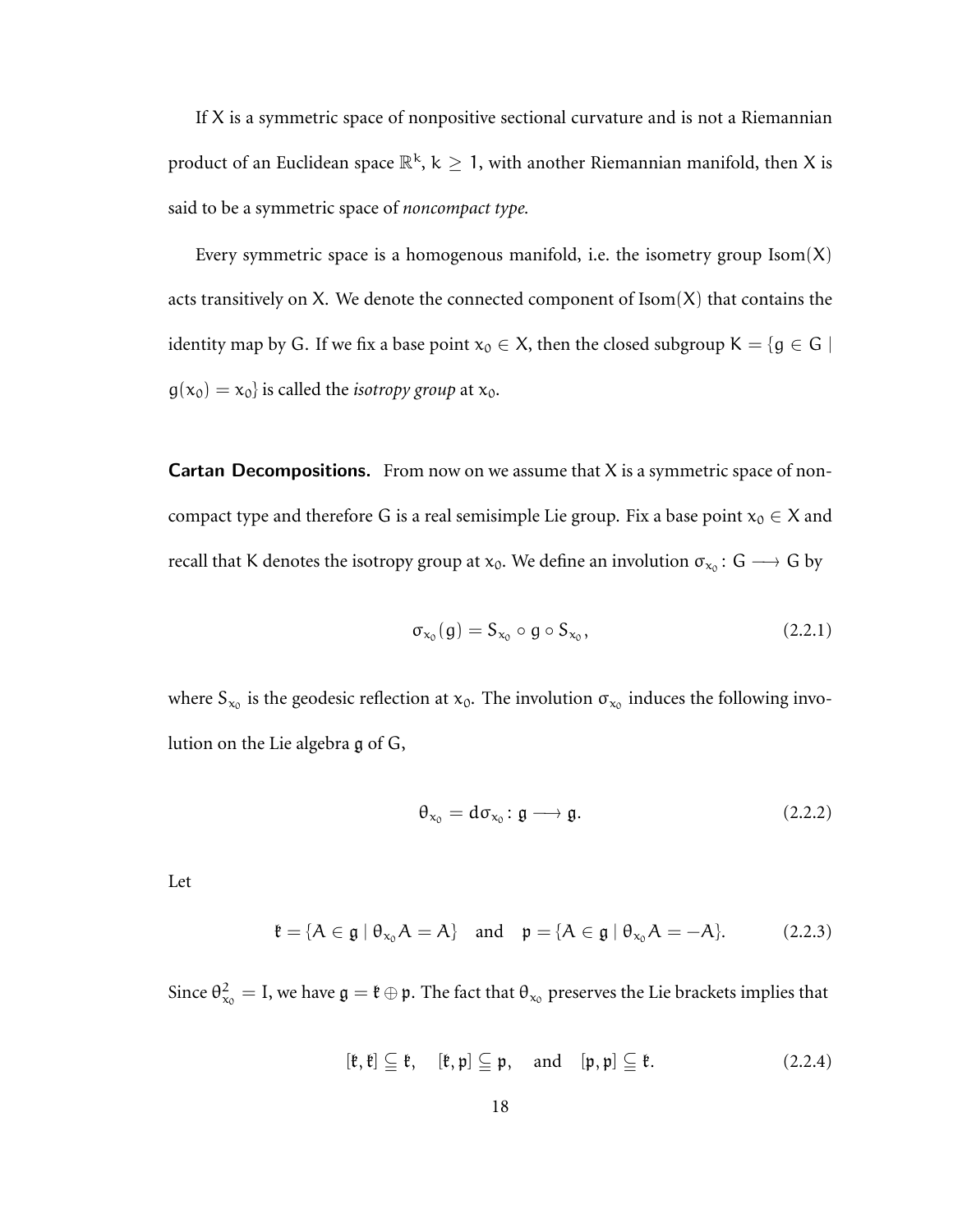The *Killing form* of the Lie algebra  $\mathfrak g$  is the symmetric bilinear form  $\mathcal B: \mathfrak g \times \mathfrak g \longrightarrow \mathbb R$ defined by

$$
\mathcal{B}(A, B) = \text{trace}(\text{ad }A \circ \text{ad }B). \tag{2.2.5}
$$

Because g is semisimple, B is nondegenerate on g. Moreover B is negative definite on  $\mathfrak k$ and positive definite on  $\mathfrak p$  and with respect to  $\mathcal B$ ,  $\mathfrak g$  is an orthogonal direct sum of  $\mathfrak k$  and  $\mathfrak p$ . For any two vectors  $A,B\in\frak g,$  we set  $\varphi_{x_0}(A,B)=-\mathcal B(A,\theta_{x_0}B).$   $\varphi_{x_0}$  is a positive definite bilinear form on g and called the *canonical inner product* on g. If we extend this metric by left translation, the natural projection  $\pi: G \longrightarrow X$  becomes Riemannian submersion and this metric up to a scale is the original metric on X.

**Curvature Tensor of X.** The curvature tensor on X has the following form at the point  $x_0$ .

$$
R(A, B)C = -\text{ad}[A, B](C) = -[[A, B], C], \qquad (2.2.6)
$$

for all  $A, B, C \in \mathfrak{p}$ .

Root Space Decomposition. A *flat* in a Hadamard manifold X is a complete totally geodesic Euclidean submanifold. For symmetric spaces we also insist that it is of maximal dimension. Let F be a flat which contains the base point  $x_0$ . The tangent space to F at  $x_0$ corresponds to a maximal Abelian subalgebra  $\mathfrak{a} \subset \mathfrak{g}$ . All maximal Abelian subalgebras of p are conjugate which implies that for any two flats F and F' containing  $x_0$ , there is an isometry  $\Phi \in K$  such that  $\Phi F = F'$ .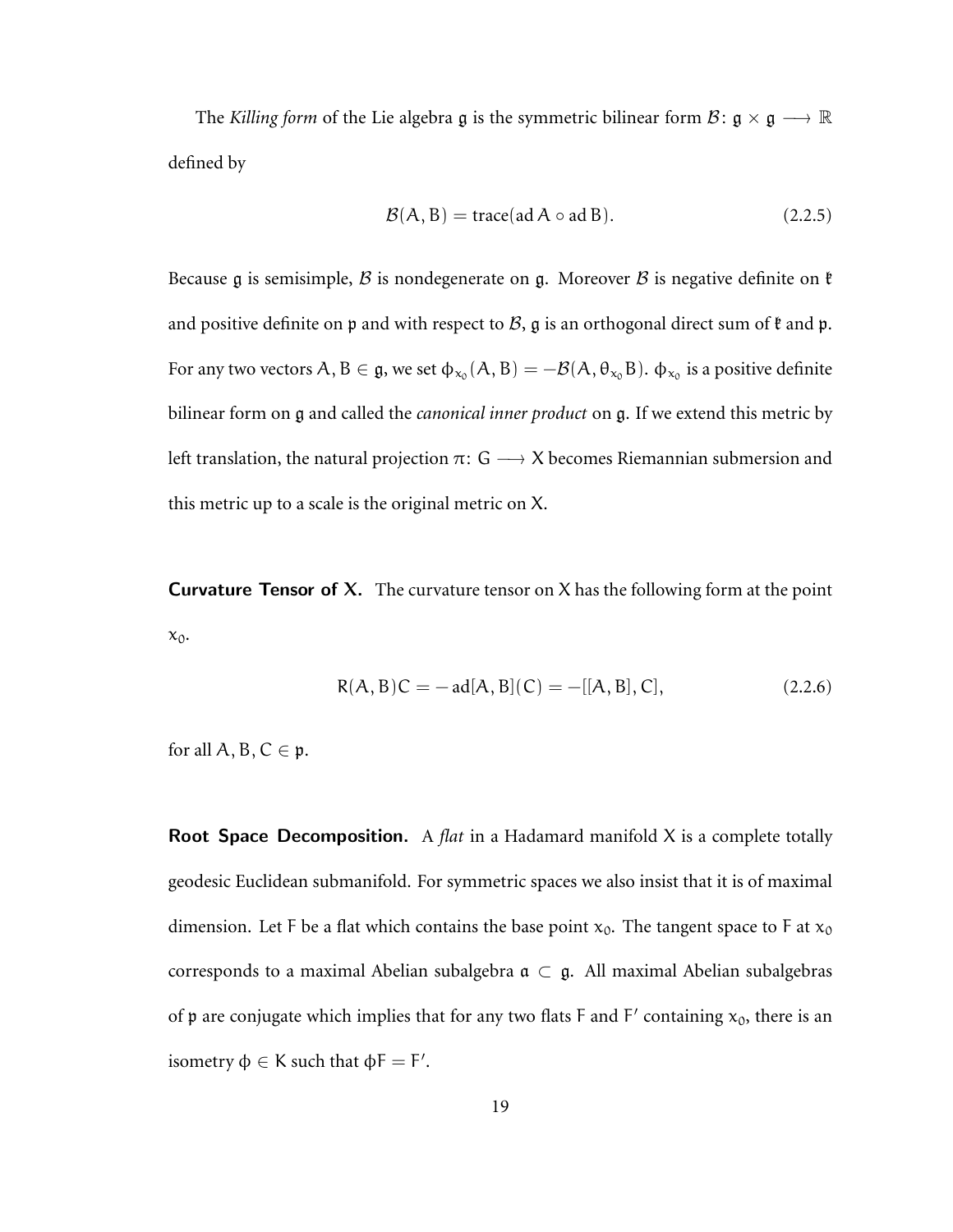For every element H  $\in$  a the map ad H:  $\mathfrak{g} \longrightarrow \mathfrak{g}$  is symmetric with respect to the canonical inner product  $\phi_{x_0}$  on  $\mathfrak{g}$ . Since  $\mathfrak{a}$  is Abelian, the different elements ad H, where H ∈ a, commute and therefore can be diagonalized simultaneously. This yields the *root space decomposition*

$$
\mathfrak{g} = \mathfrak{g}_0 \oplus \sum_{\lambda \in \Lambda} \mathfrak{g}_{\lambda} \tag{2.2.7}
$$

where  $\mathfrak{g}_{\lambda} = \{B \in \mathfrak{g} \mid \forall H \in \mathfrak{a}, [H, B] = \lambda(H)B\}, \lambda \in \text{Hom}(\mathfrak{a}, \mathbb{R})$ , and  $\Lambda = \{\lambda \in$ Hom( $\alpha$ ,  $\mathbb{R}$ ) |  $\mathfrak{g}_{\lambda} \neq 0$ }. The elements of  $\Lambda$  are called the *roots*.

A geodesic  $\gamma: \mathbb{R} \longrightarrow F$  with  $\gamma(0) = x_0$  is called a *regular* geodesic if it is not contained in any maximal flat other than F, otherwise it is called a *singular* geodesic. A vector of a is called a *singular vector* if it is tangent to a singular geodesic otherwise it is called a *regular geodesic*. A vector  $H \in \mathfrak{a}$  is singular if and only if  $\lambda(H) = 0$  for some  $\lambda \in \Lambda$ . Therefore the set of singular vectors in a consists of a finite number of hyperplanes which are called *singular hyperplanes.*

Weyl Chambers. The singular hyperplanes in a divide the set of regular vectors into finitely many components. Each component is called a *Weyl Chamber* of a. Fix a Weyl Chamber  $\mathfrak{a}^+$ . This choice corresponds to the choice of a set of positive roots  $\Lambda^+ \subset \Lambda$ , where

$$
\Lambda^{+} = \{ \lambda \in \Lambda \mid \lambda(H) > 0 \text{ for every } H \in \mathfrak{a}^{+} \}. \tag{2.2.8}
$$

Given  $\lambda \in \Lambda^+$ , the kernel of  $\lambda$  is a singular hyperplane and is called a *wall* of the Weyl chamber.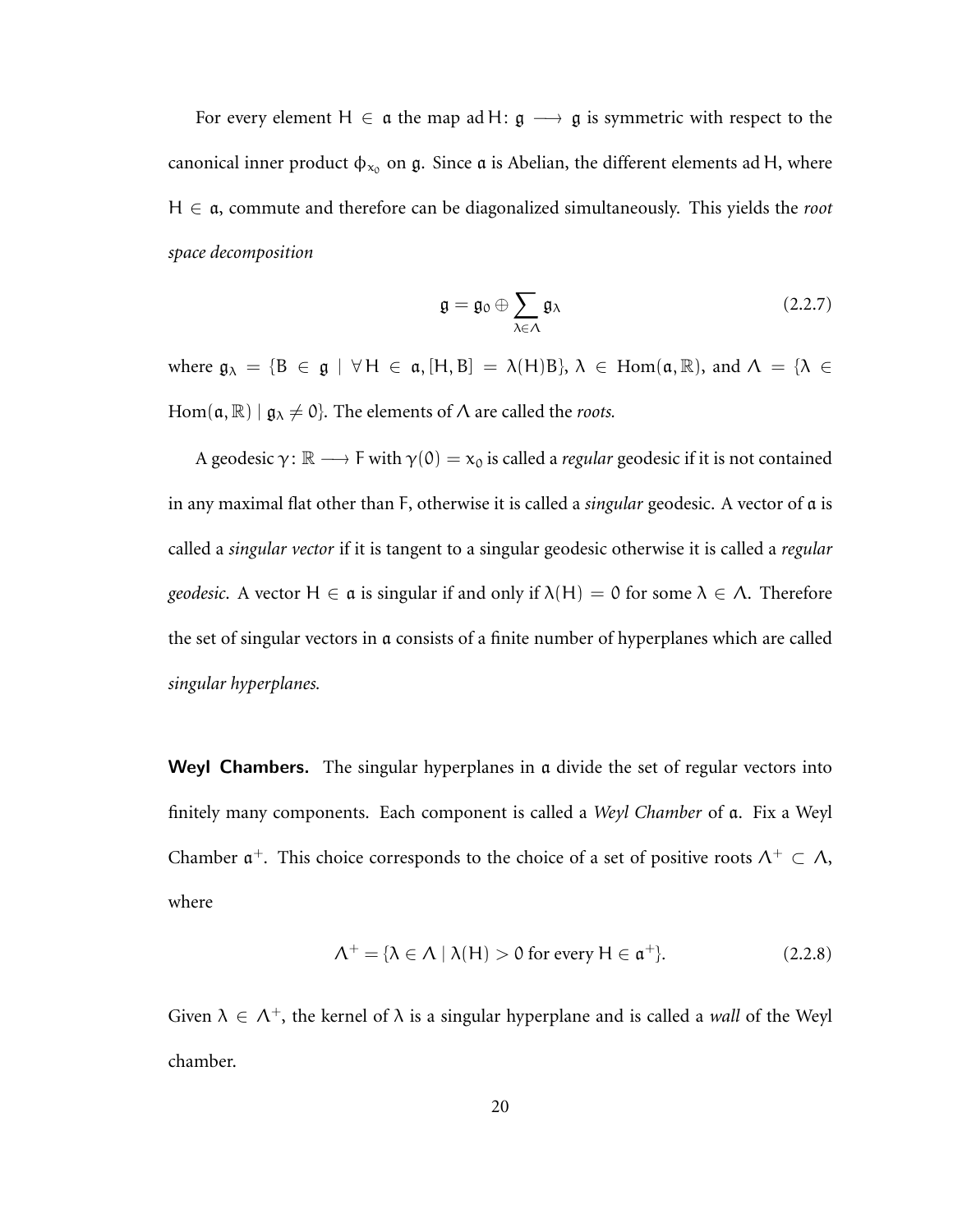The intersection of a Weyl chamber  $\mathfrak{a}^+ \subset \mathfrak{a}$  with the unit sphere  $S_{x_0}X \subset T_{x_0}X$  is called a Weyl chamber of the *first type*, while the image of  $\mathfrak{a}^+$  under the exponential map  $\exp_{\mathsf{x}_0}$ is called a Weyl chamber of the *second type*. The ideal boundary of a Weyl chamber of the second type is a subset of  $X(\infty)$  and is called a Weyl Chamber *at infinity*. The intersection of a number of walls of a Weyl chamber with the sphere at infinity is called a face of the corresponding Weyl chamber at infinity. It can be shown that the set of all Weyl chambers at infinity and their faces form a partition of the sphere at infinity. A *closed* Weyl chamber is the union of a Weyl chamber and its faces.

It is reasonable to expect that the set of Weyl chambers and their faces depends on the base point  $x_0$ . Surprisingly that is not the case. The isotropy group K acts transitively on the set of Weyl chamber at infinity and the fundamental domain of this action is a closed Weyl chamber.

Algebraic Centroid of a Weyl Chamber. Let  $a \subset p$  be a maximal Abelian subspace and let  $\Lambda$  be the set of corresponding roots. Let  $A \in \mathfrak{a}$  be a regular vector and  $\mathcal{C}_A$  be the unique Weyl chamber contains A. Let  $\Lambda^+$  is the set of positive roots determined by  $\mathscr{C}_{A}$ . The *algebraic centroid* of  $\mathcal{C}_A$  is the vector v defined by

$$
\nu = \sum_{\lambda \in \Lambda^+} \mathfrak{n}_{\lambda}, \quad \text{where } \mathfrak{n}_{\lambda} = H_{\lambda} / ||H_{\lambda}||. \tag{2.2.9}
$$

 $H<sub>λ</sub>$  is the dual vector of  $λ$  with respect to the canonical inner product. The isotropy group K at  $x_0$  acts transitively on the set of algebraic centroids of all Weyl chambers.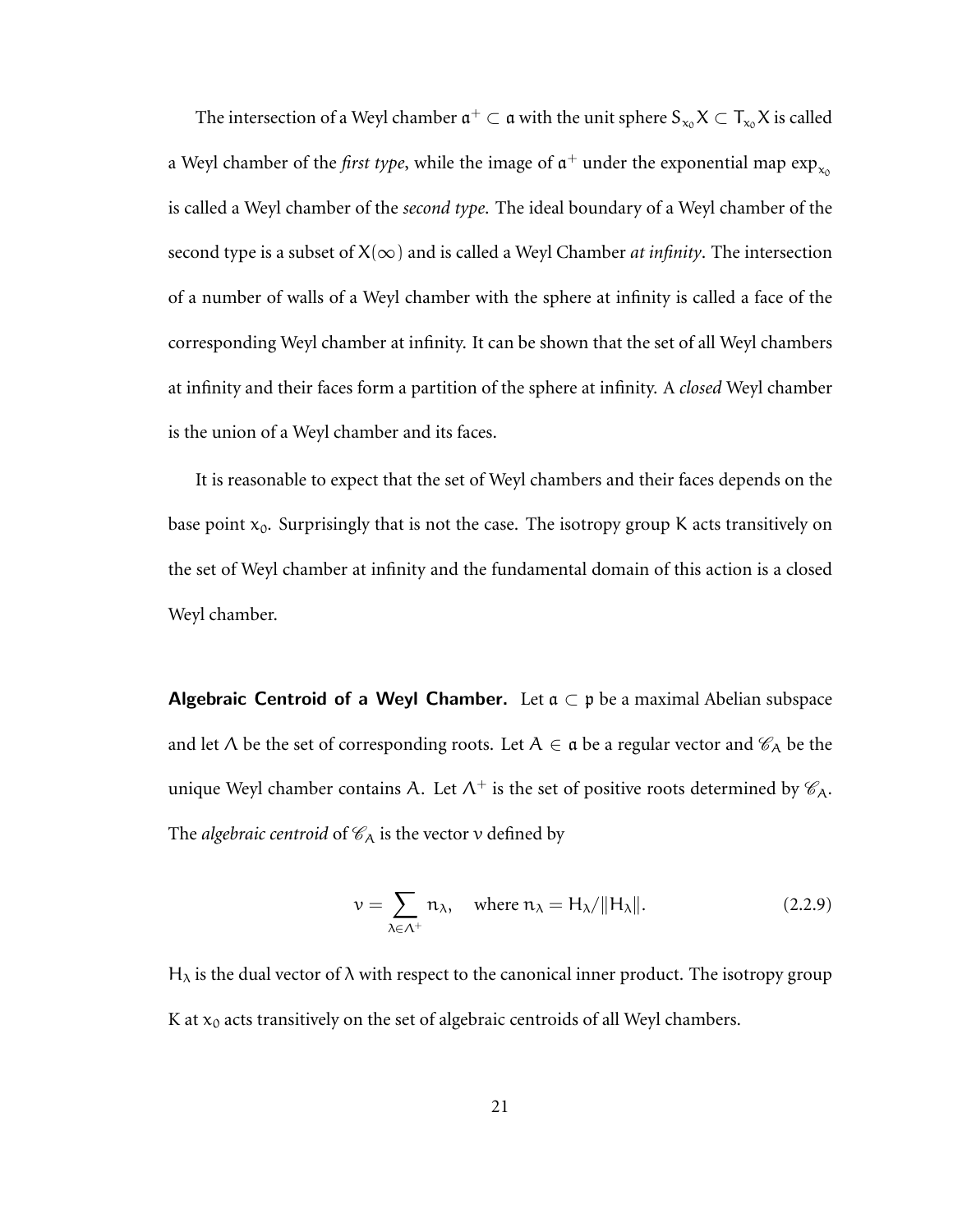**Weyl Group.** Fix a maximal Abelian subalgebra  $\alpha \subset p$  and let  $A = exp(\alpha)$ .  $F = Ax_0$ is a maximal flat in X. Let M be the centralizer of A in K. M is the subgroup of G which leaves F fixed pointwise. Let  $M'$  be the normalizer of A in K.  $M'$  is the subgroup of G which fixes  $x_0$  and leaves F invariant. M is a normal subgroup of M' and the *Weyl group* is the group  $M'/M$ . One can show that the Weyl group is a finite group which acts simply transitively on the set of Weyl chambers in a.

### Tits Building at Infinity.

**Definition 2.2.3.** Let S be a finite set. A *Coxeter matrix*  $M = (m_{ss})$  is an  $S \times S$  symmetric matrix with entries in  $\mathbb{N} \cup \{\infty\}$  such that  $m_{ss'} = 1$  if  $s = s'$  and at least 2 otherwise.

**Definition 2.2.4.** Given a Coxeter matrix M, define a group W with presentation,

$$
W = \langle S \mid (ss')^{m_{ss'}} = 1 \text{ for every } (s, s') \in S \times S \rangle. \tag{2.2.10}
$$

W is called a *Coxeter group.*

To any Coxeter group W, one can associate a simplicial complex  $\Sigma_W$  which is called the *Coxeter complex* of W. In the case of a finite reflection group, which is the only case we are interested in here, the Coxeter complex has a simple description. We assume that  $W$  is a finite group generated by reflections along hyperplanes in some Euclidean space  $\mathbb{R}^n$ . Let  $M = S^{n-1}$  be the unit sphere. For each reflection  $r \in W$ , i.e. a generator or a conjugate of a generator, r fixes a hyperplane which is called a *Wall.* The Walls divide M into simplices. The resulting simplicial complex  $\Sigma_W$  is the Coxeter complex for W. The top dimensional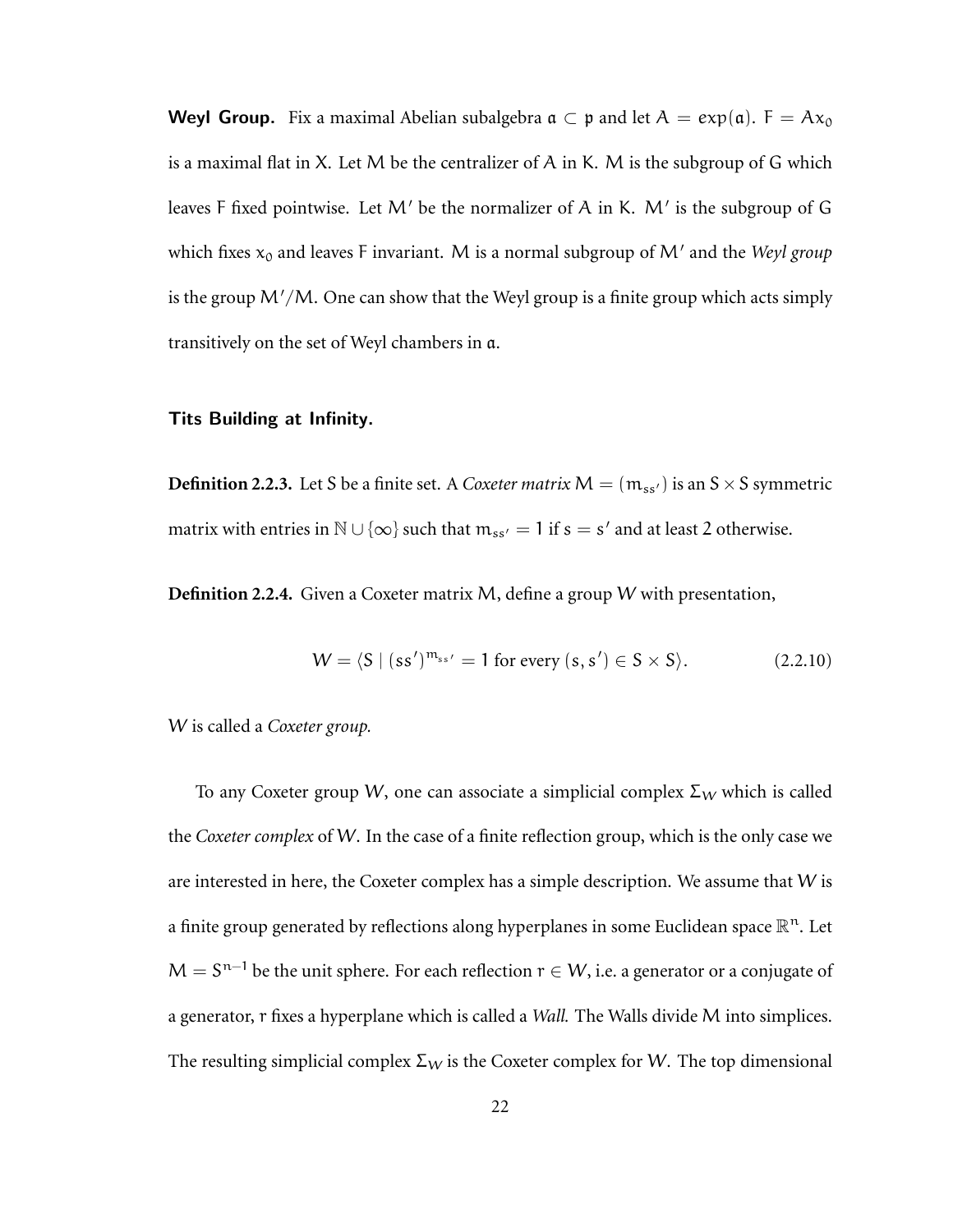simplices of  $\Sigma_W$  are called chambers. One can shows that W acts simply transitively on the set of chambers.

We now give one of the possible definitions of Buildings and refer the reader to [\[9\]](#page-75-5) for details.

**Definition 2.2.5.** A building is a simplicial complex  $\Delta$  together with a collection of subcomplexes A, called *apartments,* which satisfies the following three conditions.

- 1. Each apartment is isomorphic to a Coxeter complex.
- 2. Any two simplices of  $\Delta$  are contained in a common apartment.
- 3. If  $A_1$  and  $A_2$  are two apartments which share a chamber, then there is an isomorphism  $\phi$ : A<sub>1</sub> → A<sub>2</sub> which fixes A<sub>1</sub> ∩ A<sub>2</sub>.

A building is called a *thick* building if every codimension 1 simplex is contained in at least three chambers. It follows from the definition that each apartment is isomorphic to the same Coxeter complex  $\Sigma_W$ . We say that a building  $\Delta$  is *spherical* if the realization of  $\Sigma_W$  is homeomorphic to a sphere.

<span id="page-27-0"></span>One can show that the collection of all Weyl chambers at infinity with their faces with the obvious face relation of a symmetric space of noncompact type is a spherical building and it is called the *Tits building at infinity* of X. The system of apartments are the collection of the ideal boundaries of all maximal dimensional flats in X. It is worth noting that the Tits distance Td at  $X(\infty)$  determines the Tits building of X and vice versa. See [\[4\]](#page-74-5) or [\[14\]](#page-76-5) for the proof of this fact.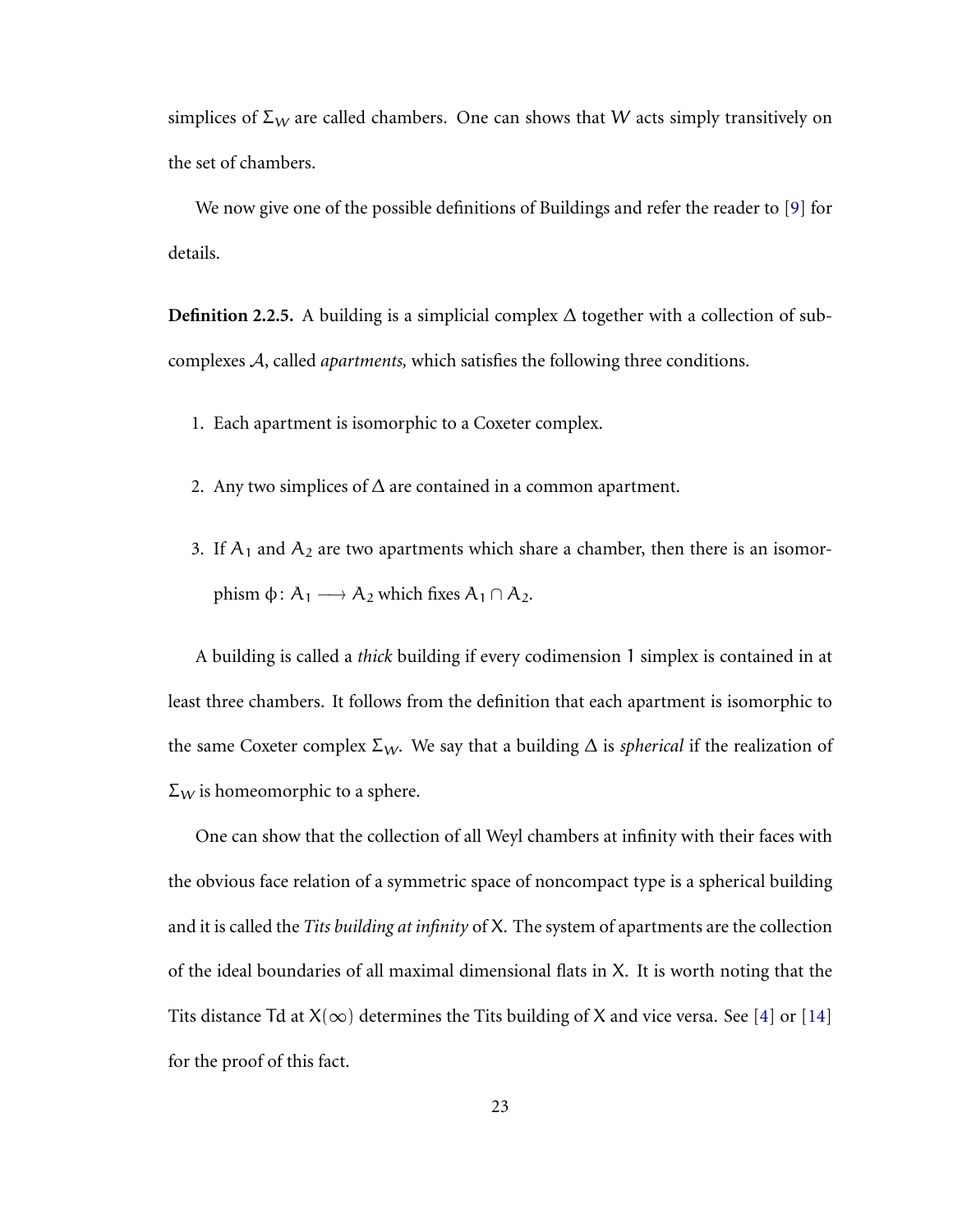### 2.3 Asymptotic Cones

The concept of the asymptotic cone was introduced by van den Dries and Wilkie [\[38\]](#page-78-5) and by Gromov [\[23\]](#page-77-0). It is a general construction which can be applied to any metric space. It encodes part of the coarse geometry of the space, and it has been used by several authors to study the large scale geometry of certain spaces and to distinguish the quasi-isometry type of these spaces.

Kleiner and Leeb [\[29\]](#page-77-5) used the asymptotic cone to prove the Margulis' conjecture which says that if  $X$  and  $X'$  are irreducible symmetric spaces of noncompact type, each non-flat and of rank at least 2, and if  $\Phi \colon X \to X'$  is a quasi-isometry, then the metric on X may be rescaled, multiplying by a constant, so that  $\Phi$  is a bounded distance from some isometry. Eskin and Farb [\[17\]](#page-76-6) also gave a different and effective proof of the theorem of Kleiner and Leeb.

Kapovich and Leeb [\[27,](#page-77-4) [28\]](#page-77-6) also used the asymptotic cone to study the quasi-isometry types of Haken 3-manifolds. By studying the topological type of the asymptotic cones of different 3-manifolds, Kapovich and Leeb [\[27\]](#page-77-4) showed that the existence of a Seifert component in a Haken manifold is a quasi-isometry invariant of its fundamental group. Later they extend this result to show that quasi-isometries preserve the geometric decomposition of the universal covers of Haken manifolds [\[28\]](#page-77-6).

**Ultrafilters.** Let N be the set of natural numbers. A filter on N is a nonempty family  $\omega$ of subsets of  $N$  which satisfies the following properties.

1.  $\emptyset \notin \omega$ .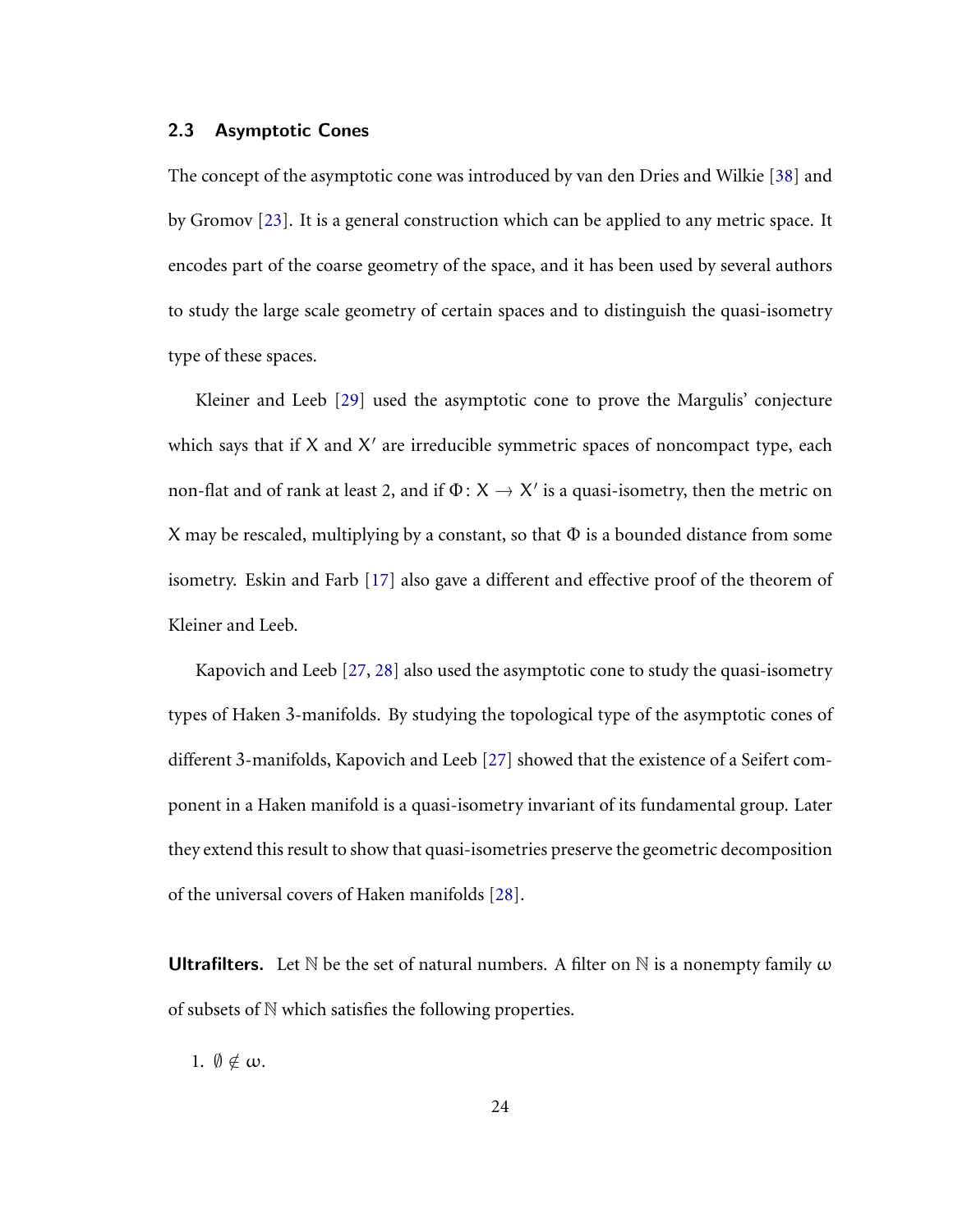2. If  $A \in \omega$  and  $A \subset B$ , then  $B \in \omega$ .

3. If 
$$
A_1, \ldots, A_k \in \omega
$$
, then  $A_1 \cap \cdots \cap A_k \in \omega$ .

Any filter  $\omega$  defines a probability measure on N, where a subset  $A \subset \mathbb{N}$  has measure 1 if and only if  $A \in \omega$ , otherwise it has measure 0.

An *ultrafilter* is a maximal filter. The maximality condition easily implies that if  $\mathbb N$  is written as a finite union of disjoint subsets,  $\mathbb{N} = A_1 \sqcup \cdots \sqcup A_k$ , then the ultrafilter contains exactly one of those subsets.

**Definition 2.3.1.** We call an ultrafilter ω a *nonprincipal ultrafilter* if and only if it does not contain finite sets.

The interesting ultrafilters are the nonprincipal ones. They exist by Zorn's Lemma, and they can not be described explicitly. Given a compact space Y and an ultrafilter  $\omega$  on N, we assign to each sequence  $x: \mathbb{N} \longrightarrow Y$  a unique limit in Y. The limit  $\omega$ - lim  $x(\mathfrak{n}) = x_0$  is the unique point  $x_0 \in Y$  such that for every open neighborhood  $U$  of  $x_0,$   $x^{-1}(U) \in \omega.$  If  $Y = \mathbb{R} \cup \{\infty\}$  is the one point compactification of  $\mathbb{R}$ , then every sequence of real numbers converges to a unique limit (possibly  $\infty$ ). In general the limit depends on the choice of the ultrafilter ω.

**Ultralimits of Metric Spaces.** Let  $(X_n, d_n)_{n \in \mathbb{N}}$  be a sequence of metric spaces. Given a nonprincipal ultrafilter  $\omega$  on  $\mathbb N$ , the ultralimit of this sequences is the metric space

$$
X_{\omega} = \omega - \lim X_n, \tag{2.3.1}
$$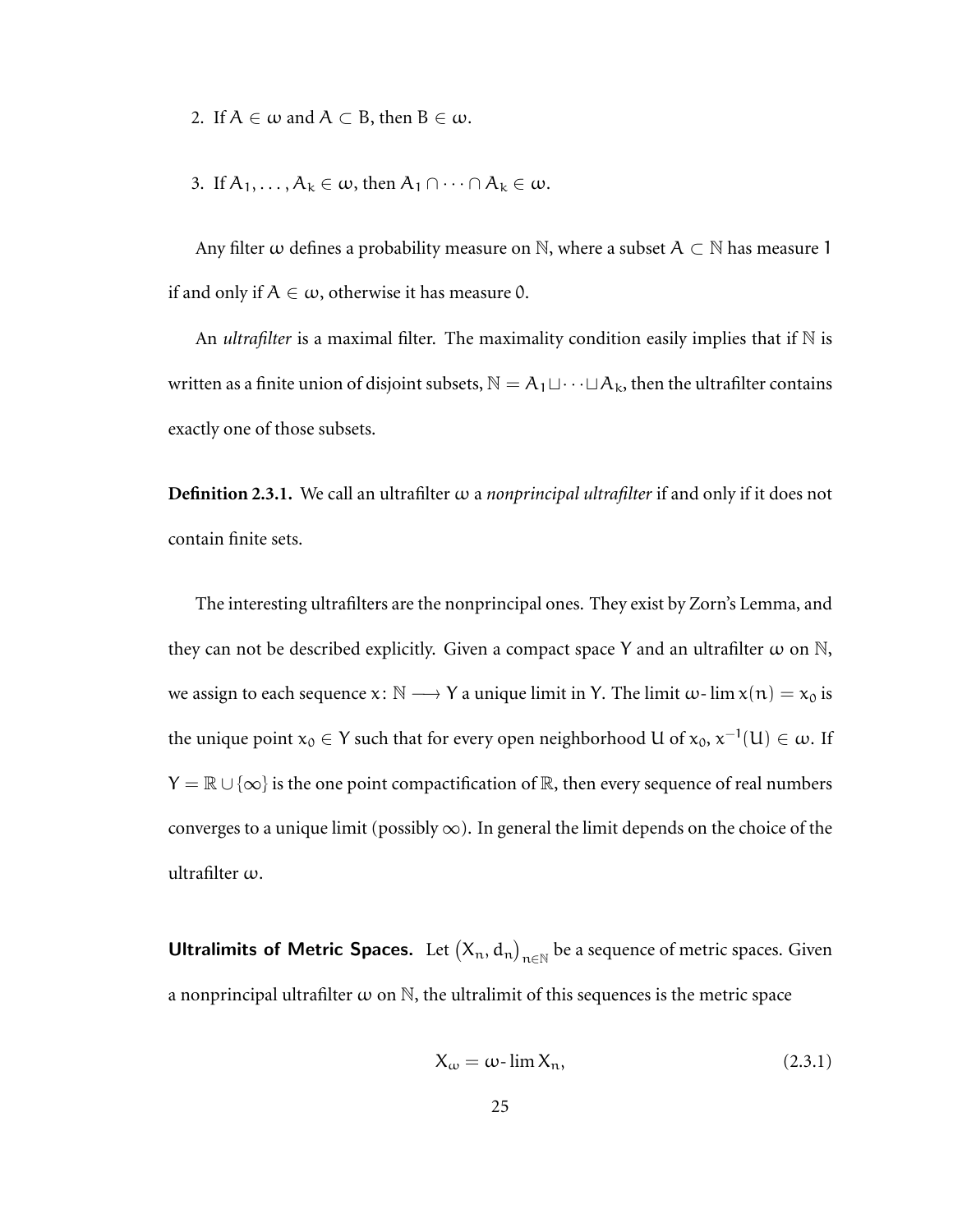which is defined as follows. Let  $X^*=\prod_\mathbb{N} X_\mathbb{n}$ . Let  $x=\big(x_\mathbb{n}\big)_{\mathbb{n}\in\mathbb{N}}$  and  $y=\big(y_\mathbb{n}\big)_{\mathbb{n}\in\mathbb{N}}$  be two points in  $X^*$ . We define the distance between x and y as follows.

$$
d_{\omega}(x, y) = \omega - \lim d_{n}(x_{n}, y_{n}).
$$
\n(2.3.2)

In general  $d_{\omega}$  is a pseudometric. The quotient space obtained by identifying points with zero  $d_\omega$ -distance is called the *ultralimit* of the sequence  $(X_n, d_n)_{n \in \mathbb{N}}$  and is denoted by  $(X_\omega, d_\omega)$ .

The definition of ultralimits extends the notion of Gromov-Hausdorff convergence.

**Proposition 2.3.2** ([\[27\]](#page-77-4) Proposition 3.2). Let  $(X_n)_{n\in\mathbb{N}}$  be a sequence of compact metric *spaces converging in the Gromov-Hausdorff topology to a compact metric space* X*. Then* X<sup>ω</sup> =∼ X *for all nonprincipal ultrafilters* ω*.*

If the diameters of  $(X_n, d_n)_{n \in \mathbb{N}}$  have no upper bound, the ultralimit  $X_\omega$  generically decomposes into uncountable number of components. If we pick a base point  $x_n^0 \in X_n$ for every  $n \in \mathbb{N}$ , the sequence  $(x_n^0)_{n \in \mathbb{N}}$  represents a base point  $x_0 \in X_\omega$ . The *based ultralimit*  $(X_\omega, x_0)$  is the set of points of finite distance from the base point  $x_0$ .

$$
X_{\omega}^{0} = \{x \in X_{\omega} \mid d_{\omega}(x, x_{0}) < \infty\}.
$$
 (2.3.3)

**Asymptotic Cones of a Metric Spaces.** Let  $(X, d)$  be a metric space. Fix a nonprinciple ultrafilter  $\omega$  on  $\mathbb N$ , a base points  $x_0 \in X$ , and a sequence of rescaling factors  $\lambda_n$ such that  $\omega$ - lim  $\lambda_n = \infty$ . The *asymptotic cone* Cone<sub> $\omega$ </sub>(X) of X is the based ultralimit of  $((X, \lambda_n^{-1} \cdot d), x_0)$ . The asymptotic cone Cone<sub>ω</sub>(X) is independent of which base point  $x_0 \in X$  we choose.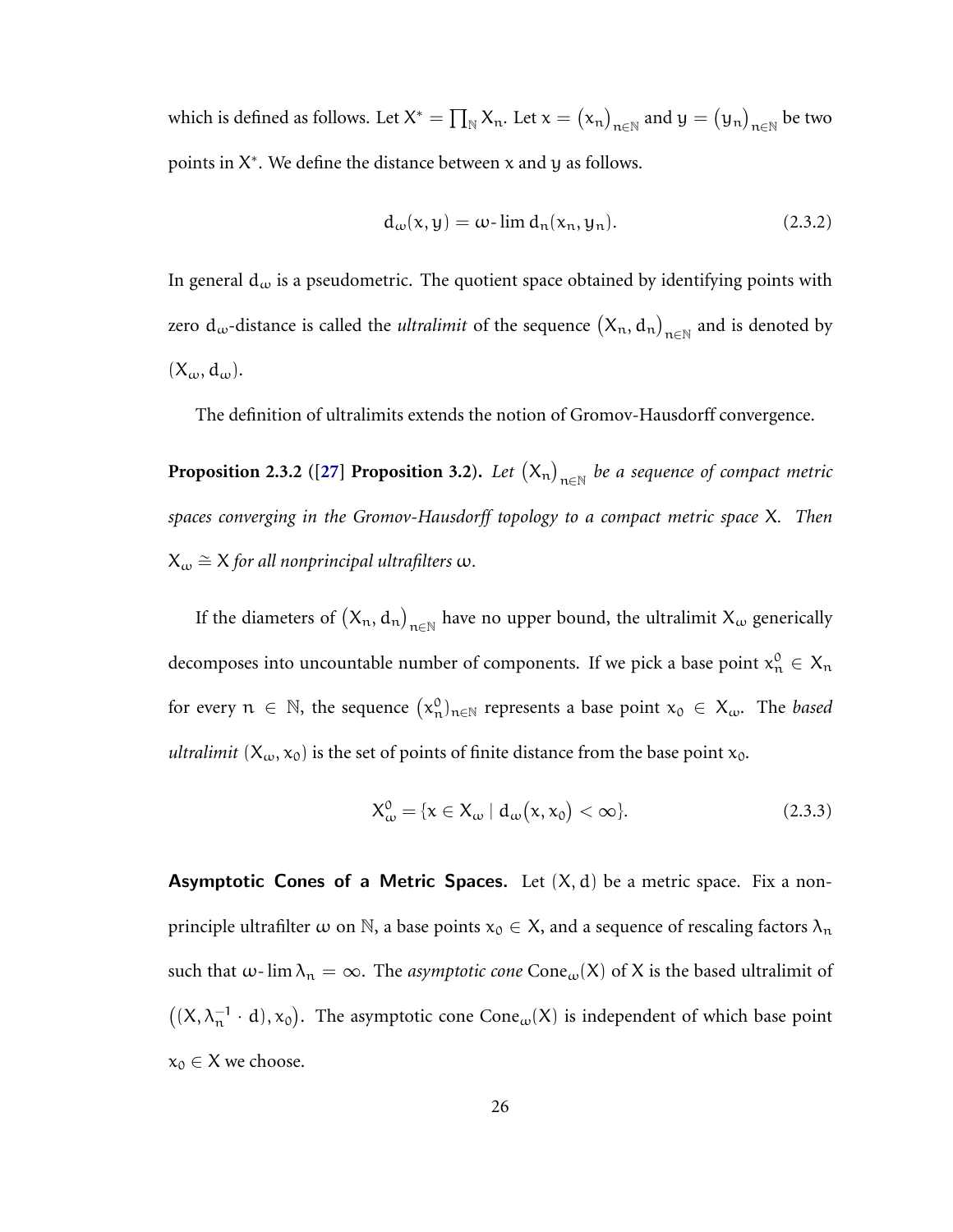An important property of asymptotic cones is that they are *complete* metric spaces, the proof can be found in [\[8\]](#page-75-6) or [\[38\]](#page-78-5). The asymptotic cone construction respects products, i.e. for any two metric spaces X and Y and any ultrafilter  $\omega$ , Cone $_{\omega}(X \times Y) = \text{Cone}_{\omega}(X) \times$ Cone<sub>ω</sub>(Y). This easily follows from the definition. For any nonprinciple ultrafilter  $\omega$ , the asymptotic cone of any Euclidean space  $\mathbb{R}^n$  is again  $\mathbb{R}^n$ .

The following proposition summarizes some of the basic properties of the asymptotic cone.

### **Proposition 2.3.3 ([\[29\]](#page-77-5) Proposition 2.4.6).**

- *1. If*  $X$  *is a geodesic metric spaces, then*  $Cone<sub>w</sub>(X)$  *is a geodesic metric space.*
- *2. If*  $X$  *is a Hadamard space, then*  $Cone<sub>w</sub>(X)$  *is a Hadamard space.*
- *3. If* X *is a CAT*( $\kappa$ ) *space* for  $\kappa < 0$ *. then*  $Cone_{\omega}(X)$  *is a metric tree.*
- *4.* If the orbits of Isom(X) are at bounded Hausdorff distance from X, then Cone<sub>w</sub>(X) is *a homogenous metric space.*
- *5. A* (**K**, **C**) *quasi-isometry of metric spaces*  $f: X \rightarrow Y$  *induces a* **K** *bi-Lipschitz homeomorphism*  $Cone_w(f)$ :  $Cone_w(X) \longrightarrow Cone_w(Y)$ .

The map Cone<sub>ω</sub>(f) is defined as follows: Let  $x \in \text{Cone}_{\omega}(X)$  and let  $(\mathbf{x}_n)_{n \in \mathbb{N}}$  be any sequence which represents it. The point  $Cone_w(f)(x)$  is represented by  $(f(x_n))_{n\in\mathbb{N}}$ . The map Cone<sub>ω</sub> $(f)$  is well defined and it is bi-Lipschitz homeomorphism if f is a quasiisometry.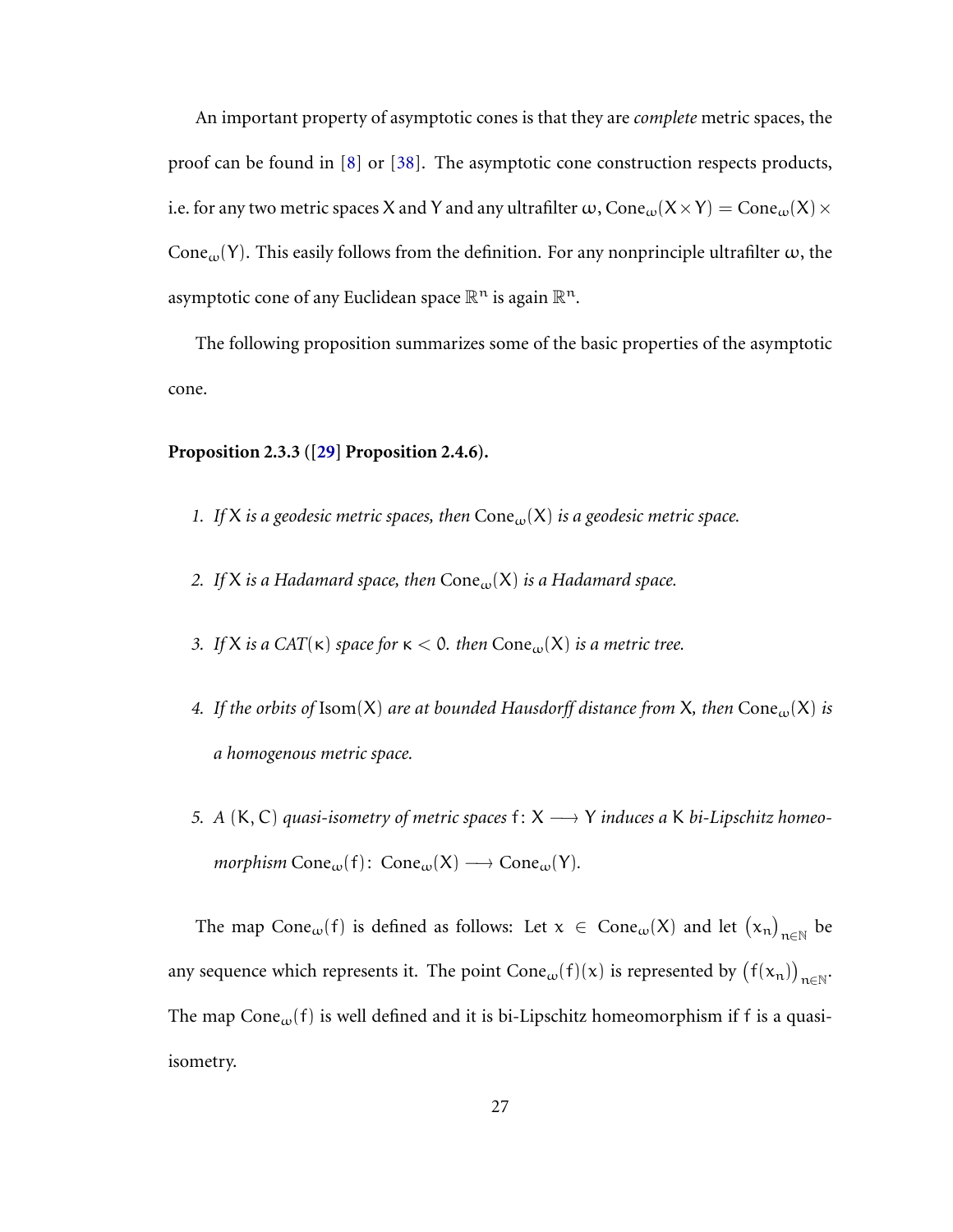We finish this section with the following remark. Suppose that X admits a cocompact discrete isometric action by a group G. The dependance of the asymptotic cone of X on the choice of the ultrafilter was an open question until recently. Thomas and Velickovic [\[37\]](#page-78-6) constructed a finitely generated (but not finitely presented) group which has two nonhomeomorphic asymptotic cones. The finitely presented case is still an open question.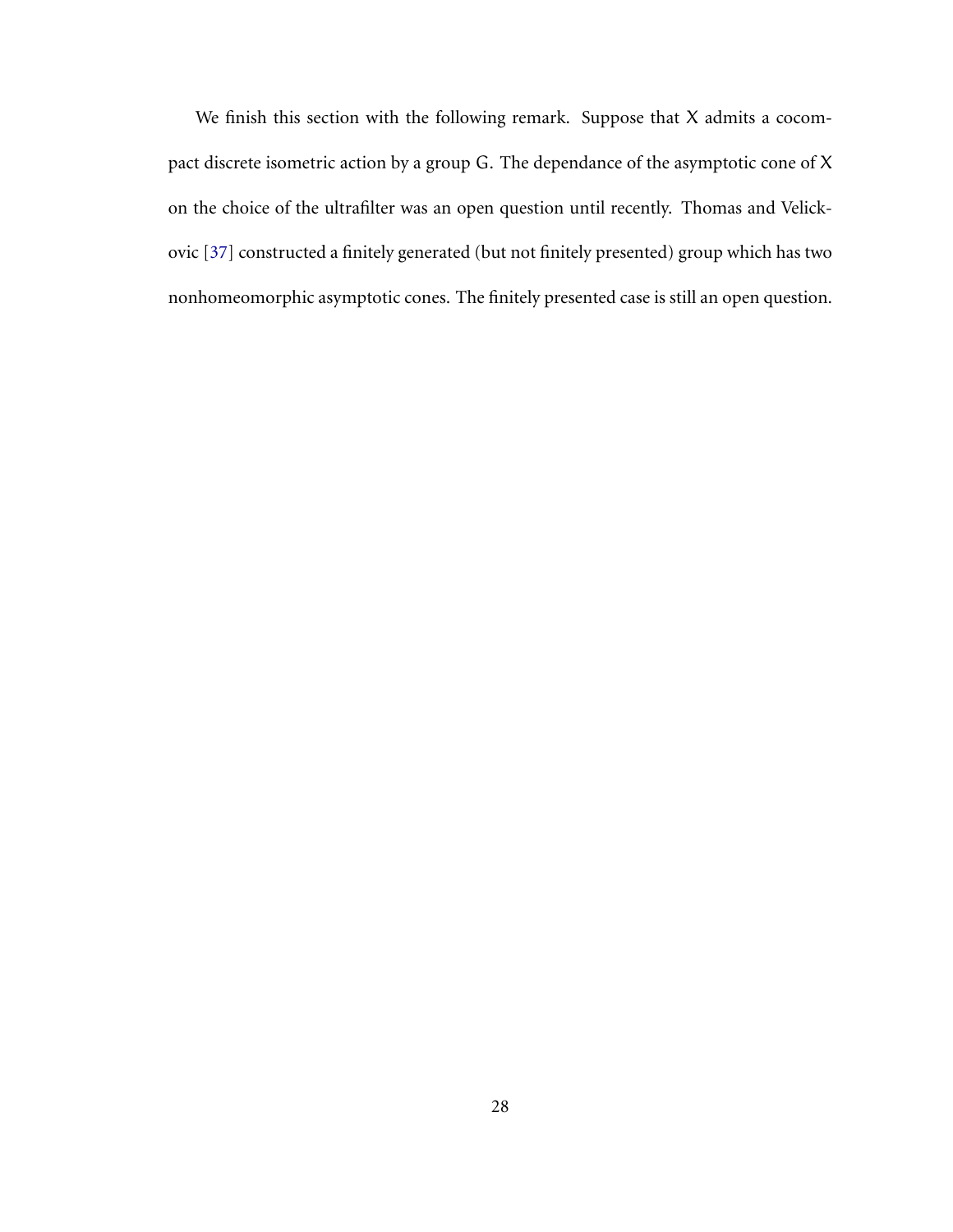# <span id="page-33-0"></span>Chapter 3 Filling Invariants at Infinity

### <span id="page-33-1"></span>3.1 Definitions

Let  $X^n$  be an  $n$ -dimensional Hadamard manifold. Recall that we denote the ideal boundary of X by  $X(\infty)$ , for any two different points  $p, q \in X$ ,  $\overline{pq}$ ,  $\overline{pq}$  denote respectively the geodesic segment connecting p to q, and the geodesic ray staring at p and passing through q, and by  $\overrightarrow{pq}(\infty)$  we denote the limit point in  $X(\infty)$  of the ray  $\overrightarrow{pq}$ .

Let  $S_r(x_0)$ ,  $B_r(x_0)$ , and  $B_r^{\circ}(x_0)$  denote respectively the distance sphere, the distance ball, and the open distance ball of radius r and center  $x_0$ . Let  $S^k$  and  $B^{k+1}$  denote respectively the unit sphere and the unit ball in  $\mathbb{R}^{k+1}$ . Let  $C_r(x_0) = X \setminus B_r^{\circ}(x_0)$ . Projection along geodesics of  $C_r(x_0)$  onto the sphere  $S_r(x_0)$  is a deformation retract, which decreases distances, since the ball  $B_r(x_0)$  is convex and the manifold is nonpositively curved. Any continuous map  $f: S^k \longrightarrow S_r(x_0)$  admits a continuous extension, "filling",  $\hat{f} : B^{k+1} \longrightarrow C_r(x_0)$ , and the extension could be chosen to be Lipschitz if f is Lipschitz.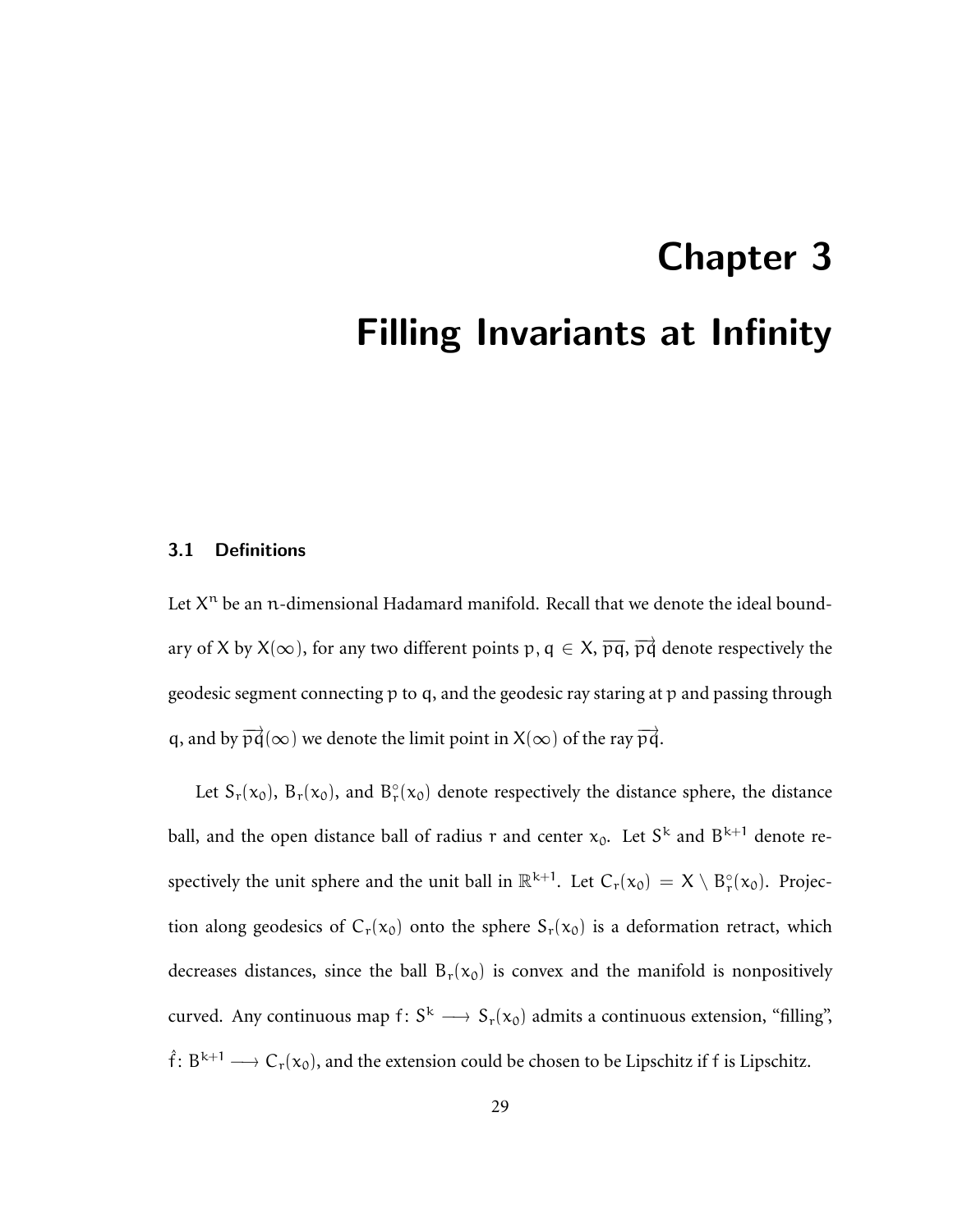Lipschitz maps are differential almost everywhere. Let  $|D_x(f)|$  denote the Jacobian of f at x. The k-volume of f and the  $(k + 1)$ -volume of f are defined as follows,

$$
\text{vol}_{k}(f) = \int_{S^{k}} |D_{x}f|, \qquad (3.1.1)
$$

$$
\text{vol}_{k+1}(\hat{f}) = \int_{B^{k+1}} |D_x \hat{f}|.
$$
 (3.1.2)

Let  $0 < A$  and  $0 < \rho \le 1$  be given. A Lipschitz map  $f: S^k \longrightarrow S_r(x_0)$  is called A-admissible if  $\text{vol}_k(f) \leq Ar^k$  and a Lipschitz filling  $\hat{f}$  is called  $\rho$ -admissible if  $\hat{f}(B^{k+1}) \subset$  $C_{\text{pr}}(x_0)$ . Let

$$
\delta_{\rho,A}^k = \sup_f \inf_{\hat{f}} \text{vol}_{k+1}(\hat{f}),\tag{3.1.3}
$$

where the supremum is taken over all A-admissible maps and the infimum is taken over all ρ-admissible fillings.

**Definition 3.1.1.** The invariant div<sub>k</sub>(X) is the two parameter family of functions

$$
\operatorname{div}_{k}(X) = \{ \delta_{\rho, A}^{k} \mid 0 < \rho \leq 1 \text{ and } 0 < A \}.
$$

Fix an integer  $k \ge 0$ , for any two functions f,  $g: \mathbb{R}^+ \longrightarrow \mathbb{R}^+$ , we write  $f \preceq_k g$  if there exist two positive constants a, b and a polynomial  $p_{k+1}(x)$  of degree at most  $k+1$  with a positive leading coefficient such that  $f(x) \leq ag(bx) + p_{k+1}(x)$ . Now we write  $f \sim_k g$  if  $f \preceq_k g$  and  $g \preceq_k f$ . This defines an equivalence relation.

We say that  $\mathrm{div}_k \preceq \mathrm{div}'_k$  if there exist  $0 < \rho_0$ ,  $\rho'_0 \le 1$  and  $\mathcal{A}_0$ ,  $\mathcal{A}'_0 > 0$  such that for every  $\rho < \rho_0$  and  $A > A_0$  there exist  $\rho' < \rho_0'$  and  $A' > A_0'$  such that  $\delta_{\rho,A}^k \preceq_k \delta_{\rho,A}'^k$ . We define div<sub>k</sub> ∼ div<sub>k</sub> if div<sub>k</sub>  $\preceq$  div<sub>k</sub> and div<sub>k</sub>  $\preceq$  div<sub>k</sub>. This is an equivalence relation and under this identification div<sub>k</sub> is a quasi-isometry invariant (see [\[7\]](#page-75-4) for details).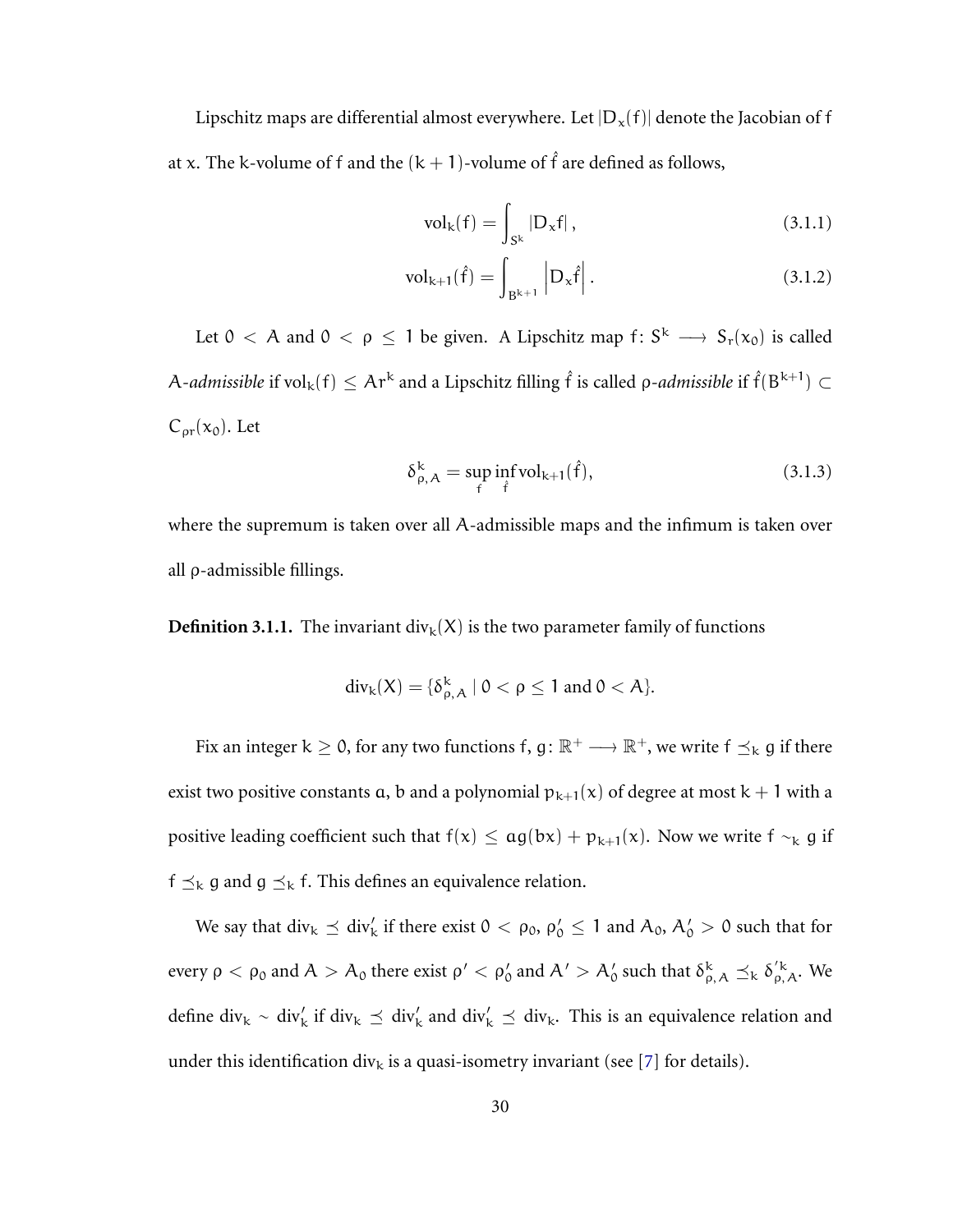*Remark* 3.1.2. As a quasi-isometry invariant, a polynomial growth rate of  $\text{div}_{k}$  is only defined up to  $k + 1$ . And the reader should view the k polynomial growth rate of div<sub>k</sub> in Theorem [1.2.6](#page-10-1) accordingly.

The polynomial bound on  $vol_k(f)$  in the definition above is essential to prevent the possibility of constructing exponential k-volume maps requiring exponential volume fillings, and therefore making the filling invariants always exponential. On the other hand, allowing the filling to be "slightly" inside the ball, i.e. inside  $C_{\text{pr}}(x_0)$  for some fixed  $0 < \rho$ is needed since continuous quasi-isometries map spheres to distorted spheres.

*Remark* 3.1.3*.* Through this chapter we will use the following cone construction. Given an n-dimensional Hadamard manifold X and a Lipschitz map  $\mathsf{f} \colon \mathsf{S}^{\mathsf{k}} \longrightarrow \mathsf{X}$ , if we cone  $\mathsf{f}$  from a point  $x_0 \in X$  we obtain a Lipschitz extension  $\hat{f} : D^{k+1} \longrightarrow X$ . Using comparison with Euclidean space, it is clear that

$$
vol_{k+1}(\hat{f}) \le vol_k(f) \sup_{p \in S^k} d(x_0, f(p)).
$$
 (3.1.4)

If X has sectional curvature K  $\leq -a^2 <$  0, then there exists a constant C  $=C(a,n)$  which does not depend on  $x_0$  nor  $f$  such that  $\mathrm{vol}_{k+1}(\hat{f}) \leq C \,\mathrm{vol}_k(f)$ . If  $\mathfrak{a} = 1$  this constant can be chosen to be 1.

### <span id="page-35-0"></span>3.2 Rank One Symmetric Spaces

The div<sub>0</sub>(X) of a Hadamard manifold X is the same as the "rate of divergence" of geodesics. Therefore for rank 1 symmetric spaces it is exponential since they have pinched negative curvature.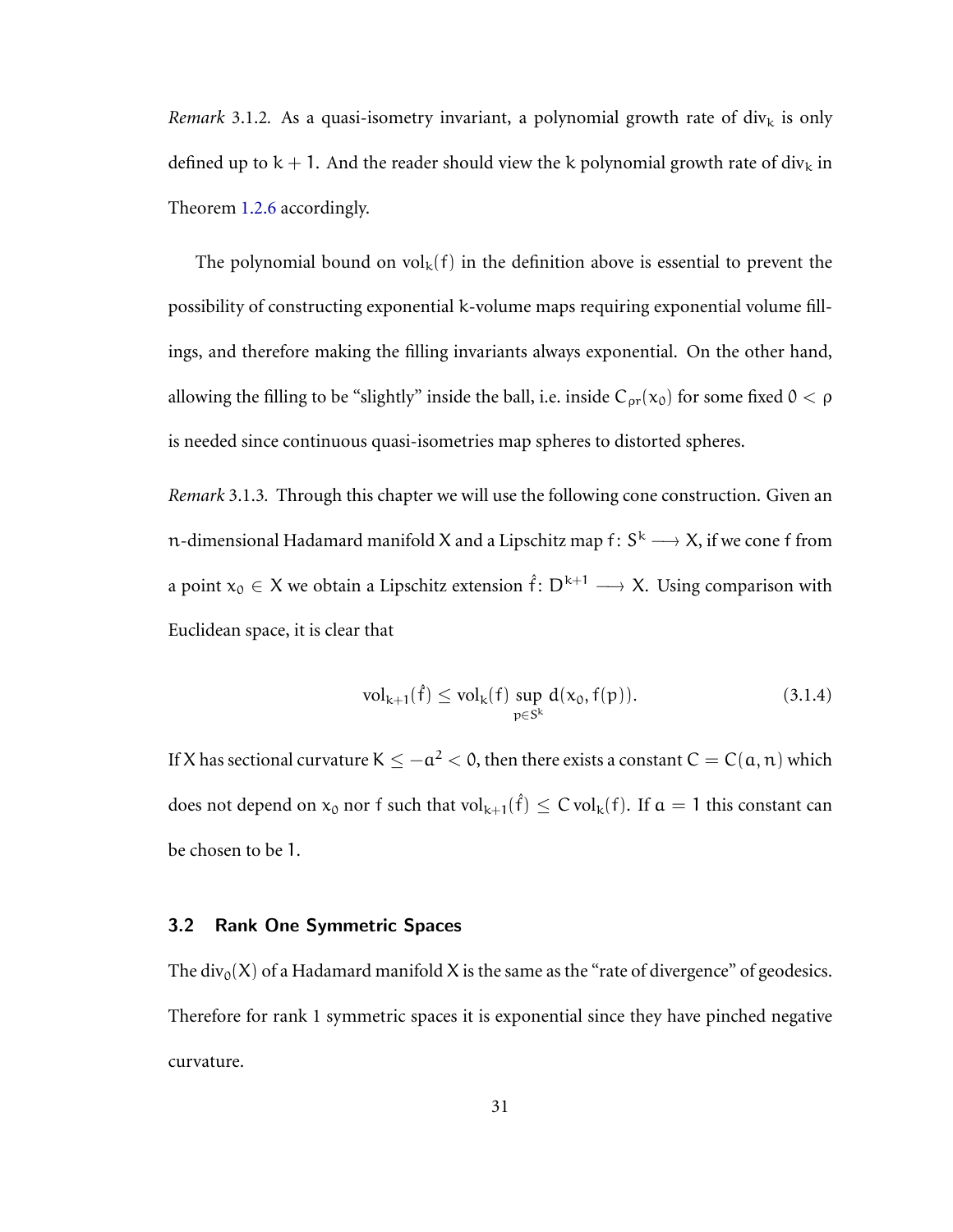In this section we calculate div<sub>k</sub> where  $k \geq 1$  for any rank one symmetric space. First we start with a lemma which will be needed in the proof of Theorem [3.2.3.](#page-39-0)

<span id="page-36-1"></span>**Lemma 3.2.1.** *Given a Lipschitz function*  $f: S^k \longrightarrow \mathbb{R}^n$ *, where*  $1 \leq k < n$ *, there exists a*  $constant\ c = c(n)$  such that for any ball  $B_r(u_0)$ , we can find a map  $g\colon S^k\longrightarrow \mathbb{R}^n$  which *satisfies the following conditions:*

- *1.* f *is homotopic to* g*.*
- 2.  $\text{vol}_k(q) \leq c \text{vol}_k(f)$ .
- 3.  $g(S^k) \cap B_r^{\circ}(u_0) = \emptyset$ .
- 4. f and g agree outside  $B_r(u_0)$ .
- *5. The*  $(k + 1)$ *-volume of the homotopy is bounded by*  $\text{cr vol}_k(f)$ *.*

*Proof.* The proof follows the proof of Theorem 10.3.3 in [\[16\]](#page-76-0). The idea is to project the part inside the ball  $B_r(u_0)$  to the sphere  $S_r(u_0)$ . We will project from a point within the ball  $B_{r/2}(u_0)$ , but since projecting from the wrong center might increase the volume by a huge factor, we average over all possible projections and prove that the average is under control, and therefore we have plenty of centers from which we can project and still have the volume of the new function under control.

Let  $\omega_{n-1}$  be the volume of the unit  $(n-1)$ -sphere in  $\mathbb{R}^n$ . Let  $|D_x f|$  represent the Jacobian of f at the point x. Let  $\pi_u$  be the projection map from the point  $u \in B_{r/2}(u_0)$  to the sphere  $S_r(u_0)$ .

<span id="page-36-0"></span>
$$
vol_{k}(\pi_{u} \circ f) \leq \int_{f^{-1}(B_{r}(u_{0}))} \frac{|D_{x}f| (2r)^{k}}{\|f(x) - u\|^{k} \cos \theta} dx + vol_{k}(f), \qquad (3.2.1)
$$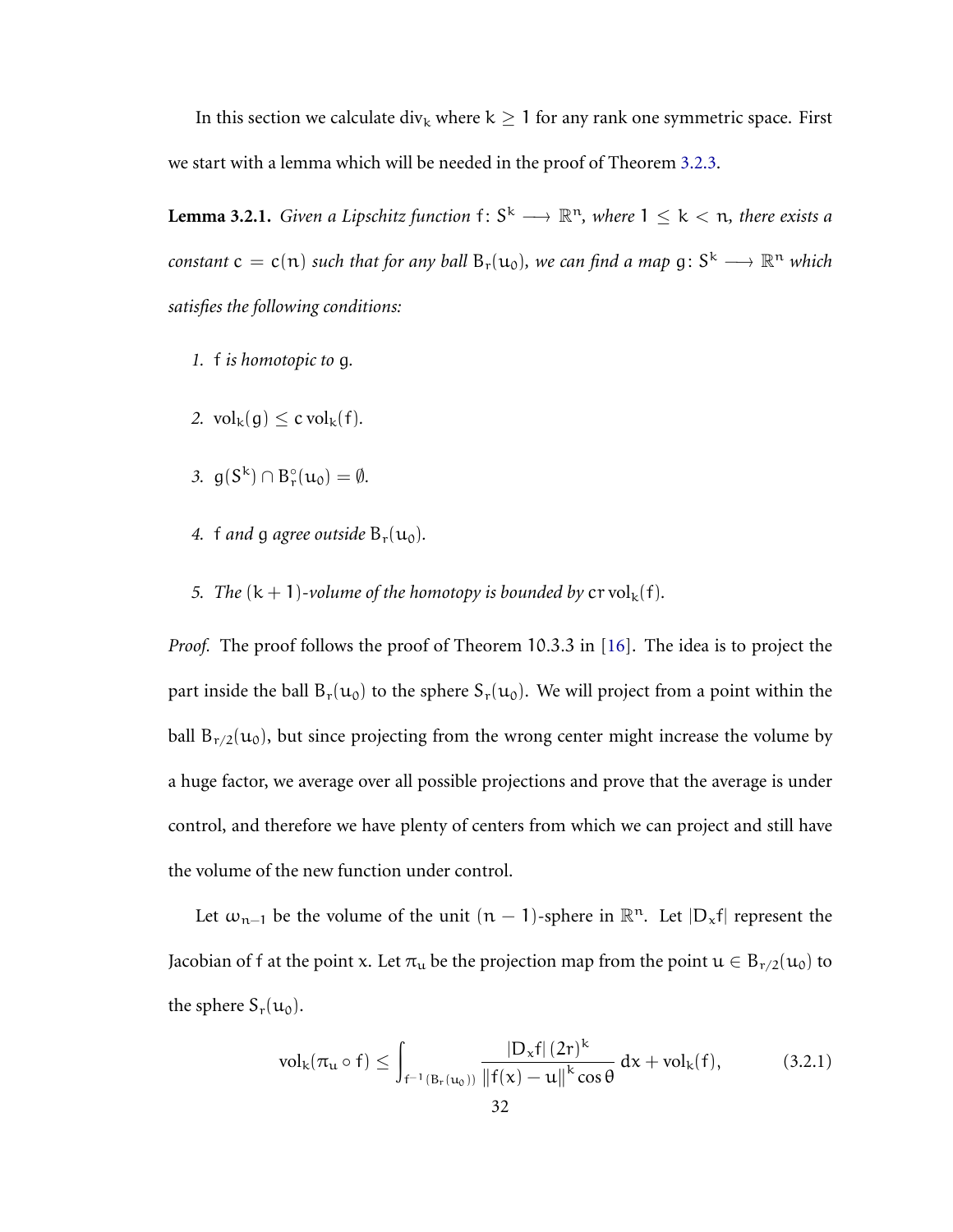where  $\theta$  is the angle between the ray connecting u to  $f(x)$  and the outward normal vector to the sphere at the point of intersection of the ray and the sphere  $S_r(u_0)$ . If  $u \in B_{r/2}(u_0)$ then it is easy to see that  $\theta \leq \pi/6$  and therefore  $1/\cos\theta \leq 2/\sqrt{3} \leq 2.$ 

By integrating [\(3.2.1\)](#page-36-0) over the ball  $B_{r/2}(u_0)$  we get,

$$
\int_{B_{r/2}(u_0)} vol_k(\pi_u \circ f) du \leq \int_{B_{r/2}(u_0)} \int_{f^{-1}(B_r(u_0))} \frac{|D_x f| (2r)^k}{\|f(x) - u\|^k \cos \theta} dx du
$$
  
+ vol(B\_{r/2}(u\_0)) vol\_k(f)  

$$
\leq \int_{f^{-1}(B_r(u_0))} |D_x f| \int_{B_{r/2}(u_0)} \frac{2 (2r)^k}{\|f(x) - u\|^k} du dx
$$
  
+ vol(B\_{r/2}(u\_0)) vol\_k(f)  

$$
\leq 2^{k+1} r^k \int_{f^{-1}(B_r(u_0))} |D_x f| \int_{B_{3r/2}(f(x))} \frac{1}{\|u\|^k} du dx
$$
  
+ vol(B\_{r/2}(u\_0)) vol\_k(f)  

$$
= 2^{k+1} r^k \int_{f^{-1}(B_r(u_0))} |D_x f| \int_{S^{n-1}} \int_0^{3r/2} \frac{1}{t^k} t^{n-1} dt d\mu dx
$$
  
+ vol(B\_{r/2}(u\_0)) vol\_k(f)  

$$
= \frac{2^{k+1} 3^{n-k} r^n \omega_{n-1}}{2^{n-k} (n-k)} \int_{f^{-1}(B_r(u_0))} |D_x f| dx
$$
  
+ vol(B\_{r/2}(u\_0)) vol\_k(f)  

$$
\leq \left[ \frac{2^{2k+1} 3^{n-k} n}{n-k} + 1 \right] vol(B_{r/2}(u_0)) vol_k(f)
$$
  

$$
\leq [2^{2n-1} 3^{n-1} n + 1] vol(B_{r/2}(u_0)) vol_k(f).
$$

The  $(k + 1)$ -volume of the homotopy is bounded by  $2r[2^{2n-1}3^{n-1}n + 1]$  vol $_k(f)$ . We take  $c = 2[2^{2n-1}3^{n-1}n + 1]$ , which now satisfies all the requirements of the lemma.  $\Box$ 

Using the standard notation, we denote by  $sn_k$  respectively  $cs_k$  the solution to the dif-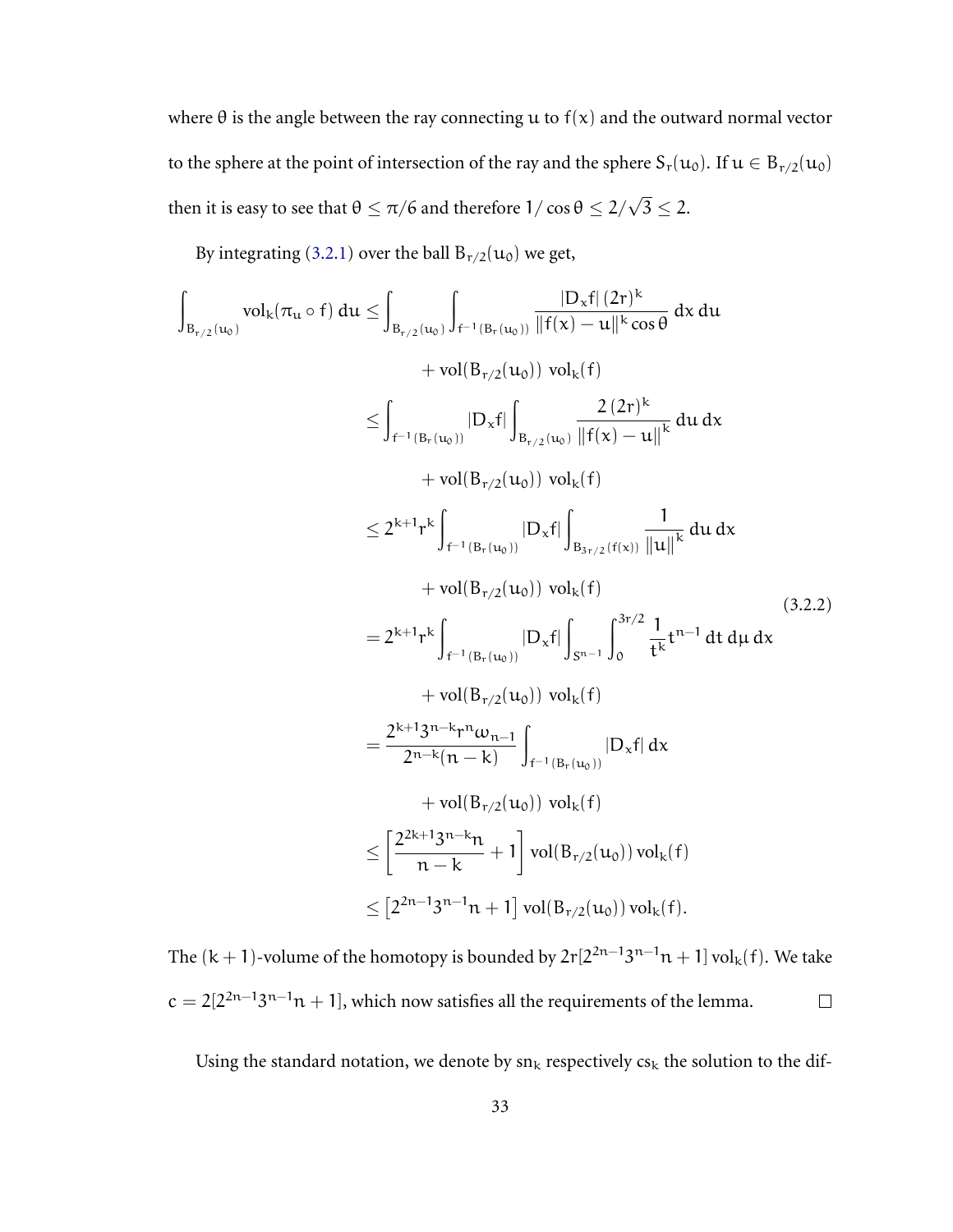ferential equation  $x''(t) + kx(t) = 0$  with the initial conditions  $x(0) = 0$  and  $x'(0) = 1$ respectively  $x(0) = 1$  and  $x'(0) = 0$ . We also set  $ct_k = cs_k / sn_k$ .

Now we use Lemma [3.2.1](#page-36-1) to prove a similar result for any Riemannian manifold with bounded geometry which we will call the "Deformation Lemma".

<span id="page-38-2"></span>**Lemma 3.2.2 (Deformation Lemma).** *Given a Riemannian manifold M, with sectional curvature*  $L \le K \le H$  *and injectivity radius* inj $(M) \ge \epsilon$ , *then there exist constants*  $\delta = \delta(L, K, \epsilon) > 0$  and  $c = c(n, L, K, \epsilon)$ , which do not depend on M such that for any Lipschitz map  $\mathsf{f} \colon \mathsf{S}^{\mathsf{k}} \longrightarrow \mathsf{M}$  and any ball  $\mathsf{B}_{\mathsf{r}}(\mathsf{p}) \subset \mathsf{M}$  with radius  $\mathsf{r} \leq \delta$ , we can find a map  $g\colon S^k\longrightarrow M$  which satisfies the following conditions:

- *1.* f *is homotopic to* g*.*
- 2.  $\mathrm{vol}_{k}(g) \leq c \mathrm{vol}_{k}(f)$ .
- 3.  $g(S^k) \cap B_r^{\circ}(p) = \emptyset$ .
- 4. f and q agree outside  $B_r(p)$ .
- *5. The*  $(k + 1)$ *-volume of the homotopy is bounded by* c vol<sub>k</sub> $(f)$ *.*

*Proof.* Take  $\delta = \min\{\,\epsilon/2, \pi/2\sqrt{\text{H}}\,\}$ . By comparison with the spaces of constant curvature L and H, we have the following bounds within  $B_\delta(p)$ .

$$
||D \exp_{p}^{-1}|| \le A = \max\{1, \delta / \sin_{H}(\delta)\},
$$
 (3.2.3)

<span id="page-38-1"></span><span id="page-38-0"></span>
$$
\left\| \mathcal{D} \exp_{\mathcal{P}} \right\| \leq B = \max\{1, \operatorname{sn}_{L}(\delta)/\delta\}.
$$
 (3.2.4)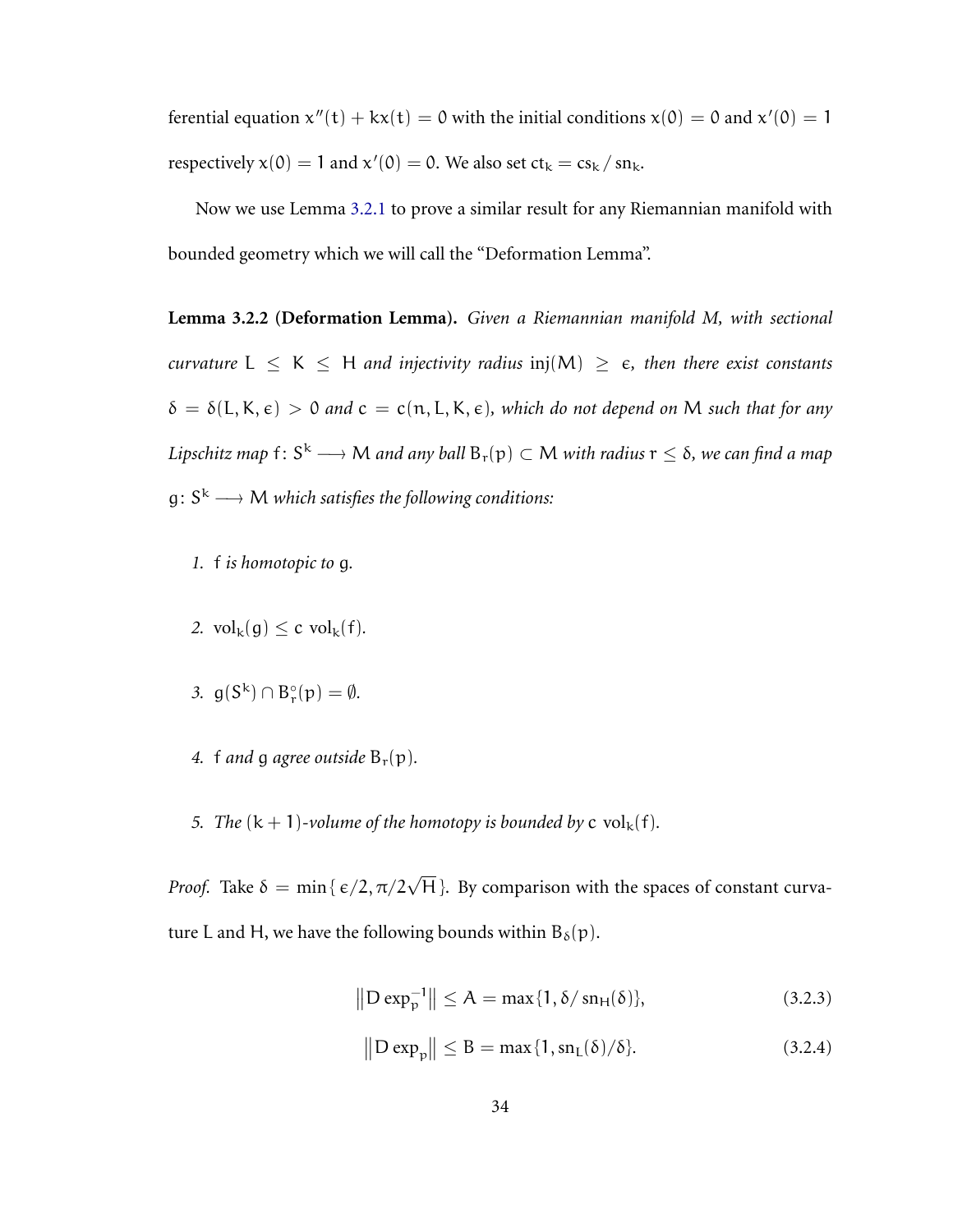See Theorem 2.3 and Corollary 2.4 in chapter 6 of [\[32\]](#page-78-0) for details but the reader should be aware that the estimate for  $\|D \exp_p^{-1}\|$  is stated incorrectly there. Note that A and B only depend on L, K and  $\epsilon$  but not on p nor M.

Now we use  $\exp_{\mathfrak{p}}^{-1}$  to lift the map f locally, i.e. in  $\text{B}_{\delta}(\mathfrak{p})$ , to  $\text{T}_{\mathfrak{p}}\mathcal{M}$  then use Lemma [3.2.1](#page-36-1) to deform this lifted map to a map that lands outside the ball  $B_\delta(0) \subset T_pM$  and then project back using  $\exp_{\mathbf{p}}$  to the manifold M. The k-volume of the new map and the (k + 1)-volume of the homotopy will be controlled because of the bounds on  $\|D \exp_p\|$  and  $\|\text{D exp}_{p}^{-1}\|$  given by equations [\(3.2.3\)](#page-38-0) and [\(3.2.4\)](#page-38-1) and the estimates given in Lemma [3.2.1.](#page-36-1) This finishes the proof of the lemma.  $\Box$ 

<span id="page-39-0"></span>**Theorem 3.2.3.** If X is a rank 1 symmetric space of noncompact type, then  $\text{div}_k(X)$  has a *polynomial growth of degree at most*  $k$  *for every*  $k \geq 1$ *.* 

*Proof.* Let  $x_0$  be any point in X,  $S_r(x_0)$  the distance sphere of radius r centered at  $x_0$ , and  $d_{S_r(x_0)}$  the Riemannian distance function on the sphere.

We will show that there exists  $0 < \rho < 1$  such that there is a filling of any admissible k-sphere on  $S_r(x_0)$  outside  $B_{\rho r}^{\circ}(x_0)$  which grows polynomially of degree at most k as  $r \to$ ∞.

Let  $\pi_r^R$ :  $S_R(x_0) \longrightarrow S_r(x_0)$  be the radial projection from  $S_R(x_0)$  to  $S_r(x_0)$ , and let  $\lambda_r^R$ :  $S_r(x_0) \longrightarrow S_R(x_0)$  be its inverse. Assume that the metric on X is normalized such that the sectional curvature is bounded between  $-4$  and  $-1$ . By comparison with the spaces of constant curvatures  $-1$  and  $-4$ , it is easy to see that the map  $\pi_r^R$  decreases distance by at least a factor of sinh R/ sinh r, and  $\lambda_r^R$  increases distance at most by a factor of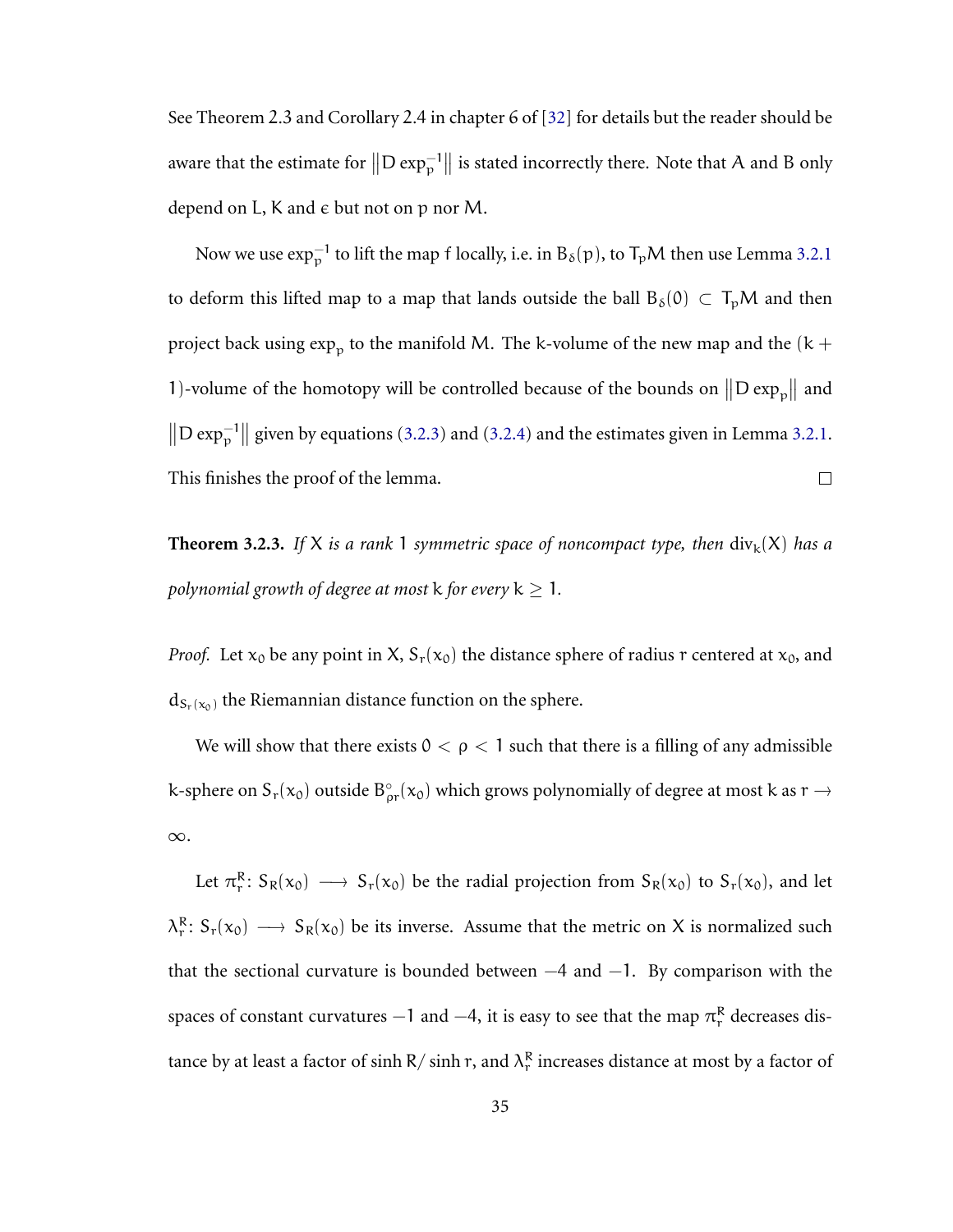$\sinh 2R/\sinh 2r$ .

Fix  $A > 0$  and let  $f: S^k \longrightarrow S_r(x_0)$  be a Lipschitz map such that  $vol_k(f) \leq Ar^k$ . Then  $\mathrm{vol}_{k}(\pi_{\rho r}^r \circ f) \leq \mathrm{Ar}^k(\sinh \rho r / \sinh r)^k.$ 

Since horospheres are Lie groups with left invariant metrics, the curvature is bounded above and below and there is a lower bound on the injectivity radius. This puts a uniform bound on the curvature as well as the injectivity radius of distance spheres  $S_r(x_0)$  as long as r is big enough. Because of that and by using the [Deformation Lemma,](#page-38-2) we could deform  $\pi_{\text{pr}}^{\text{r}}$   $\circ$  f on  $S_{\text{pr}}(x_0)$  to a new function g which misses a ball, on the sphere  $S_{\text{pr}}(x_0)$ , of radius δ and has k-volume  $\leq$  c vol<sub>k</sub>( $\pi_{\rho r}^r \circ f$ ) where δ and c are the constants given by the Deformation Lemma. And such that the homotopy between  $\pi_{\rho r}^{\rm r} \circ f$  and g has (k + 1)-volume  $\leq c \operatorname{vol}_{k}(\pi_{\rho r}^{r} \circ f)$ .

Let  $p \in S_{\text{pr}}(x_0)$  be the center of this ball and let q be its antipodal point. We will cone g from q, inside the sphere, and then project the cone from  $x_0$  back to the sphere  $S_{\text{pr}}(x_0)$ . Because the curvature is less than  $-1$  the  $(k + 1)$ -volume of the cone is smaller than  $\mathrm{vol}_{k}(g) \leq c \mathrm{vol}_{k}(\pi^{\mathsf{r}}_{\rho\mathsf{r}} \circ f)$  (see Remark [3.1.3\)](#page-35-0).

To estimate the volume of the projection of the cone, we need to find a lower bound on the distance from  $x_0$  to the image of the cone. Let  $x \in S_{\rho r}(x_0)$  such that  $d_{S_{\rho r}(x_0)}(x, p) =$ δ. Let x' be the intersection point of  $S_{2\rho r}(q)$  and the ray  $\overrightarrow{qx}$ . For large values of r, x and x' are close, and therefore we have  $d_{S_{2\rho r}(q)}(p, x') \ge \delta/2$ . By comparison to the space of constant curvature  $-4$  we see that  $\theta = \angle_q(p,x) \geq \delta/(2 \sinh 4\rho r)$ . Now by comparison with Euclidian space we have  $d(x_0, \overrightarrow{qx}) \geq \rho r \sin \theta \geq \rho r \sin(\delta/(2 \sinh 4\rho r)).$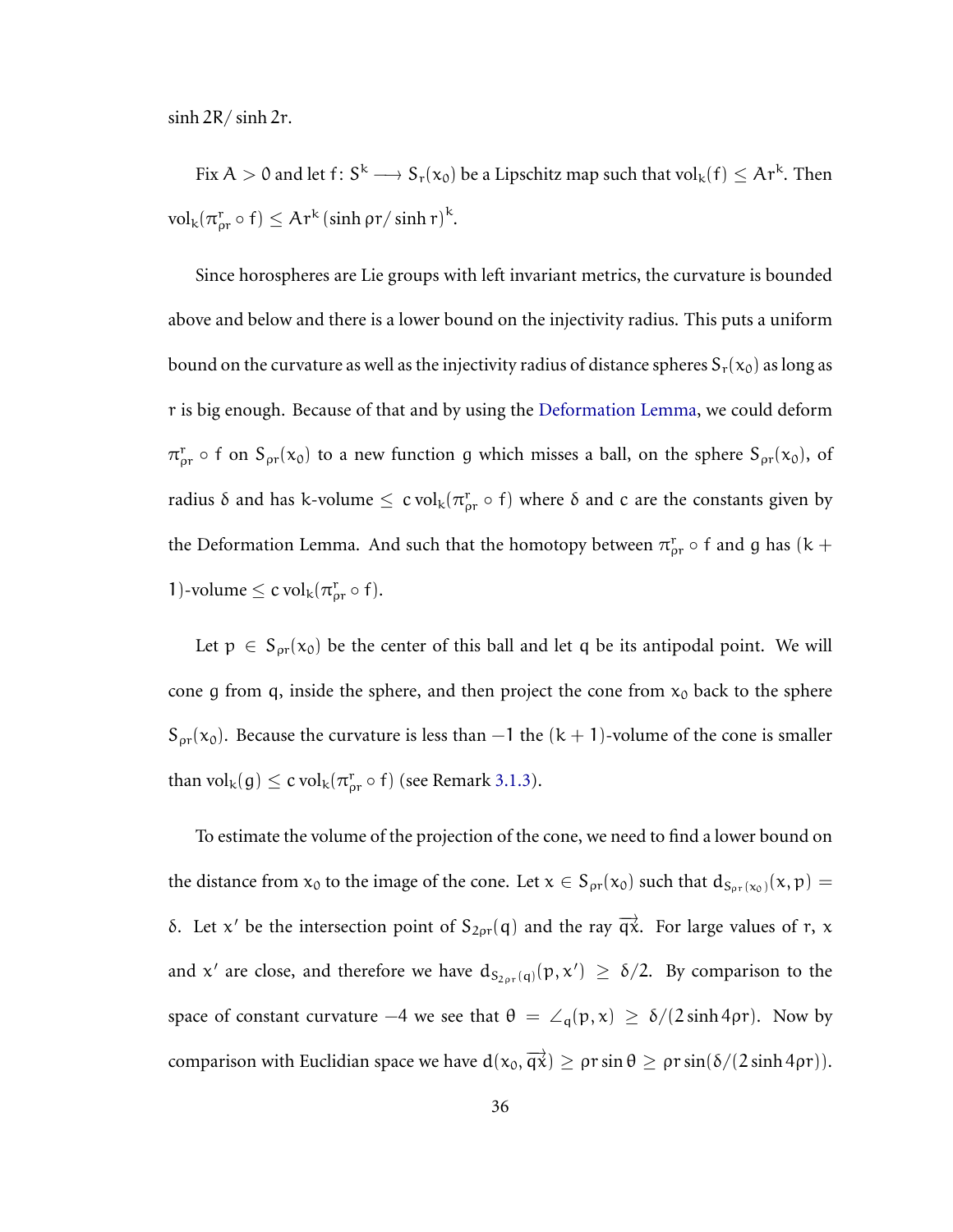So the cone from q misses a ball of radius  $\rho r \sin(\delta/(2 \sinh 4\rho r))$  around  $x_0$ . Projecting the cone which lies inside  $S_{\rho r}(x_0)$  from  $x_0$  to  $S_{\rho r}(x_0)$  gives us a filling for g of volume  $\leq$  cAr<sup>k</sup> (sinh  $\rho$ r/sinh r) $^{\rm k}$   $\left(\frac{\sinh 2\rho{\rm r}}{\sinh (2\rho{\rm r}\sin (\delta/2\sinh 4\rho{\rm r}))}\right)^{{\rm k}+1}.$ 

Notice that sinh t behaves like  $e^t/2$  as  $t \to \infty$  and like t as  $t \to 0$ , while sin t behaves like t as t  $\rightarrow$  0. Because of that the above estimate of the filling of g behaves like  $\mathrm{cAr^{k}\hskip 1pt (e^{\rho r}/e^r)^k\left(\frac{e^{2\rho r}/2}{2\delta\rho r/e^{4\rho r}}\right)^{k+1}}\,=\,\frac{\mathrm{cA}}{(4\delta\rho)^k}$  $\frac{cA}{(4\delta\rho)^{k+1}r}$  e<sup>((7k+6)ρ–k)</sup>r. Clearly we can choose ρ small enough to make  $(7k + 6)\rho - k$  negative. Therefore there exists  $r_0 > 0$  such that for all  $r \ge r_0$  the  $(k + 1)$ -volume of the filling of g will be smaller than 1. Now the filling of the original map f consists of three parts.

- 1. The radial projection of f to the sphere  $S_{\rho r}(x_0)$ , which has  $(k + 1)$ -volume  $\leq Ar^k$ .
- 2. The homotopy used to deform the map  $\pi_{\rho r}^r \circ f$  to the new map g, which has (k + 1)-volume  $\leq$  c vol<sub>k</sub>( $\pi_{\text{pr}}^{\text{r}}$   $\circ$  f)  $\leq$  c vol<sub>k</sub>(f)  $\leq$  cAr<sup>k</sup>.
- 3. The filling of g, which has  $(k + 1)$ -volume  $< 1$ .

This filling of f is Lipschitz and lies outside  $B_{\rho r}^{\circ}(x_0)$ , and is therefore  $\rho$ -admissible, and it has  $(k + 1)$ -volume smaller than  $A(c + 1)r^{k} + 1$ . This finishes the proof of the theorem.  $\Box$ 

#### <span id="page-41-0"></span>3.3 Higher Rank Symmetric Spaces

In this section we give the proof for Theorem [1.2.3.](#page-9-0) The idea is similar to the one used in the proof of Theorem [3.2.3,](#page-39-0) namely project the Lipschitz map you wish to fill, to a smaller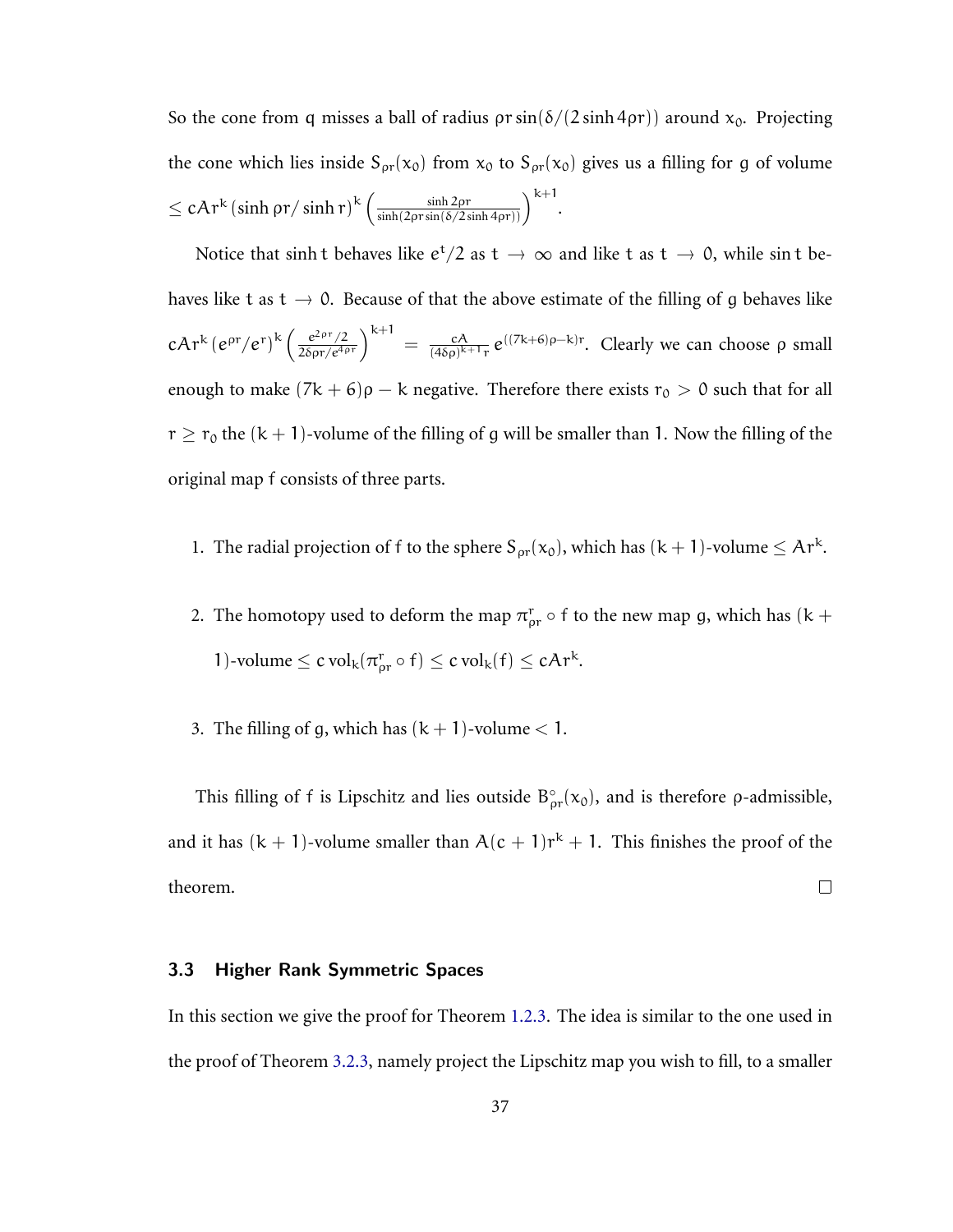sphere to make the k-volume of the projection small and then fill the projection on the smaller sphere.

For the rank one symmetric space case, the projection decreases distances exponentially in all direction, which is no longer true for the higher rank case. Nevertheless, we still have n−l directions in which the projection, to smaller spheres, decreases distance by an exponential factor. Hence, the projection will decrease the volume of a Lipschitz map f by an exponential factor as long as the dimension of the domain of f is bigger than  $l-1$ , to include at least one of the exponentially decreasing directions. See Lemma [3.3.1](#page-44-0) for details.

We start by recalling some basic facts about symmetric spaces which we need. See Section [2.2](#page-21-0) for more details. For a general reference of symmetric spaces of nonpositive curvature and for the proofs of the facts used in this section see chapter 2 in [\[14\]](#page-76-1).

Let  $X = G/K$  be a symmetric space of nonpositive curvature of dimension n and rank l. Fix a point  $x_0 \in X$  and let  $\mathfrak{g} = \mathfrak{k} + \mathfrak{p}$  be the corresponding Cartan decomposition, where  $\mathfrak{k}$ is the Lie algebra of the isotropy group K at  $x_0$ . Fix a maximal Abelian subspace  $\mathfrak{a} \subset \mathfrak{p}$  and let F be the flat determined by a. We identify p with  $T_{x_0}X$  in the usual way. For each regular vector  $v \in \mathfrak{a}$ , let  $R_v : v^{\perp} \longrightarrow v^{\perp}$  denote the curvature tensor where  $R_v(w) = R(w, v)v$ . Let  $\lambda_1(v), \ldots, \lambda_{n-1}(v)$  be the eigenvalues of  $R_v$  with corresponding eigenvectors  $E_1, \ldots, E_{n-1}$ such that  $E_1, \ldots, E_{l-1}$  are tangent to the l-flat F. Therefore  $\lambda_1(v) = \cdots = \lambda_{l-1}(v) = 0$ while  $\lambda_j(\nu)<$  0 for  $j\geq l.$  Since for every  $\nu_1,\nu_2\in\mathfrak{a},$   $\mathrm{R}_{\nu_1}$  and  $\mathrm{R}_{\nu_2}$  commute and therefore can be simultaneously diagonalized,  $E_1, \ldots, E_{n-1} \in (T_{x_0}F)^{\perp}$  can be chosen not to depend on the choice of v and the  $\lambda_i(v)$  are continuous functions in v.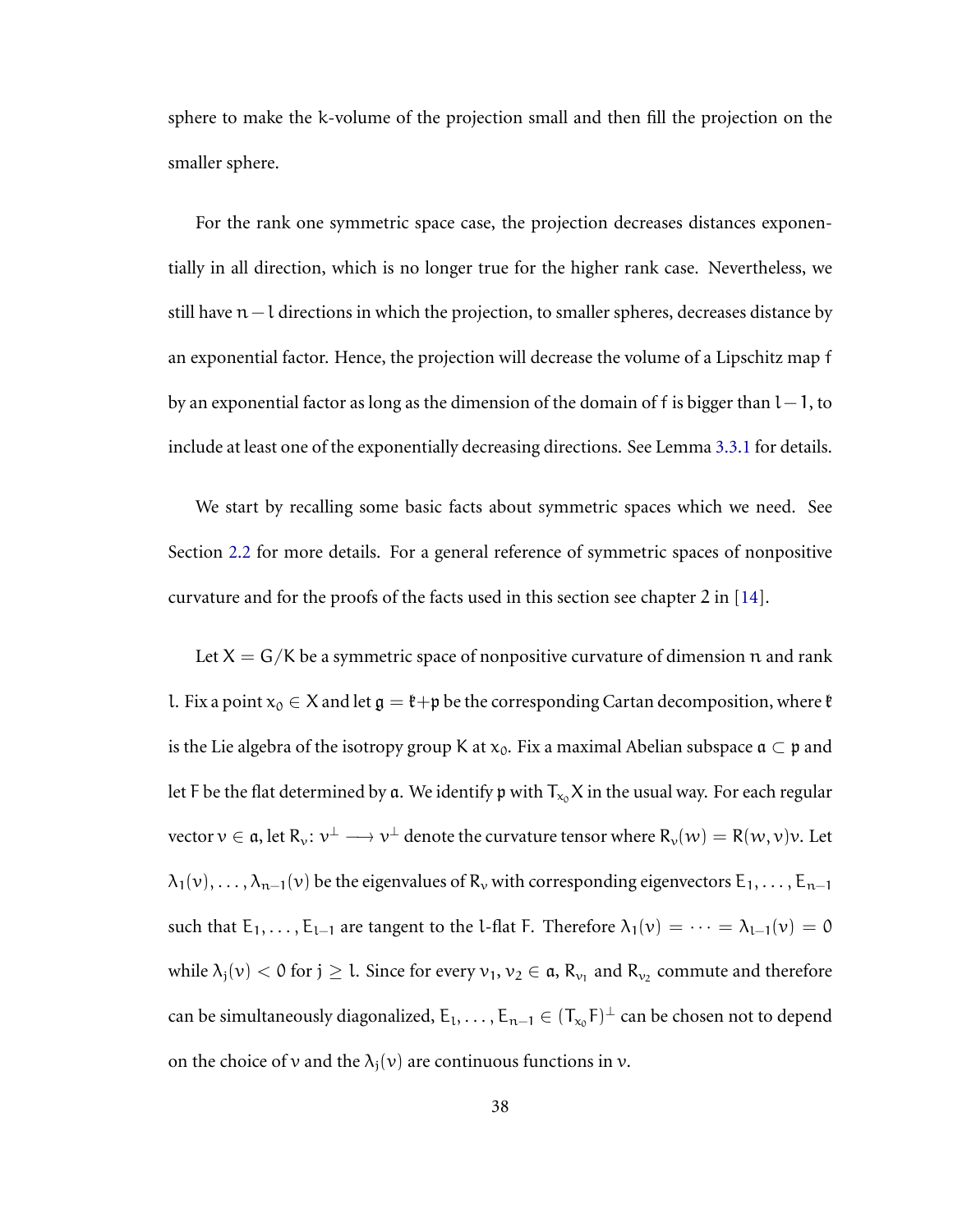Let E<sub>j</sub>(t) be the parallel translates along the geodesic  $\gamma_v(t)$  with  $\gamma_v(0) = x_0$  and  $\gamma'_{\nu}(0) = \nu$ . Then  $J_j(t) = f_j(t)E_j(t)$  determine an orthogonal basis for the space of Jacobi fields along  $\gamma_v(t)$  which vanishes at  $x_0$  and are orthogonal to  $\gamma_v(t)$ , where  $f_j(t) = t$ if  $\lambda_j(v) = 0$  (i.e.  $1 \le j \le l-1$ ) and  $f_j(t) = 1/\sqrt{-\lambda_j(v)} \sinh \sqrt{-\lambda_j(v)}$ t if  $\lambda_j(v) < 0$  (i.e.  $l \leq j \leq n-1$ ).

Let  $\mathcal C$  be the collection of all Weyl chambers of the first type (i.e. Weyl chambers defined on  $S_{x_0}X$ ), where  $S_{x_0}X \subset T_{x_0}X$  is the sphere of unit vectors in the tangent space  $T_{x_0}X$ . We will often identify  $S_{x_0}X$  with  $S_r(x_0)$  in an obvious way. Let  $\mathcal{C}(v)$  be the Weyl chamber containing v for any regular vector v. Let  $v_{\mathscr{C}}$  be the algebraic centroid of the Weyl chamber  $\mathscr C$ . Let  $\mathscr B$  be the set of the algebraic centroids of all Weyl chambers. By the identification of  $S_{x_0}X$  and  $S_r(x_0)$ , we will think of  $B$  as a set of points on  $S_r(x_0)$ , a set of vectors of length r in  $T_{x_0}X$  and a set of points in  $X(\infty)$ . The meaning will be clear from the context. Recall that the subgroup of isometries K fixing  $x_0$  acts transitively on  $\beta$ .

Assume  $v \in \mathcal{B}$  belongs to the l-flat F. Let  $\mathcal{C}(v)$  be the unique Weyl chamber containing v. Since v is a regular vector then  $\lambda_1(v), \ldots, \lambda_{n-1}(v)$  are negative. By the continuity of  $\lambda_j$ , there exist  $\epsilon > 0$  and  $\delta > 0$  such that for every  $w \in N_{\epsilon}(v), \lambda_j(w) \leq -\delta^2$  for every  $j \geq 1$ , where  $N_{\epsilon}(v) = \{ w \in \mathscr{C}(v) \mid \angle_{x_0}(v, w) = \angle(v, w) \leq \epsilon \}.$  We choose  $\epsilon$  small enough such that  $N_{\epsilon}(v)$  is contained in the interior of  $\mathscr{C}(v)$  and away from the boundary of  $\mathscr{C}(v)$ . By the transitive action of K on B we have such neighborhood around each element of B. Let  $\mathcal{N}_{\epsilon}$  be the union of these neighborhoods. Recall that any two Weyl chambers at infinity are contained in the boundary at infinity of a flat in X. Note that if  $v \in B$  and  $v'$  is the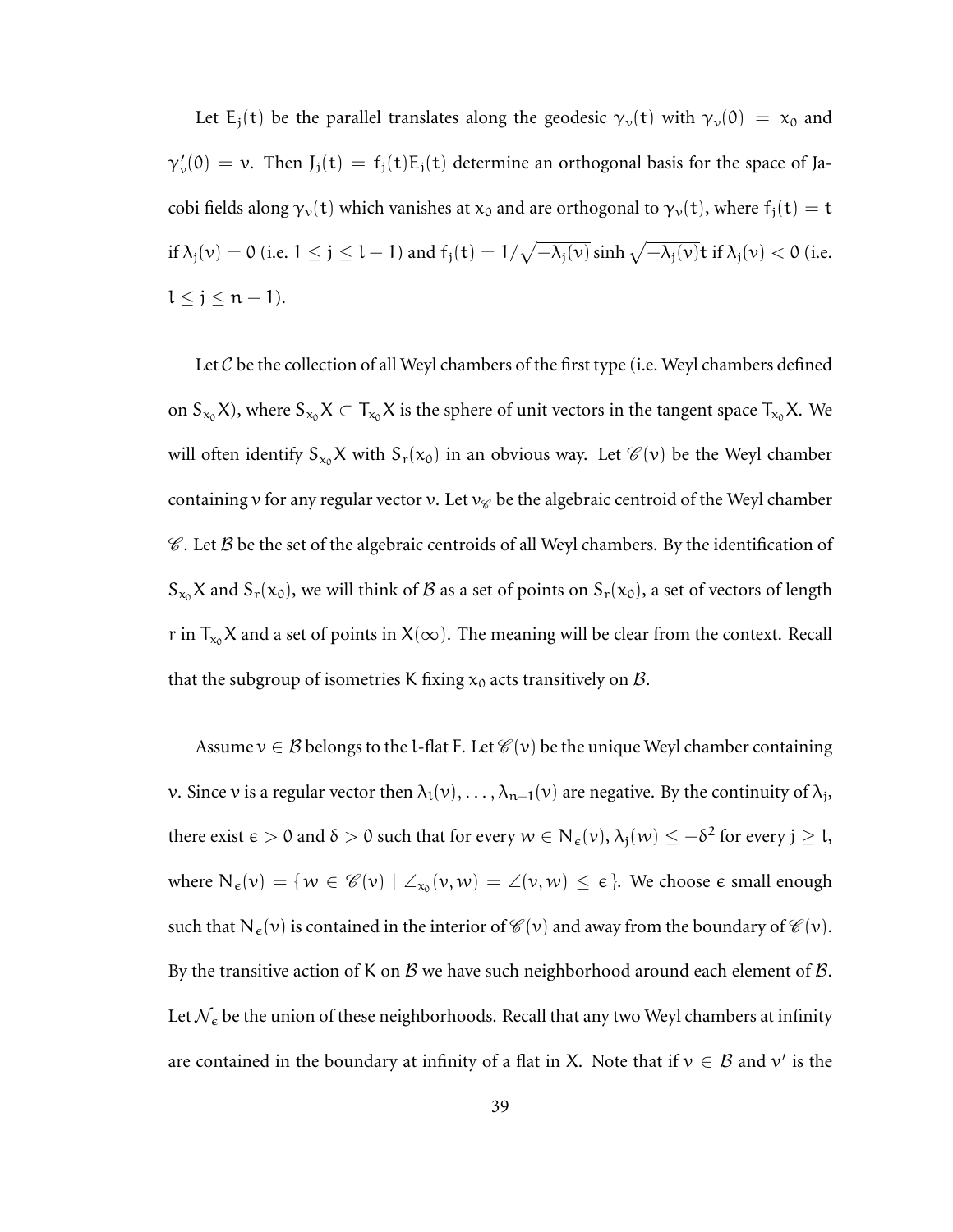centroid of an opposite Weyl chamber to  $\mathscr{C}(v)$  then  $\angle(v, v') = \pi$ . And therefore, for any  $v \in \mathcal{B}$  and any  $w \notin \mathcal{N}_{\epsilon}$ , we have  $\angle(v, w) < \pi - \epsilon$ .

<span id="page-44-0"></span>From the above discussion we have immediately the following lemma.

**Lemma 3.3.1.** Let  $0 < \rho \le 1$ ,  $k \ge 1$  and  $\pi_{\rho r}^r$ :  $S_r(x_0) \longrightarrow S_{\rho r}(x_0)$  be the projec*tion map.* If  $f: S^k \longrightarrow S_r(x_0)$  *is a Lipschitz map then*  $vol_k(\pi_{pr}^r \circ f \cap \mathcal{N}_{\epsilon}) \le vol_k(f \cap \mathcal{N}_{\epsilon})$  $\mathcal{N}_{\epsilon}$ ) (sinh ρδr/ sinh δr)  $\leq$  vol<sub>k</sub>(f) (sinh ρδr/ sinh δr).

<span id="page-44-1"></span>Before starting the proof of Theorem [1.2.3](#page-9-0) we need the following lemma.

**Lemma 3.3.2.** *Let* X *be a Hadamard manifold, and let*  $x_0 \in X$ *. For every*  $\epsilon > 0$  *there exists*  $\eta > 0$  such that for any two points  $p_1, p_2 \in S_r(x_0)$  with  $\angle(\overrightarrow{x_0p_1}(\infty), \overrightarrow{x_0p_2}(\infty)) \leq \pi - \epsilon$ *we have*  $d(x_0, \overline{p_1p_2}) \geq \eta r$ .

*Proof.* Let  $\gamma_i = \overrightarrow{x_0 p_i}(t)$  and  $z_i = \gamma_i(\infty)$  for  $i = 1, 2$ . Let  $\alpha_i(t) = \angle_{\gamma_i(t)}(x_0, \gamma_j(t))$  for  $j \neq i$ .

Note that  $\pi - (\alpha_1(t) + \alpha_2(t))$  is an increasing function of t which converges to  $\angle(z_1, z_2)$  as  $t \to \infty$ . Therefore  $\epsilon \leq \alpha_1(r) + \alpha_2(r)$ . Without any loss of generality we may assume that  $\epsilon/2 \leq \alpha_1(r)$ . Using the first law of cosines we have  $r^2 + d(p_1, p_2)^2$  –  $2rd(p_1, p_2) \cos(\epsilon/2) \leq r^2$ . Therefore  $d(p_1, p_2) \leq 2r \cos(\epsilon/2)$ . Let m be the closest point on  $\overline{p_1p_2}$  to  $x_0$ , and without loss of generality assume that  $d(m, p_1) \leq d(m, p_2)$ . By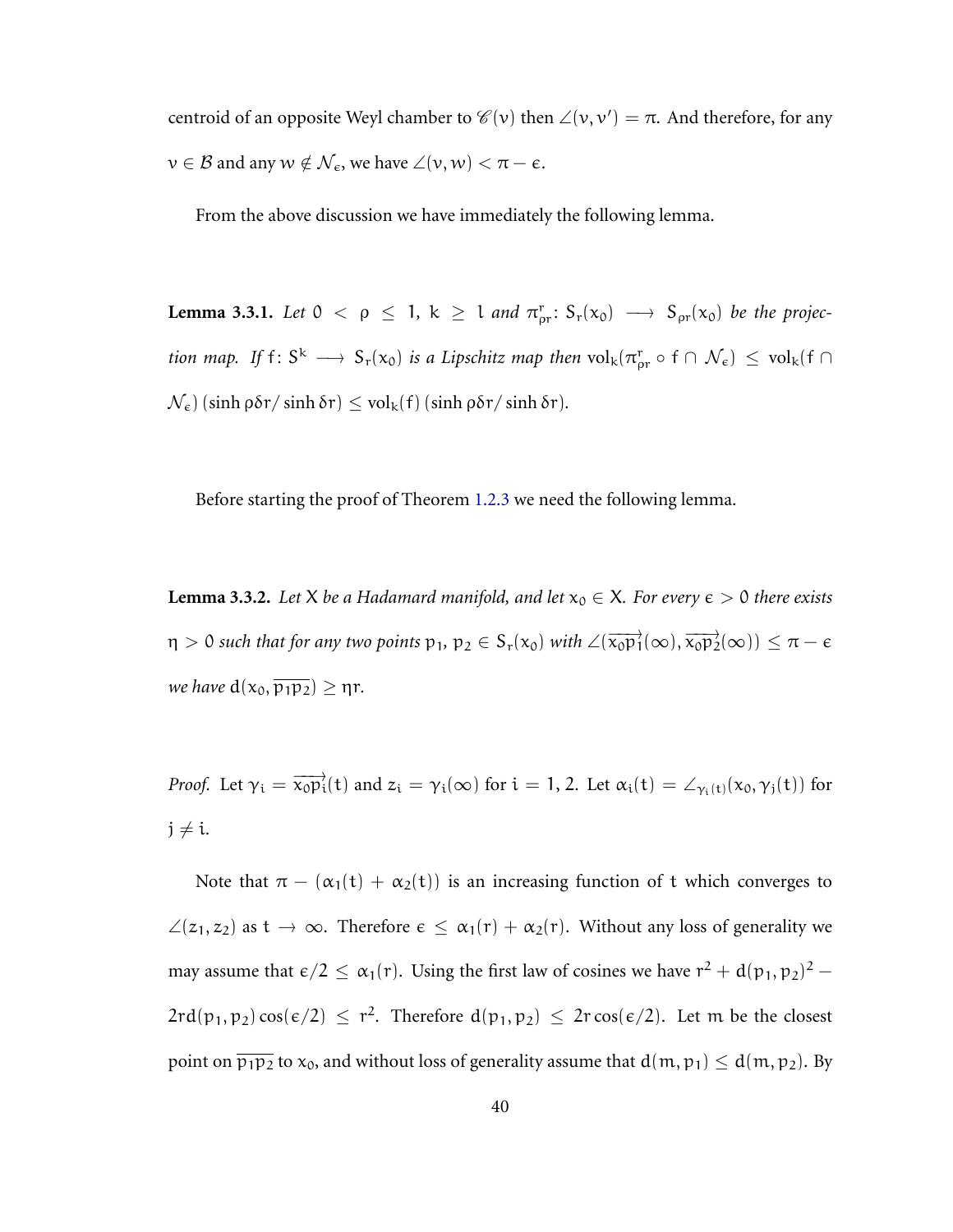taking  $\eta = 1 - \cos(\epsilon/2)$ , we have

$$
d(x_0, \overline{p_1 p_2}) = d(x_0, m)
$$
  
\n
$$
\geq d(x_0, p_1) - d(p_1, m)
$$
  
\n
$$
\geq r - r \cos(\epsilon/2)
$$
  
\n
$$
= \eta r,
$$
 (3.3.1)

which finishes the proof of the lemma.

 $\Box$ 

*Proof of Theorem [1.2.3.](#page-9-0)* Let  $-\lambda^2$  be a lower bound on the sectional curvature of X. Fix A > 0 and let  $f: S^k \longrightarrow S_r(x_0)$  be a Lipschitz map such that  $vol_k(f) \leq Ar^k$ . By Lemma [3.3.1,](#page-44-0)  $\mathrm{vol}_{k}(\pi_{\rho r}^{r} \circ f \cap \mathcal{N}_{\epsilon}) \leq \mathrm{vol}_{k}(f)$  (sinh  $\rho \delta r / \sinh \delta r$ ).

Fix  $q \in S_{\rho r}(x_0)$  to be the algebraic centroid of a Weyl chamber, and let  $p \in S_{\rho r}(x_0)$ be its antipodal point. Since curvature and injectivity radii of large spheres are again controlled, using the [Deformation Lemma](#page-38-2) as in the proof of Theorem [3.2.3,](#page-39-0) we can assume that  $\pi_{\rho r}^r$   $\circ$  f misses a ball  $B_\mu(p)$  on  $S_{\rho r}(x_0)$  and  $\mu$  does not depends on  $r$  as long as  $r$  is large enough.

Now cone the image of  $\pi_{\text{pr}}^r \circ f$  from q inside the sphere  $S_{\text{pr}}(x_0)$ . Let  $C_f$  be the image of the cone. Let C<sub>1</sub> be the part of the cone coming from  $\pi_{\text{pr}}^r \circ f \cap \mathcal{N}_{\epsilon}$  and  $C_2 = C_f \setminus C_1$ . By Lemma [3.3.1,](#page-44-0)  ${\rm vol}_{k+1}(C_1)\leq 2\rho A r^{k+1}(\sinh \rho\delta r/\sinh \delta r)\leq 2A r^{k+1}(\sinh \rho\delta r/\sinh \delta r)$ and vol $_{k+1}(C_2) \leq 2$ ρ $\mathcal{A}$ r $^{k+1}$   $\leq 2\mathcal{A}$ r $^{k+1}$ . Taking  $\eta$  to be the constant given by Lemma [3.3.2,](#page-44-1) we see that  $C_2 \cap B^{\circ}_{\eta \rho r}(x_0) = \emptyset$ .

By comparison with the space of constant curvature  $-\lambda^2$  and arguing as in the proof of Theorem [3.2.3,](#page-39-0) it is easy to see that  $C_1$  misses a ball of radius  $\rho r \sin(\mu/(2 \sinh 2\lambda \rho r))$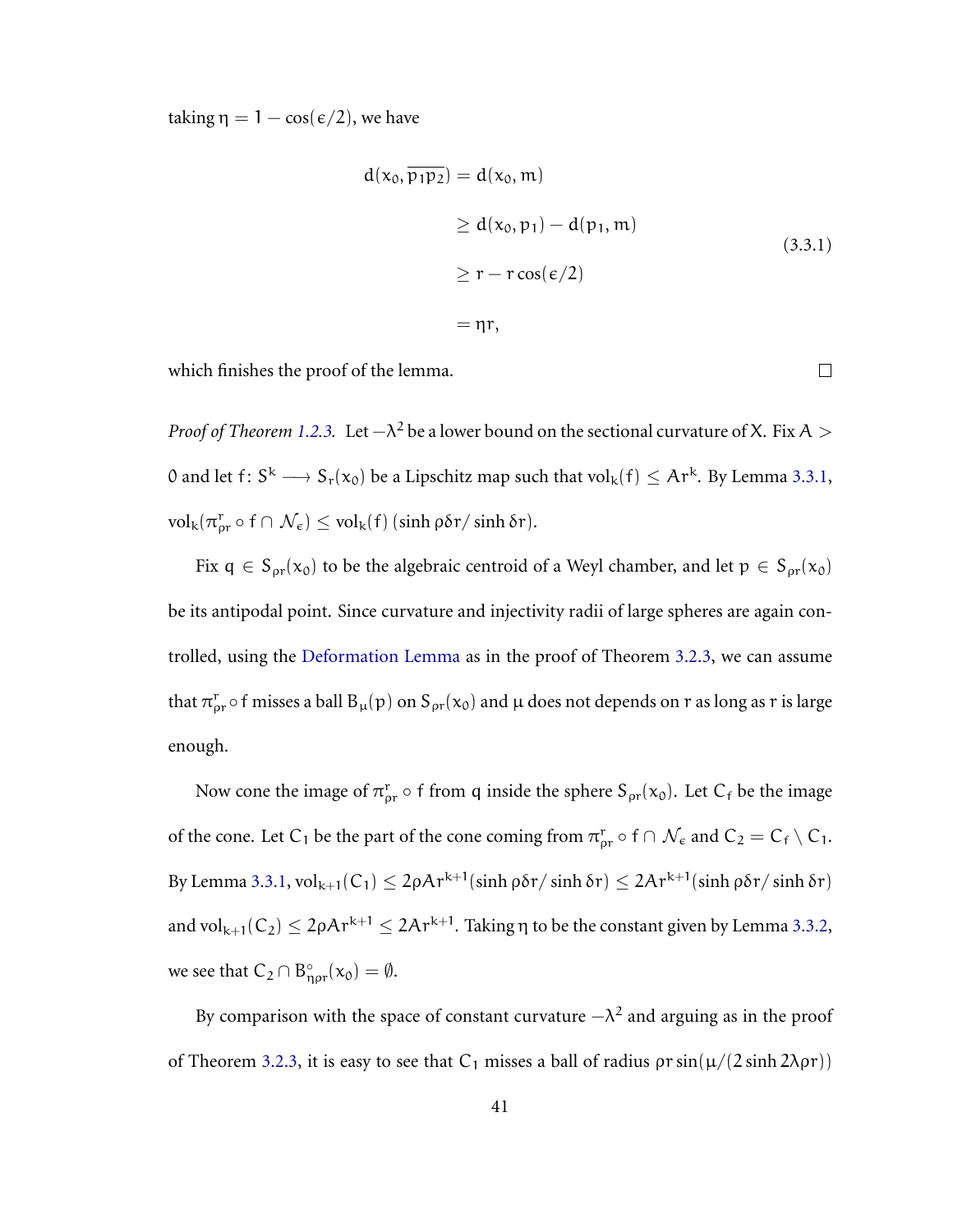around  $x_0$ . Now we project from  $x_0$  the part of  $C_1$  in  $B_{\eta \rho r}(x_0)$  to the sphere  $S_{\eta \rho r}(x_0)$  to obtain a filling g of  $\pi_{\rho r}^{\overline{r}} \circ f$  lying outside  $B_{\eta \rho r}^{\circ}(x_0)$ . Now

$$
\text{vol}_{k+1}(g) \le \text{vol}_{k+1}(C_2) + \text{vol}_{k+1}(C_1) \left( \frac{\sinh \lambda \eta \rho r}{\sinh(\lambda \rho r \sin(\mu/(2 \sinh 2\lambda \rho r)))} \right)^{k+1}
$$
  

$$
\le 2Ar^{k+1} \left[ 1 + \left( \frac{\sinh \rho \delta r}{\sinh \delta r} \right) \left( \frac{\sinh \lambda \eta \rho r}{\sinh(\lambda \rho r \sin(\mu/(2 \sinh 2\lambda \rho r)))} \right)^{k+1} \right].
$$
  
(3.3.2)

This estimate behaves like  $2Ar^{k+1}[1+e^{(\rho(\delta+\lambda(k+1)(2+\eta))-\delta)r}/(2\lambda\rho\mu)^{k+1}r^{k+1}]$  as  $r\to\infty$ . Clearly we can choose  $\rho$  small enough to make the exponent  $\rho(\delta + \lambda(k + 1)(2 + \eta)) - \delta$ negative and therefore the  $(k + 1)$ -volume of the ηρ-admissible filling of  $\pi_{\text{pr}}^r \circ f$  will be bounded by  $4Ar^{k+1}$  and the  $(k+1)$ -volume of the  $\eta\rho$ -admissible filling of  $f$  is bounded by  $5Ar^{k+1}$ . This finishes the proof of the theorem where  $\eta \rho$  is taken in place of  $\rho$ .  $\Box$ 

### 3.4 First Filling Invariant for Symmetric Spaces

In this section we prove Theorem [1.2.5.](#page-10-0) The proof consists of two steps. The first step is to deform the closed curve we wish to fill to a new curve which is continuous when viewed as a curve at infinity with respect to the Tits metric. The length of the new curve and the area of the deformation will have to be under control. The proof is valid for any symmetric space of higher rank. We will establish this in Lemma [3.4.1.](#page-47-0)

In the second step we will use the assumption that the rank is bigger than or equal 3, to fill the new curve with a disk with controlled area. This step will be done in Proposition [3.4.2.](#page-48-0)

We denote by  $\lambda_r^{\infty}$ :  $S_r(x_0) \longrightarrow (X(\infty), \text{Td})$  the map obtained by sending a point  $x \in$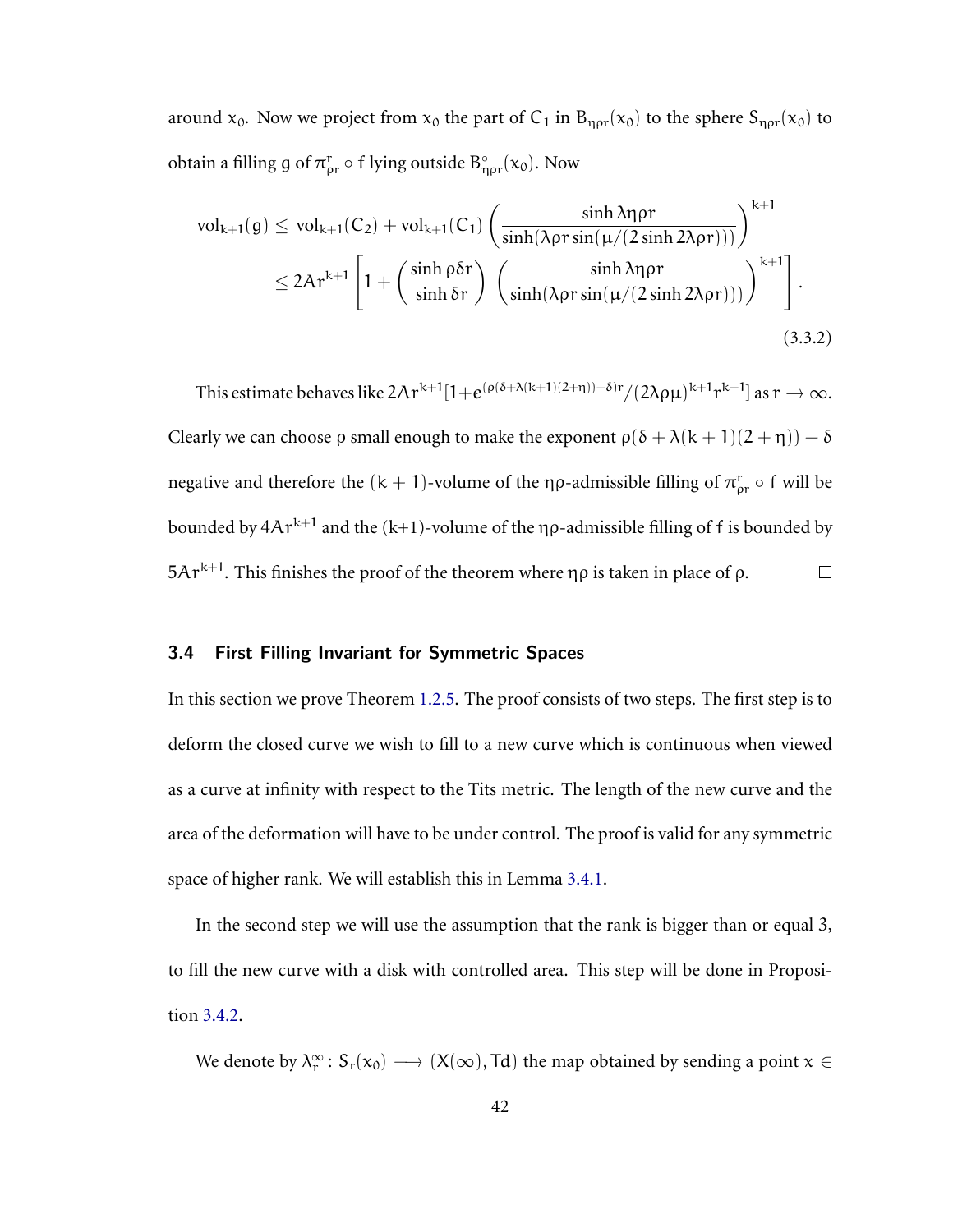<span id="page-47-0"></span> $S_r(x_0)$  to the point  $\overrightarrow{x_0x}(\infty) \in X(\infty)$ . Notice that this map is almost never continuous.

**Lemma 3.4.1.** Let X be a symmetric space of noncompact type and rank  $k \ge 2$ . There *exist two constants*  $c > 0$  *and*  $0 < \rho \le 1$  *which depend only on* X *such that, for every* Lipschitz curve  $f: S^1 \longrightarrow S_r(x_0)$ , there exists a new curve  $g: S^1 \longrightarrow S_r(x_0)$  which satisfies *the following conditions:*

- *1.*  $\lambda_r^{\infty} \circ g$  *is continuous with respect to the Tits metric.*
- 2. *There exists a homotopy between* f *and* g *which lies outside*  $B_{\text{pr}}^{\circ}(x_0)$ *.*
- *3. The area of the homotopy is bounded above by*  $\text{cr vol}_1(f)$ *.*
- *4.*  $vol_1(g) \leq cvol_1(f)$ .

*Proof.* Let  $\delta = \min(1, \eta/2)$ , where  $\eta$  is the constant given by Lemma [3.3.2](#page-44-1) for  $\epsilon = \pi/2$ . Divide f into pieces each of length δr, the last piece possibly could be shorter than δr. If that is the case we will call it "short" and all the other pieces "long".

Let  $c_j: [0,1] \longrightarrow S_r(x_0)$  be one of these pieces. Let  $\mathscr{C}_i$  be a Weyl chamber containing  $c_j(i)$  for  $i = 0, 1$ . Let  $\mathscr A$  be an apartment containing  $\mathscr C_0$  and  $\mathscr C_1$ . Let  $\gamma_j: [0, 1] \longrightarrow S_r(x_0)$ be a geodesic (with respect to the Tits metric) in the apartment  $\mathscr A$  connecting  $c_i(0)$  to  $c_j(1)$ . The goal is to replace the piece  $c_j$  with the geodesic  $\gamma_j$ . The homotopy between them which leaves the end points  $c_i(0)$  and  $c_i(1)$  fixed will be through geodesics in X connecting  $c_j(t)$  to  $\gamma_j(t)$  for every  $0 \le t \le 1$ . The length of these geodesics is no longer than 2r, since they lie inside the ball  $B_r(x_0)$ .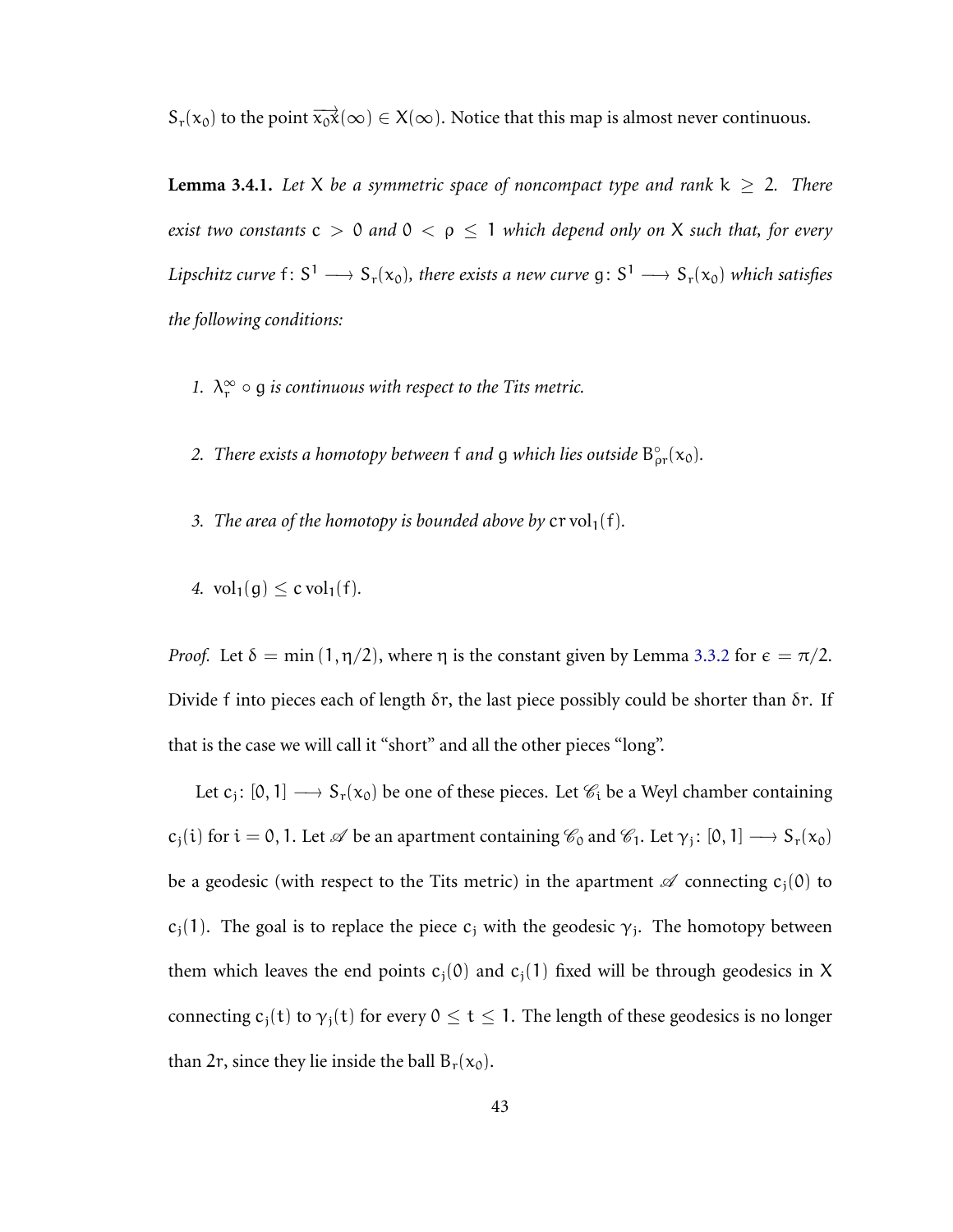The new curve g will be formed by replacing each piece  $c_j$  with the curve  $\gamma_j$ . Notice that the length of each  $\gamma_j$  is no bigger than πr. If vol<sub>1</sub>(f)  $< \delta r$ , i.e. we have no "long" pieces then g is just a point and the statement trivially follows. If vol<sub>1</sub>(f)  $\geq \delta r$ , i.e. we have at least one long piece then it is not hard to see that vol<sub>1</sub>(g)  $\leq 2\pi$  vol<sub>1</sub>(f)/ $\delta$ .

Since X is nonpositively curved, the area of the homotopy between  $c_j$  and  $\gamma_j$  is no bigger than 2 $\pi$ r<sup>2</sup>. And the area of the homotopy between f and g is no bigger than  $\operatorname{cr} \operatorname{vol}_1(f),$ where  $c = 4\pi/\delta$ .

To finish the proof we need to show that the homotopy lies outside  $B_{\rho r}^{\circ}(x_0)$ . So we need to show that the distance between  $x_0$  and the geodesic, in X, connecting  $c_i(t)$  and  $\gamma_i(t)$  is at least  $\rho r$  for every  $0 \le t \le 1$ . Assume that  $t \le 1/2$ , the other case is similar. Notice that  $\angle(c_j(0), \gamma_j(t)) \leq \pi/2$ . Applying Lemma [3.3.2,](#page-44-1) we get that  $d_X(x_0, c_j(0)\gamma_j(t)) \geq \eta r$ , where  $\eta$  is the constant in Lemma [3.3.2.](#page-44-1)

Recall that  $d_X(c_i(0), c_i(t)) \leq \delta r$ . For every point s on the geodesic  $\overline{c_i(t)\gamma_i(t)}$  there exists a point s' on the geodesic  $\gamma_j(t) c_j(0)$  such that  $d_X(s, s') \leq \delta r$ . Therefore  $d_X(x_0, s) \geq$  $(\eta - \delta)r \ge \eta r/2$ . By taking  $\rho = \eta/2$ , the image of the homotopy lies outside  $B_{\rho r}^{\circ}(x_0)$ . This finishes the proof of the lemma.  $\Box$ 

<span id="page-48-0"></span>Now we proceed to the second step of the proof. We prove a more general result.

**Proposition 3.4.2.** *Let* ∆ *be a spherical building with a re-scaled metric such that each apart*ment is isometric to S<sup>n−1</sup>(r), the round sphere of radius  $r$ . There exists a constant  $c>0$  which *depends only on* ∆ *but not* r *such that for any Lipschitz function* g: S <sup>k</sup> <sup>−</sup><sup>→</sup> <sup>∆</sup>*, where* k <  $n-1$ , we can extend g to a new function  $\hat{g} \colon B^{k+1} \longrightarrow \Delta$  such that  $\mathrm{vol}_{k+1}(\hat{g}) \leq \mathrm{cr}\,\mathrm{vol}_k(g)$ .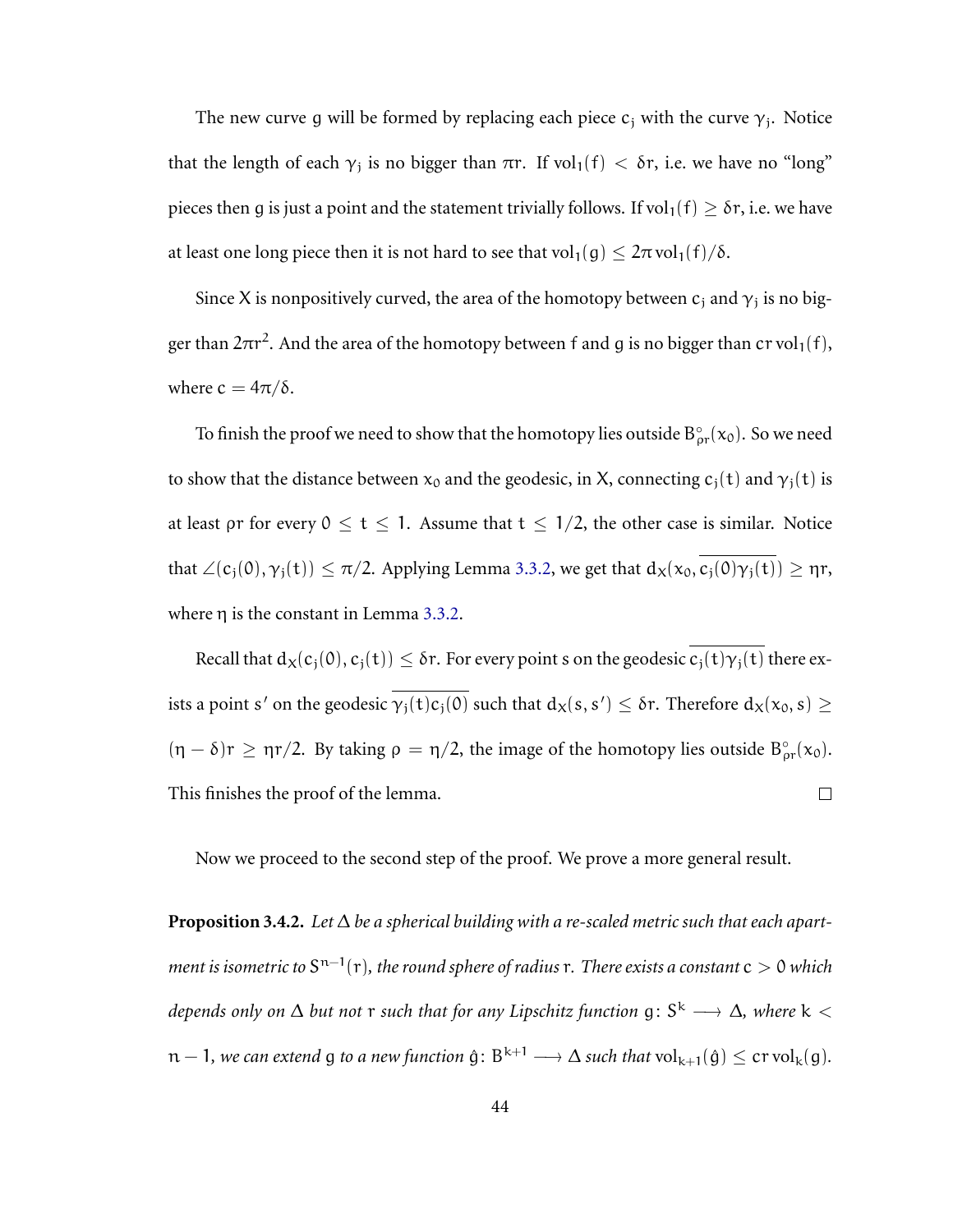*Proof.* Fix a point p to be the center of a Weyl chamber  $\mathscr C$ . Let  $\mathcal A$  be the collection of all opposite Weyl chambers to  $\mathscr C$ , and let  $\mathscr B$  be the collection of all antipodal points to p. Let  $\epsilon > 0$  be the largest positive number such for any  $q \in \mathcal{B}$  the ball  $B_{\epsilon r}(q)$  is contained in the interior of the Weyl chamber containing q. Notice that  $\epsilon$  only depends on  $\Delta$ .

The proof of Lemma [3.2.1](#page-36-1) can be easily modified to deform the function g to miss the ball  $B_{\epsilon r}(q)$  for every  $q \in \mathcal{B}$ . Now we cone the new deformed function from the point p to obtain the desired extension.  $\Box$ 

*Proof of Theorem [1.2.5.](#page-10-0)* The proof is immediate. We deform the function f we wish to fill to a new function g using Lemma [3.4.1.](#page-47-0) We fill g with a disc by invoking Proposition [3.4.2,](#page-48-0) for k = 1 where  $\Delta$  is the Tits building on the sphere  $S_r(x_0)$ .  $\Box$ 

*Remark* 3.4.3*.* We expect a similar result to Theorem [1.2.5](#page-10-0) to hold for a larger class than Symmetric spaces. One candidate is the class of Hadamard manifolds whose boundary at infinity is simply connected with respect to the Tits metric.

#### 3.5 Riemannian Manifolds of Pinched Negative Curvature

In this section we give the proof of Theorem [1.2.6.](#page-10-1) All the steps of the proof of Theorem [3.2.3](#page-39-0) carry over automatically to our new setting, except the uniform bounds on the curvature and the injectivity radius of distance spheres  $S_r(x_0)$ . By uniform we mean independent of r for large values of r. These bounds will be established in Lemma [3.5.3](#page-50-0) and Lemma [3.5.4](#page-51-0) below. The proofs are straightforward and we include them for completeness. First we recall the following proposition concerning estimates on Jacobi fields.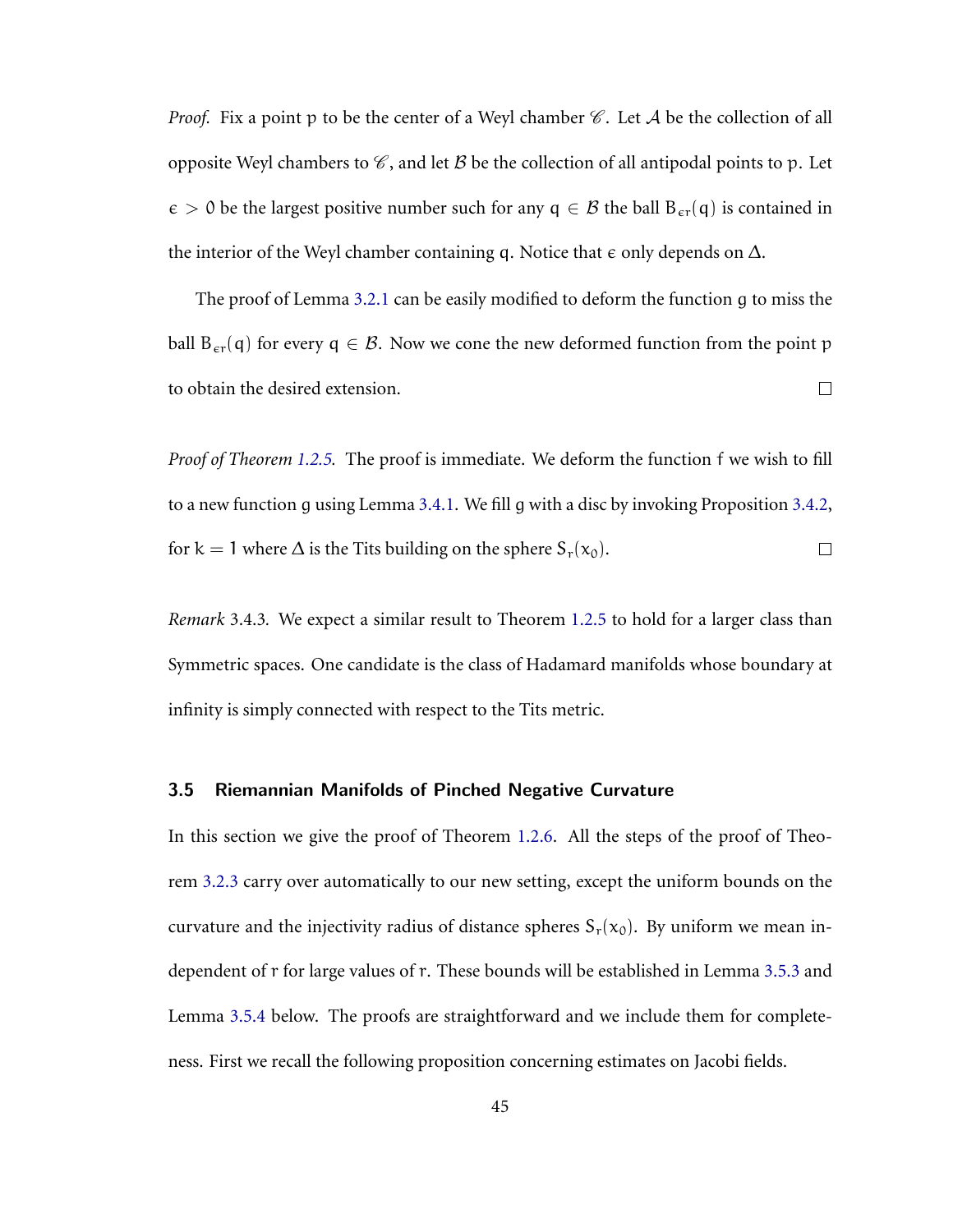**Proposition 3.5.1** ([\[3\]](#page-74-0) **Proposition IV.2.5**). Let  $\gamma$ :  $\mathbb{R} \longrightarrow M$  be a unit speed geodesic and *suppose that the sectional curvature of* M *along* γ *is bounded from below by a constant* λ*. If* J *is a Jacobi field along*  $\gamma$  *with* J(0) = 0, J'(0) $\perp \gamma'(0)$ *, and*  $||J'(0)|| = 1$ *, then* 

$$
||J(t)|| \le sn_{\lambda}(t) \text{ and } ||J'(t)|| \le ct_{\lambda}(t) ||J(t)||,
$$

*if there is no pair of conjugate points along* γ|[0, t]*.*

Notice that the estimate on  $||J'(t)||$  is still valid without requiring that  $||J'(0)|| = 1$ . From the proposition we have the following immediate corollary.

<span id="page-50-1"></span>**Corollary 3.5.2.** Let X be a Hadamard manifold, with sectional curvature  $-b^2 \le K \le$  $-a^2 < 0$ , if  $\gamma$  is a unit speed geodesic,  $J(t)$  is a Jacobi field along  $\gamma$  with  $J(0) = 0$ ,  $J(t)\bot\gamma'(t)$ , *and*  $||J(r)|| = 1$  *then*  $||J'(r)|| ≤ ct<sub>−b2</sub>(r)$ *, and therefore the upper bound goes uniformly, independent of*  $\gamma$ *, to* **b** *as*  $r \rightarrow \infty$ *.* 

We use the estimate on the derivative of Jacobi fields to put an estimate on the second fundamental form of distance spheres, and hence bounds on the sectional curvature.

<span id="page-50-0"></span>**Lemma 3.5.3.** Let X be a Hadamard manifold, with sectional curvature  $-b^2 \leq$  K  $\leq -a^2 <$ 0, and  $x_0$  ∈ X. There exists a number H = H( $\alpha$ ,  $\beta$ ) > 0 such that the absolute value of the *sectional curvature of*  $S_r(x_0)$  *is bounded by* H *for every*  $r \geq 1$ *.* 

*Proof.* The lemma is immediate using the Gauss formula for the sectional curvature of hypersurfaces, namely

$$
K(Y, Z) - \overline{K}(Y, Z) = \langle B(Y, Y), B(Z, Z) \rangle - ||B(Y, Z)||^2.
$$
 (3.5.1)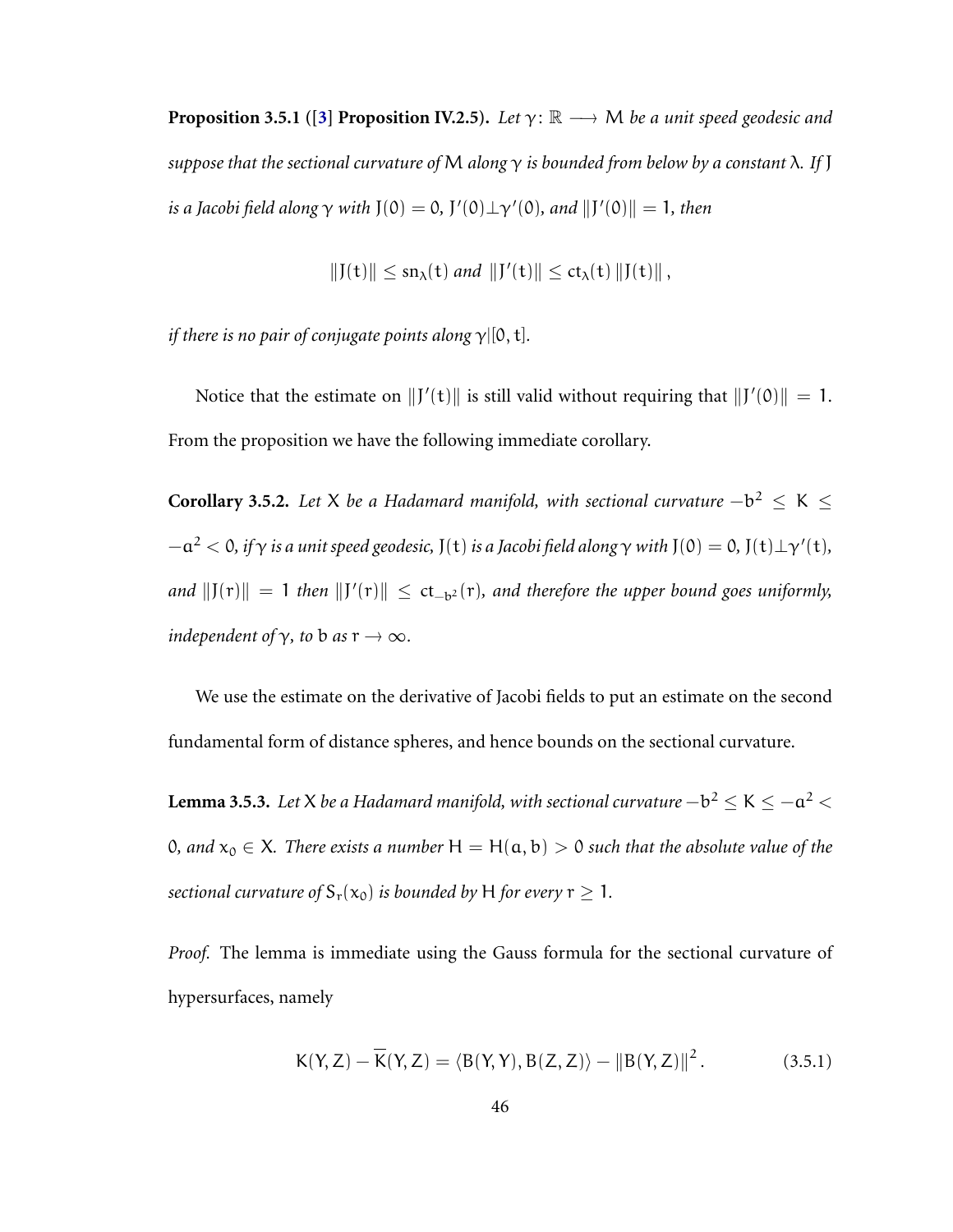Where Y and Z are orthogonal unit vectors tangent to the hypersurface.

Notice that for  $S_r(x_0)$  we have  $||B(Y, Z)|| \le ||J'_Y(r)||$ , with  $J(0) = 0$  and  $J_Y(r) = Y$ , for every two unit vectors Y and Z tangent to the sphere. But  $\|J'_Y(r)\|$  is bounded by b for large values of r by Corollary [3.5.2.](#page-50-1)  $\Box$ 

In the next lemma we establish a lower bound on the injectivity radius of distance spheres.

<span id="page-51-0"></span>**Lemma 3.5.4.** Let X be a Hadamard manifold, with sectional curvature  $-b^2 \leq$  K  $\leq -a^2 <$ 0, and  $x_0 \in X$ *. There exists a number*  $\delta > 0$  *such that*  $\text{inj}(S_r(x_0)) \geq \delta$  for every  $r \geq 1$ *.* 

*Proof.* Using Lemma [3.5.3](#page-50-0) we have a uniform upper bound H on the sectional curvature of distance spheres  ${\sf S}_\mathrm{r}(\mathsf{x}_0)$  for  $\mathsf{r}\geq 1$  and therefore a lower bound  $\pi/\sqrt{\mathsf{H}}$  on the conjugate radius.

Our plan is to choose  $\delta$  small and prove that if  $inj(S_r(x_0)) \geq \delta$  then  $inj(S_{r+s}(x_0)) \geq \delta$ for all 0 ≤ s ≤ 1. Using the lower bound  $-b^2$  on the sectional curvature of X and by comparison with the space of constant curvature  $-b^2$ , there exists a constant 0  $<$  B = B(b) < 1 independent of r and  $0 \le s \le 1$  such that  $\pi_r^{r+s}$ :  $S_{r+s}(x_0) \longrightarrow S_r(x_0)$  satisfies the following inequality

<span id="page-51-1"></span>
$$
B d(x,y) \le d(\pi_r^{r+s}(x), \pi_r^{r+s}(y)) \le d(x,y), \quad \forall x,y \in S_{r+s}(x_0). \tag{3.5.2}
$$

Assume  $\delta < \min\{\text{inj}(S_1(x_0)), \text{B}\pi/2\sqrt{\text{H}}\}$ . Let us assume that  $\text{inj}(S_r(x_0)) \geq \delta$  but inj $(S_{r+s}(x_0)) < \delta$ . Since  $\delta \leq \pi/2\sqrt{H}$ , there exists two points  $p, q \in S_{r+s}(x_0)$  and two minimizing geodesic (with respect to the induced Riemannian metric on  $S_{r+s}(x_0)$ )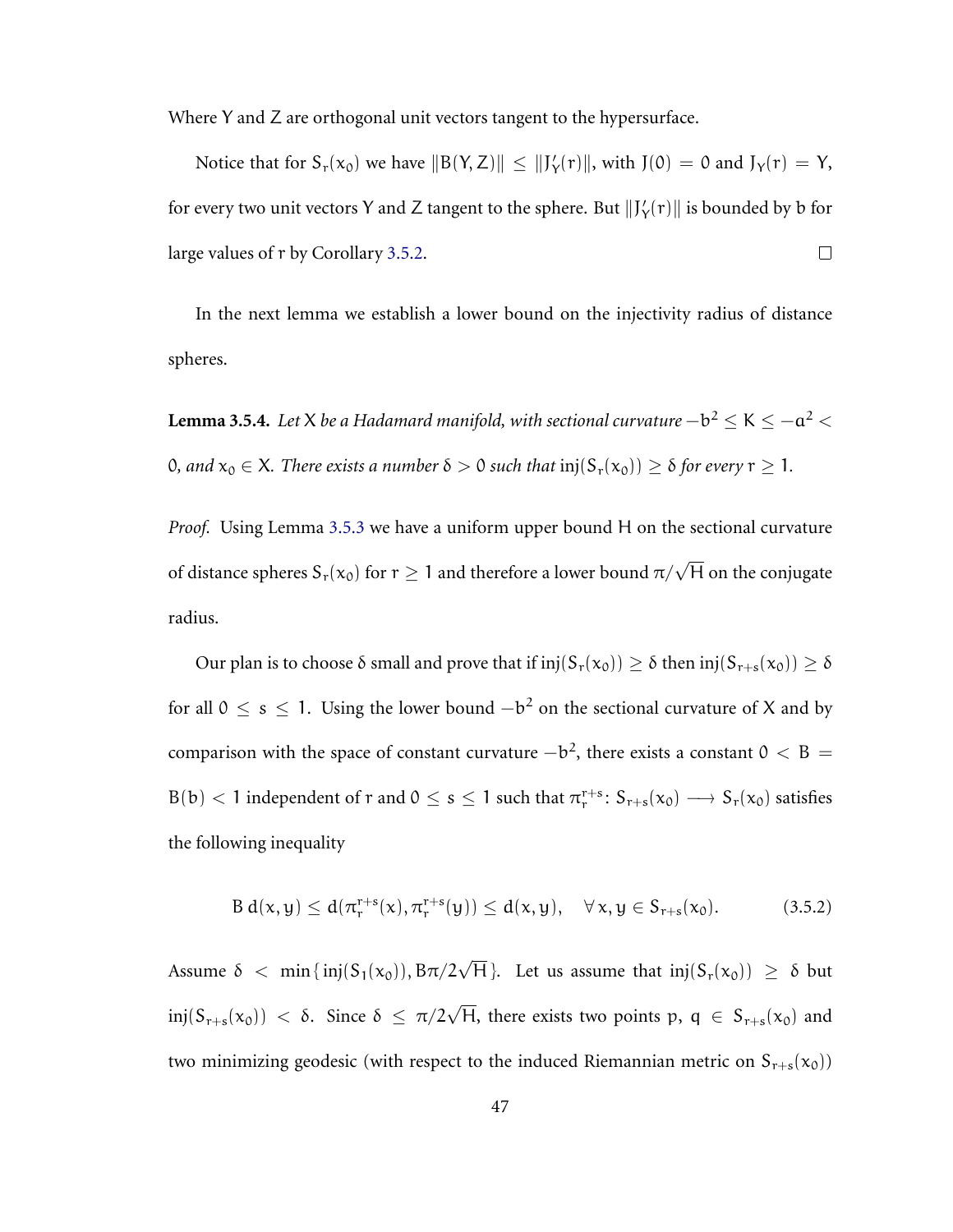$\gamma_1$ ,  $\gamma_2$  connecting p to q. Moreover  $d(p, q) < \delta$ . By Klingenberg's Lemma, see [\[13\]](#page-75-0), any homotopy from  $\gamma_1$  to  $\gamma_2$  with the end points fixed must contain a curve which goes outside  $B^{\circ}_{\pi/\sqrt{H}}(p)$ . Therefore these two curves are not homotopic inside the ball  $B^{\circ}_{\delta/B}(p)$ . Using [\(3.5.2\)](#page-51-1) we have,

$$
\mathcal{B}_{\delta}^{\circ}(\pi_{\mathbf{r}}^{\mathbf{r}+\mathbf{s}}(\mathbf{p})) \subseteq \pi_{\mathbf{r}}^{\mathbf{r}+\mathbf{s}}(\mathcal{B}_{\delta/B}^{\circ}(\mathbf{p})). \tag{3.5.3}
$$

Notice that  $\pi_r^{r+s} \circ \gamma_i$  are contained in  $B^\circ_\delta(\pi_r^{r+s}(p)),$  but not homotopic to each other within that ball, which is a topological ball since  $\text{inj}(S_r(x_0)) \geq \delta$  and this is a contradiction. This finishes the proof of the lemma.  $\Box$ 

#### 3.6 The Graph Manifold Example

In this section we give the example mentioned in the introduction showing that Theorem [1.2.6](#page-10-1) is false if we relaxed the condition on the manifold from being negatively curved to being merely rank 1.

Our example will be a graph manifold. Graph manifolds of nonpositive curvature form an interesting class of 3-dimensional manifolds for various reasons. They are the easiest nontrivial examples of rank 1 manifolds whose fundamental group is not hyperbolic. They are rank 1, yet still have a lot of 0-curvature. In fact every tangent vector  $v \in T_pX$  is contained in a 2-plane  $\sigma \subset T_pX$  with curvature  $K(\sigma) = 0$ .

They were used by Gromov in [\[20\]](#page-76-2) to give examples of open manifolds with curvature  $-a^2 \le K \le 0$  and finite volume which have infinite topological type, contrary to the case of pinched negative curvature. The compact ones have been extensively studied by Schroeder in [\[33\]](#page-78-1).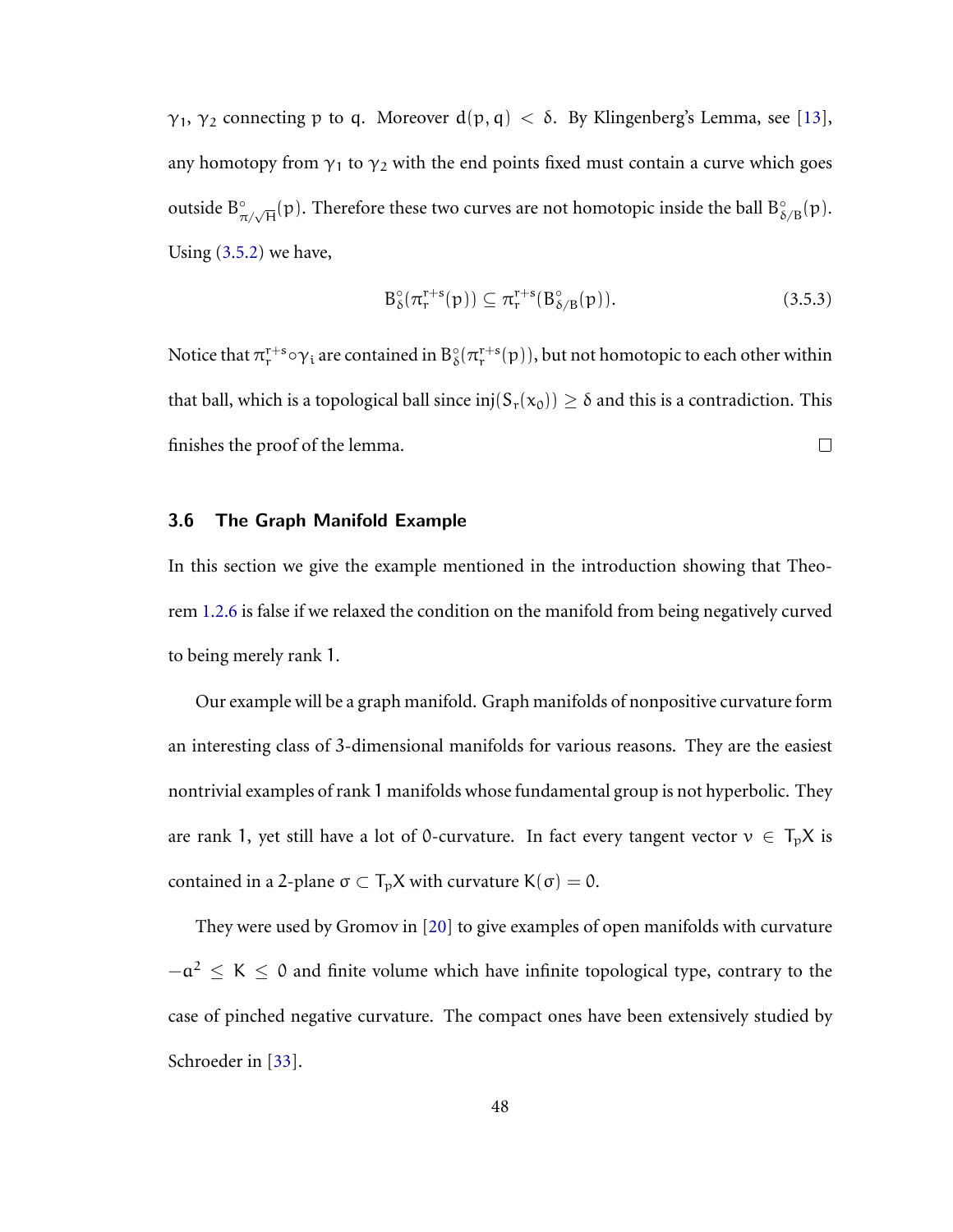Since we are mainly interested in giving a counter example, and for the sake of clarity, we will consider the simplest possible graph manifold. Even though the same idea works for a large class of graph manifolds.

We start by giving a description of the manifold. Let  $W_1$  and  $W_2$  be two tori with one disk removed from each one of them. Let  $B_i = W_i \times S^1$ . Each  $B_i$  is called a block. The boundary of each block is diffeomorphic to  $\mathrm{S}^1 \times \mathrm{S}^1.$  The manifold M is obtained by gluing the two blocks  $B_1$  and  $B_2$  along the boundary after interchanging the  $S^1$ -factors.

Since the invariants div<sub>k</sub> do not depend on the metric, we choose a metric which is convenient to work with. Take the flat torus, corresponding to the lattice  $\mathbb{Z} \times \mathbb{Z} \subset \mathbb{R}^2$ . Let  $\beta_1$  and  $\beta_2$  be the unique closed geodesics of length 1. We picture the torus as the unit square  $\left[-\frac{1}{2},\frac{1}{2}\right]$  $\frac{1}{2}$  ×  $\left[-\frac{1}{2},\frac{1}{2}\right]$  $\frac{1}{2}$ ]  $\subset \mathbb{R}^2$  with the boundary identified. Remove a small disk in the middle and pull the boundary up, such that the metric is rotationally symmetric around the z-axis. It is easy to see we can obtain a metric on  $W_{\rm i}$  with curvature  $-b^2 \leq {\rm K} \leq 0,$ and make it product near the boundary which is a closed geodesic. Rescale the metric on W<sub>i</sub> to make the curvature  $-1 \leq K \leq 0$ . The closed curves  $\beta_1$  and  $\beta_2$  are still closed geodesics, and generate the fundamental group of the punctured torus. Take the metric on each block to be the product of this metric with a circle of length equal to the length of the boundary of  $W_i$ . Gluing the two metrics on the two blocks together gives a smooth metric on M with curvature  $-1 \leq K \leq 0$ .

Let X be the universal covering space of M, and  $\pi: X \longrightarrow M$  be the covering map. We show that  $div_1(X)$  is exponential.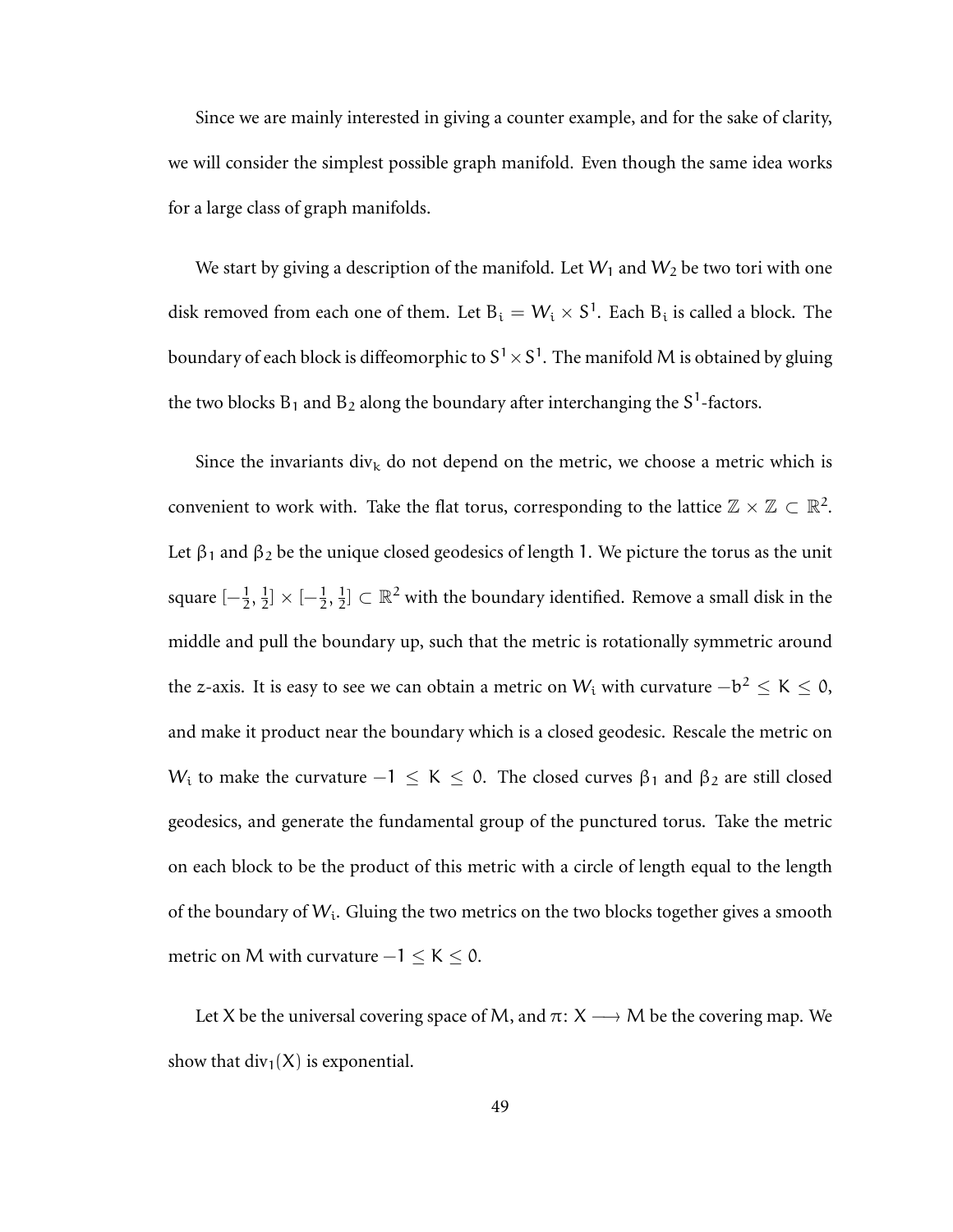Let Y be a connected component of  $\pi^{-1}(B_1)$ . Since  $B_1$  is a convex subset of M, it is easy to see that  $Y = Z \times \mathbb{R}$  is the universal covering space of B<sub>1</sub>, where Z is the universal covering space of  $W_1$ , and the restriction of  $\pi$  to  $Z \times \{0\}$  is the covering map onto  $W_1$ . We will identify  $Z \times \{0\}$  with Z. Clearly  $\pi_1(B_1) = \pi_1(W_1) \times \mathbb{Z}$  and  $\pi_1(W_1) = \mathbb{Z} \times \mathbb{Z}$  is a free group generated by the closed geodesics  $\beta_1$  and  $\beta_2$ . Moreover the universal covering space Z is a thickening of the Cayley graph of  $Z \times Z$ , and it retracts to it.

Let  $w_0$  be the unique intersection point of  $\beta_1$  and  $\beta_2$ . Take  $w_0$  to be the base point of the fundamental group of  $W_1$ . Let  $a_1, a_2 \in \pi_1(W_1, w_0)$  represent the elements corresponding to  $β_1$  and  $β_2$ .

Let  $\psi: Z \longrightarrow W_1$  be the covering map which is the restriction to  $Z = Z \times \{0\}$  of the covering map  $\pi: X \longrightarrow M$ . Fix  $p_0 \in Z$  such that  $\psi(p_0) = w_0$ . We denote the deck transformation corresponding to any element  $s \in \pi_1(W_1, w_0)$  by  $\phi_s$ .

Let  $\gamma_i$  be the lift of  $\beta_i$  to a geodesic in Z starting at  $p_0$ . Notice that  $\phi_{\alpha_i}$  is a translation along the geodesic  $\gamma_i$ . Take  $\bar{F} = \gamma_1 \times \mathbb{R}$ , which is a totally geodesic submanifold isometric to  $\mathbb{R}^2$ . And let  $x_0 = (p_0, 0) \in Z \times \mathbb{R}$ , where  $p_0 = \gamma_1(0) = \gamma_2(0)$ . Let  $S_F(r) = S_r(x_0) \cap F$ , be the 1-sphere in F with center  $x_0$  and radius r,  $A_Z(r) = S_r(x_0) \cap Z$  and  $B_Z(r) =$  $B_r(x_0) \cap Z$ .

Let  $f_r: S^1 \longrightarrow S_F(r)$  be the canonical diffeomorphism with constant velocity. Notice that f<sub>r</sub> is a Lipschitz map and vol<sub>1</sub>(f<sub>r</sub>) =  $2\pi r$  and therefore an admissible map.

Our goal is to show that for every fixed  $0 < \rho \leq 1$  the infimum over all  $\rho$ -admissible fillings of  $f_r$  grows exponentially as  $r \to \infty$ . We show this first for  $\rho = 1$  and then the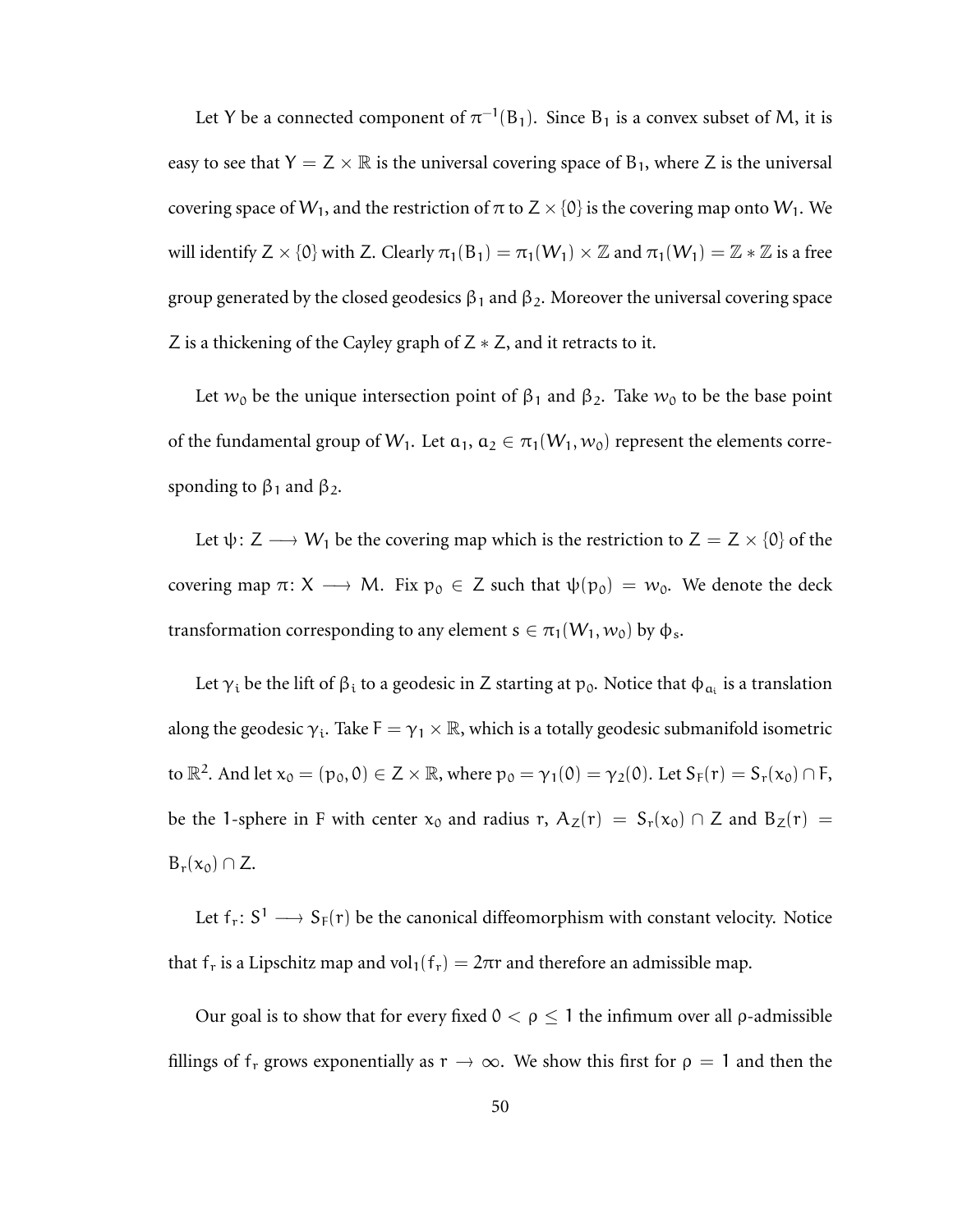general case will follow easily from that.

Notice that a smallest filling of  $f_r$  outside  $B_r^{\circ}(x_0)$  would lie on the sphere  $S_r(x_0)$ , so we will only look at those fillings which lie on the sphere.  $S_r(x_0)$  is a 2-dimensional sphere and  $f_r$  is a simple closed curve on it, therefore it divides the sphere into two halves  $H_1S$ and H<sub>2</sub>S. Any filling of  $f_r$  has to cover one of these two halves. So it is enough to show that vol<sub>2</sub>(H<sub>i</sub>S) grows exponentially with r for  $i = 1, 2$ .

We will estimate the area of each half from below by estimating the area of the part which lies inside Y. The geodesic  $\gamma_1$  divides Z into two halves H<sub>1</sub> and H<sub>2</sub>. We concentrate on one of them, say H<sub>1</sub>. Let  $b(r) = vol_2(B_Z(r) \cap H_1)$ , which is an increasing function.

The portion of the half sphere H<sub>1</sub>S inside Y has area bigger than the area of B<sub>Z</sub>(r)∩H<sub>1</sub>. That is easy to see since vertical projection of that part will cover  $B_Z(r) \cap H_1$ , and the projection from  $Y = Z \times \mathbb{R}$  onto Z decreases distance since the metric is a product. So it is enough to show that  $b(r) = vol_2(B_Z(r) \cap H_1)$  grows exponentially.

It is easy to see that  $vol_2(B_Z(r))$  grows exponentially with r. One way to see it is to consider the covering map  $\psi: Z \longrightarrow W_1$ , and look at all lifts, under deck transformations, of a small ball around  $w_0 \in W_1$ . The number of these disjoint lifted balls which are contained in  $B_{z}(r)$  increases exponentially because the fundamental group is free and therefore has exponential growth.

We need to show that the number of these lifted balls in each half  $H_1$  or  $H_2$  increases exponentially. We show that for  $H_1$ .

Without loss of generality we assume that  $\phi_{\alpha_2}(p_0) \in H_1$ . We claim that under the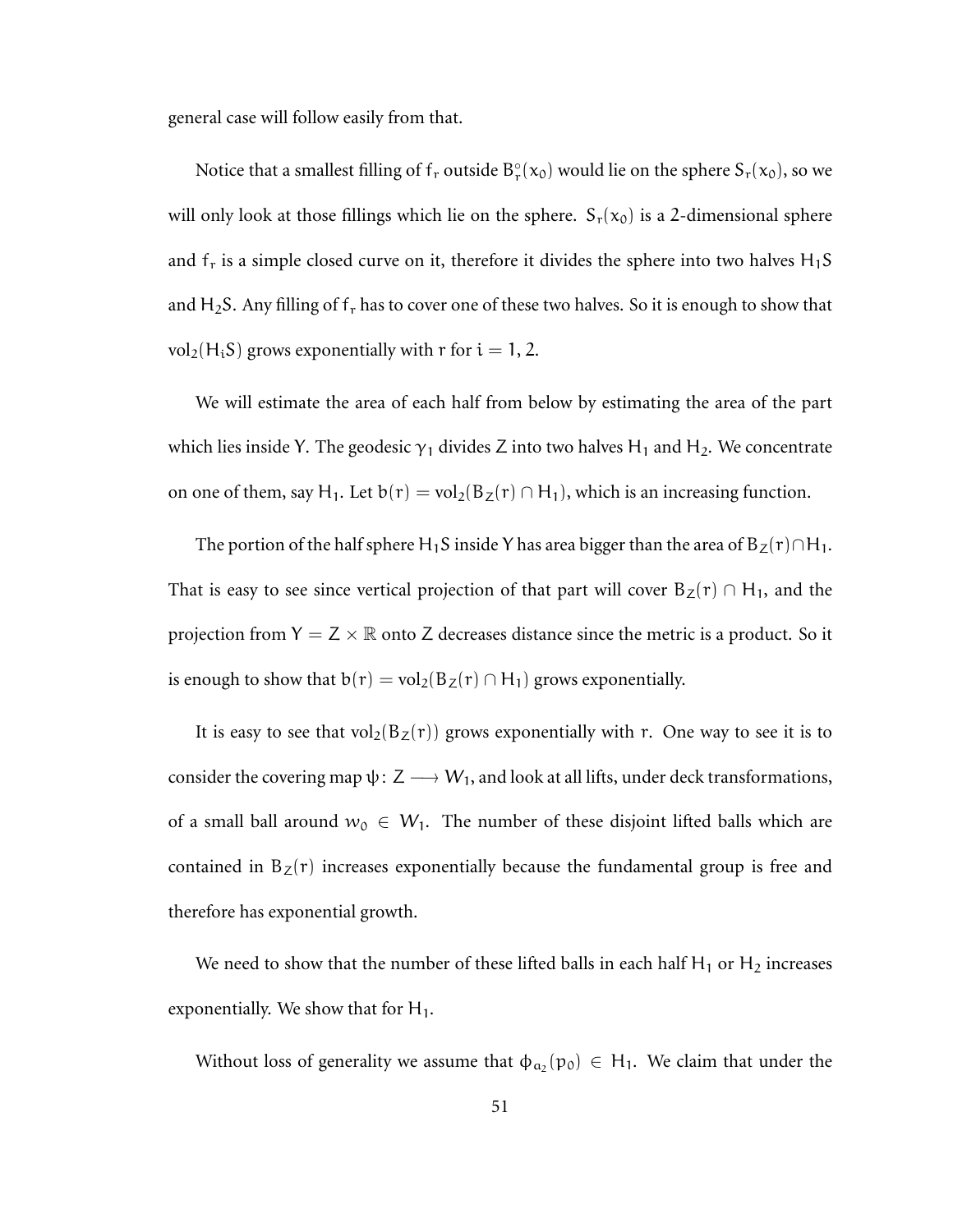deck transformations corresponding to the subset  $S = \{sa_2 \mid sa_2 \text{ is a reduced word}\}\subset$  $\pi_1(W_1, w_0)$ , the image of  $p_0$  is in H<sub>1</sub>. Recall that Z is a thickening of the the Cayley graph of Z ∗ Z and the action of the deck transformation corresponding to the action of the free group on its Cayley graph. Now the statement follows since the Cayley graph is a tree. But the number of elements in S of length less than or equal m increases exponentially as  $m \to \infty$ . This finishes the proof of the claim. Therefore vol<sub>2</sub>(H<sub>1</sub>S) ≥ b(r) grows exponentially and that finishes the proof for  $\rho = 1$ .

Now we turn to the general case where  $0 < \rho \leq 1$ . We showed that there exists  $0 < \epsilon$ such that for large values of  $r, e^{\epsilon r} \le \inf(\mathrm{vol}_2(\hat{f}_r)),$  where the infimum is taken over all 1-admissible fillings, i.e. the fillings which lie in  $C_r(x_0) = X \setminus B_r^{\circ}(x_0)$ . Fix  $0 < \rho \le 1$ and let  $\pi_{\rho r}^r: S_r(x_0) \longrightarrow S_{\rho r}(x_0)$ , be the projection map. Let g be any  $\rho$ -admissible filling of  $f_r$ . Clearly  $\pi_{\rho r}^r \circ g$  is a 1-admissible filling of  $\pi_{\rho r}^r \circ f_r = f_{\rho r}$ . Therefore vol<sub>2</sub>(g)  $\geq$  $\text{vol}_2(\pi_{\rho r}^{\mathsf{r}}\circ \mathsf{g})\geq e^{\epsilon\rho r}$ , as long as  $r$  is big enough. And this finishes the proof.

*Remark* 3.6.1. Gersten [\[18\]](#page-76-3) studied the growth rate of the div<sub>0</sub> invariant for a large class of 3-manifolds including graph manifolds. He showed in Theorem 5 [\[18\]](#page-76-3) that a closed Haken 3-manifold is a graph manifold if and only if the div<sub>0</sub> invariant has a quadratic growth. The author would like to thank Bruce Kleiner for bringing this paper to his attention.

#### 3.7 Leuzinger's Theorem

In this section we give independent and shorter proof of the following theorem.

**Theorem 3.7.1 (Leuzinger [\[30\]](#page-77-0)).** *If* X *is a rank* k *symmetric space of nonpositive curvature, then* div<sub>k−1</sub>(X) *has exponential growth.*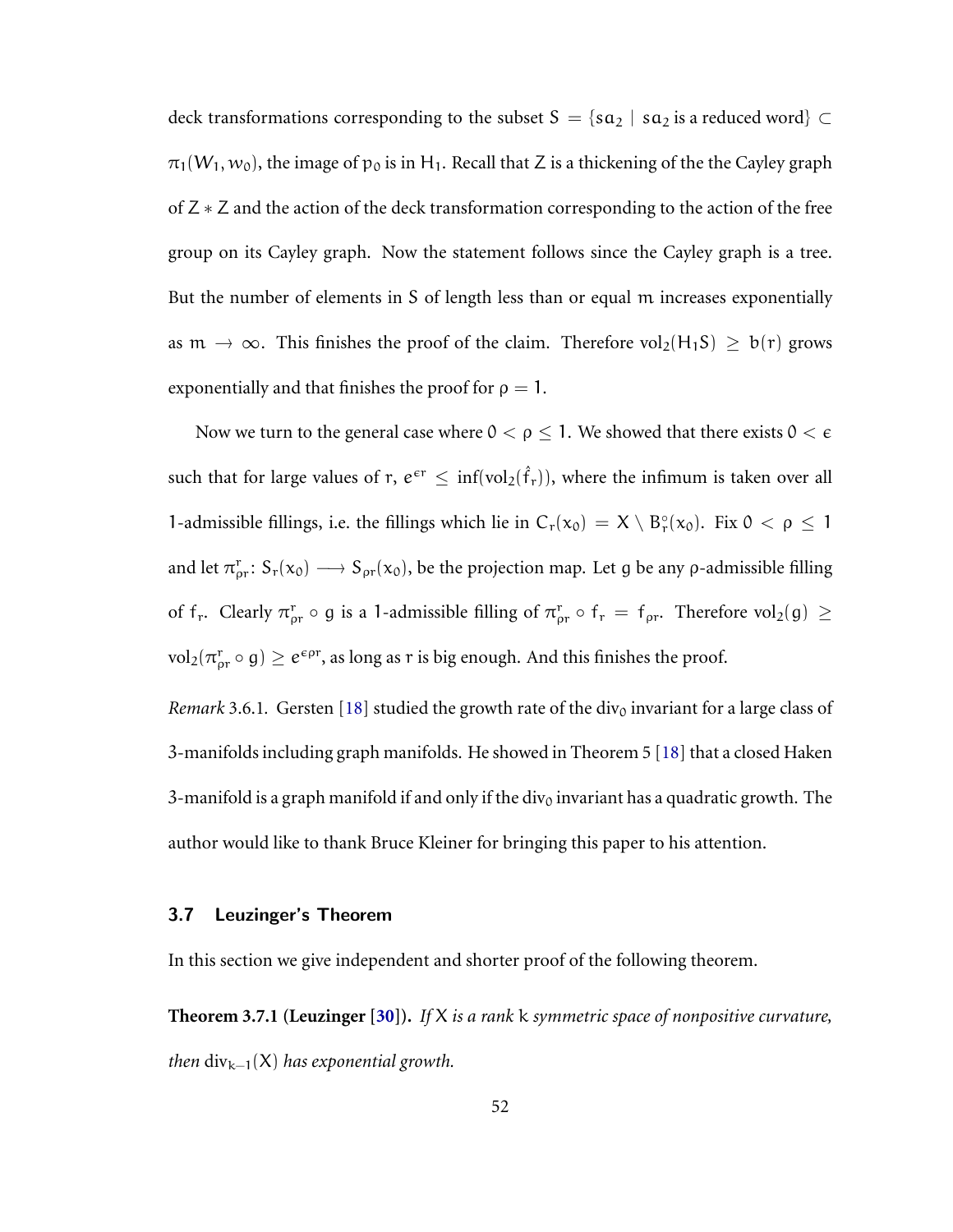*Proof.* We use the same notation as in section [3.3.](#page-41-0) Fix a maximal k-flat F passing through  $x_0$ . Fix a Weyl chamber  $\mathscr C$  in F. Let  $v \in \mathscr C$  be the algebraic centroid of  $\mathscr C$ . We identify  $X(\infty)$  and  $S_r(x_0)$ . Since the set of regular points is an open subset of  $S_r(x_0)$  with the cone topology, we can find  $0 < \eta$  such that the set  $S = \{w \in S_r(x_0) \mid \angle_{x_0}(v, w) < \eta\}$  does not contain any singular point. Moreover by choosing η small enough we may assume that  $S \subset \mathcal{N}_{\epsilon}$ . To see this it is enough to show a small neighborhood (with respect to the cone topology) of v is contained in  $\mathcal{N}_{\epsilon}$ . Take any sequence  $\{v_n\}$  which converges to v in the cone topology. We may assume that  $v_n$  is a regular point for each n since the set of regular points is open. Any open Weyl chamber is a fundamental domain of the action of K on the set of regular points in  $X(\infty)$ , see Proposition 2.17.24 in [\[14\]](#page-76-1). Note that the algebraic centroid of a Weyl chamber is mapped to the algebraic centroid of another Weyl chamber under the action of K. Therefore for large values of  $n$ ,  $v_n$  would be close to the algebraic centroid of the unique Weyl chamber containing  $v_n$ , and therefore contained in  $\mathcal{N}_{\epsilon}$ .

Let  $f_r: S^{k-1} \longrightarrow S_r(x_0) \cap F$  be a diffeomorphism. We will show that any filling of  $f_r$ grows exponentially with  $r\to\infty$ . Assume not, then for each  $n\in\mathbb{N}$  there is a filling  $\hat{f}_n$ for  $f_n$  such that the  $vol_k(\hat{f}_n)$  grows sub-exponentially. Let  $\pi_1^n: S_n(x_0) \longrightarrow S_1(x_0)$  be the projection map. By Lemma [3.3.1](#page-44-0)  ${\rm vol}_k(\pi_l^n\circ\hat{f}_n\cap\mathcal{N}_\epsilon)\leq {\rm vol}_k(\hat{f}_n)(\sinh\delta/\sinh\delta n),$  which goes to zero as  $n \to \infty$ . Let  $\phi$  be the projection to the flat F. And  $g_n$  be the projection of  $\pi_1^n \circ \hat{f}_n$  to F. The image of  $g_n$  has to cover the closed unit ball in F.

For every  $w \notin \mathcal{N}_{\epsilon}$ ,  $\angle_{x_0}(v, w) \geq \eta$  and therefore  $d(\phi(w), v) \geq 2\alpha = 1 - \cos \eta$ . Let  $A = B_{\alpha}(v) \cap B_1(x_0)$  be the part of the k-ball in the flat F centered at v with radius  $\alpha$  which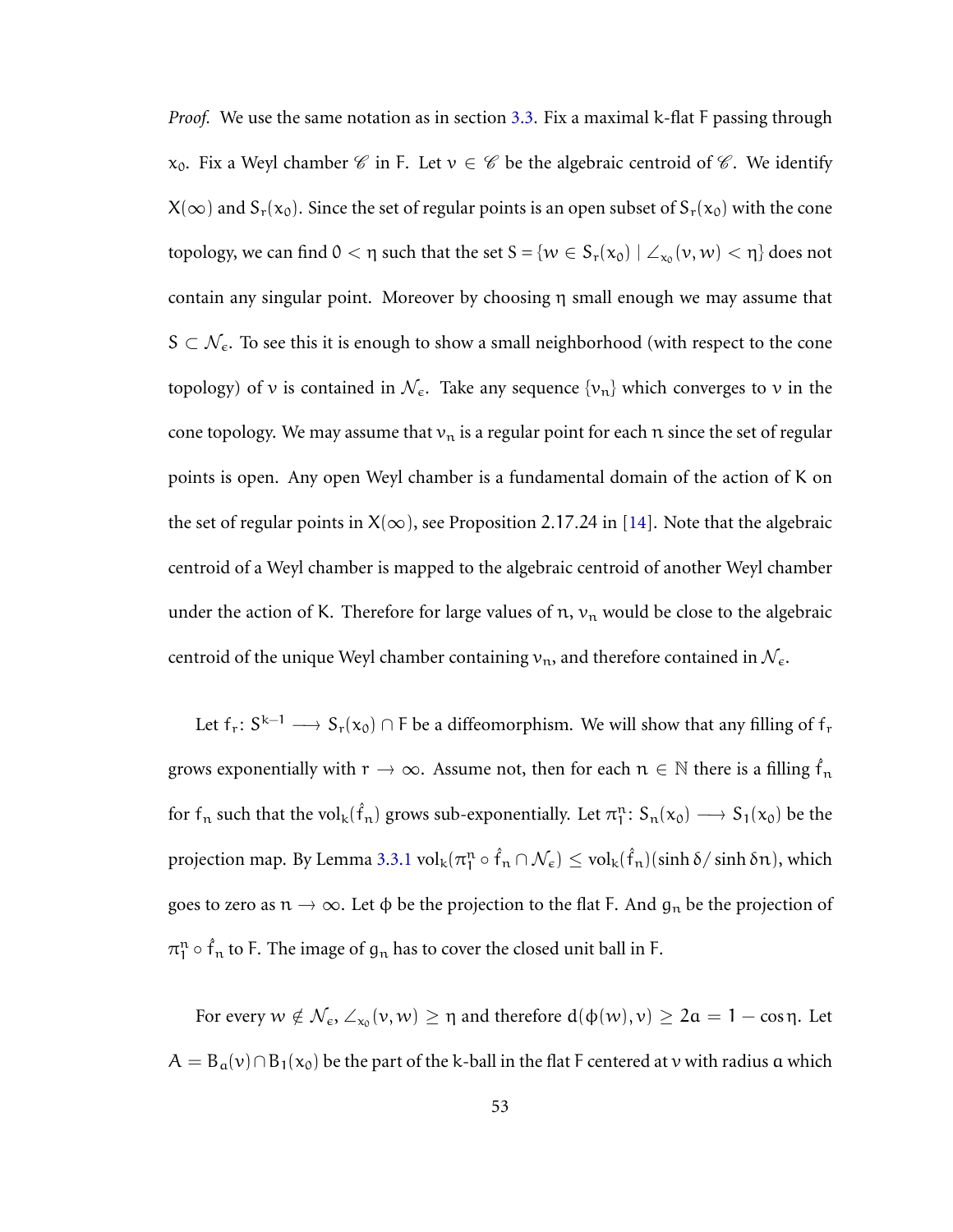lies inside the unit closed k-ball in F. Now it is easy to see that the only part of  $g_n$  which will lie inside A would be coming from the portion inside  $\mathcal{N}_{\epsilon}$ . The k-volume of that part goes to zero as  $n \to \infty$ , nevertheless it has to cover A which is a contradiction. Therefore the filling of  $\mathsf{f}_\mathrm{r}$  grows exponentially.  $\Box$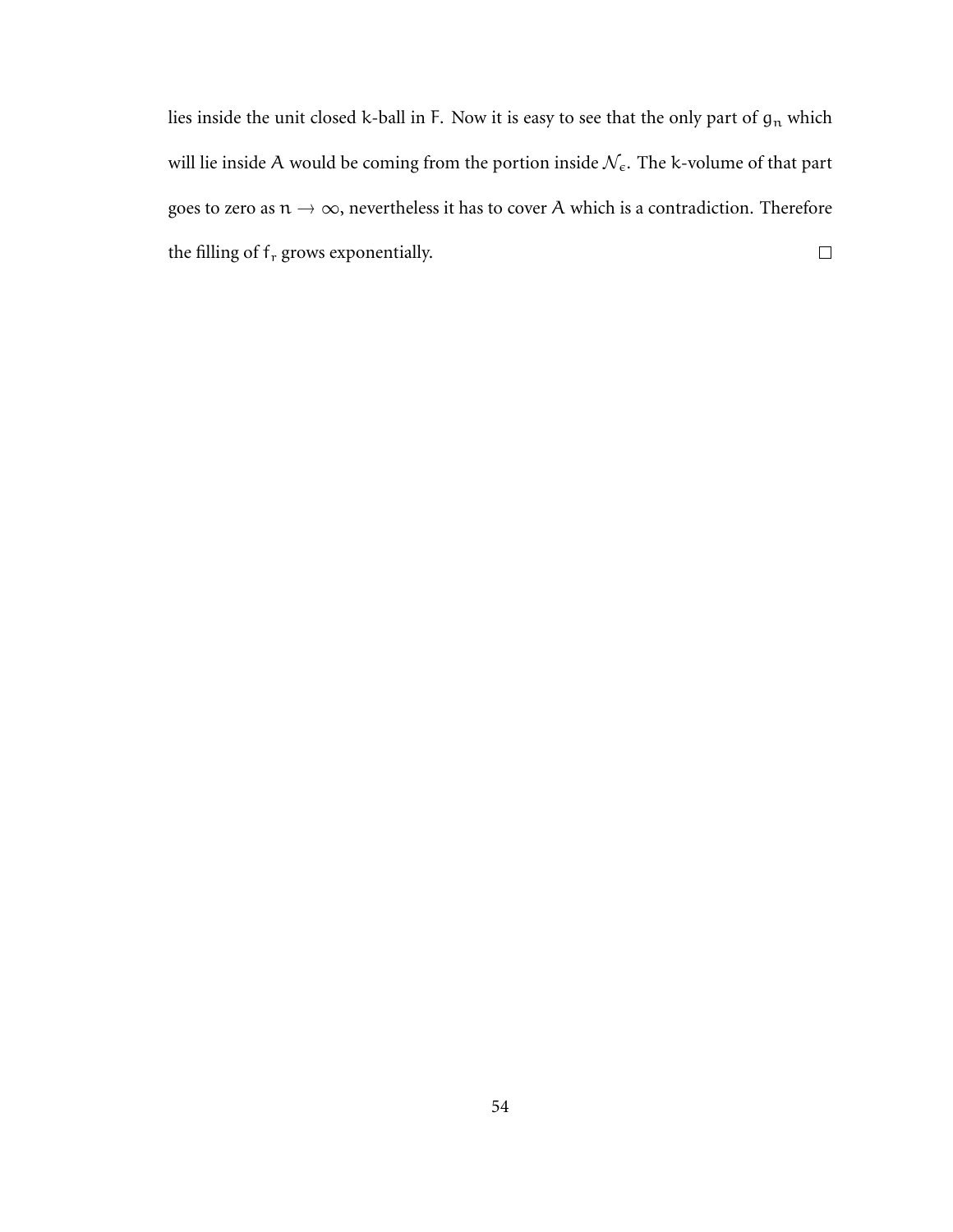# Chapter 4 Four Dimensional Analytic Manifolds

#### 4.1 Background

Recall that we denote the ideal boundary  $X(\infty)$  of a Hadamard manifold X equipped with the cone topology by  $\partial_{\infty}X$ , and denote the ideal boundary with the Tits metric by  $\partial_{\tau}X$ .

Through out this chapter, with the exception of Proposition [4.2.3,](#page-62-0) X will denote the universal cover of a closed irreducible 4-dimensional nonpositively curved real analytic manifold and we denote by Γ its fundamental group.

For any unit vector v, we write  $v(\pm \infty) \in X(\infty)$  to denote the end points of the unique geodesic  $c_v$  with  $c'_v(0) = v$ . The parallel set of  $c_v$  is denoted by  $P_v$ . This set consists of the union of all geodesics which are parallel to  $c_v$ . By analyticity,  $P_v$  is a complete totally geodesic submanifold without boundary. Moreover  $P_v$  splits isometrically as  $Q \times \mathbb{R}$ , where the  $\mathbb R$ -factor corresponds to the geodesic  $c_v$ . See Lemma [2.1.7](#page-18-0) for more details.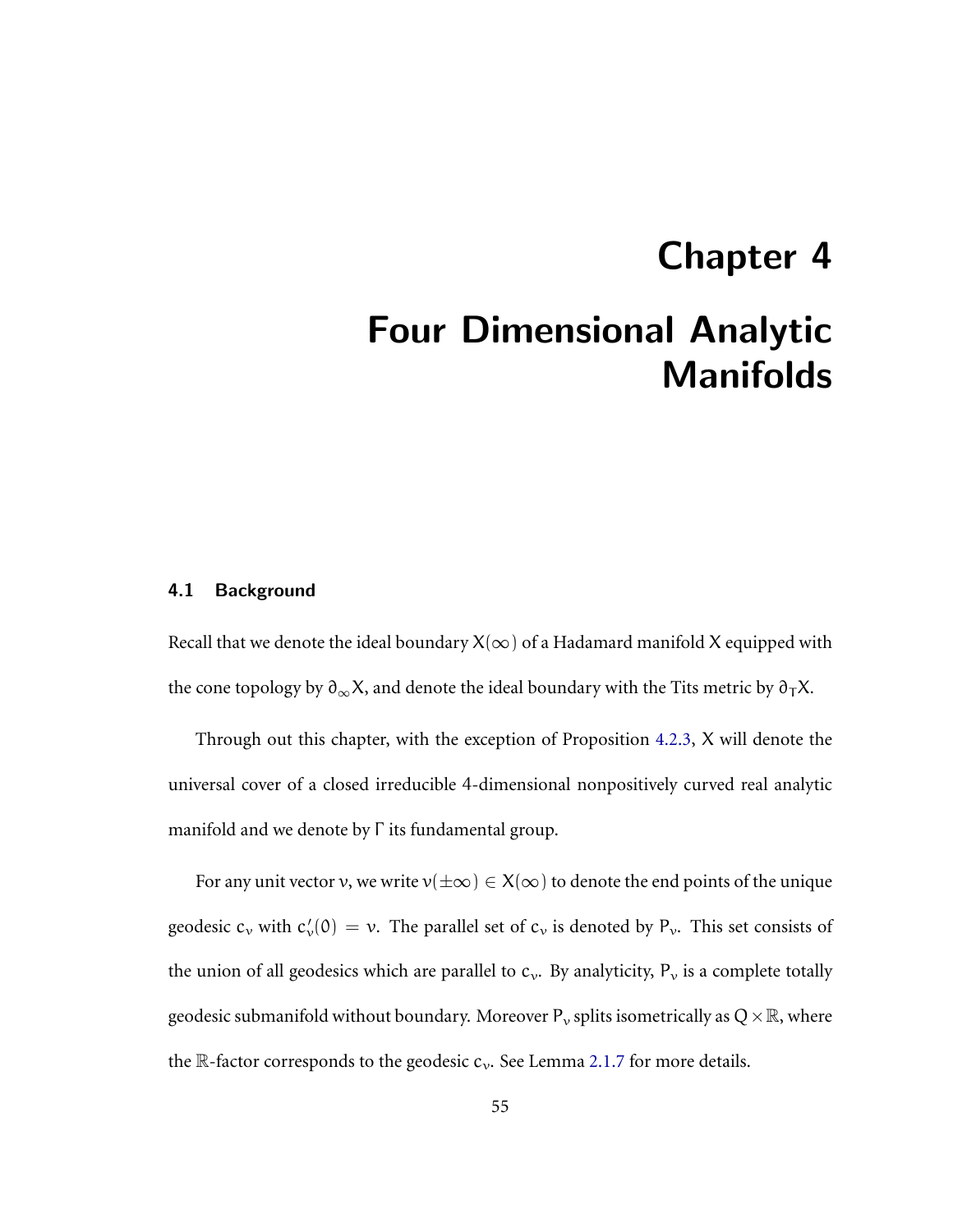**Definition 4.1.1.** A connected submanifold F is said to be a *higher rank submanifold* of X if it is a totally geodesic submanifold with the property that every geodesic c in F has a parallel  $\mathsf{c}'$  in F such that  $\mathsf{c} \neq \mathsf{c}'$ . We say F is a *maximal higher rank submanifold* if it is not properly contained in any other higher rank submanifold.

Given a unit vector v,  $P_v$  is a higher rank submanifold unless rank $(v) = 1$ . Schroeder [\[36\]](#page-78-2) gave a complete description of the higher rank submanifolds in X. If X is irreducible, then there are exactly three types,  $\mathbb{R}^2$ ,  $\mathbb{R}^3$ , and  $Q\times\mathbb{R}$ , where  $Q$  is a 2-dimensional visibility manifold<sup>1</sup>. Moreover all the maximal higher rank submanifolds are closed under the action of the fundamental group, i.e. for any maximal higher rank submanifold F,  $\Gamma_F = \{\Phi \in \Gamma \mid \Phi \equiv F\}$  operates with compact quotient on F.

We denote by  $V$  the set of all maximal higher rank submanifolds and by  $W$  the set of all maximal higher rank submanifolds of the form  $Q \times \mathbb{R}$ , where Q is a 2-dimensional visibility manifold.

Schroeder [\[36\]](#page-78-2) proved that modulo Γ there are only finite number of maximal higher rank submanifolds. He also gave a description of the possible intersections of the maximal higher rank submanifolds. We now recall them. Given two different maximal higher rank submanifolds  $F_1$  and  $F_2$ .

- 1. If  $F_1 \approx \mathbb{R}^3$ , then  $F_1 \cap F_2 = \emptyset$ .
- 2. If  $F_1 \approx \mathbb{R}^2$  and  $F_1 \cap F_2 \neq \emptyset$ , then  $F_2 \approx \mathbb{R}^2$  and  $F_1 \cap F_2$  is a single point.

<sup>&</sup>lt;sup>1</sup>A Hadamard manifold X is a visibility manifold if for every two points  $\xi, \eta \in X(\infty)$  there exists a geodesic  $\sigma$  in X such that  $\sigma(\infty) = \xi$  and  $\sigma(-\infty) = \eta$ .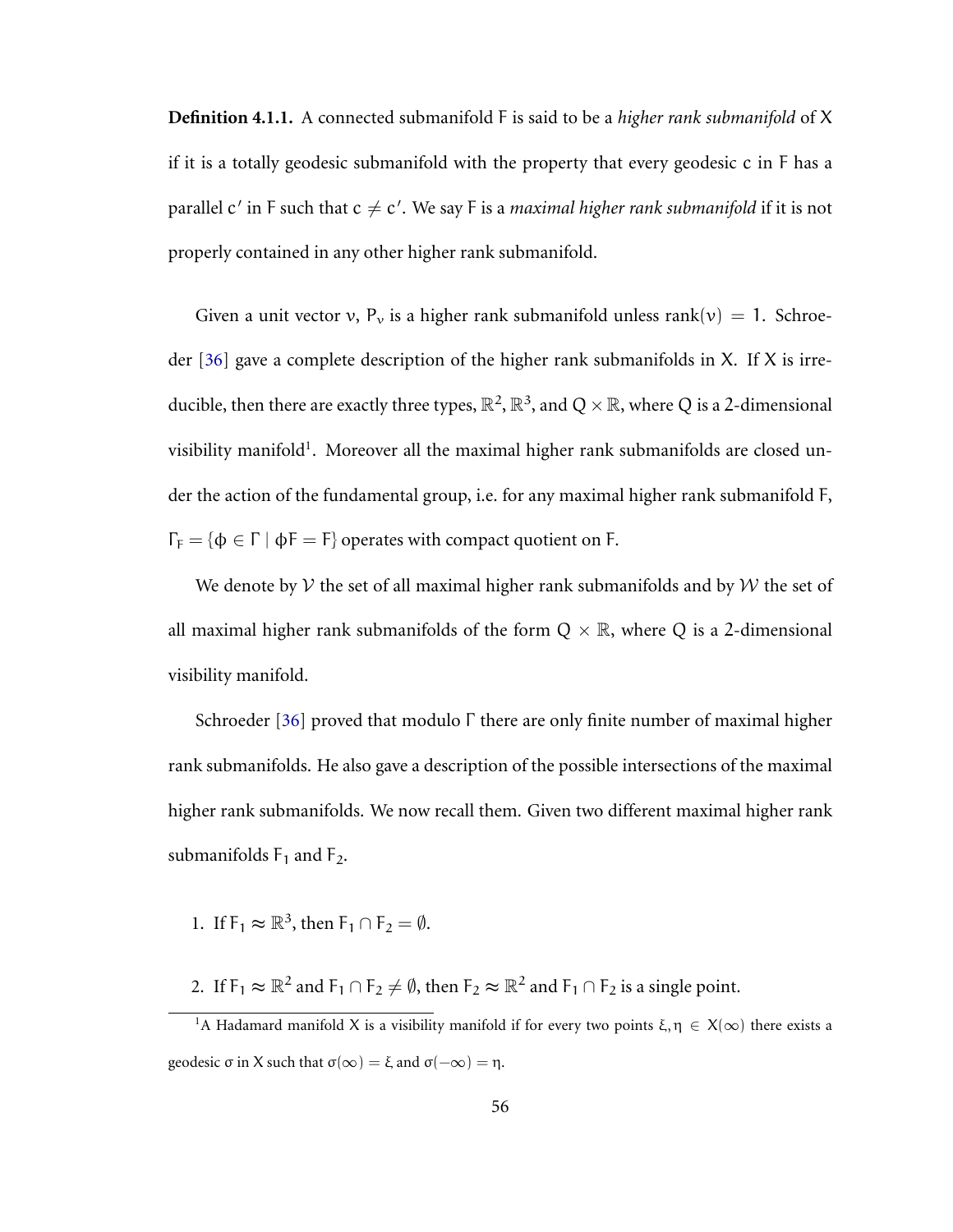3. If  $F_1 \in W$  and  $F_1 \cap F_2 \neq \emptyset$ , then  $F_2 \in W$  and  $F_1 \cap F_2$  is a 2-flat.

For any maximal higher rank submanifold  $F \in V$ ,  $\partial_T F$  is a connected subset of  $\partial_T X$ . If F  $\notin \mathcal{W}$ , then  $\partial_{\sf T}$ F is isometric either to S<sup>1</sup> or S<sup>2</sup>. If F  $\in \mathcal{W}$ , then  $\partial_{\sf T}$ F is a graph with two vertices and uncountable number of edges, where the length of each edge is  $\pi$ . The union of any two edges is a closed geodesic in  $\partial_{\tau}F$  and it is the ideal boundary of a 2-flat in F. The two vertices are called singular points and they are precisely the end points of any singular geodesic, i.e. a geodesic of the form  $\{q\} \times \mathbb{R} \subset Q \times \mathbb{R} = F$ .

Schroeder [\[36\]](#page-78-2) also described the possible intersections of the ideal boundaries of the maximal higher rank submanifolds. The only possible intersection is if  $F_1, F_2 \in W$  and  $F_1 \cap F_2 = K$ , where K is a 2-flat. In such a case  $\partial_T F_1 \cap \partial_T F_2 = \partial_T K = S^1$ .

**Definition 4.1.2.** A connected component of  $\partial$ <sub>T</sub>X is called *standard* if it contains a boundary point of a flat and *nonstandard* if it is not a single point and not standard.

The main result of Hummel and Schroeder in [\[26\]](#page-77-1) was to show that  $\partial_{T}X$  contains a nonstandard components precisely when there exist two maximal higher rank submanifolds  $F_1, F_2 \in W$  which intersect in a 2-flat, and that all the nonstandard components are intervals of length less than  $\pi$ .

### <span id="page-61-0"></span>4.2 Fat Triangles

Through out this section, with the exception of Proposition [4.2.3,](#page-62-0) X will denote the universal cover of a closed irreducible 4-dimensional nonpositively curved real analytic manifold which has no nonstandard component in  $\partial_T X$ .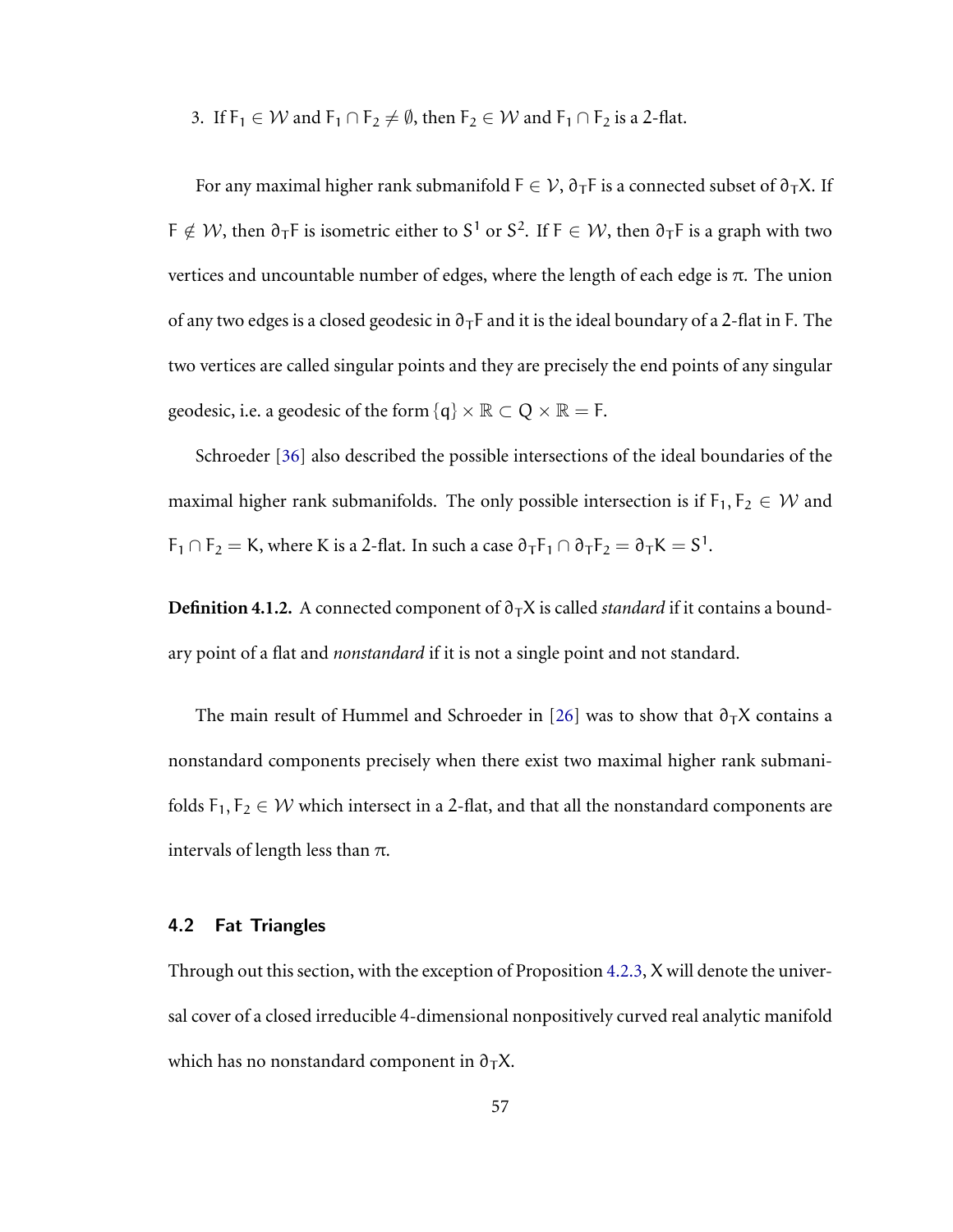If X contains any higher rank submanifold, then it is not Gromov δ-hyperbolic space for any  $δ ≥ 0$ . Easy examples of triangles which are not  $δ$ -thin are triangles which lie in a flat in a higher rank submanifold. The goal of this section is to show that all "fat" triangles have to lie near a maximal higher rank submanifold, see Theorem [4.2.2.](#page-62-1) We begin with the following definition.

**Definition 4.2.1.** Let  $\delta > 0$  and let F be a maximal higher rank submanifold in X, a triangle  $\Delta$ (p, q, r) is called δ-thin relative to F, if every side is contained in a δ-neighborhood of the union of the other two sides and F.

This definition resembles the definition of thin triangles relative to flats used by Hruska in [\[25\]](#page-77-2).

<span id="page-62-1"></span>**Theorem 4.2.2.** *There exists some constant*  $\delta > 0$  *such that any triangle in* X *is*  $\delta$ -*thin relative to some maximal higher rank submanifold.*

<span id="page-62-0"></span>Most of the proofs in this section depends on the following observation.

**Proposition 4.2.3.** Let  $X^n$  be an n-dimensional Hadamard manifold, not necessarily ana*lytic. Let*  $p \in X$  *and let*  $\overline{x_n y_n}$  *be a sequence of geodesic segments such that*  $x_n, y_n$  *converge respectively to*  $\xi_x$ ,  $\xi_y \in X(\infty)$ . If  $d(p, \overline{x_n y_n})$  goes to infinity then  $Td(\xi_x, \xi_y) \leq \pi$ .

*Proof.* The proof is easy and resembles the proof of Lemma 2.1 in [\[2\]](#page-74-1). Assume that the proposition is not true. If Td $(\xi_x,\xi_y) > \pi$  then there exists a geodesic σ in X such that  $\sigma(\infty) = \xi_x$  and  $\sigma(-\infty) = \xi_y$ . Notice that for any two points p,  $q \in X$  the metrics  $\angle_p$ and  $\angle_q$  define the same topology on  $\overline{X} = X \cup \partial_\infty X$ . So without loss of generality and to simplify the notation, we assume that  $p = \sigma(0)$ .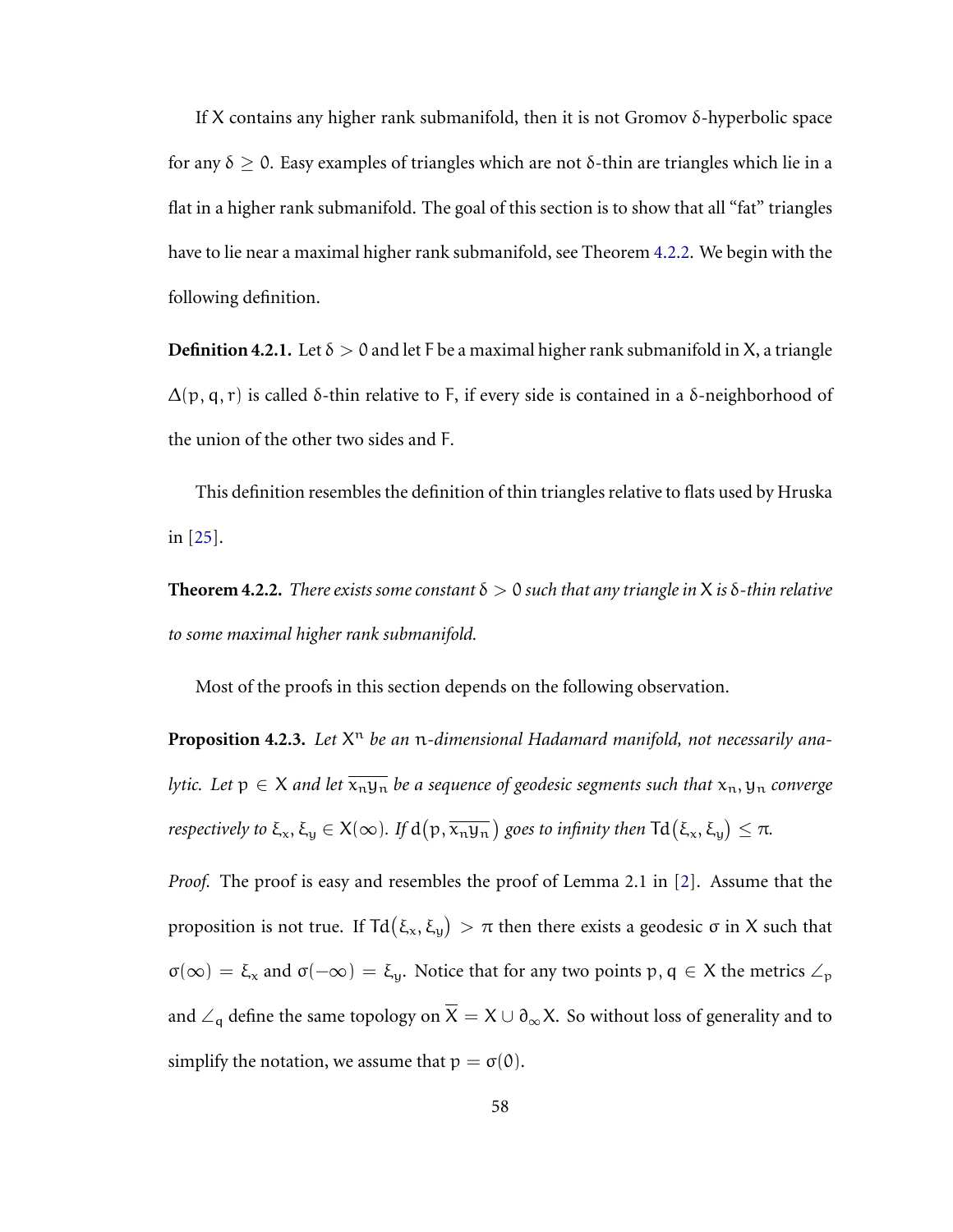Let  $\sigma_n$  be the complete geodesic extending  $\overline{x_n y_n}$  parameterized such that  $\sigma_n(0)$  is the closest point to  $\sigma(0)$ . It is easy to see that for large values of n,  $x_n$  and  $y_n$  have to be on opposite sides of  $\sigma_n(0)$ . Therefore  $d(\sigma_n(0), p)$  goes to infinity. Fix R > 0 and let  $q_n$ be the point on  $p\sigma_n(0)$  such that  $d(p, q_n) = R$ . By passing to a subsequence we assume that  $q_n$  converges to q and that the rays  $\overrightarrow{q_n x_n}$  and  $\overrightarrow{q_n y_n}$  converge respectively to two rays starting at q and asymptotic to  $\overrightarrow{p\xi_x}$  and  $\overrightarrow{p\xi_y}$ . In fact these two rays form a complete geodesic, see [\[2\]](#page-74-1) for details. Therefore σ is contained in a flat strip of width R. Since R is arbitrary number, the geodesic  $\sigma$  is contained in flat strips of arbitrary width. By a standard compactness argument, it is easy to show that a subsequence of the flat strips will converge to a flat half plane, which implies that  $\text{Td}(\xi_x, \xi_y) = \pi$ , and this is a contradiction.  $\Box$ 

For any convex subset K of a Hadamard manifold X, we denote by  $\pi<sub>K</sub>$  the projection map from X to K.

<span id="page-63-0"></span>**Proposition 4.2.4.** *There exists a constant*  $\delta > 0$  *which depends only on the analytic* 4*manifold* X, such that for any maximal higher rank submanifold F, any  $q \in F$ , and any  $\mathfrak{p}\notin \mathsf{F}$ ,  $\mathtt{d}\big(\pi_\mathsf{F}(\mathsf{p}), \overline{\mathsf{p}\mathsf{q}}\,\big)\leq \delta$ . In particular the triangle  $\Delta\big(\mathsf{p},\mathsf{q},\pi_\mathsf{F}(\mathsf{p})\big)$  is  $\delta$ -thin.

*Proof.* Modulo the action of the fundamental group  $\Gamma$ , there are only a finite number of maximal higher rank submanifolds. If the proposition is false, then there exists a maximal higher rank submanifold F and a sequence of triangles  $\Delta(p_n,q_n,\pi_{\texttt{F}}(p_n))$  such that  $d(\pi_F(p_n), \overline{p_nq_n}) \geq n$ . Since F is closed, we could assume that  $\pi_F(p_n)$  is contained in a compact subset of F. By passing to a subsequence we assume that  $p_n$ ,  $q_n$ , and  $\pi_F(p_n)$  con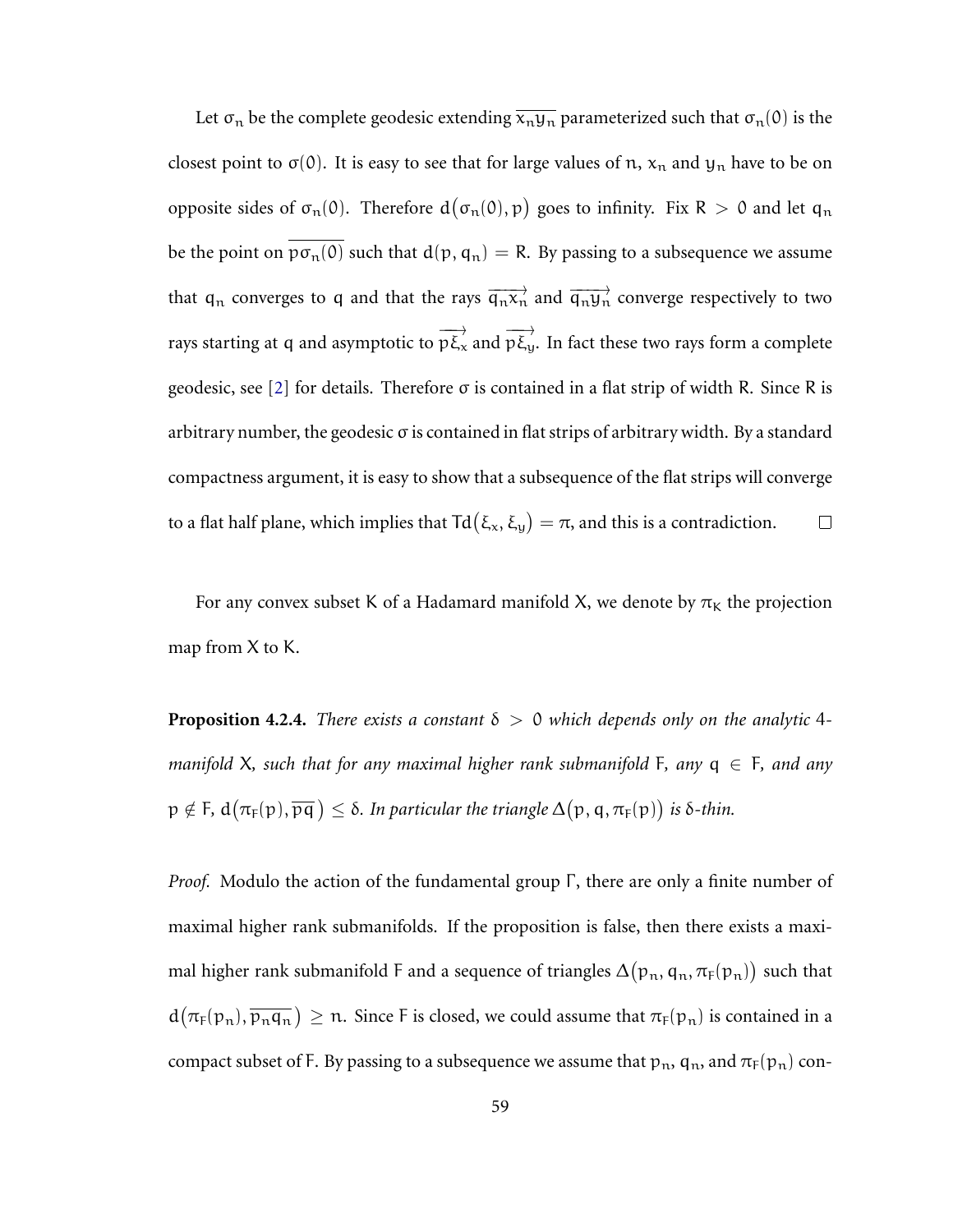verge respectively to  $\xi_p \in \partial_\infty X$ ,  $\xi_q \in \partial_\infty F$ , and  $c \in F$ . By Proposition [4.2.3,](#page-62-0)  $\xi_p \in \partial_\infty F$ ,  $\Box$ which is a contradiction. This finishes the proof.

<span id="page-64-0"></span>**Lemma 4.2.5.** *There exists a constant*  $D_1 > 0$ *, which depends only on the space* X *such that if* F *is a maximal higher rank submanifold and* pq *is a geodesic segment, then either*  $d(\pi_F(p), \pi_F(q)) \leq D_1$  *or*  $d(\overline{pq}, F) \leq D_1$ .

*Proof.* Assume that the statement is false, then there is a maximal higher rank submanifold F such that the following is true: for every  $n \in \mathbb{N}$  there exists a geodesic segment  $\overline{p_n q_n}$ such that  $d(\pi_F(p_n), \pi_F(q_n)) \ge n$  and  $d(\overline{p_nq_n}, F) \ge n$ . Since F is closed, we could assume that  $\pi_F(p_n)$  is contained in a compact subset of F. By passing to a subsequence we assume that  $\pi_F(p_n)$ ,  $\pi_F(q_n)$ ,  $p_n$ , and  $q_n$  converge respectively to  $c \in F$ ,  $\eta \in \partial_{\infty}F$ , and  $\xi_p$ ,  $\xi_q \in \partial_\infty X$ . It is not hard to see that since F is a totally geodesic submanifold,  $\xi_p\notin \partial$  F. Since  $d(c, \pi_F(q_n)q_n)\geq n-1$  for large values of  $n$  and  $d(c, \overline{p_nq_n})\geq n$ , using Proposition [4.2.3](#page-62-0) we see that  $\xi_p$  is path connected to  $\eta \in \partial_\infty F$ , and therefore  $\xi_p \in \partial F$ which is a contradiction. This finishes the proof of the lemma.  $\Box$ 

<span id="page-64-1"></span>**Corollary 4.2.6.** There exists a constant  $D_2 > 0$  such that if F is a maximal higher rank submanifold and  $\overline{\rm pq}$  is a geodesic segment such  ${\rm d}\big(\pi_{\rm F}({\rm p}),\pi_{\rm F}({\rm q})\big) > {\rm D}_2$  then there are two points  $\mathfrak{p}',\mathfrak{q}'\in\overline{\mathfrak{pq}}$  such that  $\textup{d}\big(\mathfrak{p}',\pi_\mathsf{F}(\mathfrak{p})\big)\leq\mathsf{D}_2$  and  $\textup{d}\big(\mathfrak{q}',\pi_\mathsf{F}(\mathfrak{q})\big)\leq\mathsf{D}_2.$  In particular  $\overline{\mathfrak{pq}}$  runs *within*  $D_2$  *distance from the path consisting of the geodesic segments*  $p\pi_F(p)$ ,  $\pi_F(p)\pi_F(q)$ , *and*  $\pi_F(q)q$ .

*Proof.* Let  $D_2 = D_1 + \delta$ , where  $D_1$  is the constant in Lemma [4.2.5](#page-64-0) and  $\delta$  is the con-stant in Proposition [4.2.4.](#page-63-0) Let  $r \in \overline{pq}$  be a point which is closest to F. By Lemma [4.2.5,](#page-64-0)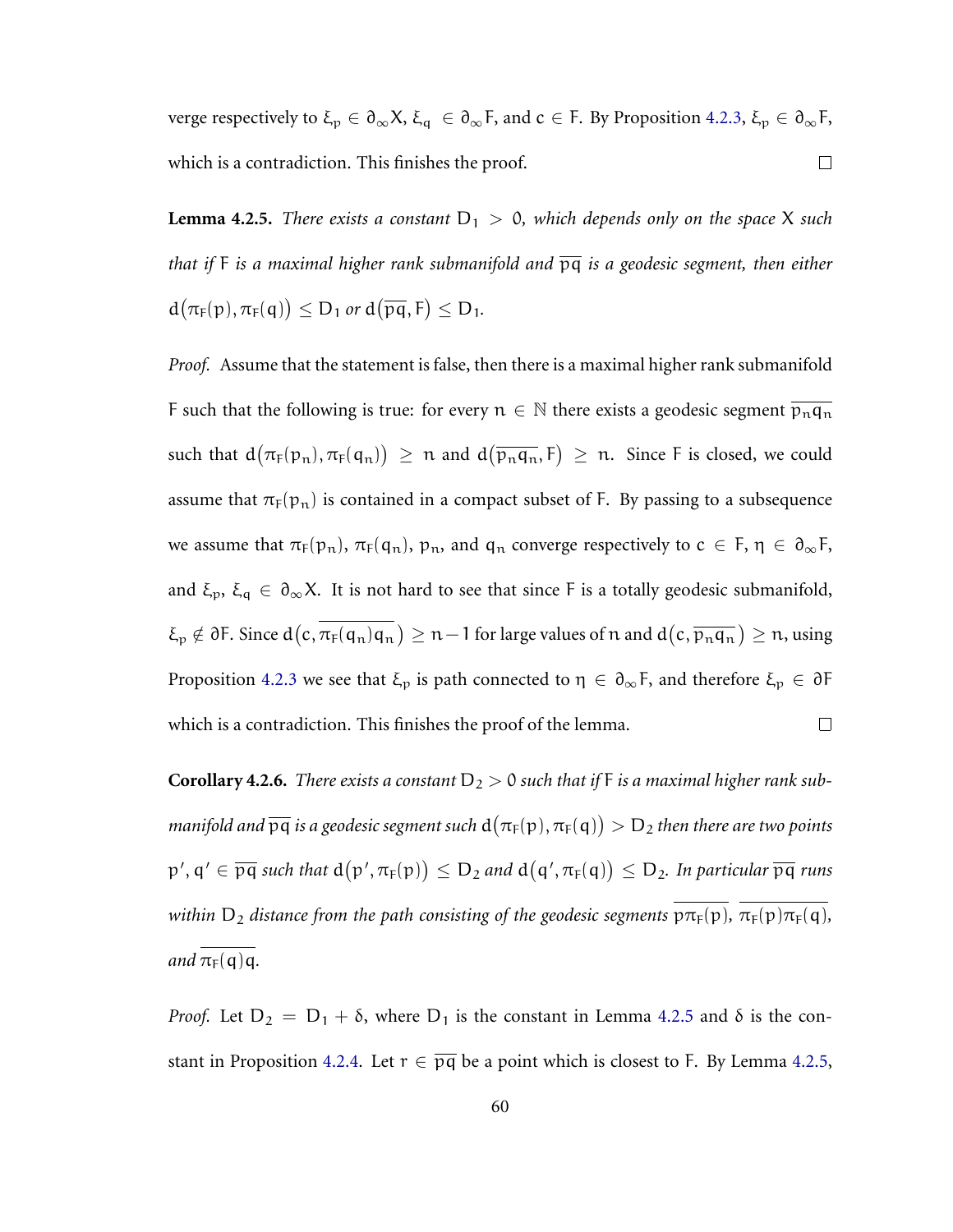$d(r, \pi_F(r)) \leq D_1$  and therefore the two geodesic segments  $\overline{pr}$  and  $p\pi_F(r)$  are at most D<sub>1</sub> apart. By Proposition [4.2.4,](#page-63-0) there exists a point on  $p\pi_F(r)$  which is  $\delta$  close to  $\pi_F(p)$ . Therefore there is a point on  $\overline{pr}$  which is D<sub>2</sub> close to  $\pi_F(p)$ . Similarly there exists a point on  $\overline{rq}$  which is D<sub>2</sub> close to  $\pi_F(q)$  and the corollary follows.  $\Box$ 

Now we start the proof of the main result in this section.

*Proof of Theorem [4.2.2.](#page-62-1)* Assume that the statement is false, then there exists a sequence of triangles  $\Delta(p_n, q_n, r_n)$  which are not n-thin relative to any maximal higher rank submanifold. In particular they are not n-thin triangles. Therefore there exists a point  $c_n$  on  $\overline{{\mathfrak p}_n{\mathfrak q}_n}$  such that  ${\rm d}(c_n,\overline{{\mathfrak p}_n{\mathfrak r}_n})\geq n$  and  ${\rm d}(c_n,\overline{{\mathfrak q}_n{\mathfrak r}_n})\geq n.$  Since  $\Gamma$  acts cocompactly on X, we assume that  $c_n$  are contained in a compact subset. By passing to a subsequence we could assume that  $c_n$  converges to a point  $c \in X$ . Notice that  $p_n$ ,  $q_n$ , and  $r_n$  diverge to infinity. By passing further to a subsequence we could assume that  $p_n$ ,  $q_n$ , and  $r_n$  converge respectively to  $\xi_p$ ,  $\xi_q$ , and  $\xi_r$  in  $\partial_\infty X$ . By Proposition [4.2.3,](#page-62-0)  $\text{Td}(\xi_p,\xi_r) \leq \pi$  and Td $(\xi_r,\xi_q)\leq \pi$  and therefore they belong to a connected component of the Tits boundary. Clearly  $\xi_p \neq \xi_q$ , therefore there exists a maximal higher rank submanifold F such that  $\xi_p, \xi_q, \xi_r \in \partial_T F$ .

We claim that c belongs to F. If not, then the geodesic segments  $\overline{p_nq_n}$  would converge to a geodesic  $σ$  passing through  $c$  and parallel to F. Let  $σ'$  be a geodesic in F which is parallel to  $\sigma$ . By the analyticity of X,  $\sigma$  and  $\sigma'$  are contained in a 2-flat. If F  $\notin W$ , i.e. isometric to  $\mathbb{R}^2$  or  $\mathbb{R}^3$  then the parallel set  $\mathsf{P}_{\sigma'}$  of  $\sigma'$  properly contains F which contradicts the maximality of F. If  $F \in W$ , then  $\sigma'$  can not be a singular geodesics in F, otherwise the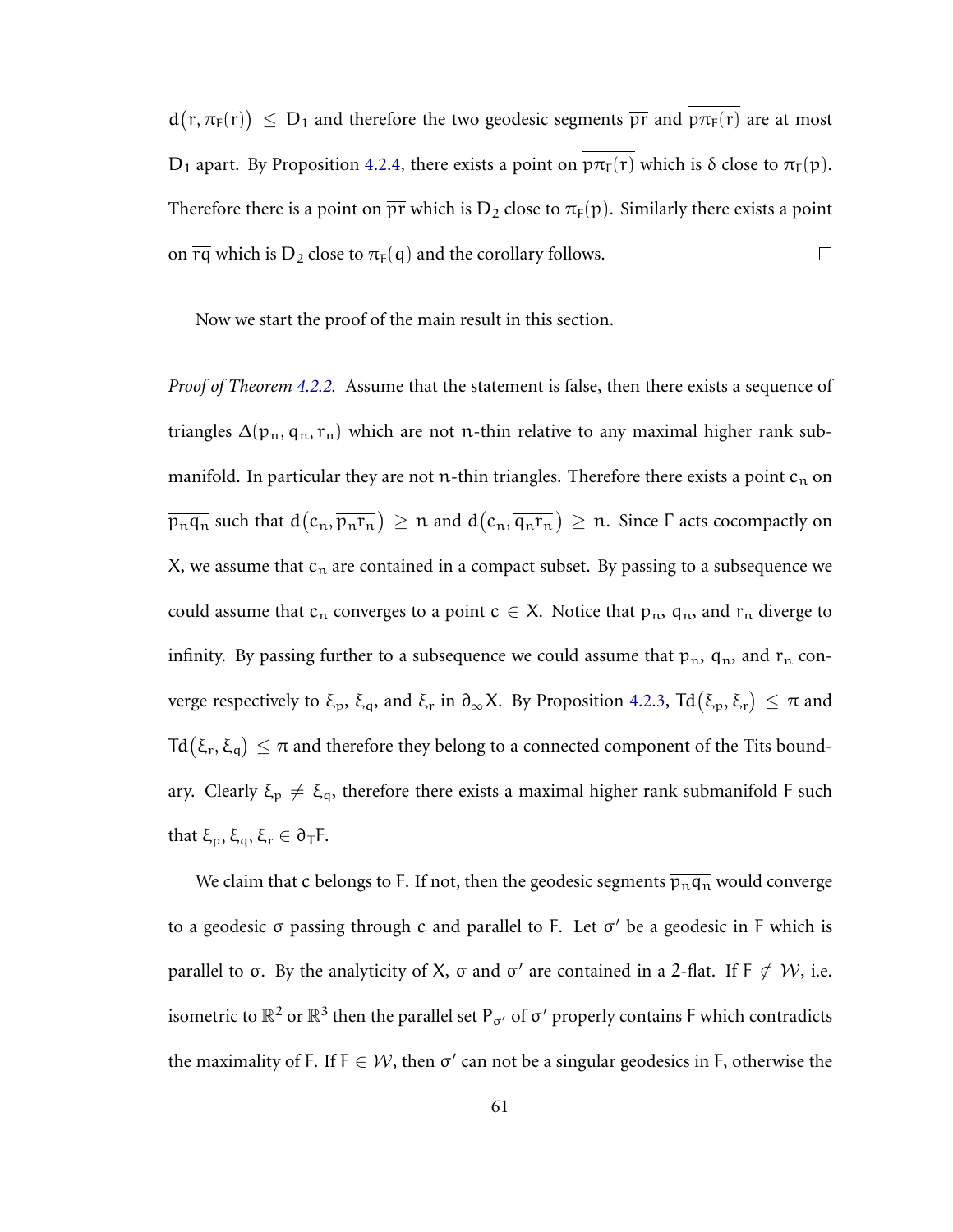parallel set P<sub>σ'</sub> is 4-dimensional and X would be reducible. So, we assume that  $\sigma'$  is not a singular geodesic in F. In this case  $P_{\sigma}$  is 3-dimensional and therefore has to be of the form  $Q \times \mathbb{R}$  and therefore in W. But by the assumption on X that can not happen. Otherwise  $\partial$ <sub>T</sub>X would have a nonstandard component.

Let  $p'_n = \pi_F(p_n)$ ,  $q'_n = \pi_F(q_n)$ , and  $r'_n = \pi_F(r_n)$ . Without loss of generality assume that  $\textup{d}\big(\textsf{q}'_{\rm n},\textsf{r}'_{\rm n}\big)\geq \textup{d}\big(\textsf{p}'_{\rm n},\textsf{r}'_{\rm n}\big),$  we might need to pass to a subsequence to guarantee that for every  $n.$  Notice that  $d(p_n',q_n')$  goes to infinity and therefore  $d(q_n',r_n')$  goes to infinity. We need to show that  ${\rm d}\big(r'_{\rm n}, {\rm p}'_{\rm n}\big)$  goes to infinity as well. If not then by passing to a subsequence we could assume that  $\rm d(p'_n,r'_n)\leq C,$  for some constant  $C.$  By Corollary [4.2.6,](#page-64-1) there exist four points  $t_n, t'_n \in \overline{p_nq_n}$  and  $s_n, s'_n \in \overline{q_nr_n}$  such that  $d(t_n, p'_n), d(t'_n, q'_n), d(s_n, r'_n),$ and  $\sf d\sf (s_n',q_n')$  are smaller than or equal  $\sf D_2.$  Therefore  $\sf d(t_n,s_n)\leq 2D_2+C.$  Therefore the two geodesic segments  $\overline{q_n s_n}$  and  $\overline{q_n t_n}$  are at most  $2D_2 + C$  apart. But this contradicts that  $d(c,\overline{q_nr_n})$  goes to infinity. Therefore  $d(p'_n,r'_n)$  goes to infinity as well. Again by Corollary [4.2.6,](#page-64-1) there are two point  $l_n$ ,  $l'_n \in \overline{p_nr_n}$  such that  $d(l_n, p'_n)$  and  $d(l'_n, r'_n)$  are smaller than or equal D<sub>2</sub>. Now it is easy to see that all the triangles  $\Delta(p_n, q_n, r_n)$  are D<sub>2</sub>thin relative to F, contradicting the choice of these triangles. This finishes the proof.  $\Box$ 

*Remark* 4.2.7*.* The proof of Theorem [4.2.2](#page-62-1) shows that the "fat" part of any triangle is close to a maximal higher rank submanifold.

## <span id="page-66-0"></span>4.3 The Asymptotic Cone of  $X$

In this section we analyze the asymptotic cone of the Hadamard manifold X. As in Section [4.2,](#page-61-0) we still assume that X is the universal cover of a closed irreducible 4-dimensional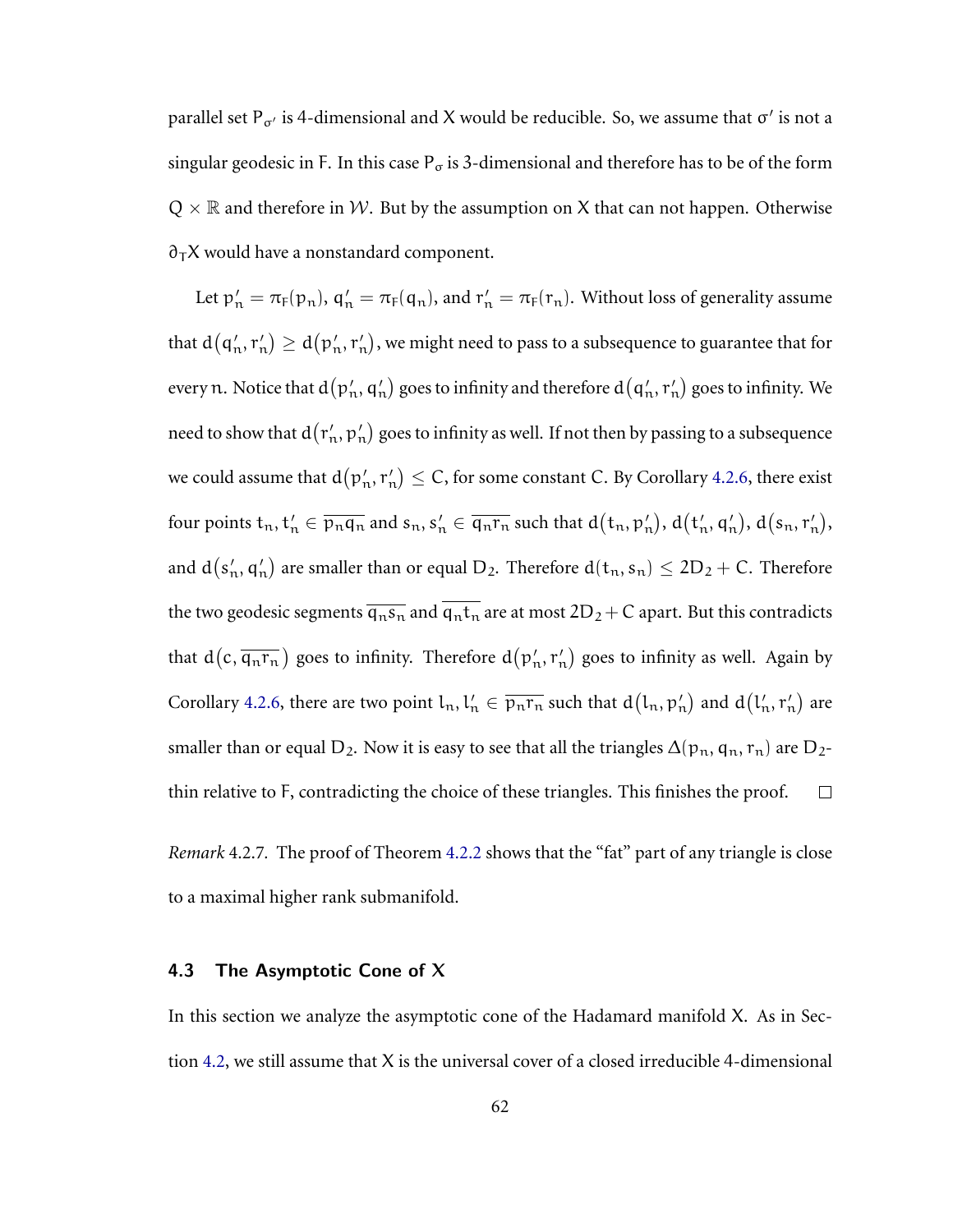nonpositively curved real analytic manifold without nonstandard components in  $\partial_{\tau}X$ .

See Section [2.3](#page-27-0) for the definition of the asymptotic cone and for review of some of its basic properties. Fix a non-principle ultrafilter  $\omega$  on N and a base point  $x_0 \in X$ . Let the sequence of rescaling factors  $\lambda_n = n$ .

Recall the following two well known facts about the asymptotic cone. For any nonprinciple ultrafilter  $\omega$ , Cone $_{\omega}(\mathbb{R}^n)=\mathbb{R}^n$ , and if X is a quasi-homogeneous Gromov hyperbolic space with uncountable number of ideal boundary points, then  $Cone<sub>w</sub>(X)$  is an R-tree with uncountable branching.

If X is a Hadamard manifold, then  $Cone<sub>ω</sub>(X)$  is a Hadamard space. Any sequence of flats in X gives rise to a flat in the ultralimit of  $((\textsf{X},\textsf{n}^{-1}\cdot \textsf{d}),\textsf{x}_{\textsf{0}}).$  If the distance between that flat and the base point in the asymptotic cone is finite, then the flat is in Cone<sub> $\omega$ </sub>(X). The goal of this section is to show that these are the only flats which appear in Cone<sub>ω</sub>(X).

Our analysis is similar to the analysis done by Kapovich and Leeb in [\[27\]](#page-77-3). And we will use some of their results. We will often mention the results without proofs and refer the reader to their paper for the proofs.

Given a maximal higher rank submanifold  $F \in \mathcal{V}$ , if  $F \approx \mathbb{R}^2$ ,  $\mathbb{R}^3$ , or  $Q \times \mathbb{R}$ , the sequence  $\mathsf{F}_\mathfrak{n}=\mathsf{F}$  has a limit  $\mathbb{R}^2,\mathbb{R}^3,$  or  $\mathsf{T}\times\mathbb{R},$  where  $\mathsf{T}$  is an  $\mathbb{R}\text{-}$ tree, in  $\mathsf{Cone}_\omega(\mathsf{X}).$ 

The group  $\Gamma^* = \prod_{N} \Gamma$  acts by isometries on  $Cone_{\omega}(X)$ . Recall that up to the action of Γ there is only a finite number of maximal higher rank submanifolds, we denote them by  $K_1, \ldots, K_r$ . Any sequence  $F_n$  of maximal higher rank submanifolds in  $\mathcal V$  gives rise to a partition  $A_1 \sqcup \cdots \sqcup A_r$  of  $\mathbb N$  as follows:  $n \in A_s$  if  $F_n = \varphi(K_s)$  for some isometry  $\varphi \in \Gamma$ . By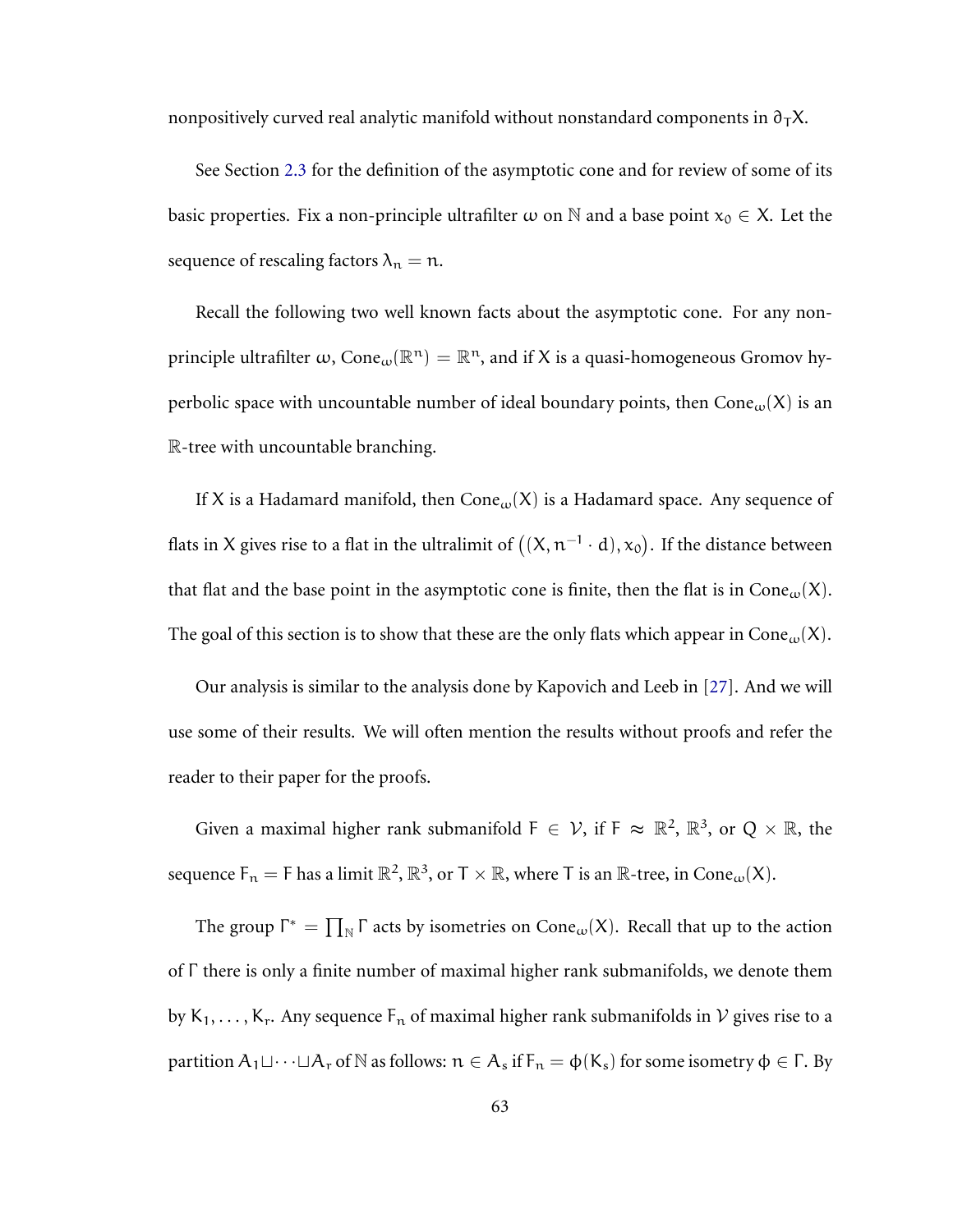basic properties of ultrafilters, there is exactly one subset  $A_s \in \omega$ . Therefore the sequence  $F_n$  and the subsequence corresponding to  $A_s$  give rise to the same limit in Cone<sub>ω</sub>(X). Therefore without loss of generality, we could assume that for a fixed  $K_s$ ,  $F_n = \phi_n(K_s)$ , where  $\phi_n \in \Gamma$ . Since  $\Gamma^*$  acts by isometries on  $Cone_{\omega}(X)$ , it is easy to see that the limit of  $F_n$  is  $\phi^*(\omega$ -  $\lim K_s)$  where  $\phi^* = (\phi_1, \phi_2, \dots) \in \Gamma^*$ .

We denote by F the limits in Cone<sub>w</sub>(X) of all sequences of maximal higher rank submanifolds of X. The above discussion shows the following,

<span id="page-68-0"></span>**Proposition 4.3.1.** *Every element in*  $\mathcal F$  *is isometric to*  $\mathbb R^2$ ,  $\mathbb R^3$ , or  $\mathsf T\times\mathbb R$ , where  $\mathsf T$  *is an*  $\mathbb R$ *-tree.* 

**Definition 4.3.2.** Let X be a CAT(0) space. A triangle  $\Delta(p_1, p_2, p_3)$  in X is called an open triangle if p<sub>1</sub>, p<sub>2</sub>, p<sub>3</sub> are different points, and  $\overline{p_ip_j} \cap \overline{p_ip_k} = \{p_i\}$ , where i, j, k ∈ {1, 2, 3} and  $i \neq j \neq k$ .

<span id="page-68-1"></span>The following lemma is a rephrase of Proposition 4.3 in [\[27\]](#page-77-3).

**Lemma 4.3.3.** *The asymptotic cone*  $Cone<sub>w</sub>(X)$  *satisfies the following properties:* 

- *1. Every open triangle is contained in some*  $F \in \mathcal{F}$ *.*
- *2. Any two different elements*  $F, F' \in \mathcal{F}$  *have at most one point in common.*

*Proof.* The proof of the first part is identical to the proof of the first part in Proposition 4.3 in [\[27\]](#page-77-3), and the proof carries over to our sitting.

Now we give the proof of the second part. Notice that every  $F \in \mathcal{F}$  is a convex subset of Cone $_{\omega}$ (X). Assume that F and F′ intersect in two different points x and y. Therefore  $\overline{\mathrm{x}\mathrm{y}}\subset$ F∩F'. Let F<sub>n</sub> be a sequence of maximal higher rank submanifolds such that  $\omega$ - lim F<sub>n</sub> = F.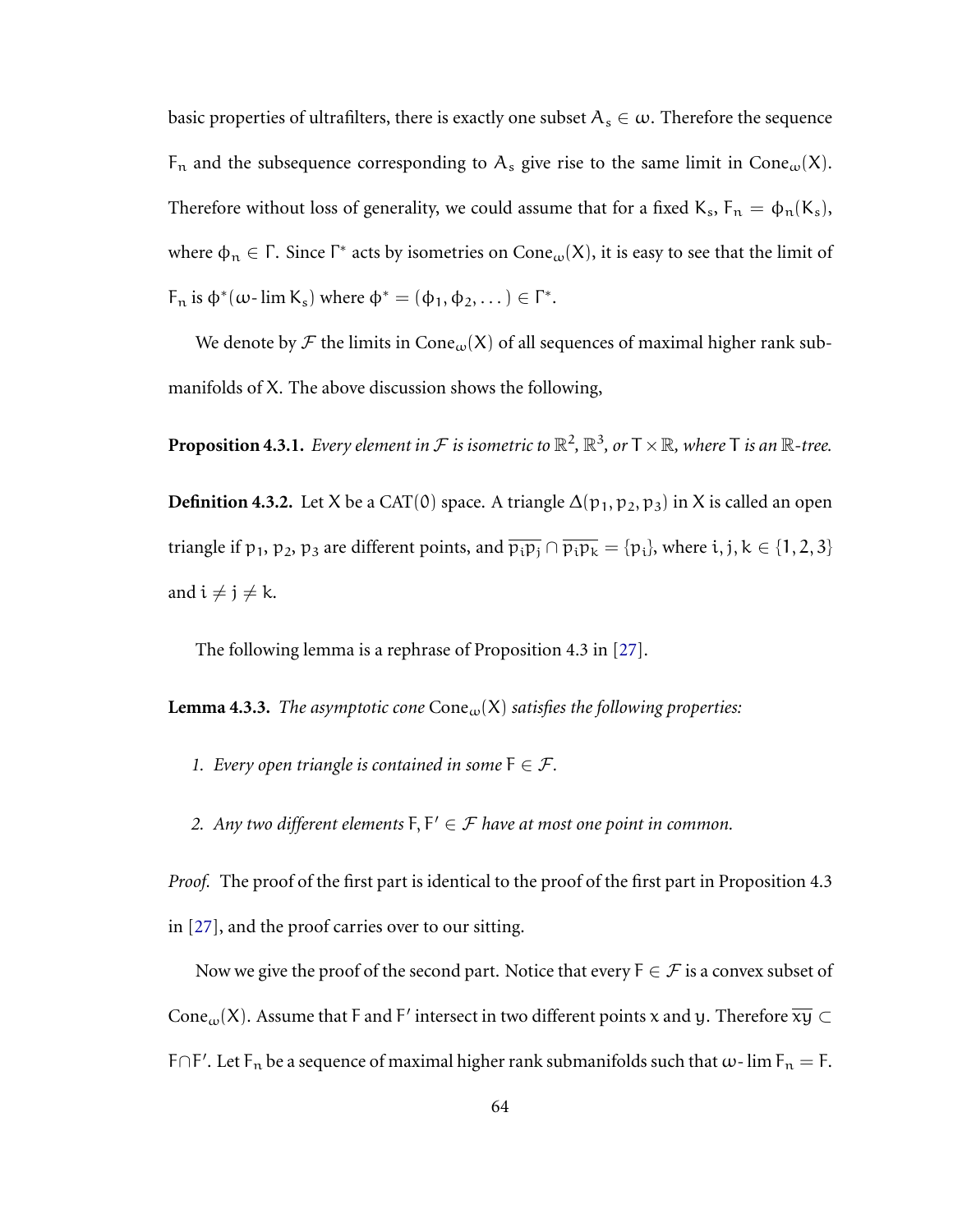Let  $z \in F'$  be any point such that the triangle  $\Delta(x, y, z)$  is an open triangle. The goal is to show that  $z \in F$ . Choose a sequence of triangles  $\Delta_n = \Delta(x_n, y_n, z_n)$  in X such that they converge to  $\Delta(x, y, z)$  in the asymptotic cone. We can choose  $x_n, y_n \in F_n$ . Let  $z'_n = \pi_{F_n}(z_n)$  be the projection of  $z_n$  to  $F_n$ .

We claim that the two sequences  $(z_n)_{n\in\mathbb{N}}$  and  $(z'_n)_{n\in\mathbb{N}}$  represent the same point  $z$  in Cone<sub>ω</sub>(X), which implies that  $z \in \omega$ -lim  $F_n = F$ . To see that, assume that  $(z'_n)_{n \in \mathbb{N}}$ converges to  $z' \in \text{Cone}_{\omega}(X)$  and  $z \neq z'$ . Using Proposition [4.2.4,](#page-63-0) for every  $n \in \mathbb{N}$ , we can choose two points  $s_n \in \overline{z_n x_n}$  and  $t_n \in \overline{z_n y_n}$  within distance at most  $\delta$  from  $z'_n$ , where  $\delta$  is the constant given in Proposition [4.2.4.](#page-63-0) Clearly,  $(z'_n)_{n\in\mathbb{N}},$   $(s_n)_{n\in\mathbb{N}},$  and  $(t_n)_{n\in\mathbb{N}}$ represent the same point  $z'\in\mathrm{Cone}_\omega(\mathsf{X})$  which implies that  $\{z\}\subsetneqq \overline{zz'}\subset \overline{zx}\cap \overline{zy}.$  This is a contradiction since we assumed that  $\Delta(x, y, z)$  is an open triangle.

Notice that the set of points in F' where the triangle  $\Delta(x, y, z)$  is open is an open dense subset of F', for the three different possibilities of F' given by Proposition [4.3.1.](#page-68-0) By a continuity argument we see that  $F' \subset F$ . Similarly we show that  $F \subset F'$  which finishes the proof.  $\Box$ 

*Remark* 4.3.4*.* The proof of Lemma [4.3.3](#page-68-1) rules out the possibility that the limit of a sequence of maximal higher rank submanifolds which are isometric to  $\mathbb{R}^2$  is contained in the limit of a sequence of maximal higher rank submanifolds of higher dimensions.

For every element  $F \in \mathcal{F}$ , we denote by  $\pi_F$ : Cone<sub>ω</sub>(X)  $\longrightarrow$  F the projection map which is well defined and distance non-increasing since F is a convex subset of Cone $_{\omega}(X)$ which is  $CAT(0)$  space. Now we state Lemma 4.4 and Lemma 4.5 from [\[27\]](#page-77-3) in our new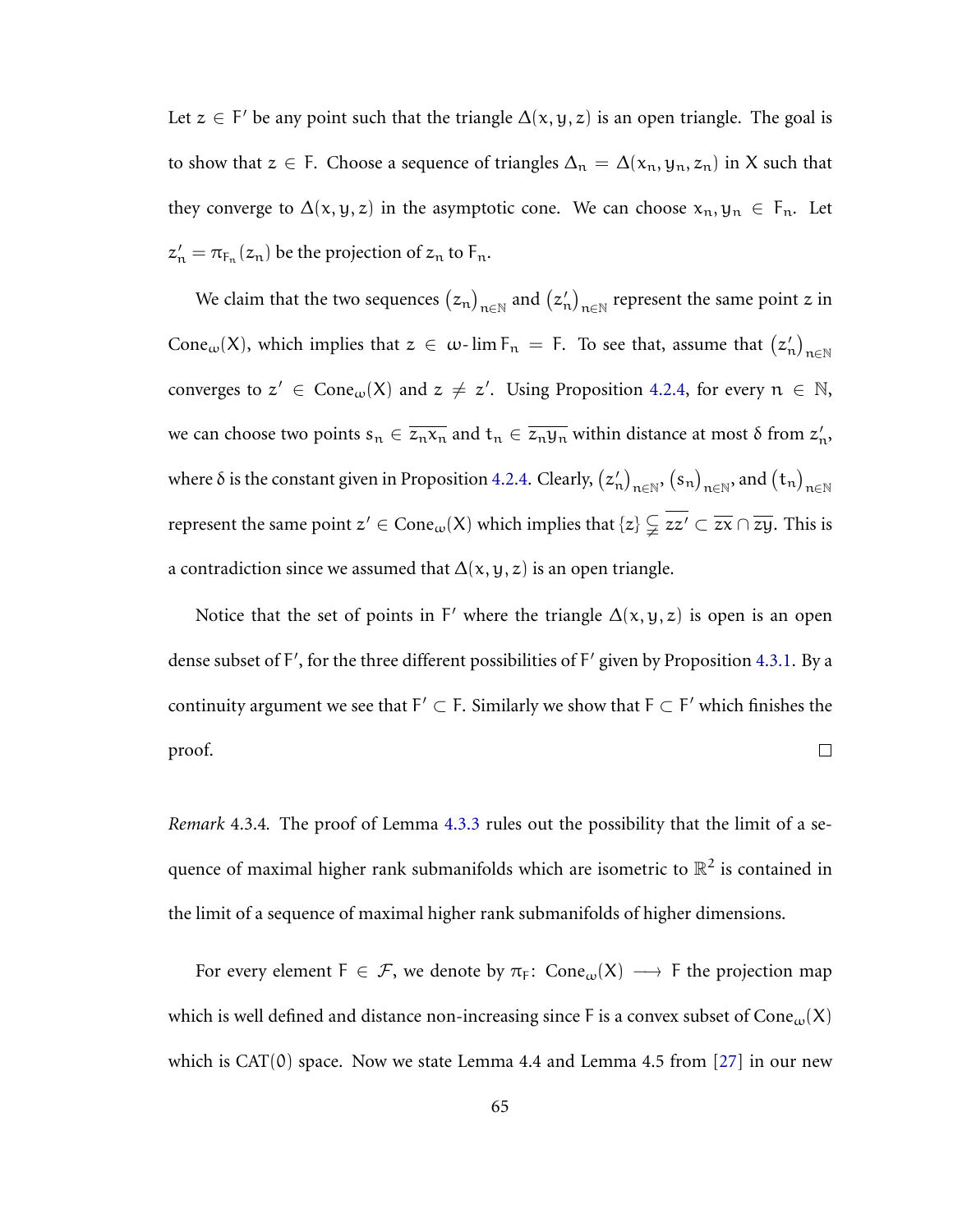sitting where 2-flats are replaced by maximal higher rank submanifolds.

**Lemma 4.3.5.** *Let*  $\gamma$ : I  $\longrightarrow$  Cone<sub>ω</sub>(X) *be a curve in the complement of* F. *Then*  $\pi_F \circ \gamma$  *is constant.*

<span id="page-70-0"></span>**Lemma 4.3.6.** *Every embedded closed curve*  $\gamma \subset \text{Cone}_{\omega}(X)$  *is contained in some element*  $F \in \mathcal{F}$ .

The proofs of these two lemmas in [\[27\]](#page-77-3) carry over to our new setting. The only ingredient used there was that the limits of 2-flats in the asymptotic cones of the universal covers of certain Haken manifolds, satisfy the two properties in Lemma [4.3.3.](#page-68-1) The proofs carry over to our new sitting after replacing 2-flats by maximal higher rank submanifolds and using Lemma [4.3.3.](#page-68-1)

Lemma [4.3.3](#page-68-1) easily implies that the only flats in  $Cone<sub>ω</sub>(X)$  are the ones which are subsets of elements of  $\mathcal F$ . While Lemma [4.3.6](#page-70-0) shows that every embedded disk of dimension at least 2 is contained in an element of  $\mathcal{F}$ .

# 4.4 Proof of Main Theorem

In this section we give the proof of Theorem [1.2.7.](#page-12-0) We assume that  $\partial_T X_1$  has a nonstandard component and  $\partial_T X_2$  does not have any nonstandard components. If f:  $X_1 \longrightarrow X_2$  is a quasi-isometry, then it induces a map  $Cone<sub>w</sub>(f)$ :  $Cone<sub>w</sub>(X<sub>1</sub>) \longrightarrow Cone<sub>w</sub>(X<sub>2</sub>)$  which is bi-Lipschitz homeomorphism. Since  $\partial_T X_1$  contains a nonstandard component, there exist two maximal higher rank submanifolds  $H_1 = Q_1 \times \mathbb{R}$  and  $H_2 = Q_2 \times \mathbb{R}$  which intersect in a 2-flat, which we denote by K. In the asymptotic cone  $Q_1 \times \mathbb{R}$  and  $Q_2 \times \mathbb{R}$  give rise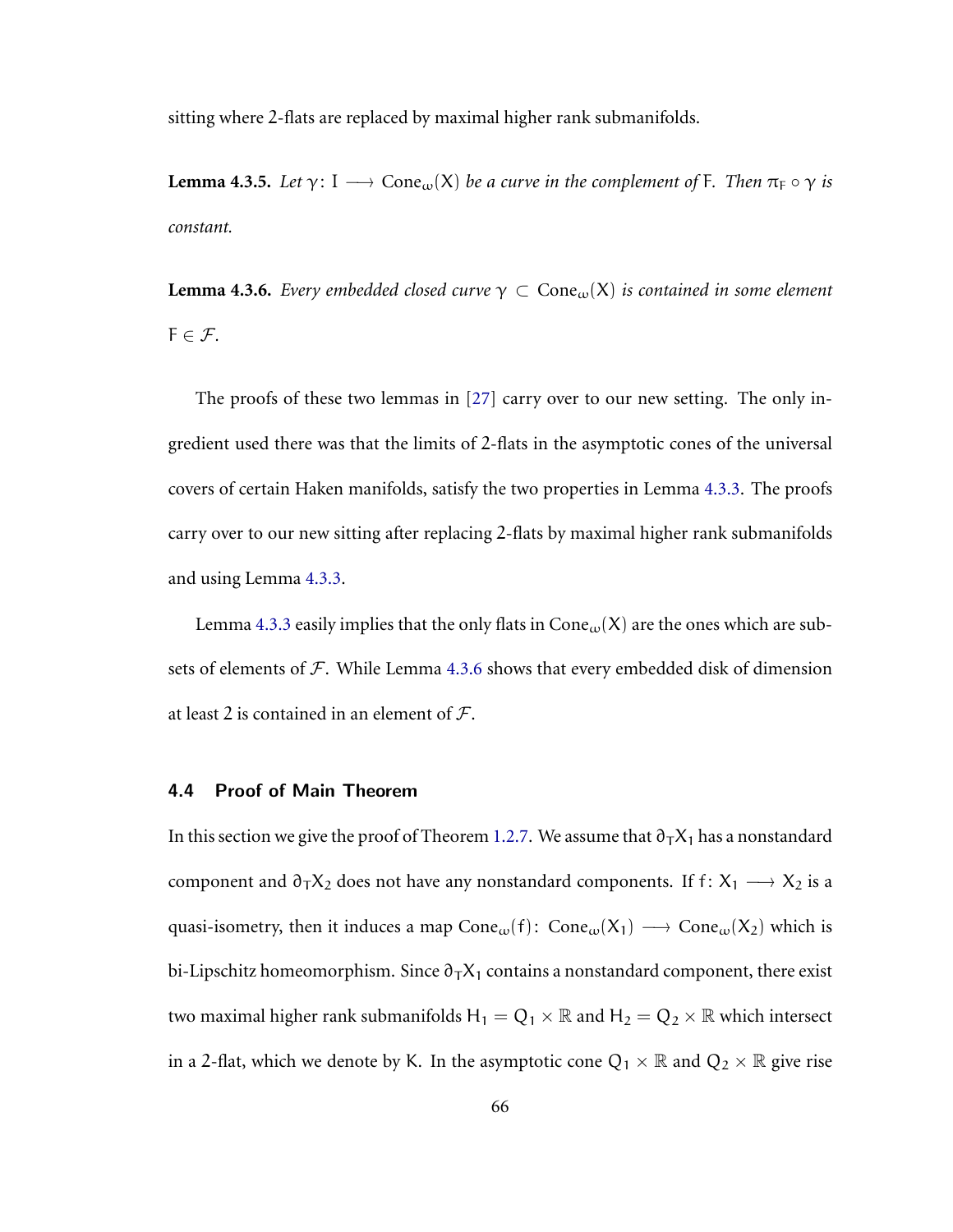to two convex subsets  $W_1 = T_1 \times \mathbb{R}$  and  $W_2 = T_2 \times \mathbb{R}$ , where  $T_1$  and  $T_2$  are  $\mathbb{R}$ -trees. The R-factors of  $W_1$  and  $W_2$ , which we call the singular directions are different. The 2-flat K gives rise to a 2-flat, which we denote by L, in the asymptotic cone Cone<sub> $\omega$ </sub> X<sub>1</sub>. Clearly  $W_1 \cap W_2 \supseteqeq L$ . In the following proposition we show that the intersection of  $W_1$  and  $W_2$ is precisely L.

# **Proposition 4.4.1.** *Using the above notation,*  $W_1 \cap W_2 = L$ *.*

*Proof.* Let  $z\in W_1\cap W_2$ . Choose two sequences  $(\mathrm{\mathsf{x}}_n)_{n\in\mathbb{N}}\subset\mathrm{H}_1$  and  $(\mathrm{\mathsf{y}}_n)_{n\in\mathbb{N}}\subset\mathrm{H}_2$ which represent the point z in Cone<sub> $\omega$ </sub>(X<sub>1</sub>). This implies that  $\omega$ -lim  $d(x_n, y_n)/n = 0$ . Since H<sub>1</sub> and H<sub>2</sub> are orthogonal to each other at the intersection (see Lemma 3.4 in [\[36\]](#page-78-2)), therefore  $\pi_{H_1}(y_n) \in K = H_1 \cap H_2$ . Since  $d(\pi_{H_1}(y_n), y_n) \le d(x_n, y_n)$ , it easy to see that  $(x_n)_{n\in\mathbb{N}}, (y_n)_{n\in\mathbb{N}}$ , and  $(\pi_{H_1}(y_n))_{n\in\mathbb{N}}$  represent the same point in  $Cone_\omega(X_1)$ . This shows that  $z \in L$ , which finishes the proof.  $\Box$ 

Since  $\partial_T X_2$  does not contain any nonstandard components, Section [4.3](#page-66-0) describe all the flats in Cone<sub>ω</sub>( $X_2$ ). We are finally ready to start the proof of the main theorem.

*Proof of Theorem [1.2.7.](#page-12-0)* Assume that  $f: X_1 \longrightarrow X_2$  is a quasi-isometry. The induced map Cone<sub>ω</sub>(f): Cone<sub>ω</sub>(X<sub>1</sub>)  $\longrightarrow$  Cone<sub>ω</sub>(X<sub>2</sub>) is a bi-Lipschitz homeomorphism. Assume that  $\mathsf{T_i}\times\mathbb{R}\subset\mathsf{Cone}_\omega(\mathsf{X}_1)$ , for  $\mathfrak{i}=1,2$ , where  $\mathsf{T_i}$  is an  $\mathbb{R}\text{-}$  tree such that  $\mathsf{T_1}\times\mathbb{R}\cap\mathsf{T_2}\times\mathbb{R}=\mathbb{R}^2$ as mentioned above. By Lemma [4.3.6](#page-70-0) the image of each flat in  $T_i \times \mathbb{R}$ , for  $i = 1, 2$ , has to be contained inside some element  $F \in \mathcal{F}$ . For any two 2-flats in  $T_i \times \mathbb{R}$ , there exists a third flat which intersects both of them in half planes. That shows that the images of  $T_i \times \mathbb{R}$ , for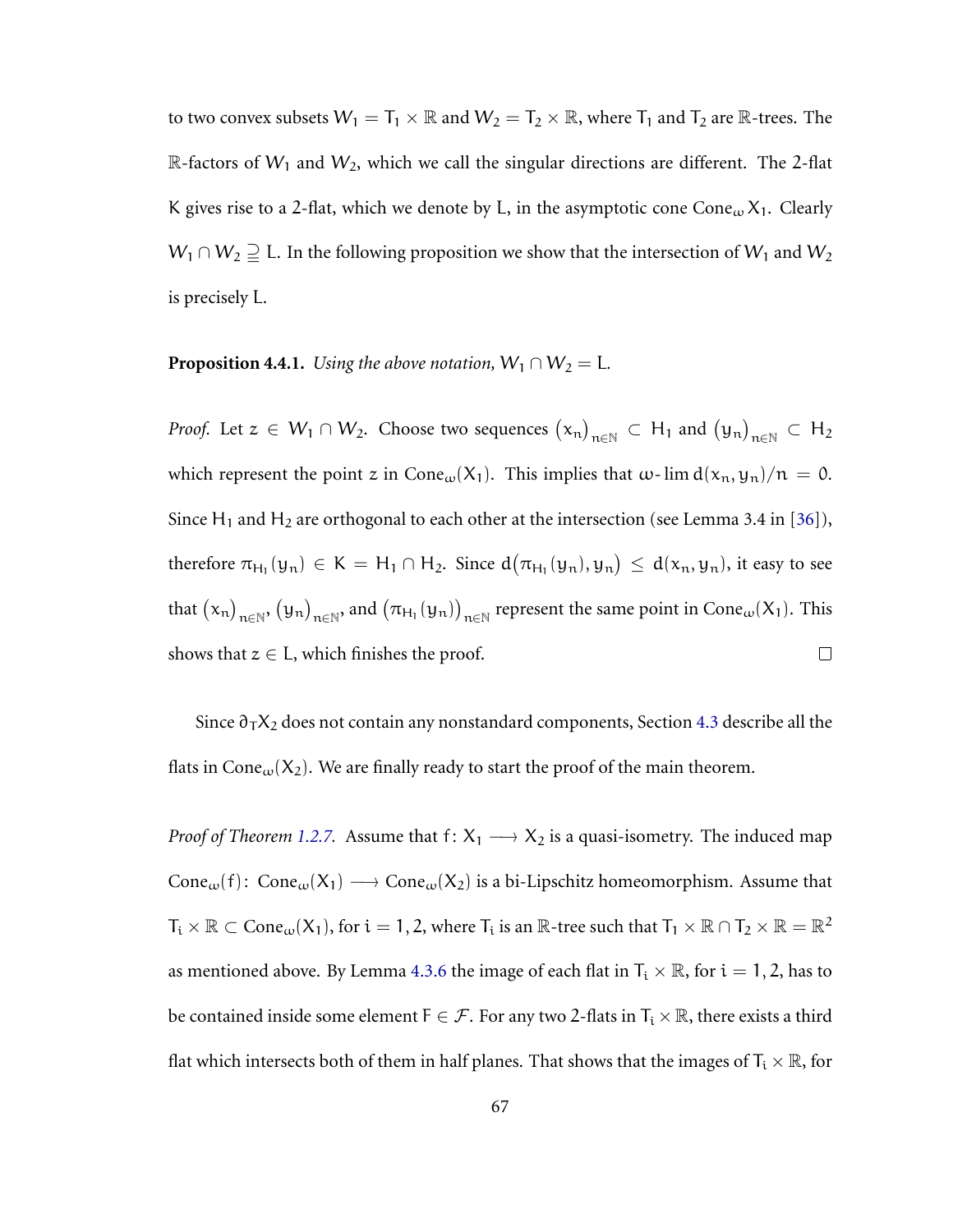$i = 1, 2$ , have to be contained in some  $F \in \mathcal{F}$ . We need to show this is not possible for the three different types of F, namely  $\mathbb{R}^2$ ,  $\mathbb{R}^3$ , and  $T \times \mathbb{R}$ .

**Case 1:**  $F = \mathbb{R}^2$ 

This case is easy, a bi-Lipschitz embedding of any 2-flat in  $T_1 \times \mathbb{R}$  has to be onto F, contradicting that Cone<sub>ω</sub> $(f)$  is a bijection.

**Case 2:**  $F = \mathbb{R}^3$ 

Since  $T_i = Cone_{\omega}(Q_i)$  where  $Q_i$  are visibility 2-manifolds (with cocompact action) and therefore hyperbolic, then  $T_i$  branches uncountably many times at each point. Now it is not hard to see that an R-tree which branches uncountably many times at each point can not be bi-Lipschitz embedded in  $\mathbb{R}^3$ . One easy way to see that is to fix a base point p in the tree, and take a sequence of points  $p_i$  such that  $d(p, p_i) = 1$  and  $d(p_i, p_j) = 2$ , for  $i \neq j$ . But Cone<sub>ω</sub>(f)( $p_i$ ) is contained in a compact subset of  $\mathbb{R}^3$  and therefore by passing to a subsequence it will converge in  $\mathbb{R}^3$ , which contradicts that  $Cone_\omega(f)$  is bi-Lipschitz homeomorphism.

**Case 3:**  $F = T \times \mathbb{R}$ 

First we recall Lemma 2.14 in [\[27\]](#page-77-0) which states that if  $T$  is a metric tree then the image of any bi-Lipschitz embedding  $\pi: \mathbb{R}^2 \longrightarrow T \times \mathbb{R}$ , is a flat in  $T \times \mathbb{R}$ . Notice that any two different flats in  $F = T \times \mathbb{R}$  either do not intersect, intersect in a line, a strip, or a half plane.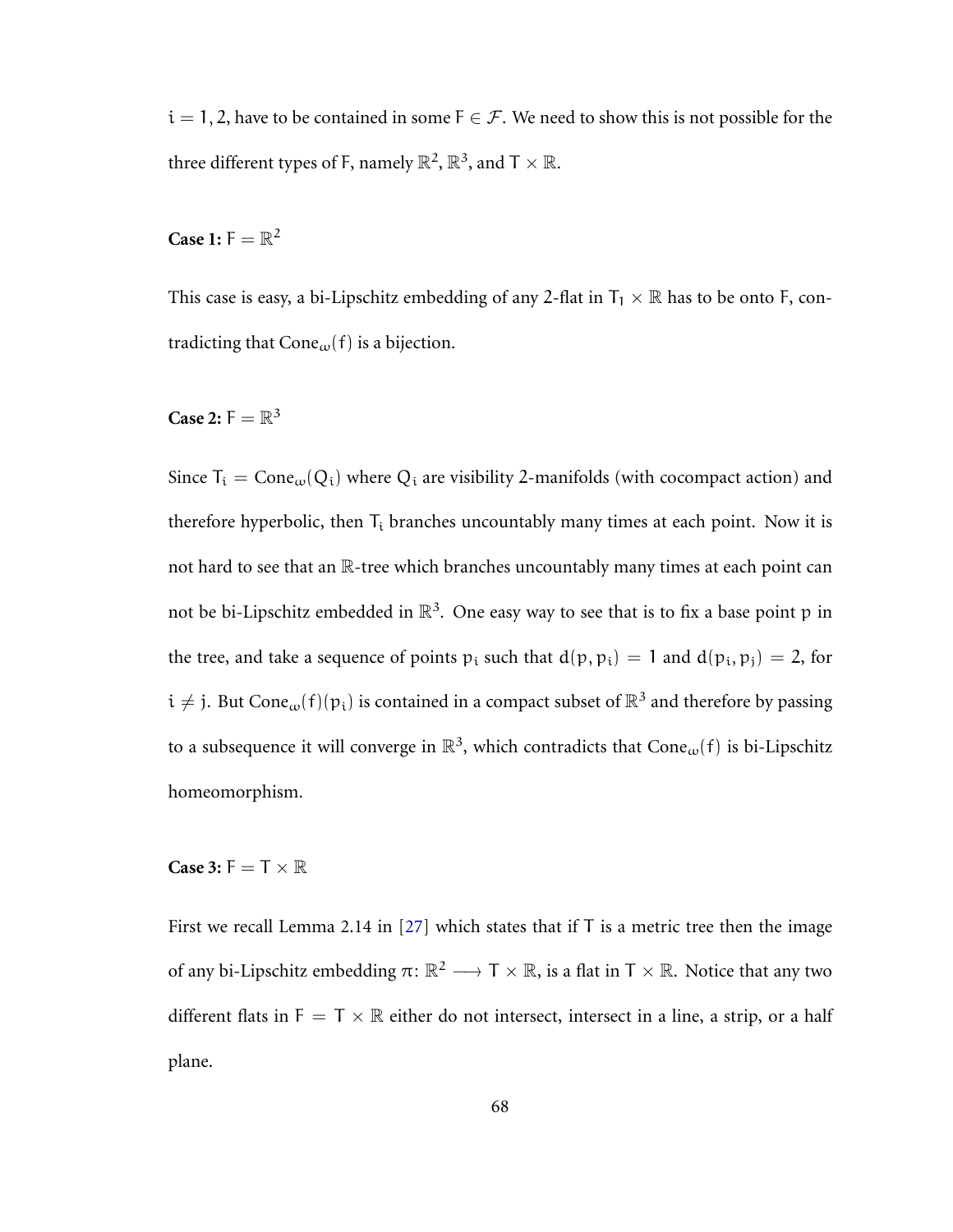Denote by  $\alpha_1$ ,  $\alpha_2$  the unique geodesics in  $T_1$ ,  $T_2$  respectively which satisfies that  $\alpha_1 \times$  $\mathbb{R} = \alpha_2 \times \mathbb{R}$  is the unique 2-flat which is the intersection of  $T_1 \times \mathbb{R}$  and  $T_2 \times \mathbb{R}$ . Parameterize  $\alpha_1$  and  $\alpha_2$  such  $p = \alpha_1(0) = \alpha_2(0)$  is the unique intersection point. Choose a geodesic  $\beta_1$ in  $T_1$  such that,  $\beta_1$  follows  $\alpha_1$  until they reach the point p and then branches at p. Choose a geodesic  $\beta_2$  in  $T_2$  such the intersection of  $\alpha_2$  and  $\beta_2$  is the unique point p. Consider the two flats  $\beta_1 \times \mathbb{R} \subset T_1 \times \mathbb{R}$  and  $\beta_2 \times \mathbb{R} \subset T_2 \times \mathbb{R}$ . It is not hard to see that these two planes intersect in a half line. But by Lemma 2.14 in [\[27\]](#page-77-0) mentioned above, the image of these two planes in F are two flats. This is a contradiction since a half line is not bi-Lipschitz homeomorphic to either a line, a strip or a half plane.  $\Box$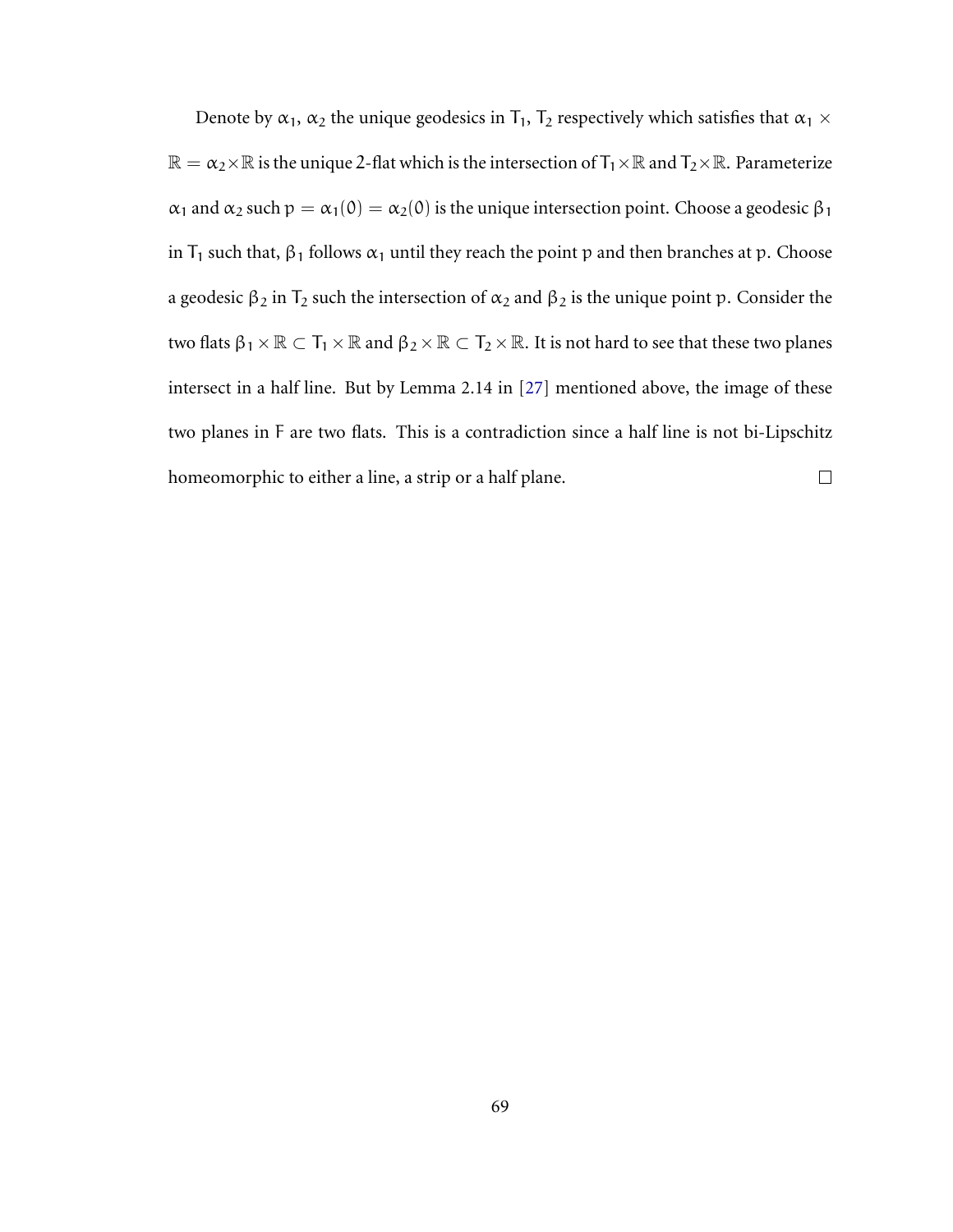## Bibliography

- [1] U. Abresch and V. Schroeder, *Analytic manifolds of nonpositive curvature*, Actes de la Table Ronde de Géométrie Différentielle (Luminy, 1992), Semin. Congr., no. 1, Soc. Math. France, Paris, 1996, pp. 1–67. MR [1427754 \(97j:53039\)](http://www.ams.org/mathscinet-getitem?mr=1427754)
- [2] W. Ballmann, *Axial isometries of manifolds of nonpositive curvature*, Math. Ann. **259** (1982), no. 1, 131–144. MR [0656659 \(83i:53068\)](http://www.ams.org/mathscinet-getitem?mr=0656659)
- [3] , *Lectures on spaces of nonpositive curvature*, DMV Seminar, vol. 25, Birkhäuser Verlag, Basel, 1995. MR [1377265 \(97a:53053\)](http://www.ams.org/mathscinet-getitem?mr=1377265)
- [4] W. Ballmann, M. Gromov, and V. Schroeder, *Manifolds of nonpositive curvature*, Birkhäuser, Boston-Basel-Stuttgart, 1985. MR [0823981 \(87h:53050\)](http://www.ams.org/mathscinet-getitem?mr=0823981)
- [5] G. Besson, G. Courtois, and S. Gallot, *Entropies et rigidités des espaces localement sym´etriques de courbure strictement n´egative*, Geom. Funct. Anal. **5** (1995), no. 5, 731– 799, (French) [Entropy and rigidity of locally symmetric spaces with strictly negative curvature]. MR [1354289 \(96i:58136\)](http://www.ams.org/mathscinet-getitem?mr=1354289)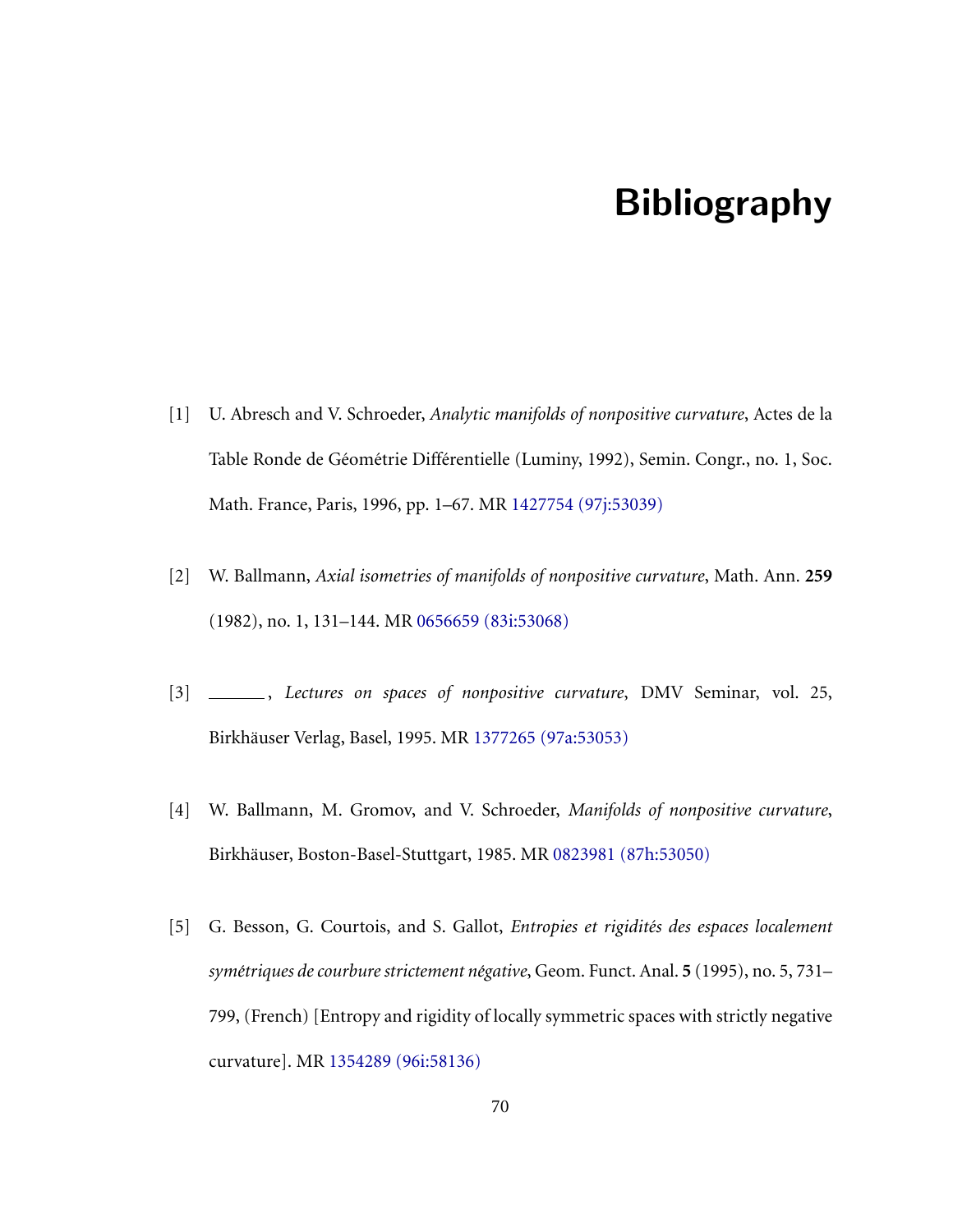- [6] J. Block and S. Weinberger, *Large scale homology theories and geometry*, Geometric topology (Athens, GA, 1993), AMS/IP Stud. Adv. Math., vol. 2, Amer. Math. Soc., Providence, RI, 1997, pp. 522–569. MR [1470747 \(98h:57001\)](http://www.ams.org/mathscinet-getitem?mr=1470747)
- [7] N. Brady and B. Farb, *Filling-invariants at infinity for manifolds of nonpositive curvature*, Trans. Amer. Math. Soc. **350** (1998), no. 8, 3393–3405. MR [1608281 \(99c:53039\)](http://www.ams.org/mathscinet-getitem?mr=1608281)
- [8] M. Bridson and A. Haefliger, *Metric spaces of non-positive curvature*, Grundlehren der Mathematischen Wissenschaften [Fundamental Principles of Mathematical Sciences], no. 319, Springer-Verlag, Berlin, 1999. MR [1744486 \(2000k:53038\)](http://www.ams.org/mathscinet-getitem?mr=1744486)
- [9] K. Brown, *Buildings*, Springer-Verlag, New York, 1989. MR [0969123 \(90e:20001\)](http://www.ams.org/mathscinet-getitem?mr=0969123)
- [10] S. Buyalo, *Geodesics in Hadamard spaces*, Algebra i Analiz **10** (1998), no. 2, 93– 123, translation in St. Petersburg Math. J. 10 (1999), no. 2, 293–313. MR [1629391](http://www.ams.org/mathscinet-getitem?mr=1629391) [\(99c:53034\)](http://www.ams.org/mathscinet-getitem?mr=1629391)
- [11] C. Croke and B. Kleiner, *Spaces with nonpositive curvature and their ideal boundaries*, Topology **39** (2000), no. 3, 549–556. MR [1746908 \(2001b:53035\)](http://www.ams.org/mathscinet-getitem?mr=1746908)
- [12] \_\_\_\_\_, *The geodesic flow of a nonpositively curved graph manifold*, Geom. Funct. Anal. **12** (2002), no. 3, 479–545. MR [1924370 \(2003i:53057\)](http://www.ams.org/mathscinet-getitem?mr=1924370)
- [13] M. do Carmo, *Riemannian geometry*, Birkhauser Boston, Inc., Boston, MA, 1992. ¨ MR [1138207 \(92i:53001\)](http://www.ams.org/mathscinet-getitem?mr=1138207)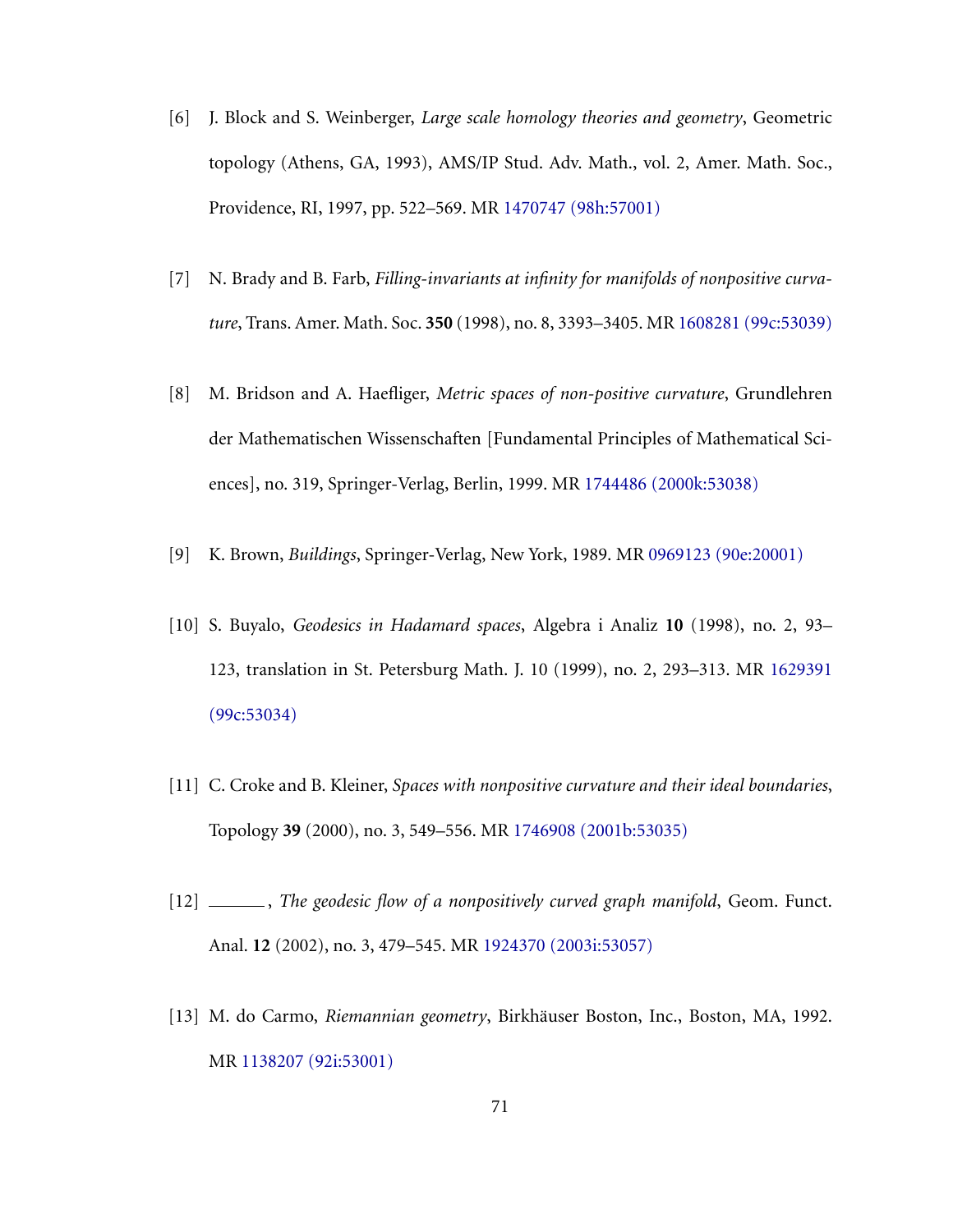- [14] P. Eberlein, *Geometry of nonpositively curved manifolds*, University of Chicago Press, Chicago, IL, 1996. MR [1441541 \(98h:53002\)](http://www.ams.org/mathscinet-getitem?mr=1441541)
- [15] P. Eberlein and B. O'Neill, *Visibility manifolds*, Pacific J. Math. **46** (1973), 45–109. MR [0336648 \(49 #1421\)](http://www.ams.org/mathscinet-getitem?mr=0336648)
- [16] D. Epstein, J. Cannon, D. Holt, S. Levy, M. Paterson, and W. Thurston, *Word processing in groups*, Jones and Bartlett Publishers, Boston, MA, 1992. MR [1161694](http://www.ams.org/mathscinet-getitem?mr=1161694) [\(93i:20036\)](http://www.ams.org/mathscinet-getitem?mr=1161694)
- [17] A. Eskin and B. Farb, *Quasi-flats and rigidity in higher rank symmetric spaces*, J. Amer. Math. Soc. **10** (1997), no. 3. MR [1434399 \(98e:22007\)](http://www.ams.org/mathscinet-getitem?mr=1434399)
- [18] S. Gersten, *Divergence in* 3*-manifold groups*, Geom. Funct. Anal. **4** (1994), no. 6, 633– 647. MR [1302334 \(95h:57013\)](http://www.ams.org/mathscinet-getitem?mr=1302334)
- [19] , *Quadratic divergence of geodesics in CAT*(0) *spaces*, Geom. Funct. Anal. **4** (1994), no. 1, 37–51. MR [1254309 \(95h:53057\)](http://www.ams.org/mathscinet-getitem?mr=1254309)
- [20] M. Gromov, *Manifolds of negative curvature*, J. Differential Geom. **13** (1978), no. 2, 223–230. MR [0540941 \(80h:53040\)](http://www.ams.org/mathscinet-getitem?mr=0540941)
- [21] , *Groups of polynomial growth and expanding maps*, Inst. Hautes Etudes Sci. ´ Publ. Math. (1981), no. 53, 53–73. MR [0623534 \(83b:53041\)](http://www.ams.org/mathscinet-getitem?mr=0623534)
- [22] , *Hyperbolic groups*, Math. Sci. Res. Inst. Publ., no. 8, pp. 75–263, Springer, New York, 1987. MR [0919829 \(89e:20070\)](http://www.ams.org/mathscinet-getitem?mr=0919829)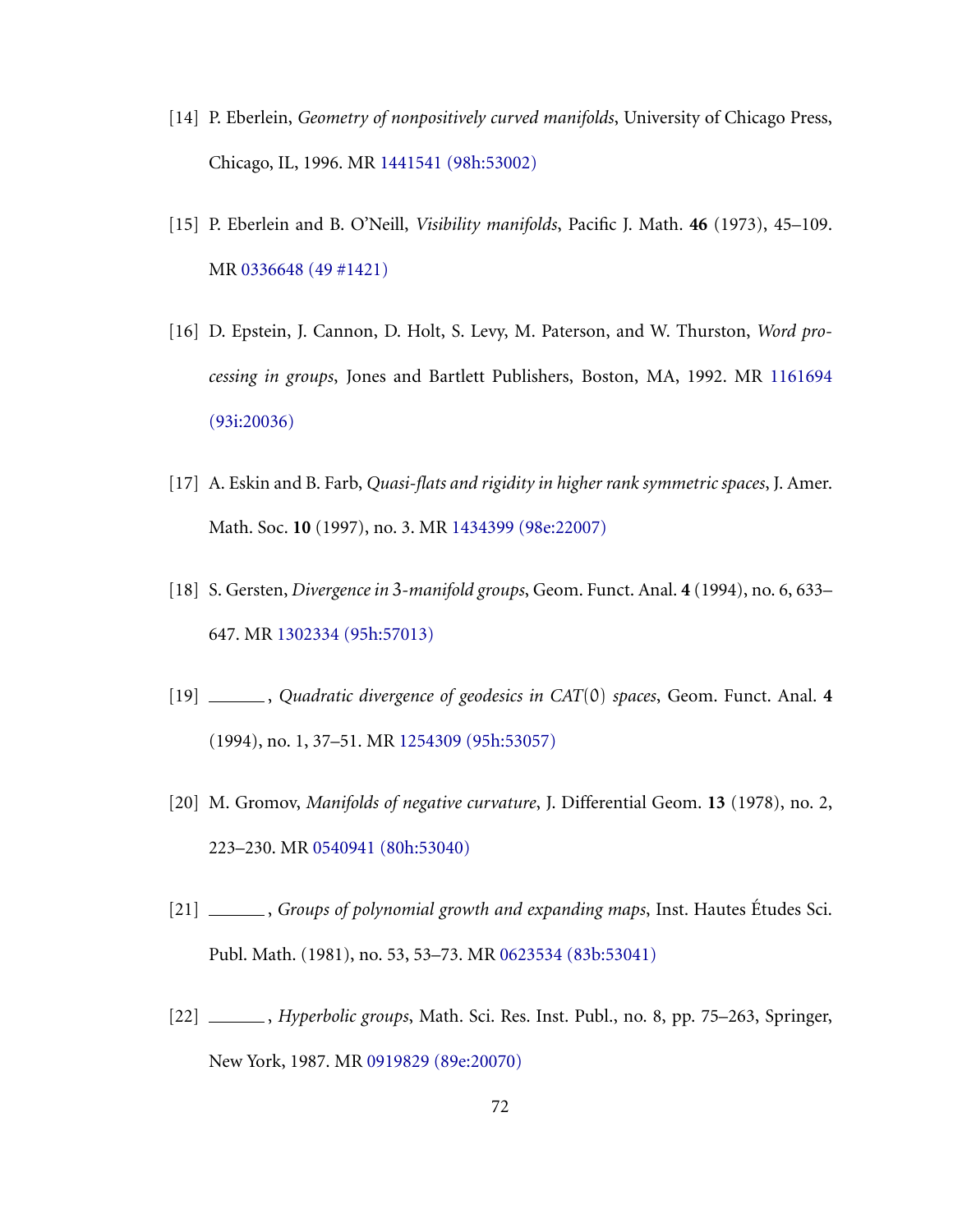- [23] , *Asymptotic invariants of infinite groups*, Geometric group theory, vol. 2, London Math. Soc. Lecture Note Ser., no. 182, Cambridge Univ. Press, 1993, pp. 1–295. MR [1253544 \(95m:20041\)](http://www.ams.org/mathscinet-getitem?mr=1253544)
- [24] M. Hindawi, *On the filling invariants at infinity of Hadamard manifolds*, preprint, 2004.
- [25] G. Hruska, *Nonpositively curved 2-complexes with isolated flats*, Geom. Topol. **8** (2004), 205–275, (electronic). MR [2033482](http://www.ams.org/mathscinet-getitem?mr=2033482)
- [26] C. Hummel and V. Schroeder, *Tits geometry associated with* 4*-dimensional closed realanalytic manifolds of nonpositive curvature*, J. Differential Geom. **48** (1998), no. 3, 531–555. MR [1638057 \(99j:53058\)](http://www.ams.org/mathscinet-getitem?mr=1638057)
- <span id="page-77-0"></span>[27] M. Kapovich and B. Leeb, *On asymptotic cones and quasi-isometry classes of fundamental groups of* 3*-manifolds*, Geom. Funct. Anal. **5** (1995), no. 3, 582–603. MR [1339818 \(96e:57006\)](http://www.ams.org/mathscinet-getitem?mr=1339818)
- [28] , *Quasi-isometries preserve the geometric decomposition of Haken manifolds*, Invent. Math. **128** (1997), no. 2, 393–416. MR [1440310 \(98k:57029\)](http://www.ams.org/mathscinet-getitem?mr=1440310)
- [29] B. Kleiner and B. Leeb, *Rigidity of quasi-isometries for symmetric spaces and Euclidean buildings*, Inst. Hautes Etudes Sci. Publ. Math. (1997), no. 86, 115–197. MR [1608566](http://www.ams.org/mathscinet-getitem?mr=1608566) [\(98m:53068\)](http://www.ams.org/mathscinet-getitem?mr=1608566)
- [30] E. Leuzinger, *Corank and asymptotic filling-invariants for symmetric spaces*, Geom. Funct. Anal. **10** (2000), no. 4, 863–873. MR [1791143 \(2001k:53074\)](http://www.ams.org/mathscinet-getitem?mr=1791143)